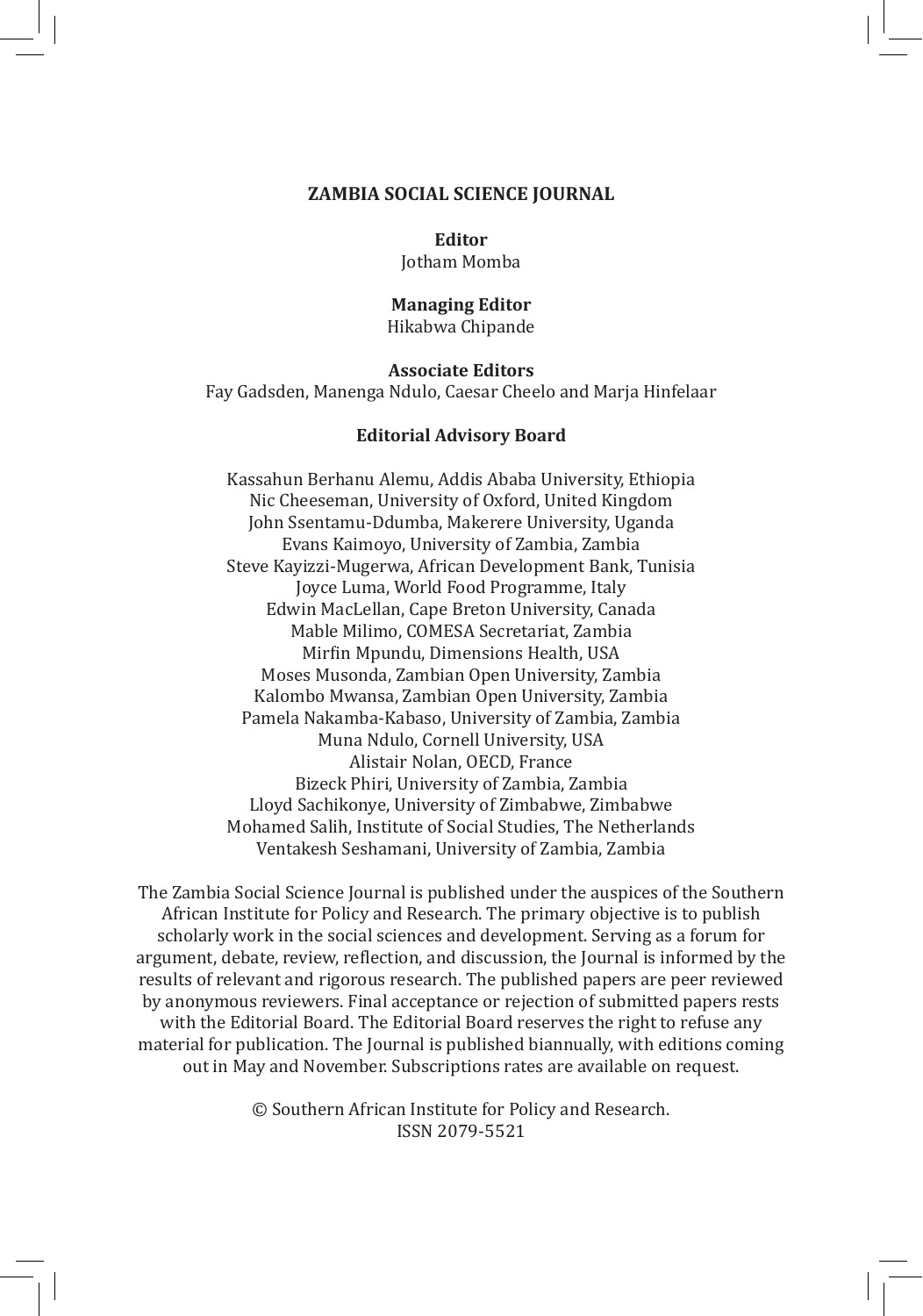# **Zambia Social Science Journal**

**Volume 5 November 2014 Number 2**

| <b>Articles</b>                                                                                                                                                                                   |    |
|---------------------------------------------------------------------------------------------------------------------------------------------------------------------------------------------------|----|
| Mud Pies and Msasa [Tree] Leaves: The Unilateral Declaration of<br>Independence (UDI), International Sanctions and Settler Agriculture in<br>Colonial Zimbabwe, 1965 - 1979<br>Simeon Maravanyika | 1  |
| Religion's transformative role in African education: A Zambian perspective<br>Brendan P. Carmody                                                                                                  | 19 |
| Accounting for the shift towards "Multi-faith" Religious Education in Zambia,<br>1964 - 2017                                                                                                      |    |
| Nelly Mwale, Joseph C. Chita & Austin M. Cheyeka                                                                                                                                                  | 37 |
| Exploring differences and finding connections in Archaeology and History<br>practice and teaching in the Livingstone Museum and the University of<br>Zambia, 1973 -2016                           |    |
| Francis B. Musonda                                                                                                                                                                                | 61 |
| <b>Book Reviews</b>                                                                                                                                                                               |    |
| Jessica Achberger                                                                                                                                                                                 | 85 |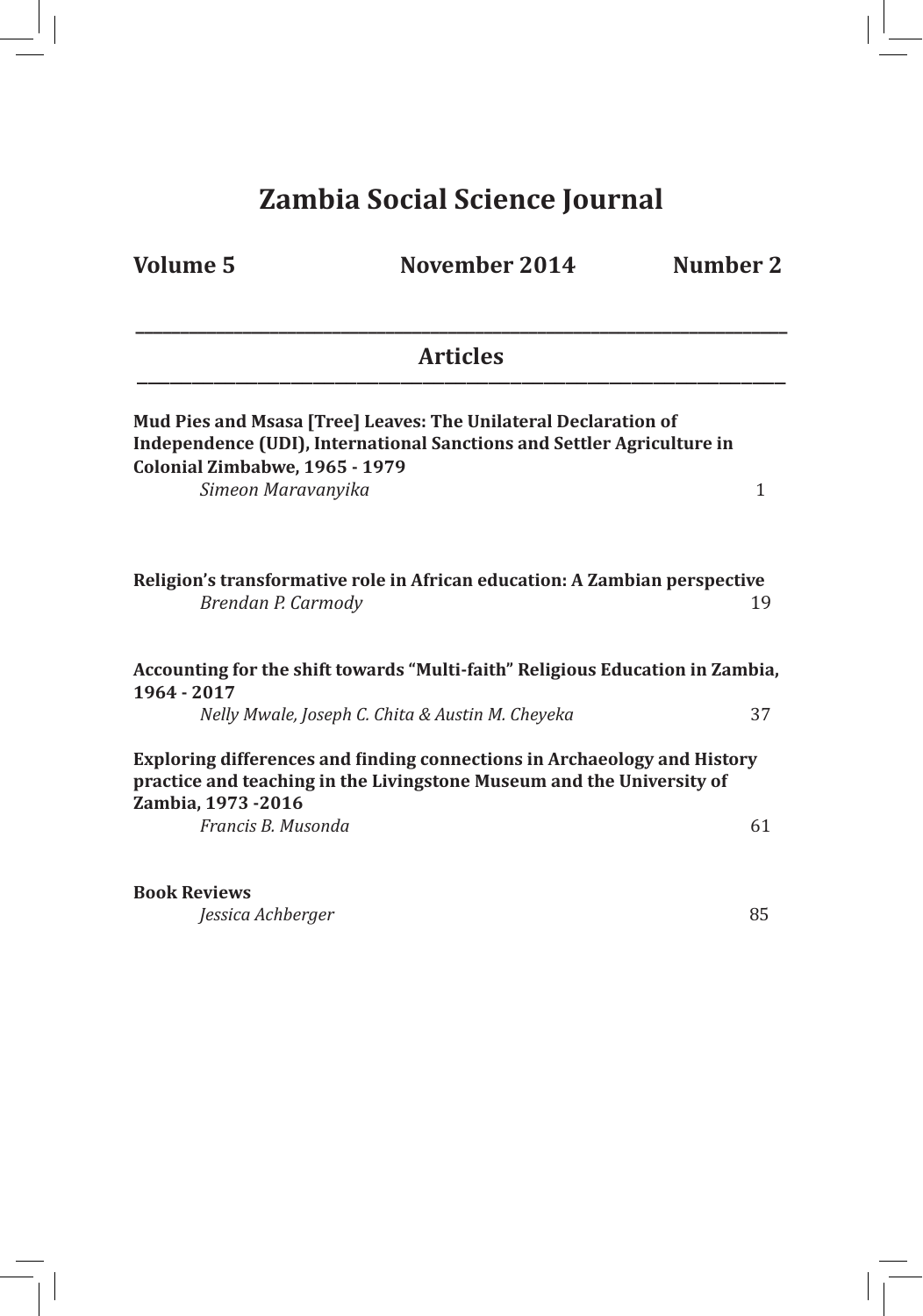### **Mud Pies and Msasa [Tree] Leaves: The Unilateral Declaration of Independence (UDI), International Sanctions and Settler Agriculture in Colonial Zimbabwe, 1965-1979**

Simeon Maravanyika *Department of Historical and Archaeological Studies, University of Zambia*

*This article examines the impact of Unilateral Declaration of Independence (UDI) sanctions on settler agriculture in colonial Zimbabwe between 1965, when UDI was declared, and 1979, when the Internal Settlement agreement ushered in Zimbabwe-Rhodesia. Having witnessed a significant rise in the two decades after the Second World War, settler agriculture plummeted in subsequent years. UDI, this articles argues, was a major reversal of fortunes for the white agricultural sector as it opened a new chapter in the colony's economic and social history characterised by biting international sanctions. A combination of sanctions-induced fuel shortages, loss of markets because of embargoes on Rhodesian products, falling international commodity prices, inability of government to continue to support agriculture at pre-UDI levels, African armed conflict, compulsory military "call-up", and insecurity in the countryside delivered a heavy blow not only to settler agriculture but also other sectors of the colonial economy. This article argues that UDI sanctions, which forced the Rhodesian economy to operate under austerity, triggered a decline in the settler agricultural sector and reduced a significant proportion of the white farming community to a position where a combination of insecurity and the prospect of subsisting on "mud pies" for food and "Msasa leaves" for clothes became a terrifying possibility. Hardship and insecurity prompted a significant number of disaffected settler farmers to trek to other countries, particularly South Africa, for greener pastures from 1976 onwards.*

\_\_\_\_\_\_\_\_\_\_\_\_\_\_\_\_\_\_\_\_\_\_\_\_\_\_\_\_\_\_\_\_\_\_\_\_\_\_\_\_\_\_\_\_\_\_\_\_\_\_\_\_\_\_\_\_\_\_\_\_\_\_\_\_\_\_\_\_\_\_\_\_\_\_\_\_\_\_\_\_\_\_\_\_\_\_\_\_\_\_\_ **Key words:** colonial Zimbabwe, Rhodesia, Unilateral Declaration of Independence (UDI), sanctions, settler agriculture

#### **Introduction**

"Glazier [presumably, a farmer] voices a truism when he says farmers are given the smell of an oil rag and wants to know if farmers don't eat but go out to graze and live on mud pies and dress in Msasa leaves. No doubt this will be the case if prices of everything the farmer needs keep on reaching sky-high prices while everything we produce fetch prices almost below cost." (Que Que Farmer, *The Rhodesia Herald*, 25 May 1966, p. 7.)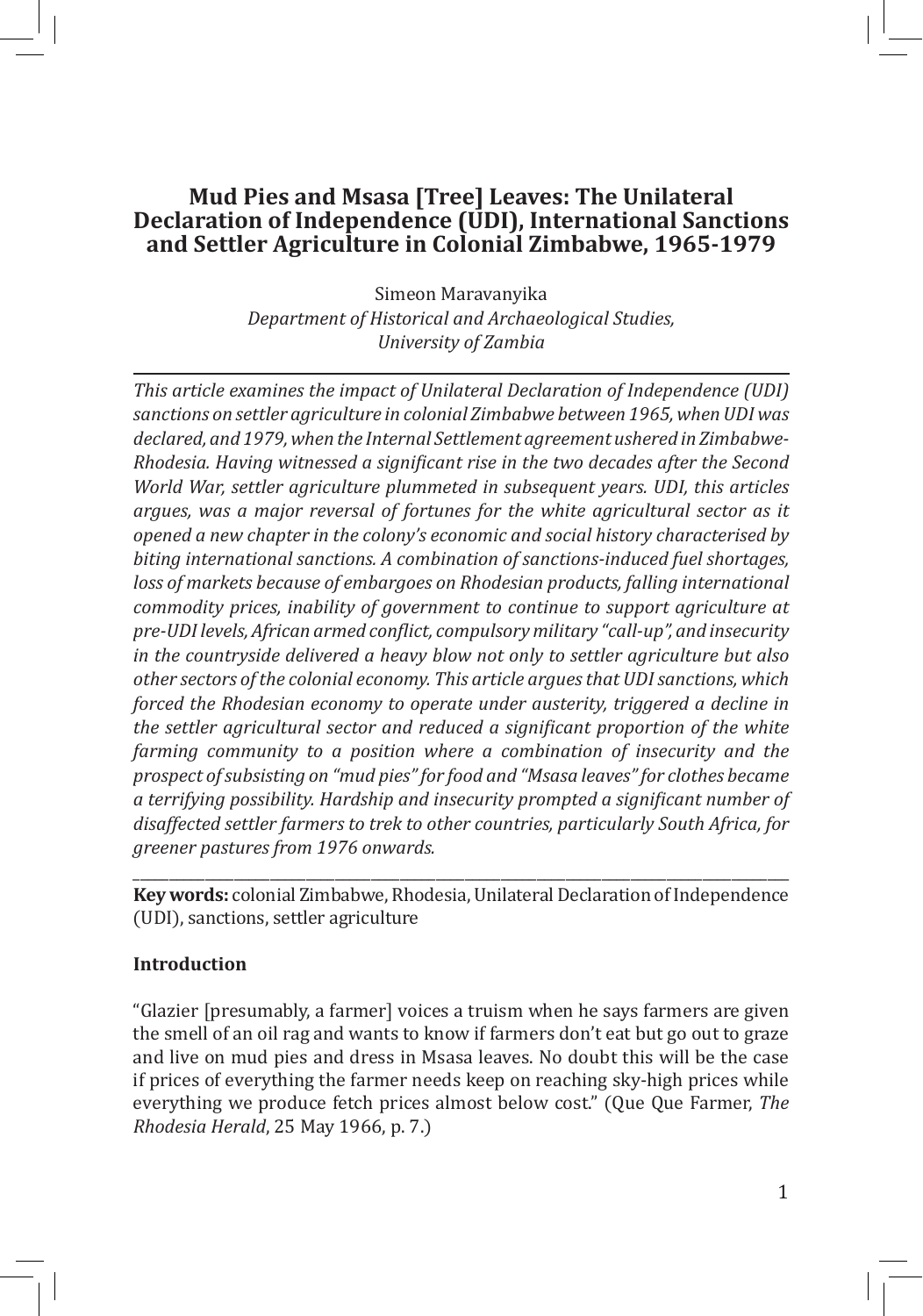On 11 November 1965, at 13:15 hours the Prime Minister of Rhodesia<sup>1</sup>, Ian Douglas Smith, anounced to the nation and the world, in a speech aired on state radio that his country was, with immediate effect, independent from British rule (Cohen, 2011). The Unilateral Declaration of Independence (UDI), as the move came to be internationally known, marked a new phase in Rhodesian history, which also happened to be the closing chapter of settler colonial dominance of the territory (Cohen, 2011 ).This article examines the efficacy of UDI sanctions on settler agriculture between 1965 and 1979. This subject was not one worth serious consideration in November 1965, at least as far as the press and public opinion in the West was concerned, as it was almost a foregone conclusion that the Rhodesian regime would not be able to hold for long. *The New York Times*, for example, reported on 12 November 1965, that the British government, in concert with the Commonwealth, could "strangle the Rhodesian economy over a period of months" (Gann, 1972, 46). Similarly, *The Economist* postulated in January 1966 that the only way the "rebellion" would be able to survive beyond a full month was "if the rebels are determined to hold out to the last drum of petrol" which, the publication argued, would be an exercise in futility as, either way, the endgame for the Smith administration was near (Gann, 1972, 83).

The media's view of the imminent collapse of the Rhodesia Front-led government found its way into political opinion. The Rhodesian minority regime would be on its knees in "weeks, not months", the British Prime Minister, Harold Wilson assured African heads of state in January 1966, at the Commonwealth Summit in Lagos, Nigeria (Bailey, 1979, 128-9).This assurance, it became clear with each month that passed, was off the mark as the Rhodesian government continued to hold effective power for another fourteen years. Although this was remarkable, it was not without cost for the economy. This article examines the efficacy of UDI sanctions on Rhodesia's white agricultural sector and argues that sanctions delivered a fatal blow to the sector to the extent that the prospect of "grazing" on "mud pies" for food and dressing in "Msasa leaves" for clothes became a petrifying reality to significant numbers of farmers. This triggered emigration to other countries such as South Africa, from 1976 onwards, as it dawned on farmers and other segments of the white population that Rhodesia's days were numbered.

#### **The Efficacy of Sanctions Debate**

White people in colonial Zimbabwe were, from the onset, determined to build what Maravanyika has termed a "neo-Britain" for their permanent settlement (Maravanyika, 2010).This second Britain, it was envisaged, would mirror Great Britain in terms of its economic health and demography. This mindset was boldly echoed by the Premier, Sir Charles Coghlan, when he told the all-white legislative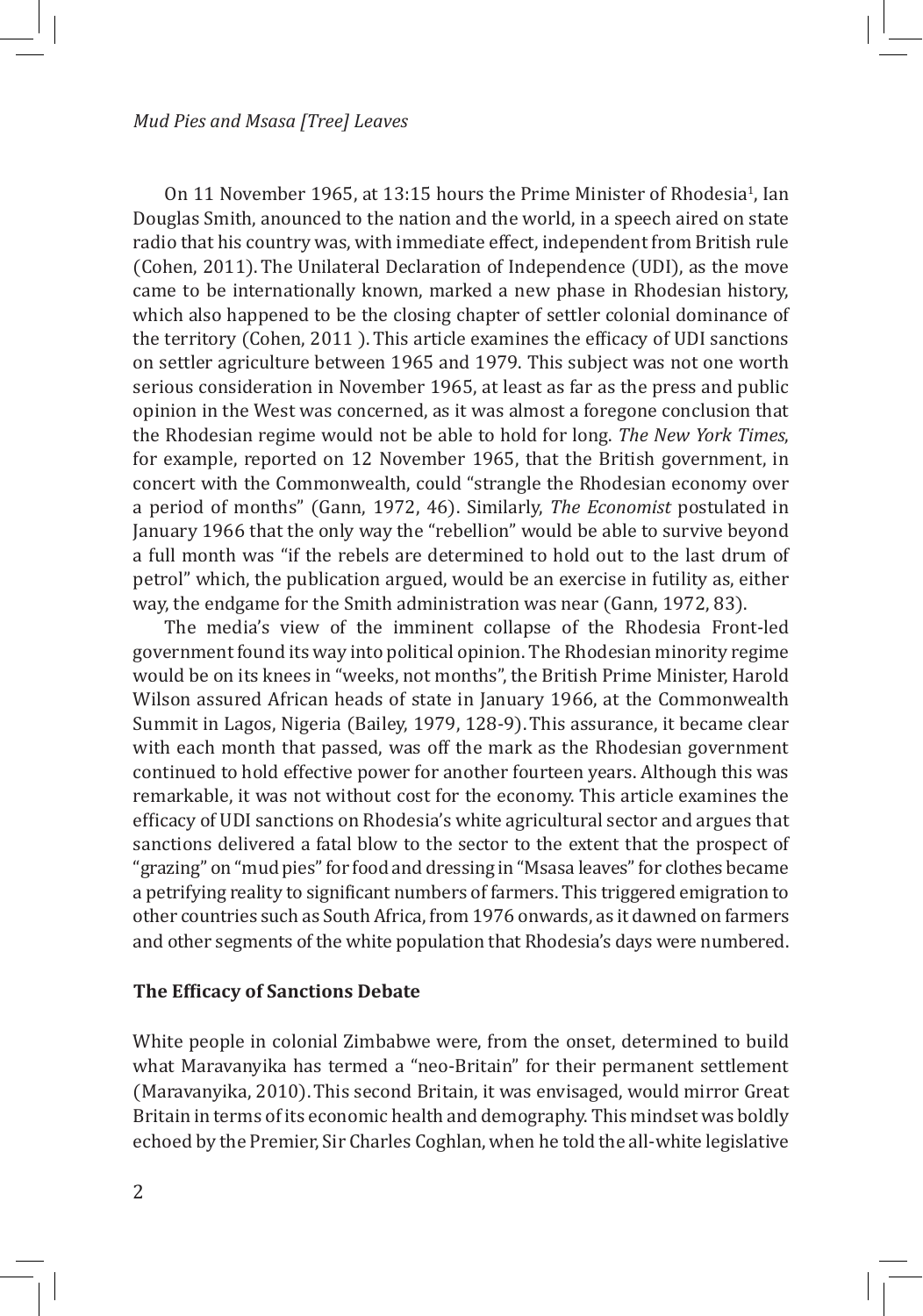assembly in 1927 that Southern Rhodesia was "essentially a country where the white man [had] come and [desired] to [permanently] stay" (Machingaidze, 1991, 559). Permanency, explained the *Committee of Enquiry into the Economic Position of the Agricultural Industry*, appointed to investigate the impact of the Great Depression on the colony's agriculture which reported in 1934, could not be premised "on any other basis other than a white agricultural population" (Committee of Enquiry into the Economic Position of the Agricultural Industry, 1934,1). Though many white farmers emigrated and took up farming in Southern Rhodesia, especially after the Second World War, the lofty ambition to mirror Britain in demographic terms was never realised as, in David Hughes' words, "whites never approached demographic superiority *vis-a-vis* native peoples, as [their] population never exceeded five percent of the national total" (Hughes, 2006, 269).

On the economic front, however, in the post-Second World War period – particularly the Federal decade when the colony's GDP almost doubled – Rhodesia registered significant milestones. A number of factors drove growth in the agricultural sector from the mid-1940s, among them a wave of mainly ex-servicemen who immigrated to the colony and took up land and invested significantly in farming, increased inflow of capital from external sources, expanding tobacco exports, improved fortunes of the mining sector and the rise of manufacturing as a third pillar of the economy, which provided an extended market for agricultural products. Government efforts through the Natural Resources Board (NRB) and the Department of Conservation and Extension (CONEX) to spearhead soil and water conservation programmes in white farming districts and government intervention in pulling farmers out of indebtedness and in marketing through the creation of agricultural marketing parastatals (Maravanyika, 2014).Good mineral prices, particularly gold after the devaluation of sterling in 1939and handsome returns from copper, also accounted for the surge in the Rhodesian economy (Phimister, 1988).

It was in such a context of a thriving economy that the Smith regime was, in spite of repeated warnings from London, emboldened to declare UDI, seemingly convinced that Rhodesia, with support from her powerful southern neighbour, South Africa, would weather the storm of anticipated economic reprisals. Rhodesian thinking was not without basis as scholars, such as Strack, also characterised sanctions as not only "ineffective", but also "counterproductive" (Strack, 1978, 237-8). There are two schools of thought on the efficacy of economic sanctions. One argues that sanctions were ineffective while the other counter-argues that it was a combination of the weight of sanctions and armed conflict that brought an end to minority rule in Rhodesia. Davidow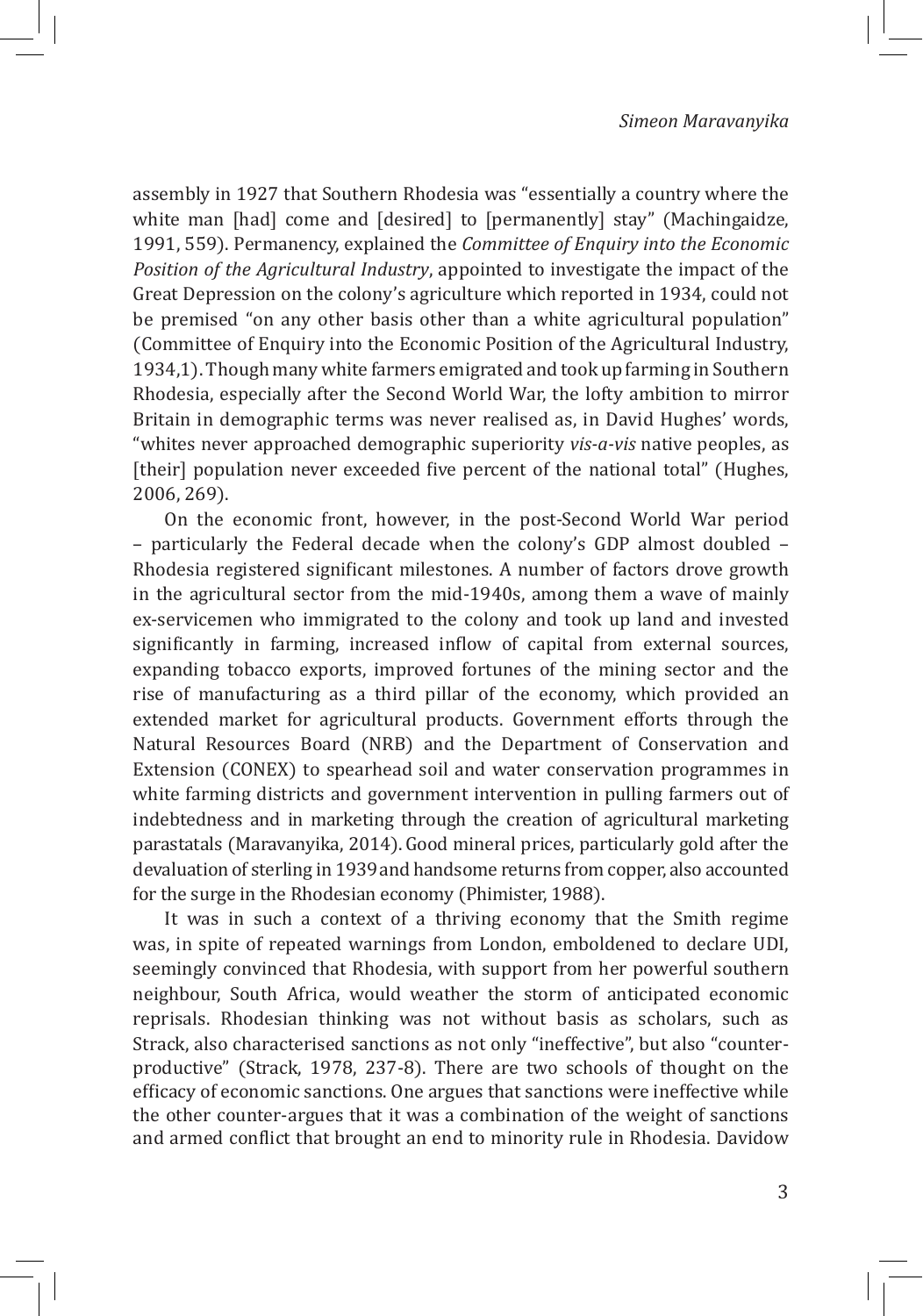has argued that isolation of Rhodesia and its minority settlers "encouraged insularity and reinforced unrealistically hard positions" (Davidow, 1983, 6). Doxey characterises the impact of sanctions as having been generally "limited" (Doxey, 1980) while Gann, also sceptical of the efficacy of sanctions, agued, in 1972, that prophecies that Rhodesia would collapse as a result of sanctions were nothing more that "the futurology of the past" (Gann, 1972, 143). Renwick has also taken Gann's view, concluding that it was not sanctions that brought down the Rhodesian regime, but "the world economic recession, and, increasingly the war" (Renwick, 1981,91). Rowe concurs and classifies Rhodesia as "a compelling example of the futility of using economic sanctions to pursue important foreign policy goals" (Rowe, 2004, 207, 256 ).

The other school of thought has argued that sanctions achieved what they were intended to (Minter and Schmidt, 1988; Baldwin, 1985). These scholars premise their view on two levels; that sanctions work outright, even in the absence of other policy instruments, and that they were a very powerful symbol that often gave support to other dynamics that combined to work towards the intended goal (Morgan and Schwebach,1997). Minter and Schmidt have argued that sanctions against Rhodesia had the direct effect of isolating Ian Smith's regime, a factor which affected the regime's capacity at the war front (Minter and Schmidt, 1988). There is evidence that Zimbabwe's two liberation movements, Zimbabwe African National Union (ZANU) and Zimbabwe African People's Union (ZAPU), leveraged on the sanctions discourse by supporting them and utilising them to court international attention and support in spite of the fact that the sanctions also had an effect on the African population. ZANU actually called for tighter enforcement (Minter and Schmidt, 1988 ).

#### **The Road to UDI Sanctions**

Richard Coggins has characterized the Federation of Southern Rhodesia, Northern Rhodesia and Nyasaland, between 1953 and 1963, as having been a period of economic consolidation for Southern Rhodesia. The colony's economy had begun to expand at a phenomenal pace after the Second World War, resulting in a big immigration wave into the colony. The economic boom continued in the Federal period (Coggins, 2006). Robert McKinnell has observed;

> *Gross domestic product increased by 85 percent, while the contribution of manufacturing more than doubled, partly to supply the new, expanded, 'domestic' market. The growth of the whole Federation was mainly attributed to expanding exports and to the inflow of external capital*  (McKinnell, 1969, 573-4).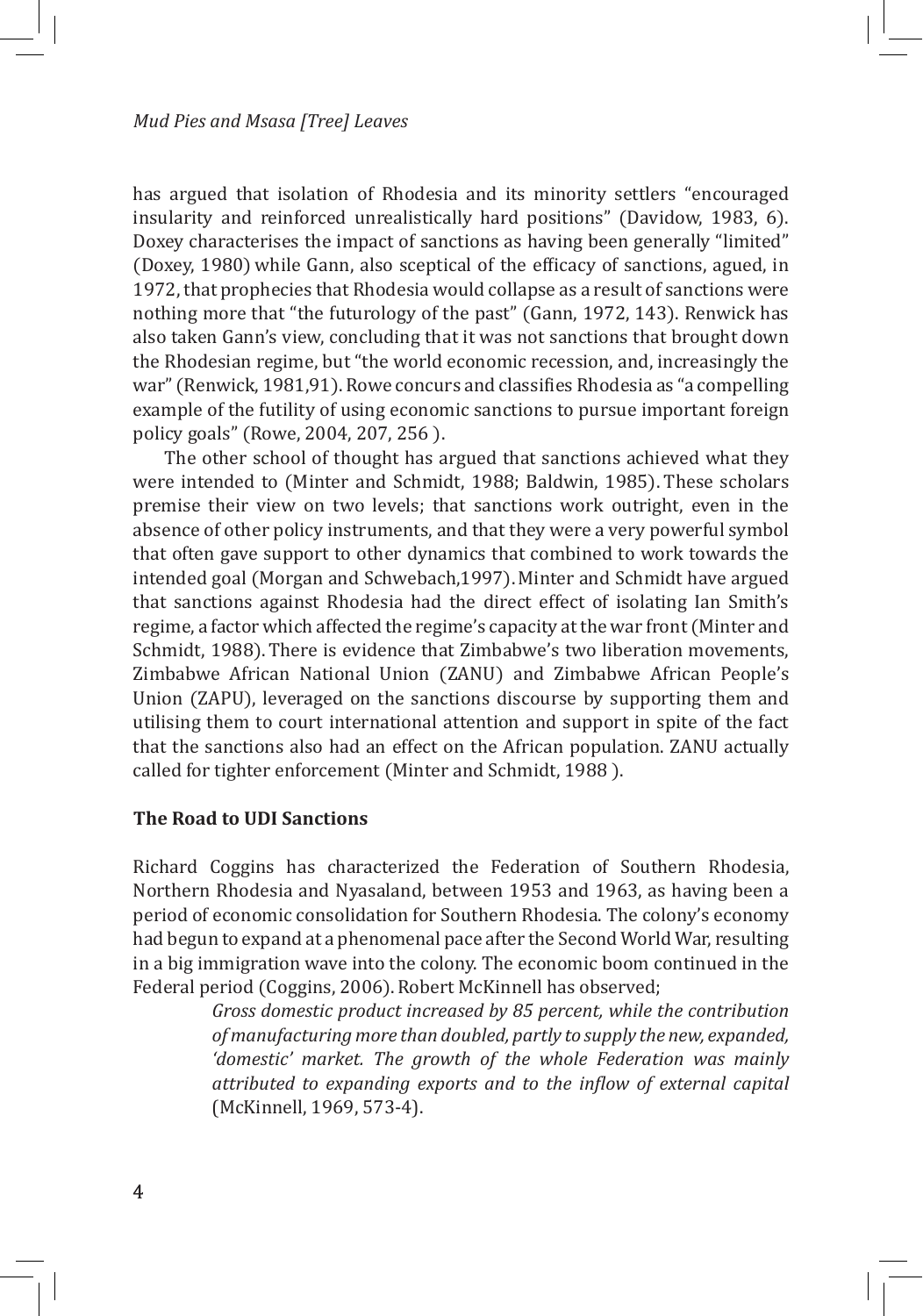The expansion of the economy, however, was not accompanied by corresponding political successes. Whites in Northern Rhodesia and Nyasaland felt that the lion's share of Federal benefits was going to Southern Rhodesia at their expense, while Africans in the three colonies clamoured for the end of the Federation and for independence. These developments culminated in the dissolution of the Federation in 1963 and, consequently, the independence of Northern Rhodesia (Zambia) and Nyasaland (Malawi) in 1964. Britain was agreeable to the independence of the two territories, and also supported the aspirations of Africans in Rhodesia for a transition towards majority rule (Smith, 1997).

Rhodesian Front politicians were not open to the idea of majority rule in Southern Rhodesia. They argued that the 1961 Constitution, a smokescreen meant to deceive the British government into believing that Southern Rhodesia was on the road to greater African involvement in political life, provided the basis for African participation in the country's politics. The Constitution provided that, over time, as the economic and educational position of Africans in the colony improved, more and more Africans would become eligible to vote (Coggins, 2006). The British government did not agree with this position. Winston Field, who had been elected to the premiership in the 1962 elections on a Rhodesian Front (RF) ticket, was elbowed out in an internal coup for his alleged failure to reach a favourable agreement with the British Ggoernment on the matter. He was replaced by Ian Douglas Smith in 1964. Smith, a hardliner, immediately began to steer the country towards UDI.UDI was, in the eyes of the minority government, a necessary step to preserve white rule in the colony in the face of increasing African demands for independence.

The change in British policy had largely become evident after the significant 3 February 1960, "Winds of change" speech in South Africa by Harold Macmillan, the British prime minister, during his tour of South Africa and British colonies in Africa.The speech not only signalled British intentions to grant independence to her colonies, but also gave legitimacy to African nationalist demands for independence. The government of Southern Rhodesia was familiar with nationalist sentiments on the continent as many African countries were gaining their independence. Locally the settler administration had crushed various protest actions by nationalists (Mothibe, 1996). Smith and the Rhodesian Front chose not to yield to the nationalists and to British pressure.

From 1964, the British government had tried to use diplomatic channels to stop Rhodesia from declaring independence after it became apparent that Ian Smith and his party were mobilizing the country's populace for it. A referendum was carried out in 1964 to determine whether the white electorate was ready for independence under the 1961 Constitution. An *Indaba* was also held in 1964 with African chiefs to get them to support independence, as the purported legitimate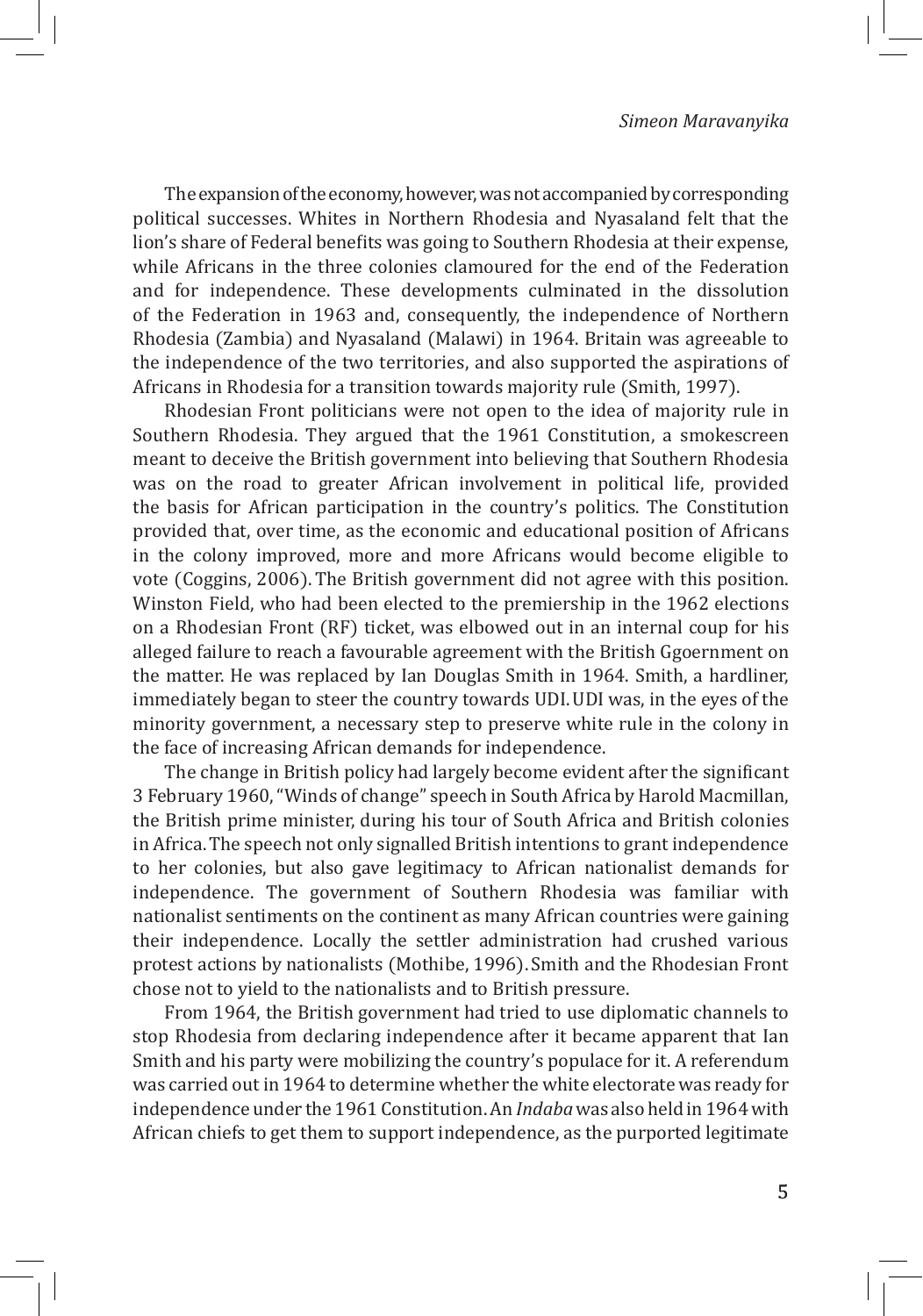representatives of African people, as opposed to the African nationalists, who the regime attempted to cast as dissentient "communist" malcontents (Coggins, 2006, 365). On 27 October 1964, the British prime minister issued a stern warning that unilateral declaration of independence would be met with biting economic sanctions (Coggins, 2006, 365).

The British prime minister's advice was not taken by Smith and his government, as a year later - on 11 November 1965, the colony declared its independence. UDI did not get international recognition; the colony had prepared itself for confrontation with the United Kingdom and the international community (Hodder-Williams, 1970). Smith was convinced that Britain had changed, and going along with the British would yield African rule in the territory, which, he argued, would destroy everything the white minority had toiled for in 75 years. Smith, an admirer of former British Prime Minister Churchill, said in 1965;

> *If Churchill were alive today, I believe he would probably emigrate to Rhodesia. I believe that all those admirable qualities and characteristics of the British we believed in, loved and preached to our children, no longer exist in Britain* (Meredith, 1979, 44).

Britain, with the support of the international community, warned that it would not accept Rhodesian independence if it did not embrace African aspirations for majority rule (Minter and Schmidt, 1998).

#### **Sanctions and Border Closures**

The British response to UDI was swift; on the day UDI was announced Britain announced an embargo on Rhodesian sugar and tobacco, an immediate withdrawal of British aid, removal of credit facilities on Rhodesia's exports, and Rhodesia's immediate removal from the Sterling area and Commonwealth trade system (Strack, 1978). These measures were given legal effect by the passing of the Southern Rhodesia Act, 1965 (De Smith, 1966). On 1st December 1965, the British government expanded the number of Rhodesian products on its embargo list to include two more agricultural products; maize and beef. It further embargoed copper, asbestos, chrome, iron and steel, and the sale of petroleum and petroleum products. Assets of the Rhodesia Reserve Bank, worth approximately, £10 million, were frozen, as was the disbursement of pensions to Rhodesians (Strack, 1978). These restrictions had huge implications on the Rhodesian economy as, according to Morris Bornstein, they prohibited "95 percent of the value of Rhodesia's normal exports to the United Kingdom" (Bornstein, 1968, 421).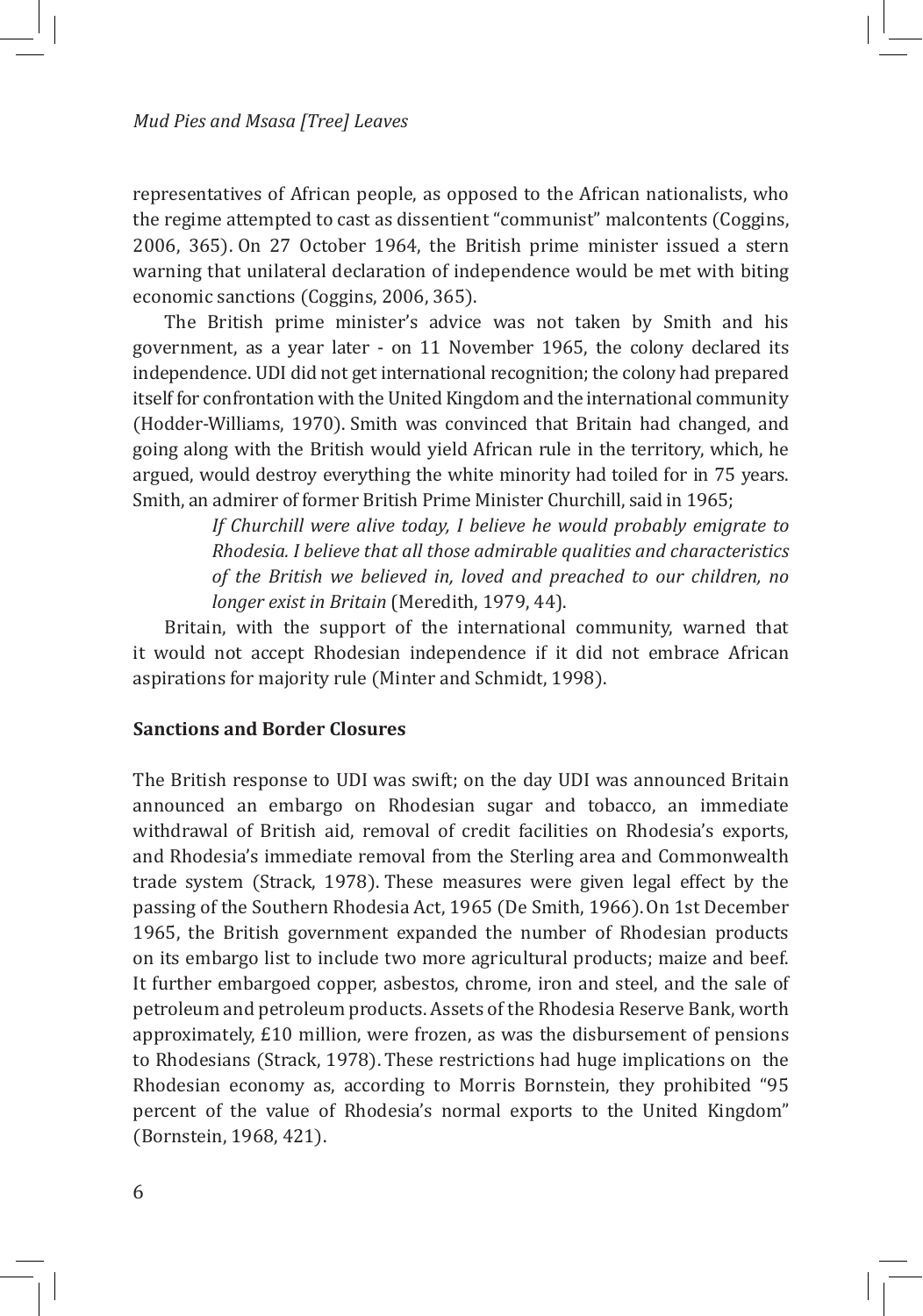Apart from British sanctions, Rhodesia was also slapped with UN sanctions. On 12 November 1965, a day after Smith announced UDI, the United Nations Security Council requested all members of the United Nations not to recognize Rhodesian independence and to withhold all their assistance to the country. This paved the way for the imposition of UN voluntary sanctions on 20 November 1965. The United Nations urged its members to stop sales of arms and military hardware, and petroleum products, and to sever all economic ties with Rhodesia (Minter and Schmidt, 1988). A little over a year later, on 16 December 1966, the UN followed up on its voluntary sanctions with mandatory sanctions (an embargo on petroleum and petroleum products, arms, military hardware, aircraft, and motor vehicles). UN sanctions were stepped up on 29 May 1968 to "comprehensive mandatory sanctions" which put a blanket ban on all imports from, and exports to, Rhodesia and on loans, immigration and investment (Losman, 1979 and Security Council Resolutions, 232 and 253). Sanctions on Rhodesia, were in four categories, covering: exports, imports of Rhodesian goods, transportation and financial controls (Bornstein, 1968 ).

The souring of relations with neighbouring territories, Zambia and Mozambique, also dealt the Rhodesian economy a significant blow. In 1973, Rhodesia closed its border with Zambia, citing increased guerrilla activities as the reason. Zambia retaliated by telling the Rhodesian authorities that reopening of the border would not be left to the Rhodesians, as the Zambian government wanted the border permanently closed. This move hurt both economies, with Rhodesia losing railway revenue to Tanzania, as Zambian copper exports were rerouted via Tanzania - Zambia Railway (TAZARA) routes (Renwick, 1981). Three years later Mozambique also closed its border with Rhodesia. This had a significant impact on Rhodesia as the Mozambique port of Beira was nearer in comparison to Durban, South Africa. Apart from the distance and the greater transport cost, South African ports were congested, which resulted in higher shipping costs and longer delays (Renwick, 1981). The closure of the Mozambique border also gave the South Africans more leverage over Rhodesia.

#### **Sanctions and Settler Agriculture**

The Rhodesian agricultural sector was vulnerable because of its reliance on exports. The colony's tobacco was its major agricultural export, accounting for 30 percent of the country's exports (Cross, 1981). There was uncertainty whether the colony would be able to sell her crop when UDI was declared and sanctions were imposed in the 1965-6 season. Most Mashonaland farmers had either completed tobacco planting or had planted the majority of their crop. The 1965-66 and 1966-7 selling seasons turned out to be catastrophic for the tobacco sector. As Morris Bornstein has put it;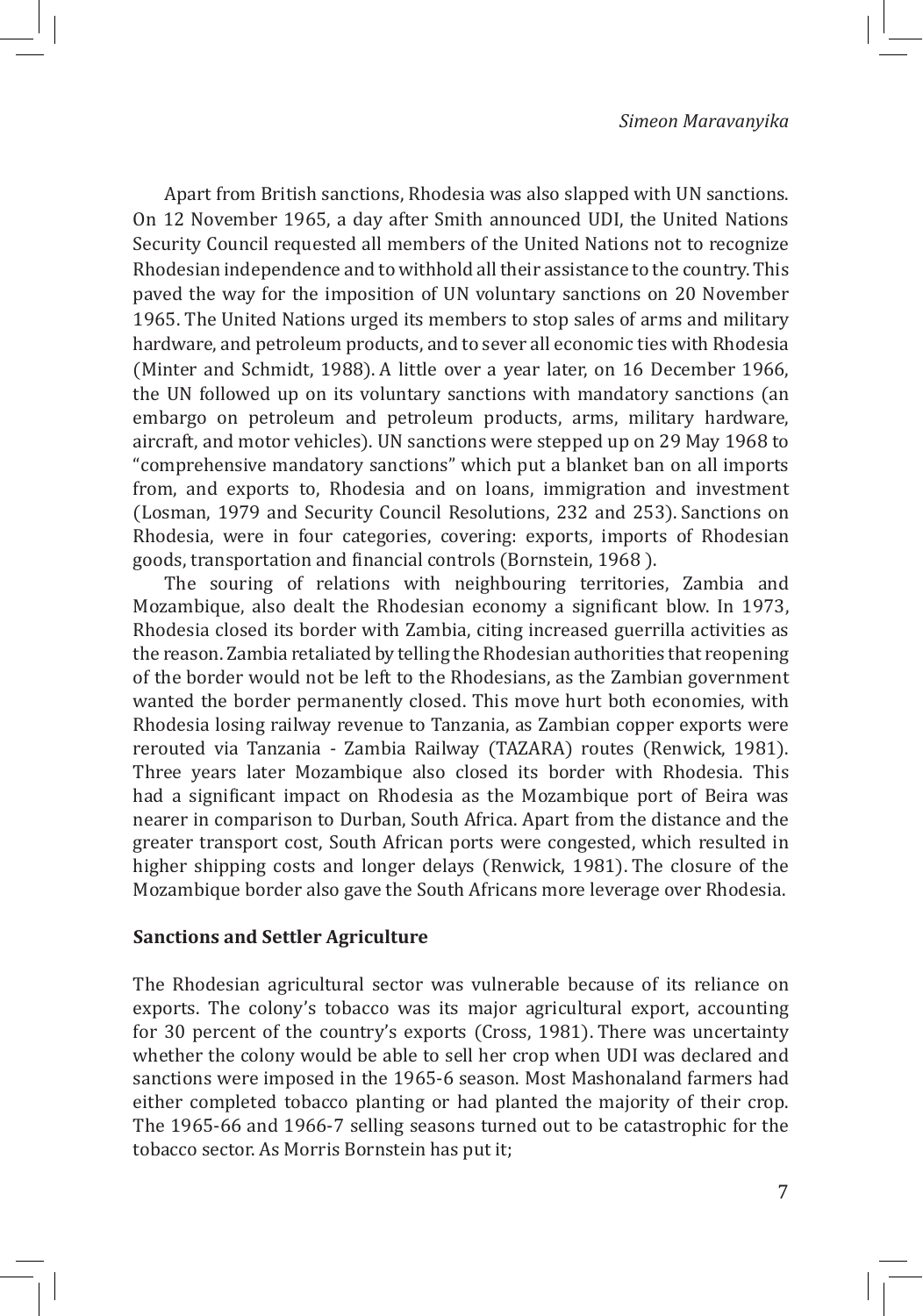*The 1965-66 tobacco crop was 250 million pounds, but only 120 million pounds could be sold in the government's secret auction, with the remainder purchased by the government at the support price for stockpiling. The 1966-67 crop was about 200 million pounds, with about half being stockpiled* (Bornstein, 1968, 424 ).

In spite of this catastrophic situation, the first few months after UDI were characterised by unexplainable optimism among farmers and government officials. This optimism was not shared in the United Kingdom.

Lord Hastings, a Conservative legislator, predicted in November 1965 that the immediate impact of the sanctions would be "massive (African) unemployment" (*Rhodesia Herald*, 15.11.65, 4). Hastings, who had lived and even owned a farm in Rhodesia, further stated that African unemployment would further foment revolution in the colony, which would become the colonial regime's downfall (*Rhodesia Herald*, 15.11.65, 4). True to his prediction, by December 1965 farmers were already considering the fate of their workers in Mashonaland. A survey by the *Rhodesia Herald* showed that many farmers were cutting their African workers' wages. White farm mangers and assistants were not spared by the wage reductions and redundancies (*Rhodesia Herald*, 31.12.65, 3).

Apart from the loss of jobs, Rhodesia had, without question, entered into an era of austerity. An editorial in the *Rhodesia Herald* of 10 December 1965, captures the economic climate of the period in a very concise way;

> *The era of easy credit to Rhodesia farmers has ended. From now on the man who has the cash to pay for his needs will be able to get what he wants, but only if it is available. The farmer who asks for extended credit is unlikely to get it. Rhodesia has entered a period of shortage of money and goods, and this will inevitably mean that the trade will give preferential treatment to the farmer who can pay. Traditionally at this time of the year the money from overseas for the purchase of the next tobacco crop begins to flow in strongly, but to date the flow has not yet started and … it is unlikely to do so in the foreseeable future (Rhodesia Herald,* 10.12.65 *)*.

Optimism gave in to despair. Farmers were no longer certain they would be able to sell their produce on international markets, or get enough to be able to remunerate their workers at existing wage levels. They were not able to access credit as the Land Bank and other banks' capacity to lend was conditional on their getting deposits from private enterprise, something that was not happening at a significant scale at the end of 1965, as the cited editorial reveals.

Less than six months after the declaration of UDI and imposition of subsequent sanctions, the settler agricultural sector was 'screaming.' In April 1966 the Rhodesia National Farmers' Union (R.N.F.U) reported that the agricultural sector was in trouble and needed to be urgently subsidized by the government. Truscott, the vice-president of the R.N.F.U, explained that such a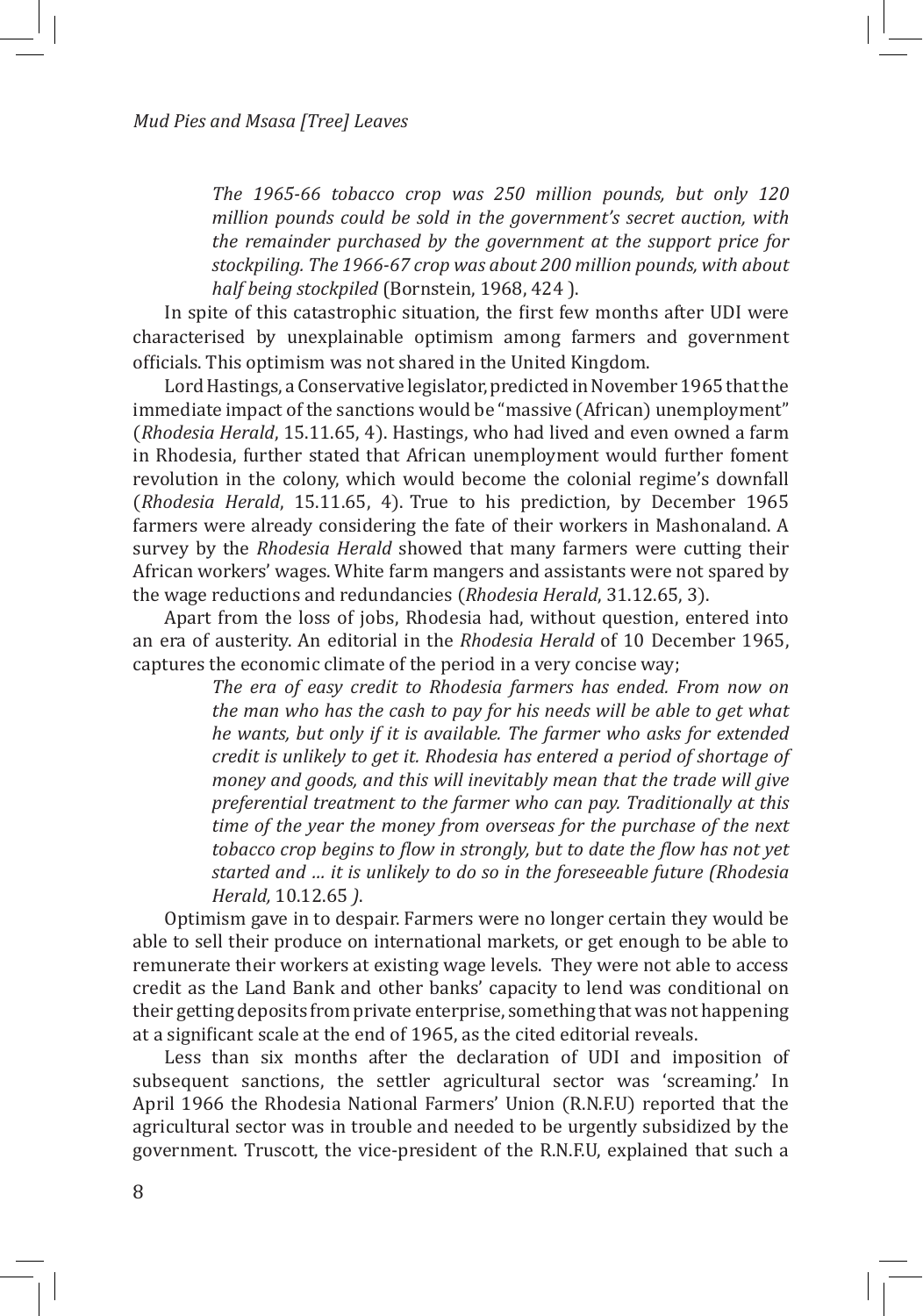subsidy would improve farm incomes and productivity, and the whole country would enjoy the benefits of such a programme because, as things stood, farmers' indebtedness was "frightening" (*Rhodesia Herald,* 5.4.66, 4).Truscott elaborated;

> *To my knowledge there is no country in the world that does not subsidise griculture. We have always been proud of the fact that we can maintain ourselves and so we don't want subsidies. This is because credit facilities have been big enough to let people carry on - but now I think we must consider the possibility of subsidising agriculture, particularly where there are export possibilities (Rhodesia Herald,* 5.4.66, 4*)*.

The inability of the financial system to give credit to farmers meant that everything needed to be paid for upfront.

In addition to funding challenges, pricing and marketing of agricultural goods on international markets became cumbersome for the colony. One farmer complained in 1970 that prices "farmers receive for their milk, and tobacco are considerably lower (than they were ten years ago), but machinery, fuel spares etcetera cost more. Farmers will eat *sadza* (the Zimbabwean staple, a thick porridge made from maize flour) if necessary, but would also enjoy some cake" (*Rhodesia Herald,* 13.3.70, 15). In the case of tobacco, a quota system was put in place from 1967 (*Rhodesia Herald*, 5.5.67, 1).This was meant to ensure that the colony produced only what it would be able to market. This situation continued into the 1970s (*Rhodesia Herald*, 13.4.73). Tobacco marketing in the UDI era was characteriszed by secrecy, as the Smith regime sought to bust and evade sanctions. Farmers were urged to maintain secrecy as "experts in espionage had a way of collating small pieces of information from various sources and making them into something worthwhile", Freeman, the chairman of the Tobacco Corporation told farmers in 1973 (*Rhodesia Herald*, 18.7.73, 6).

Pricing was a major grievance. Farmers had no control over their input costs, and they also had no say in the determination of the end price of their products. One farmer wrote to *The Rhodesia Herald* about this situation in 1968;

> *Since UDI, if the cost of living has increased in the towns, it has well been disguised by the general air of prosperity. But on the farms our cost of production has been increased immensely, by, among other things, higher fuel prices, transport costs, upwards of 100 percent increase in spares costs, and above all the general "farmers are fair game" attitude of commerce and industry. It must be obvious to everyone that a reduction of twenty-one and a half percent in the gross return to the grower makes production impossible to everyone without large capital reserves, a rare thing nowadays. The tobacco farmers originally financed the Rhodesian Front to power. Perhaps this is just retribution (Rhodesia Herald*, 18.3.68, 5*)*.

With the fall of the tobacco price from 26d per pound in the pre-UDI period to 22d in 1968, growers felt it was they who bore "almost the entire brunt" of the burden of sanctions (*Rhodesia Herald*, 23.3.68, 1).It was time for Prime Minister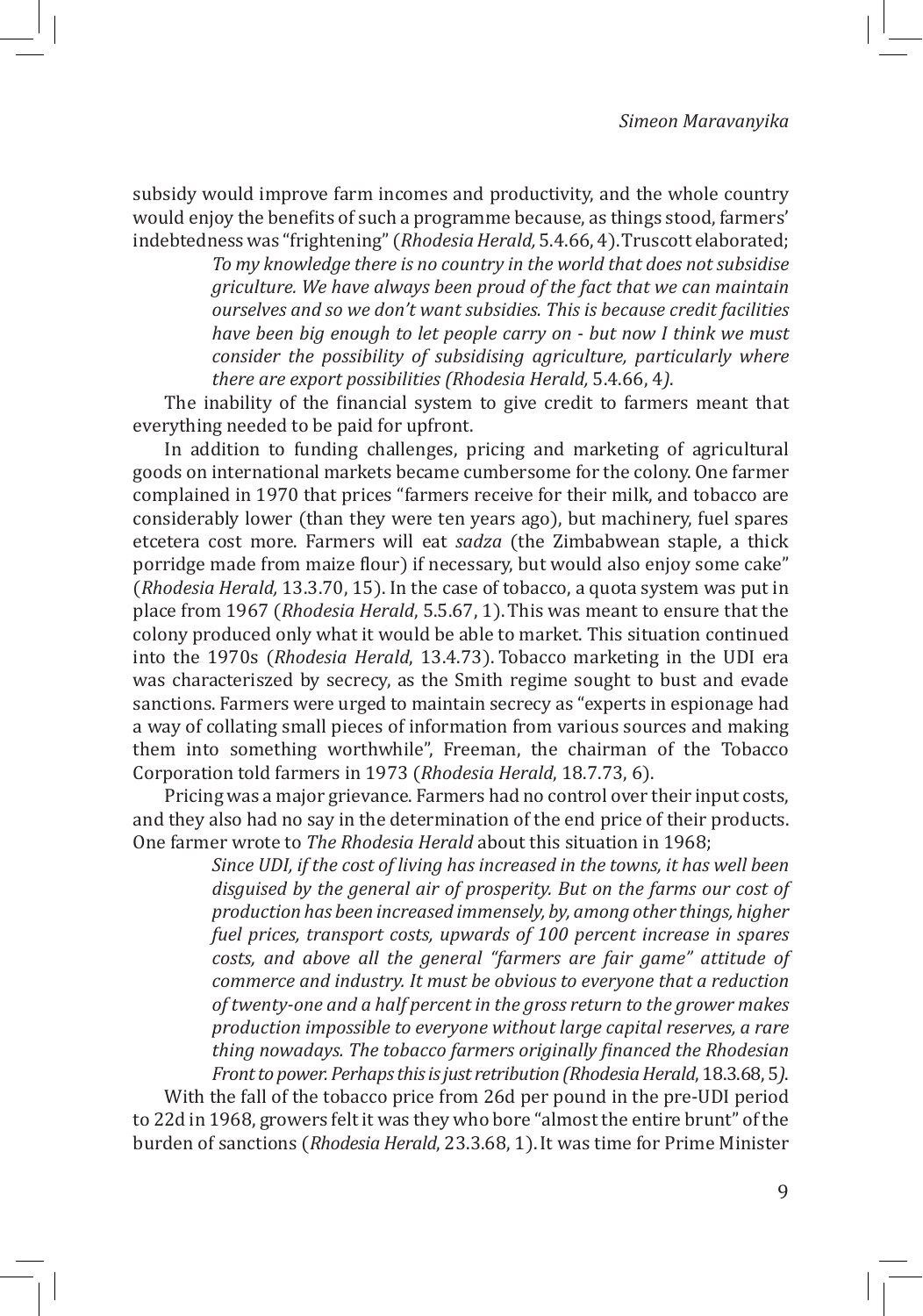Ian Smith, the chairman of the Umvukwes Farmers and Tobacco Growers Association (TGA) stated at a TGA meeting in April 1968, to;

> *…tell us categorically whether or not it is the present Government's intention to sacrifice the tobacco growers of Rhodesia for the good of the country and if so, what possible good does he see coming from such sacrifice… and I will remind (him), that it was this present Government that got Rhodesia into the mess we are in, and it is this Government that must get us out of it or resign (Rhodesia Herald,* 5.4.68, 1*)*.

Government bureaucrats, however, thought that tobacco farmers were crybabies who, instead of diversifying in response to the low prices and marketing difficulties, chose to lament and to apportion blame. This accusation was unjustified as in January 1969 the Minister of Agriculture, David Smith, admitted that diversification was taking place "at a good rate", as 28,000 acres formerly under tobacco had been replaced by other crops (*Rhodesia Herald*, 3.1, 69, 1).

Fuel shortages and rationing also had a huge impact on agricultural viability during UDI. Just five months from November 1965, for example, many farmers could no longer get the same amount of petrol and diesel as before UDI. While in the past farmers had been able to access fuel from fuel companies on credit, the companies began to insist on payment when farmers placed their order. "The rule (to pay cash in advance) was always applied to commerce and industry, and no exceptions have been allowed in these two sectors," stated a *Rhodesia Herald* editorial on 9 December 1969, "but its strict application to agriculture, I understand, has not always been possible."The editorial continued;

> *Sometimes fuel tankers travel many miles to district farms to deliver bulk orders of petrol and diesel fuels, only to find that the farmer is either away in the lands or in town. To save time and costs in these cases … the fuel would be delivered and payment collected on the return round, or later. But any concessions of this nature, and others, to farmers are now to be stopped. The rule will be applied equally to fuels delivered to farmers by bulk lorries or tankers and those collected in drums from drum filling points at depots (Rhodesia Herald*, 9.12.65*)*.

The requirement for farmers to pay for fuel in advance was not just a reaction to the method of payment mentioned above, which obviously resulted in oil companies getting their money from the farmers late, but to a severe fuel shortage which the country began to experience.

From January 1966 farmers who bought petrol in bulk had their allocations reduced by half as a result of the colony's inability to secure adequate fuel. A statement issued by the Ministry of Commerce and Industry on 3 January 1966 stated that fuel rationing would be applied to all, including diplomats and consular officials (*Rhodesia Herald*, 4.1.66,1). Farmers could, however, still access their normal allocations of diesel. A spokesperson for the Ministry of Commerce and Industry stated;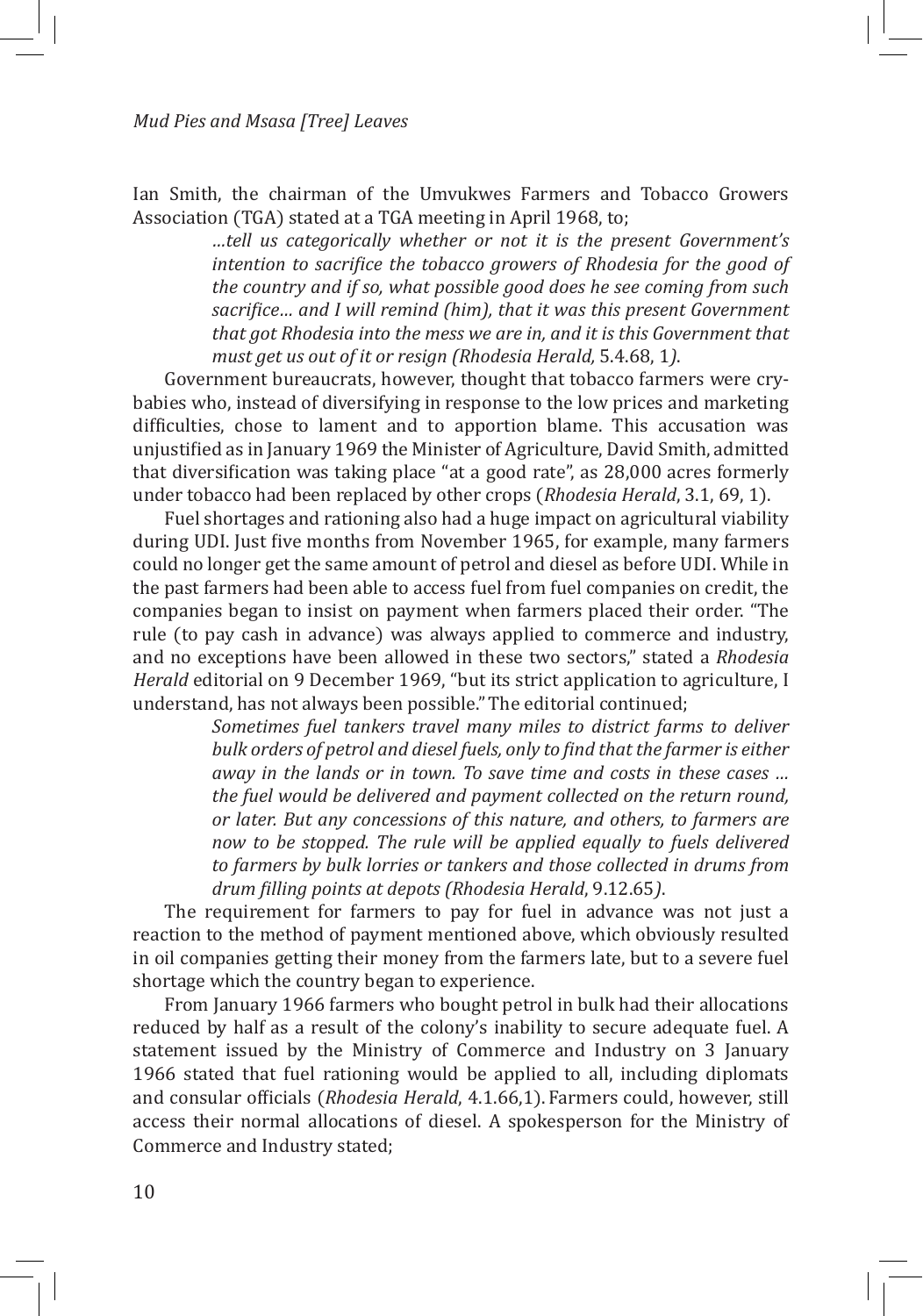*It is appreciated that diesel fuel is the basic fuel used by farmers and there is no intention at the moment to reduce their supply of this. But it is considered that the farming community can afford to make their contribution to the conservation of fuel supplies by curtailing their use of petrol. Naturally, any farmers who find his reduced fuel ration inadequate can apply in the ordinary way for an extra allocation (Rhodesia Herald,*  4.1.66,1*)*.

The shortage of fuel naturally affected farmers. For example, at the end of January 1966 the Chairman of the Ploughing Championships, Linnel, announced that the National Ploughing championships which had been scheduled to take place in April 1966 in Karoi had been cancelled. Fuel shortage was given as the reason for the cancellation."The fuel shortage has made this decision inevitable," Linnel said, adding;

> *We have also been informed that many of the local competitions have been cancelled for the same reason. The cancellation of the National Championships will mean that we will be unable to nominate any competitors for the World Ploughing Contest to be held in New Zealand in May next year (Rhodesia Herald,* 1.27.66, 14*)*.

Local competitions such as the Barwick Ploughing Match, held by the Barwick ICA Committee (Concession), were also cancelled due to constraints in finding adequate fuel (*Rhodesia Herald,* 27.1.66, 14).Though the cancellation of the championships would not have a major impact on Rhodesian farming life, it was small things, such as these competitions, that contributed to building closer relationships and community in the several farming districts over time, and fostered a spirit of healthy competition, which was good for the colony's agrarian sector.

Farmers' desperation for fuel was exhibited when The Rhodesia National Farmers' Union (R.N.F.U) reported at the end of January 1966, that their office was "inundated with requests from farmers and smallholders for additional supplies of fuel" (*Rhodesia Herald,* 1.2.66, 3). This was despite the fact that the R.N.F.U did not deal with applications for fuel. This was the brief of local district commissioners, who were the designated issuing authorities, and petrol rationing officers. In April 1966, the R.N.F.U criticised government petrol rationing regulations. *The Rhodesian Farmer,* the official publication of the R.N.F.U and the Rhodesia Tobacco Association asked in its edtorial entitled, 'Does Government want agricultural production to be cut?' whether the government understood the importance of fuel in farmers' operations. The editorial reported that a lot of harm was already being done by the fuel shortage; farmers had had problems with harvesting their tobacco while ploughing was behind schedule.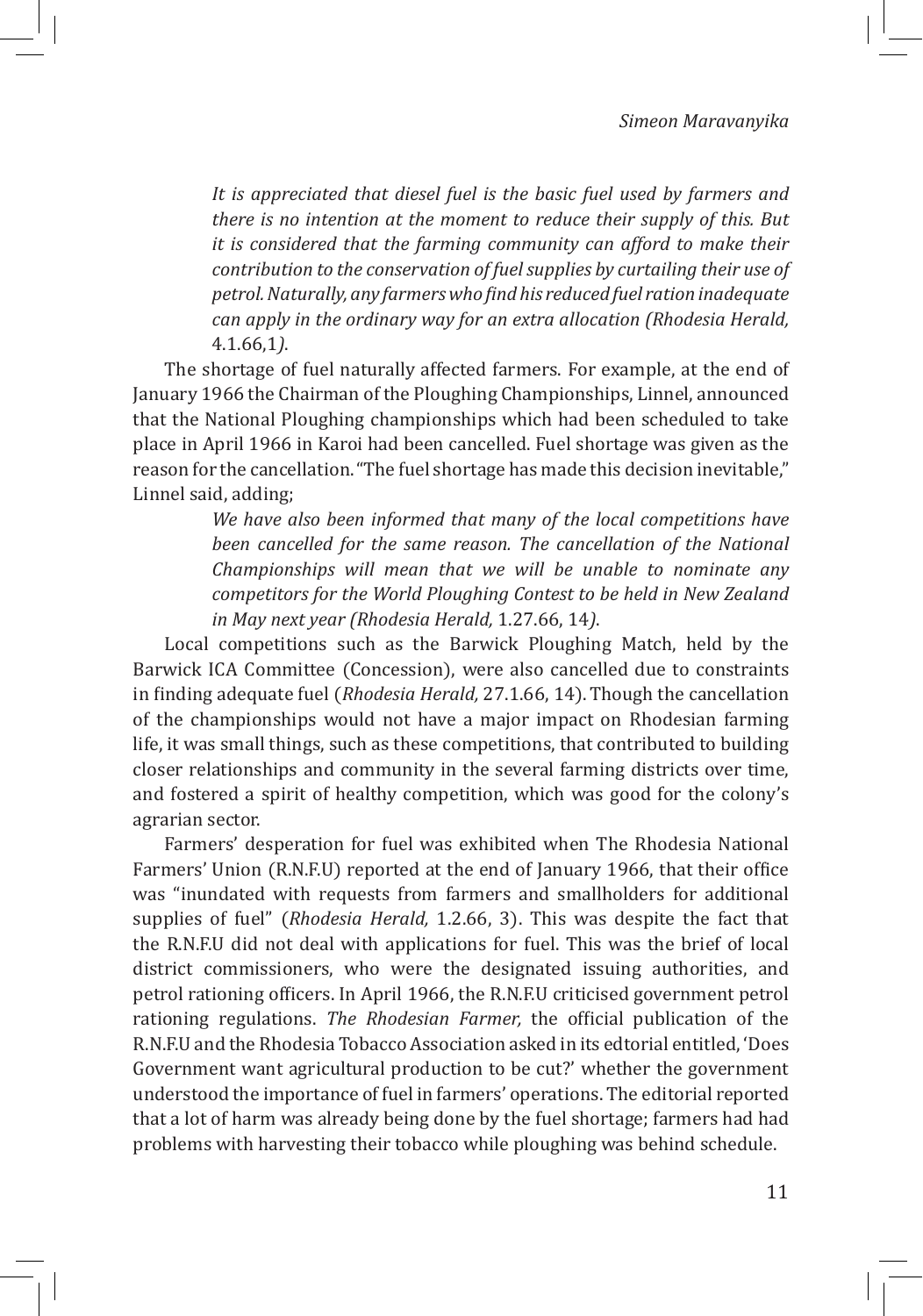While financial difficulties, marketing challenges, poor international prices for commodities, and fuel shortages were often a very important determinant of whether farmers carried out conservation projects on their farms or not, conservation efforts often also succumbed to the effect of droughts. The 1967-8 drought is an example, which was invariably described by the press as "the worst crisis" and "a national disaster" (*Rhodesia Herald,* 28.3.68, 1). Commenting on the impact of this drought on farming operations, a farmer wrote to *The Rhodesia Herald* in December 1968, "Sir, drought and slumps are far more dangerous than sanctions" (*Rhodesia Herald,* 17.12.69, 9).

#### **The African Response: Arson, Farm Killings and Armed Resistance**

Apart from the difficulties experienced by farmers as a result of the sanctions, growing African militancy and the liberation struggle also disrupted white settler agriculture. The declaration of UDI effectively shut the door on a peaceful transition to majority rule, as had happened in Malawi and Zambia. Sanctions against the Smith regime created additional conditions necessary for the prosecution of the liberation struggle. ZANU supported the sanctions, saying that they created conditions fertile for African disgruntlement, and consequently made it easier to recruit cadres to fight the Smith regime. ZANU support for sanctions was also because, according to Eddison Zvobgo, one of the leading African nationalists during the war of independence, they hurt the Smith regime more than they impacted on the African population. Giving evidence to a US Congressional hearing in February 1973, Zvobgo stated;

> *It is not us who need sheets to sleep on or cars to come into the city, or spare parts to run the industries. We do not own the economy. Those comforts which have been siphoned off by sanctions are totally irrelevant to the African people. Over 90 percent of the African people live on the land… They are fed by the very soil. So to suggest that sanctions hurt the Africans and therefore in the interest of the African we ought to drop sanctions is nonsense* (Minter and Schmidt, 1988, 232)*.*

Zvobgo's position seems to have been politically expedient for him and his ZANU but, in reality, sanctions also impacted negatively on Africans. The sanctions led to massive unemployment, and a general increase in African poverty. Between 1965 and 1972, Losman observed, the gap in average wages given to white and black employees grew by 40 percent, while farm income also tumbled by 16 percent in the same period (Losman, 1979, 116 ).

The African response to UDI was swift and calamitous. In December 1965, only a month after the declaration of UDI, farmers in Raffingora and Karoi were employing the services of guards to ensure security of their crops and barns. This followed incidents of arson, where disenchanted Africans set ablaze the tobacco crop and barns on farms in these areas (*Rhodesia Herald,* 14.12.65,3). One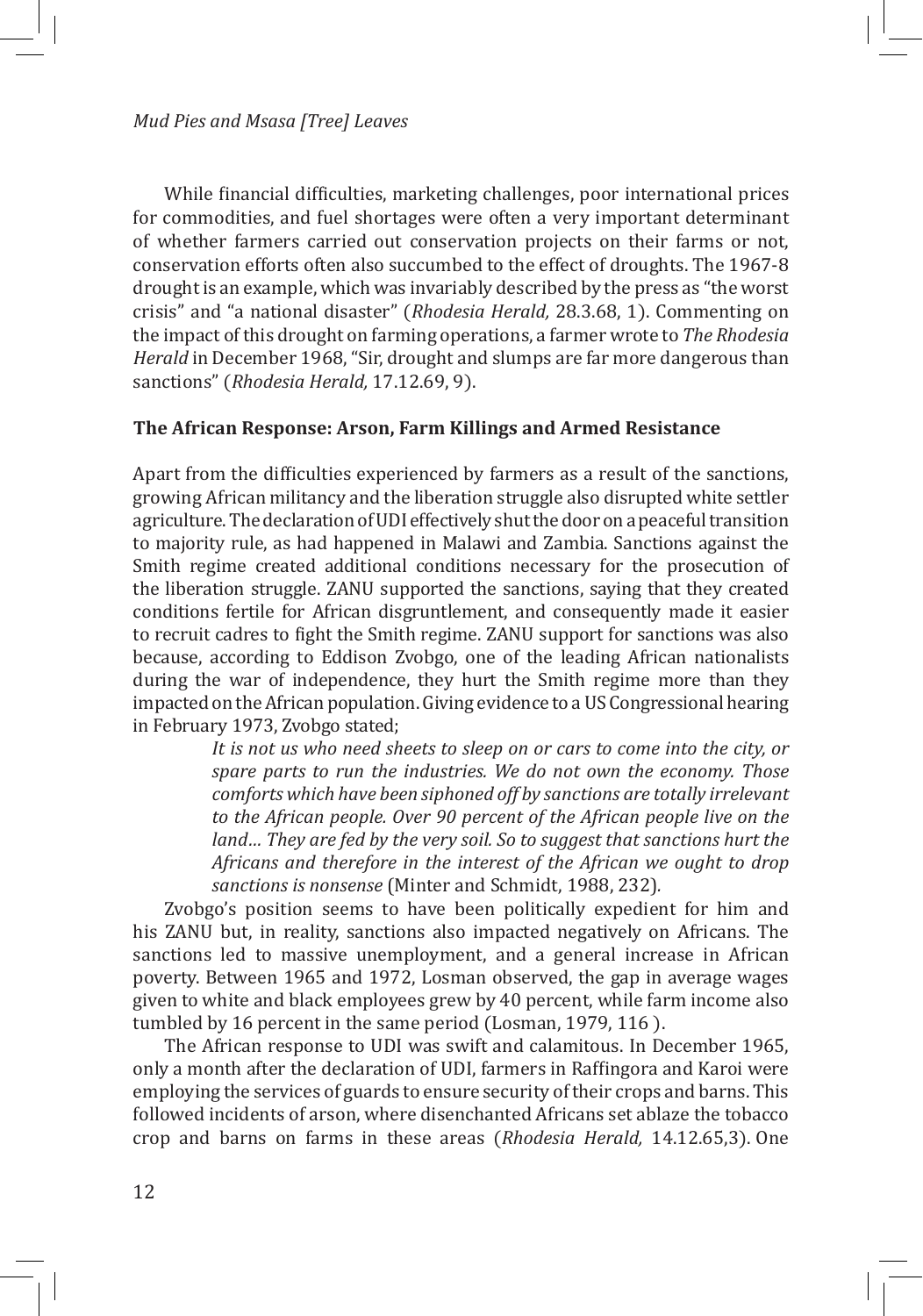farmer told *The Rhodesia Herald*; "There is a general feeling in the district that something peculiar is going on and quite a few farmers have decided to protect their barns in addition to the patrols on the lands" (*Rhodesia Herald,* 14.12.65, 3). At the end of December 1965, three African men were arraigned before the Salisbury Regional Court for uprooting three acres of maize at Frascati farm in Goromonzi (*Rhodesia Herald,* 25.12.65, 7). By 1966 these actions had taken on another dimension; a white couple was murdered at a farm near Hartley. The farmer, Johannes Hendrik Viljoen and his wife, it was reported, were killed by an "African terrorist gang" which left "pamphlets published in the name of the Zimbabwe African National Union" calling for "violent action against Europeans in Rhodesia" (*Rhodesia Herald,* 19.5.66, 1). The pamphlets left by Viljoen's killers had also been found on seven Africans killed in the Battle of Sinoia on 29 April 1966 (*Rhodesia Herald,* 19.5.66, 1).

The state's reaction was to step up security on the farms, and to try to get more settlers on the land. The minister of justice, Desmond Lardner-Burke, explained the logic of trying to put more settlers on the farms at the official opening of the Fort Victoria Agricultural Show in September 1971; "It (is) only when you have vacant farms that you are liable to suffer from squatter problems," he said. "This could lead to infiltration of terrorists or their supporters and could undermine the security of the country (*Rhodesia Herald,* 18.9.71, 5)."The government was, however, not able to stem the problem of farm murders. On 24 January 1973 a farmer's wife, Ida Kleynhans, was killed while the husband was seriously injured in a grenade attack at Ellan Vannin farm in Centenary. The incident was "the fourth attack on civilian targets in the north-east border area since Christmas and marked a swing of terrorist activity back to the Centenary area following a move east to the Mt Darwin area (*Rhodesia Herald,* 26.1.73, 1)."

In March 1973 another farmer, Andries Hendrick Joubert, was killed in Wedza (*Rhodesia Herald,* 11.3.73, 1).Next was the killing of Louis Couve of Paridon farm, Mt Darwin, marking the eighth farm killing in 1973 (*Rhodesia Herald,* 9.6.73, 1). In December, 1974, an African was charged at the High Court in Salisbury for a grenade and rocket attack at a Sipolilo farm, to which he pleaded guilty (*Rhodesia Herald,* 4.12.73). This prosecution did not deter the attackers, as from 1975 the attacks increased (*Rhodesia Herald,* 26.6.75: 19.10.76; 30.9.76). The farm attacks brought insecurity on the farms, which was detrimental to productivity of the farms and construction of conservation works. The liberation war affected agricultural productivity. To start with, the Rhodesian army relied on compulsory conscription - military call-up; all men under the age of 50 had to go to the front. The call-up has been characterized by Tony Hawkins, an academic at the University of Rhodesia during UDI, as "relentless" and "devastating" (Minter and Schmidt, 1988). The call-up impacted on the morale of many people, as they had to leave their families and farms. According to John Graylin, "People got very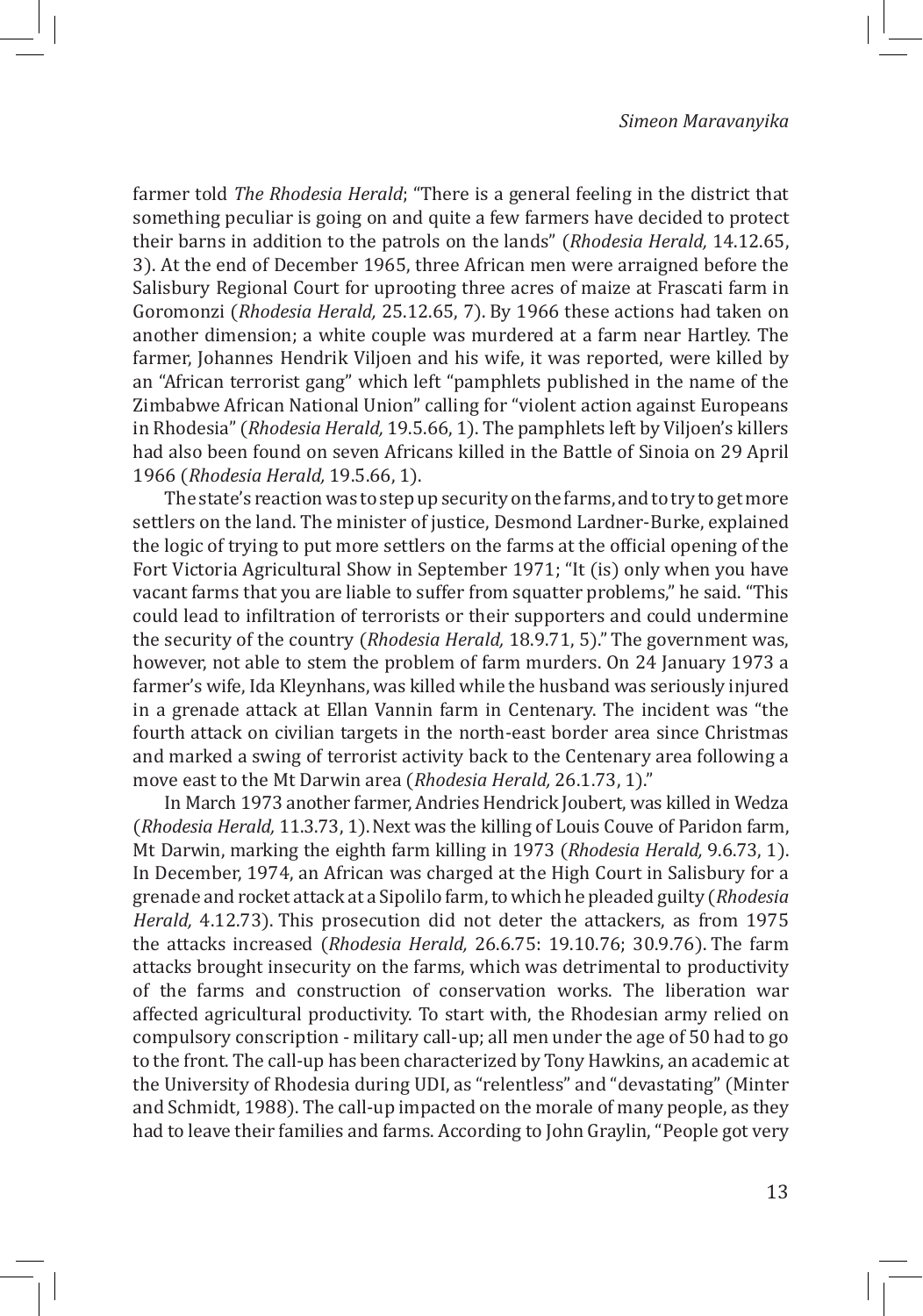#### *Mud Pies and Msasa [Tree] Leaves*

fed up with having to go into the army for longish periods very frequently often six weeks at a time, four to five times a year" (Minter and Schmidt, 1980. This impacted on productivity and conservation work on the farms.

#### **The Endgame**

In 1976 the colony's immigration patterns changed, more people left the colony in comparison with those who came to settle in Rhodesia (Strack, 1978, 89). More than 7,000 people left the colony in that year (Losman, 1979,135-6). The exodus of white settlers has to be understood in the context of insecurity on the farms and what was happening in the agricultural and industrial sectors more generally. From 1951, the manufacturing sector had overtaken agriculture as the most important sector in the colony (Irvine, 1959, 309-17). Though the sector had managed to remain vibrant in the wake of sanctions, it began to experience the impact of the combination of sanctions and the armed liberation insurrection in the mid-1970s. The government made it mandatory for employers to pay salaries and wages of employees on call-up, giving the industrial sector a huge burden. Though the government later subsidized this, the burden was huge for the colony's industrial sector (Minter and Schmidt, 1988, 234). Compulsory conscription also affected the settler agricultural sector, as farmers, too, were called up to fight on the front.

A combination of sanctions and the war forced the regime to agree to transfer of power. Some scholars have argued that it was not the war that yielded independence. Matthew Preston has argued that the war got to a stalemate, with no side winning, and this led to a situation where it became necessary for both sides to reach a settlement at the negotiating table (Preston, 2004). But had the war reached what William Zartman has called a "mutually hurting" stalemate (Zartman, 1983)? There are scholars who, however, argue that the Rhodesians were on the brink of losing the war in 1979. Faced with such a situation, they were left with very few options, hence their willingness to negotiate at the Lancaster House Conference. John Stedman has argued that the Rhodesians were facing a "desperate crisis" (Stedman, 1991). By 1979; they had lost the war, both against sanctions and against African liberation fighters. The Smith administration was forced to negotiate the Internal Settlement, under whose auspices elections were held in March 1979, ushering in a new government under the leadership of Bishop Abel Muzorewa.

#### **Conclusion**

The UDI period still needs more study, as there is little information on many aspects of the Rhodesian economy then, including conservation. Literature on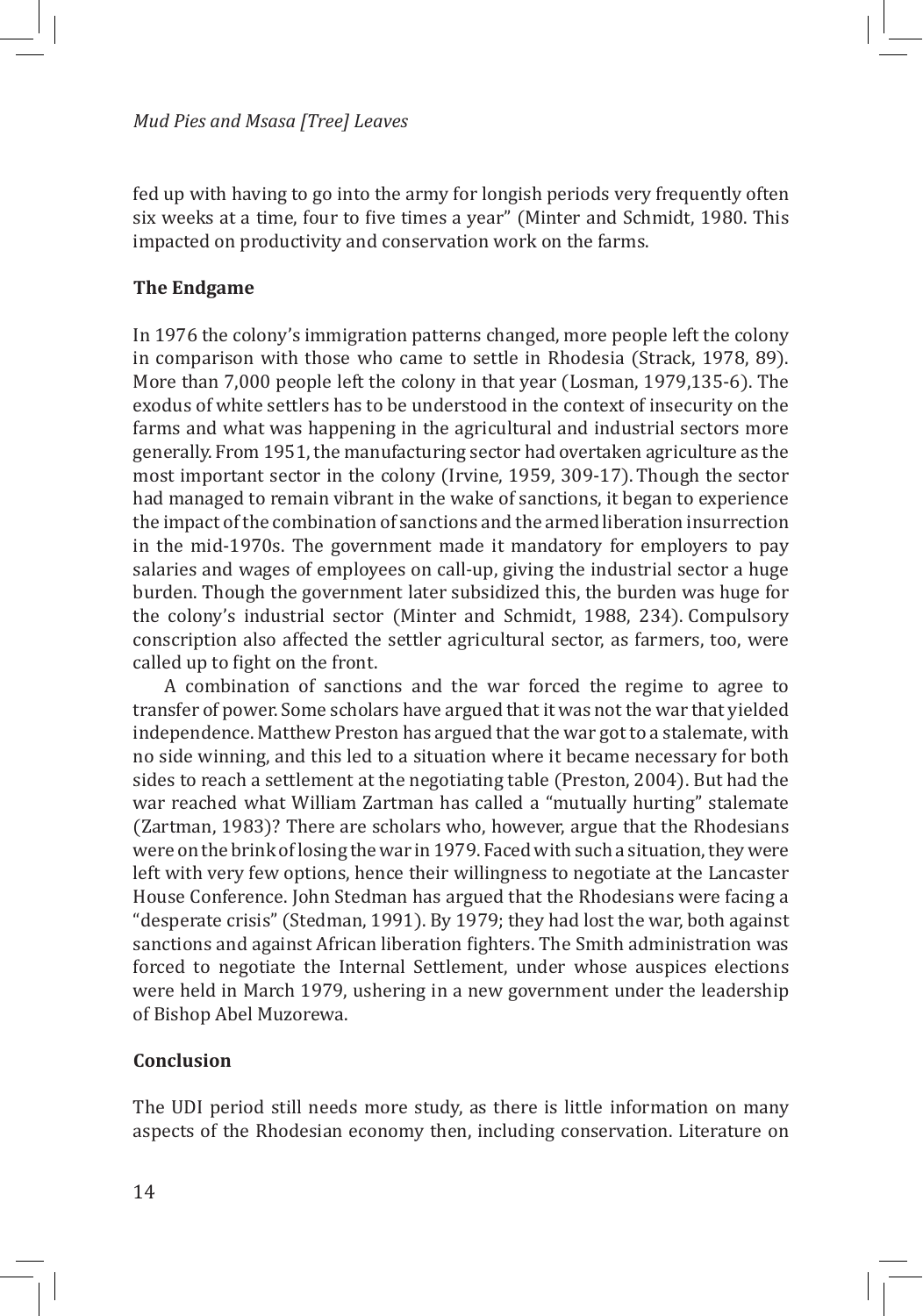the UDI mostly focuses on the dynamics of sanctions, and how the Rhodesians managed to hold on for 14 years under the sanctions. This article argues that with the imposition of sanctions, white agriculture lost the momentum it had gathered from the 1940s. Economic sanctions and the war effectively ensured that the state and farmers' attention became fixated on survival in the short to medium term, and not so much on increased productivity.

The imposition of economic sanctions on the colony by the British government and the United Nations disrupted settler agriculture in a number of ways. The colony's tobacco industry lost access to the traditionally important United Kingdom market. Farmers' focus largely shifted to survival, resulting in very little new investment taking place in the agricultural sector. Most farmers' incomes dwindled and their future - especially after the beginning of the war - became uncertain. The pace of conservation work slowed. The liberation struggle complicated life for farmers by making the farms unsafe, as liberation fighters found white farmers to be easy targets. From the mid-1970s, as the war intensified, many white people began to leave the country. The majority of farmers who remained on the land were forced by the political and economic environment to tighten their belts, hoping that the situation in the country would improve so they could continue farming without the uncertainty wrought by a combination of sanctions and the war. As Glazier asserts figuratively, some farmers increasingly faced the unpleasant prospect of being reduced to a state where they would have to "(eat) mud pies and (dress in) Msasa leaves" for their daily sustenance.

#### **Endnotes**

1 The country has changed names a few times; Rhodesia in the early 1890s, Southern Rhodesia from 1898 to October 1964 when Northern Rhodesia gained independence and was renamed Zambia, Rhodesia from 1964 to May 1979, Zimbabwe-Rhodesia from 1 June 1979 to 12 December 1979 and Zimbabwe at the attainment of independence in April 1980.

#### **References**

#### *Published Sources*

Bailey, M. 1979. *Oilgate: The Sanctions Scandal.* London, Hodder and Stoughton. Baldwin, D. A. 1985. *Economic Statecraft*. Princeton, Princeton University Press. Bornstein, M. 1968. "Sanctions and Rewards in Support of Arms Control Agreements". *The American Economic Review*, 58, 2, 417-27.

Clifton Morgan, T. and V. L. Schwebach. 1997. "Fools Suffer Gladly: The Use of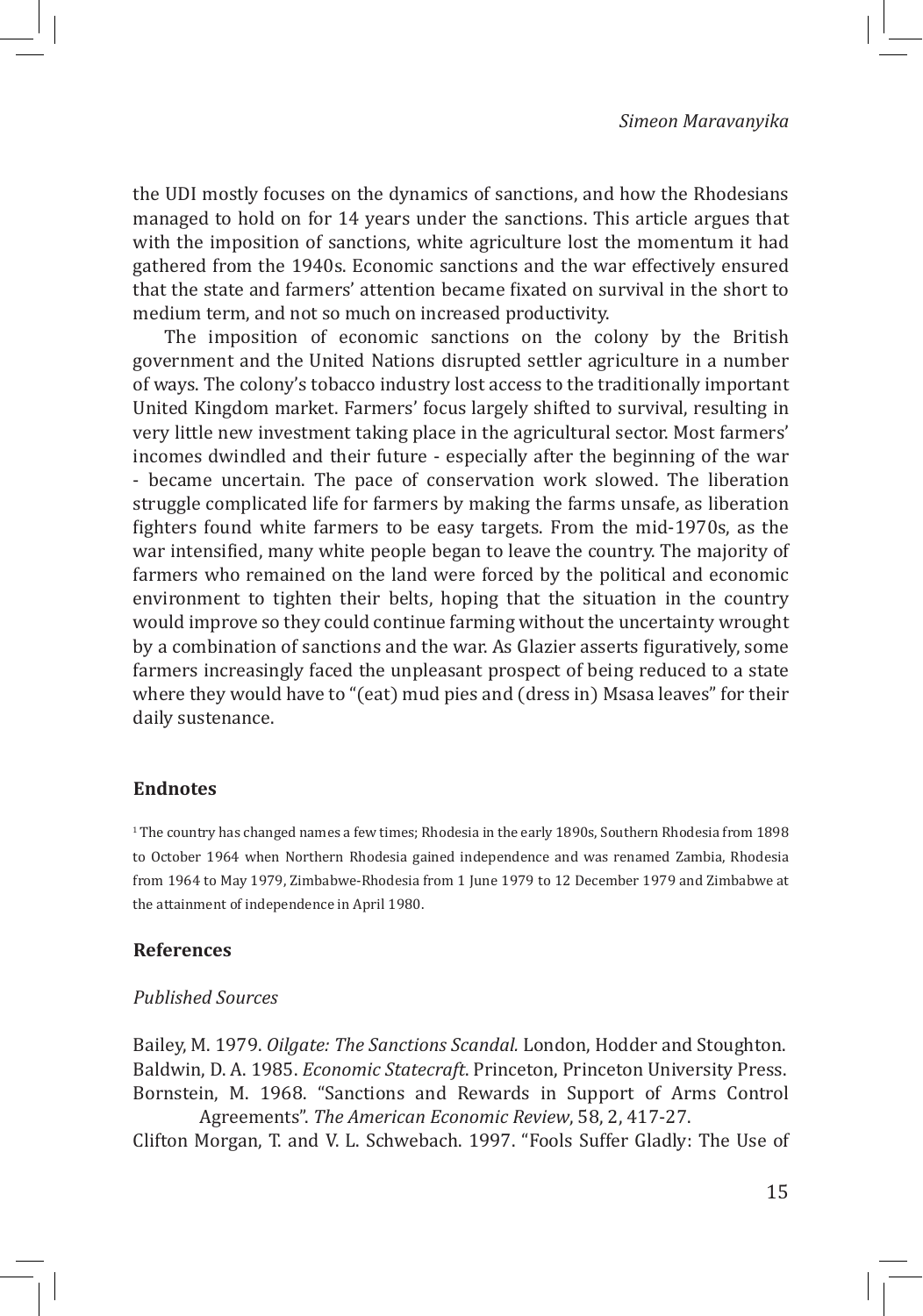*Mud Pies and Msasa [Tree] Leaves*

International Sanctions in International Crises". *International Studies Quarterly*, 41, 27, 27-50.

- Coggins, R. 2006. "Wilson and Rhodesia: UDI and British Policy Towards Africa". *Contemporary British History*, 20, 3, 363-81.
- Cohen, A. 2009. "Voice and Vision The Federation of Rhodesia and Nyasaland's Public Relations Campaign in Britain: 1960-1963." *Historia,* 54, 2, 2009, 113-132.
- Cohen, A. 2011."Lonrho and Oil Sanctions against Rhodesia in the 1960s." *Journal of Southern African Studies*, 37, 4, 715-30.
- Cross, E. G. 1981. "Economic Sanctions as a Tool of Policy against Rhodesia." *The World Economy*, 69-78.
- Daudi, M. S. and M. S. Dajani. 1983. *Economic Sanctions, Ideals and Experience*. London, Routledge and Kegan Paul.
- Davidow, J. 1983. *Dealing with International Crisis: Lessons from Zimbabwe*. The Stanley Foundation.
- De Smith, S. A. 1966. "Southern Rhodesia Act 1965." *The Modern Law Review*, 29, 3, 01-6.
- Doxey, M. 1972. "International Sanctions: A framework for analysis with special reference to the UN and Southern Rhodesia." *International Organization*, 26, 3, 527-550.
- Doxey, M. 1980. *Economic Sanctions and International Enforcement*. New York, Oxford University Press.
- Gann, L. H. 1972. "Rhodesia and the Prophets." *African Affairs,* 71, 283, pp. 125-43.
- Hodder-Williams, R. 1970. "White Attitudes and the Unilateral Declaration of Independence: A Case Study". *Journal of Commonwealth Political Studies*, 8, 3, 241-264.
- Hughes, D. M. 2006. "Hydrology of Hope: Farm Dams, Conservation, and Whiteness in Zimbabwe." *American Ethnologist*, 33, 2, pp. 269 – 287.
- Irvine, A. G. 1959. *The Balance of Payments of Rhodesia and Nyasaland, 1945- 1954*. London.
- Joyce, P. 1974. *Anatomy of a Rebel, Smith of Rhodesia: A Biography*. Salisbury, Graham Publishing.
- Klinghoffer, A. J. 1989. *Oiling the Wheels of Apartheid: Exposing South Africa's Secret Oil Trade.* Boulder, Lynne Rienner.
- Losman, D. L. 1979. International Economic Sanctions: the case of Cuba, Israel and Rhodesia. Albuquerque, University of New Mexico Press.
- Machingaidze, V. E. M. 1991. "Agrarian change from above: The Southern Rhodesia Native Land Husbandry Act and the African response." *International Journal of African Historical Studies*, 24, 3, 557 – 588.
- Maravanyika, S. 2010. "A Failed neo-Britain: Demography and the Labour Question in colonial Zimbabwe, c. 1890 – 1948." *African Nebula,* 1, 1, 18 – 33.
- McKinnell, R. 1969. "Sanctions and the Rhodesian Economy." *The Journal of Modern African Studies*, 7, 4, pp. 559-81.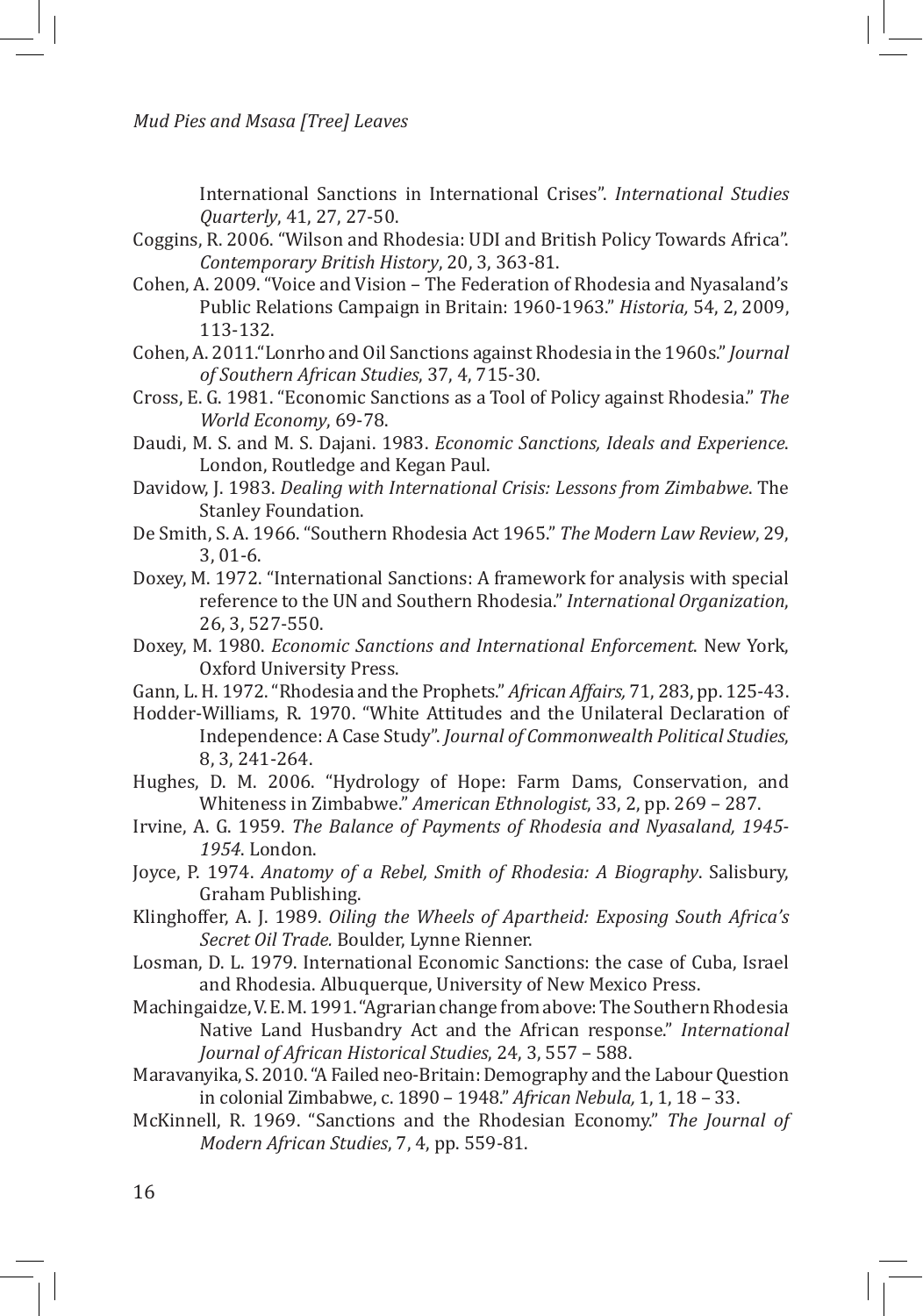- Meredith, M. 1979. *The Past is Another Country: Rhodesia 1890-1979*. Norfolk, Andre Deutsch Publishers.
- Minter W. and Schmidt, E. 1988. "When Sanctions Worked: The Case of Rhodesia Reexamined." *African Affairs*, 87, 347, 207-37.
- Mothibe, T. H. 1996. "Zimbabwe: African Working Class Nationalism 1957-63." *Zambezia* 23, 2, 157-180.
- Myers, F. 2000. "Harold Macmillan's 'Winds of Change' Speech: A Case Study in the Rhetoric of Policy Change." *Rhetoric and Public Affairs*, 3, 4, 555-575.

Nyagumbo, M. 1980. *With the People*. Salisbury, Graham Publishing.

- Nyangoni, W. W. 1978. *African Nationalism in Zimbabwe*. Washington, D. C., University Press of America.
- Phimister, I. 1988. *The Economy and Social History of Zimbabwe 1890 1948: Capital Accumulation and Class Struggle*. New York, Longman.
- Preston, M. 2004. "Stalemate and the Termination of Civil War: Rhodesia Reassessed." *The Journal of Peace Research*, 41, 1, 65-83.
- Renwick, R. 1981. "Economic Sanctions." *Harvard Studies in International Affairs*, 45.
- Rosberg, C. G. 1956. "The Federation of Rhodesia and Nyasaland: Problems of Democratic Government." *The Annals of the American Academy of Political and Social Science,* 306, 98–105.
- Rowe, D. M. 2004. *Manipulating the Market: Understanding Economic Sanctions, Institutional Change and the Political Unity of White Rhodesia*. Ann Arbor, University of Michigan Press.
- Smith, B. 1985. "Britain and the Implementation of Oil Sanctions against Rhodesia." In S. Smith and M. Clarke (eds), *Foreign Policy Implementation*. London, George Allen and Unwin.
- Smith, I. D. 1997. *The Great Betrayal: The Memoirs of Africa's Most Controversial Leader*. London, Blake Books.
- Stedman, J. S. 1991. *Peacemaking in Civil War: International Mediation in Zimbabwe 1974-1980*. Boulder, Lynne Reiner.
- Strack, H. R. 1978. *Sanctions: the Case of Rhodesia*. Syracuse, Syracuse University Press.
- Zartman, W. I. 1983. "The Strategy of Preventive Diplomacy in Third World Conflicts". In A. George (ed), *Managing U.S- Soviet Rivalry: Problems of Crisis Prevention*. Boulder, Westview, 341-363.

#### *Internet Sources*

http://africanhistory.about.com/od/eraindependence/p/wind\_of\_change2. htm (downloaded on the 23rd of April, 2012).

http://africanhistory.about.com/library/timelines/blIndependenceTime.htm (downloaded on 23 April 2012).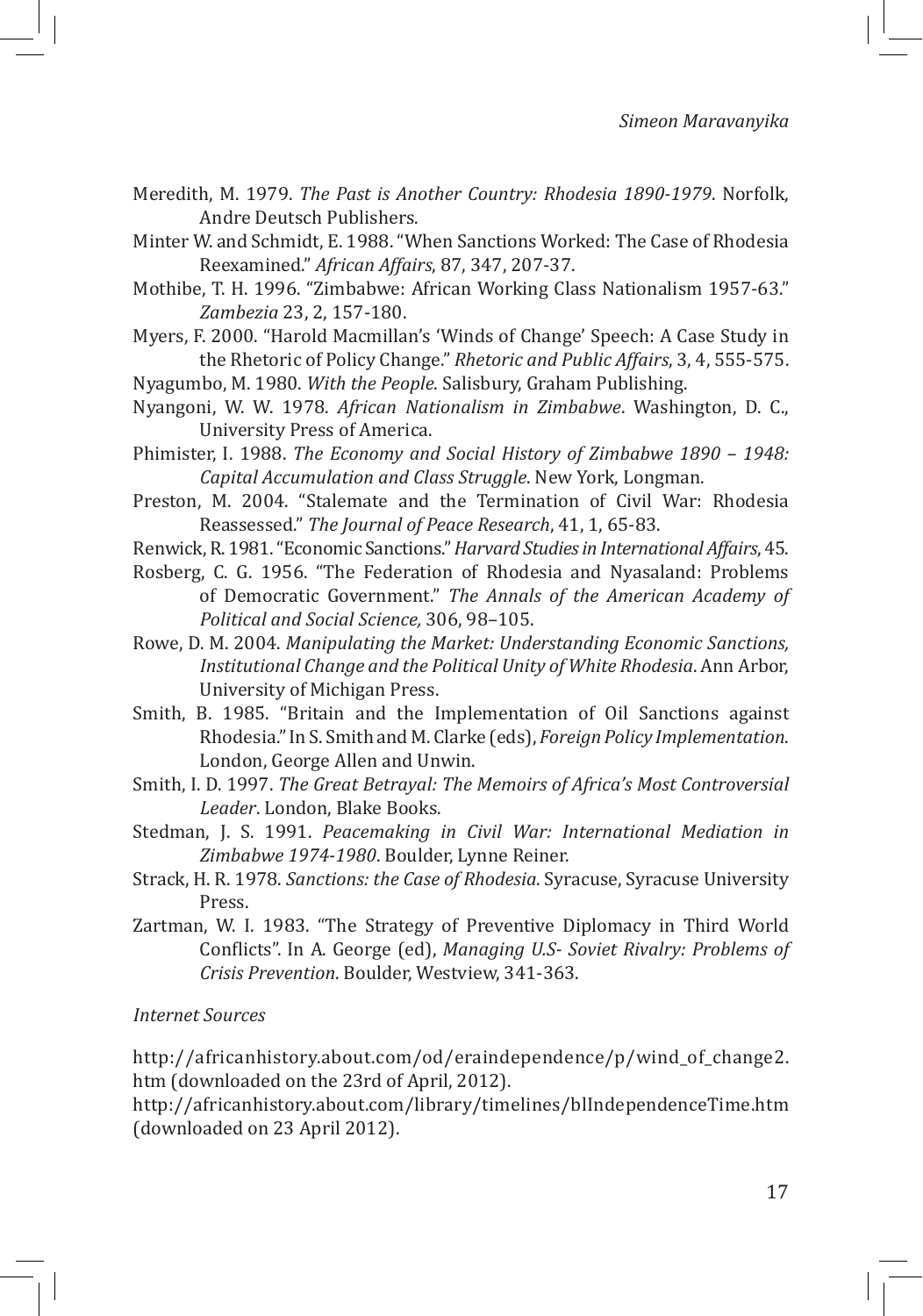#### *Newspapers*

*The Rhodesia Herald*, Thursday 11 November 1965. *The Rhodesia Herald,* Monday 15 November 1965. *The Rhodesia Herald*, Thursday 9 December 1965. *The Rhodesia Herald,* Friday 10 December 1965. *The Rhodesia Herald,* Saturday 25 December 1965. *The Rhodesia Herald*, Friday 31 December 1965. *The Rhodesia Herald*, Tuesday 4 January 1966. *The Rhodesia Herald,* Thursday 27 January 1966. *The Rhodesia Herald*, Tuesday 1 February 1966. *The Rhodesia Herald,* Thursday 5 April 1966. *The Rhodesia Herald*, Thursday 19 May 1966. *The Rhodesia Herald*, Wednesday 25 May 1966. *The Rhodesia Herald*, Friday 5 May 1967. *The Rhodesia Herald,* Monday 18 March 1968. *The Rhodesia Herald*, Saturday 23 March 1968. *The Rhodesia Herald*, Thursday 28 March 1968. *The Rhodesia Herald*, Friday 5 April 1968. *The Rhodesia Herald*, Tuesday 17 December 1968. *The Rhodesia Herald,* Friday 3 January 1969. *The Rhodesia Herald*, Friday 25 July 1969. *The Rhodesia Herald*, Friday 21 November 1969. *The Rhodesia Herald*, Friday 23 January 1970. *The Rhodesia Herald*, Friday 13 March 1970. *The Rhodesia Herald*, Saturday 18 September 1971. *The Rhodesia Herald*, Friday 26 January 1973. *The Rhodesia Herald*, 11 March 1973. *The Rhodesia Herald,* Friday 13 April 1973. *The Rhodesia Herald,* Wednesday 18 July 1973. *The Rhodesia Herald,* Tuesday 4 December 1973. *The Rhodesia Herald,* Thursday 26 June 1975. *The Rhodesia Herald*, 30 September 1976. *The Rhodesia Herald*, Tuesday 19 October 1976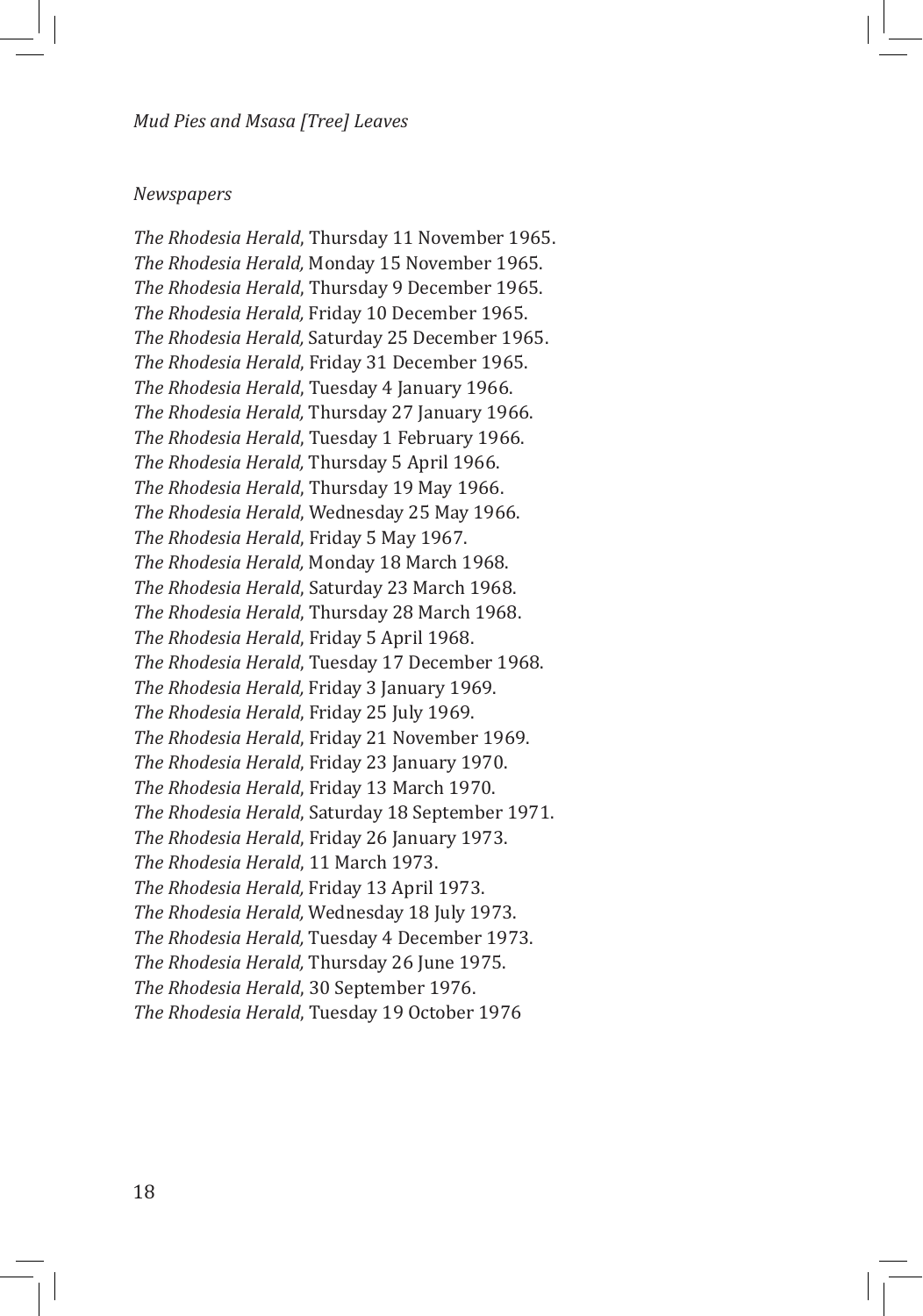## **Religion's transformative role in African education: A Zambian perspective**

Brendan P. Carmody

*Catholic Research and Catholic Development Centre. Institute of Education, University College London*

*Although religion forms part of the educational curriculum in much of sub-Saharan Africa, its nature and role tend to be greatly restricted. By way of taking the situation at the University of Zambia (UNZA) as a case study, it will be argued that the teaching of religion as more truly conceptualized, as well as a person-centred pedagogy, can make a distinctive contribution and realize some of its transformative potential. This may provide a more appropriate paradigm for much needed transformative education in the region.*

**Key Words:** Africa, religion, transformation, education, religious studies, theology, Zambia

\_\_\_\_\_\_\_\_\_\_\_\_\_\_\_\_\_\_\_\_\_\_\_\_\_\_\_\_\_\_\_\_\_\_\_\_\_\_\_\_\_\_\_\_\_\_\_\_\_\_\_\_\_\_\_\_\_\_\_\_\_\_\_\_\_\_\_\_\_\_\_\_\_\_\_\_\_\_\_\_\_\_\_\_\_\_\_\_\_\_\_

#### **Introduction**

In recent studies of education in sub-Saharan Africa, one finds evidence of increased access to schooling (Wohuter, 2014; Harber, 2013; Takyi-Amoaka, 2015). This is undoubtedly a positive outcome of the Millennium Development Goals (MDGs) and Education For All (EFA) initiatives. It forms part of a long-standing paradigm for independent African countries of seeing the school as the road to upward social mobility and escape from poverty. What the studies also call to mind is how this form of schooling, despite attestations to the contrary, continues to be highly teacher-centred and narrowly academic, leaving little space for personal development and flourishing. In turn, this has negative consequences for the enhancement of democracy, peace, and social security, which are so much needed on the continent (Carmody, 2013, 245-263).

This is not to say that, for instance, humanities including religious education is generally excluded from the curriculum (*Guide to Higher Education,* 2013). The inclusion of religion, however, does not necessarily enhance personal development as one might expect. It often assumes a role which tends to be greatly restricted insofar as it is, mistakenly, treated somewhat academically like other subjects on the curriculum. As a result, it does not have a major impact on the overall orientation of the schooling systems and is rarely mentioned (Marshall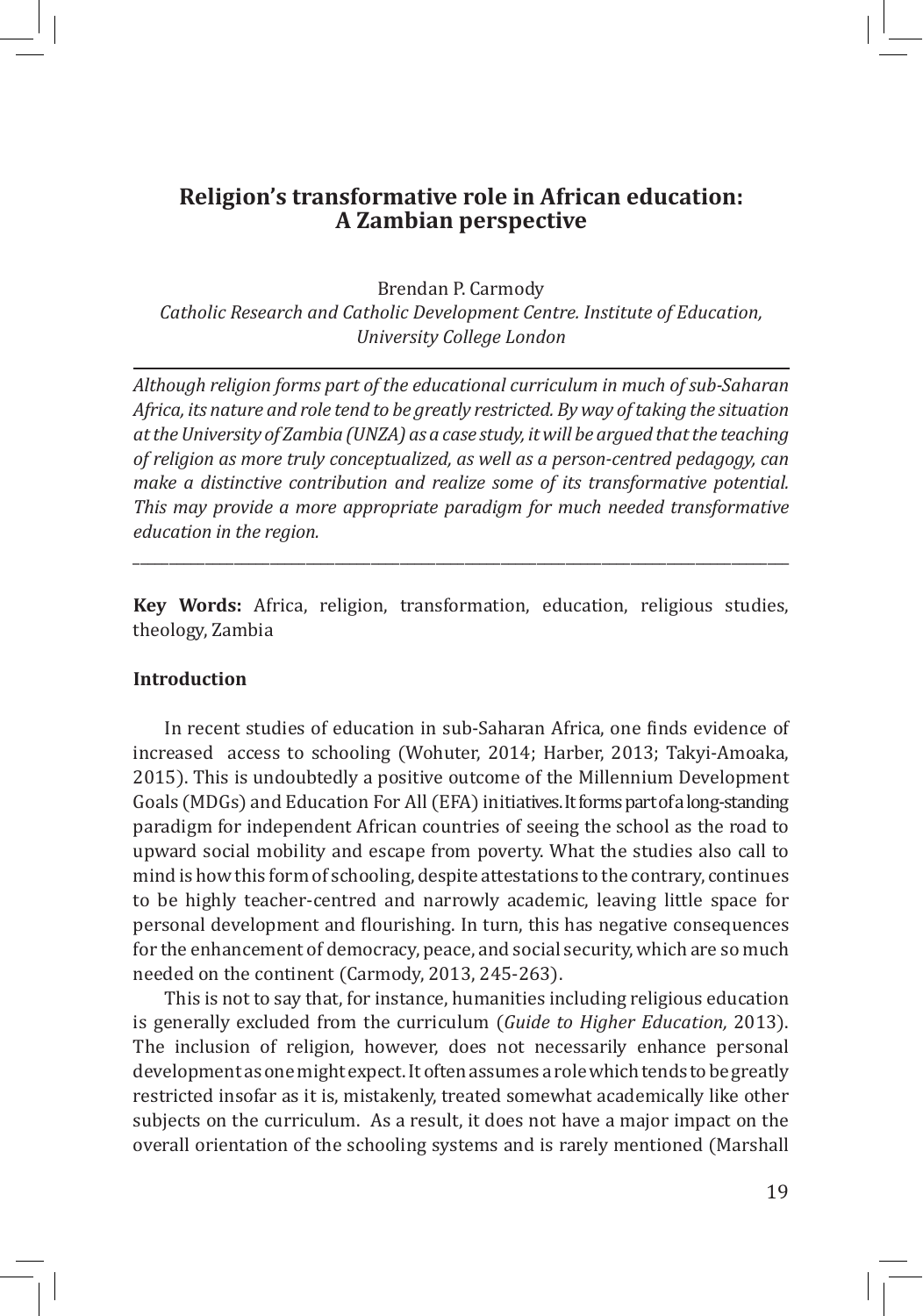#### *Religion's transformative role in African education: A Zambian perspective*

2010, 237-287). This may appear surprising since many of today's African schooling systems have relatively recent roots in faith-based institutions. What we find is that the preponderant educational paradigm with its modernization agenda has marginalized its study (McCowan & Unterhalter, 2015, 34-38; McGrath, 2010, 237-253; Walters, 1981, 94-106). For many Christian educators, where religion's conversion rate is phenomenal (Gifford, 2016, 85), this may not seem to be of major concern. Yet, in view of a widespread tendency of the educational systems to alienate from local roots and fail to address issues of personal well-being, it would seem to merit attention.

In the light of this ever growing tendency to concentrate upon preparing people for jobs, what follows is a study on how religion's educational role at the University of Zambia, though restricted by its location within such a paradigm, can become transformative thereby making a distinctive contribution. It will be argued that if religious education were to be more person-centred, it would provide a more satisfactory model not only for religious education but also for education more generally in sub-Saharan Africa.

#### **Context**

The University of Zambia opened in 1966, largely as a state university. Unlike other universities in Africa, it had no special arrangement with universities elsewhere but, as a new institution at this level, it clearly needed recognition within the academic world (Altbach & Kelly, 1978; Carmody, 2004, 171). This did not mean exclusion of religion. Various churches provided services on campus which eventually led to the formation of an inter-church chaplaincy centre in 1987. Moreover, from 1976, it offered courses for primary teacher college lecturers who, among other things, were intending to specialize in religion. Progressively, a need for religious education teachers in secondary school emerged and so, as a response to this situation, the university explored the possibility of including religion in its curriculum. It eventually concluded that a Religious Studies department could be set up, whose main role would be to educate senior level secondary teachers in religion. This was also seen to contribute a distinctive dimension to university education (Carmody, 2008, 25).

Subsequently, in 1985, courses on religion were offered which led, in 1990, to the formation of a programme to provide the study of religion as a minor part of a B.Ed. degree programme. What was offered was identified as Religious Studies, not Theology. This meant that the study of religion would be primarily academic and non-denominational, in part to avoid religious sectarianism as well as to make it educationally acceptable. It presumed methodological neutralism so that the study of religion would not unduly favour any group of students by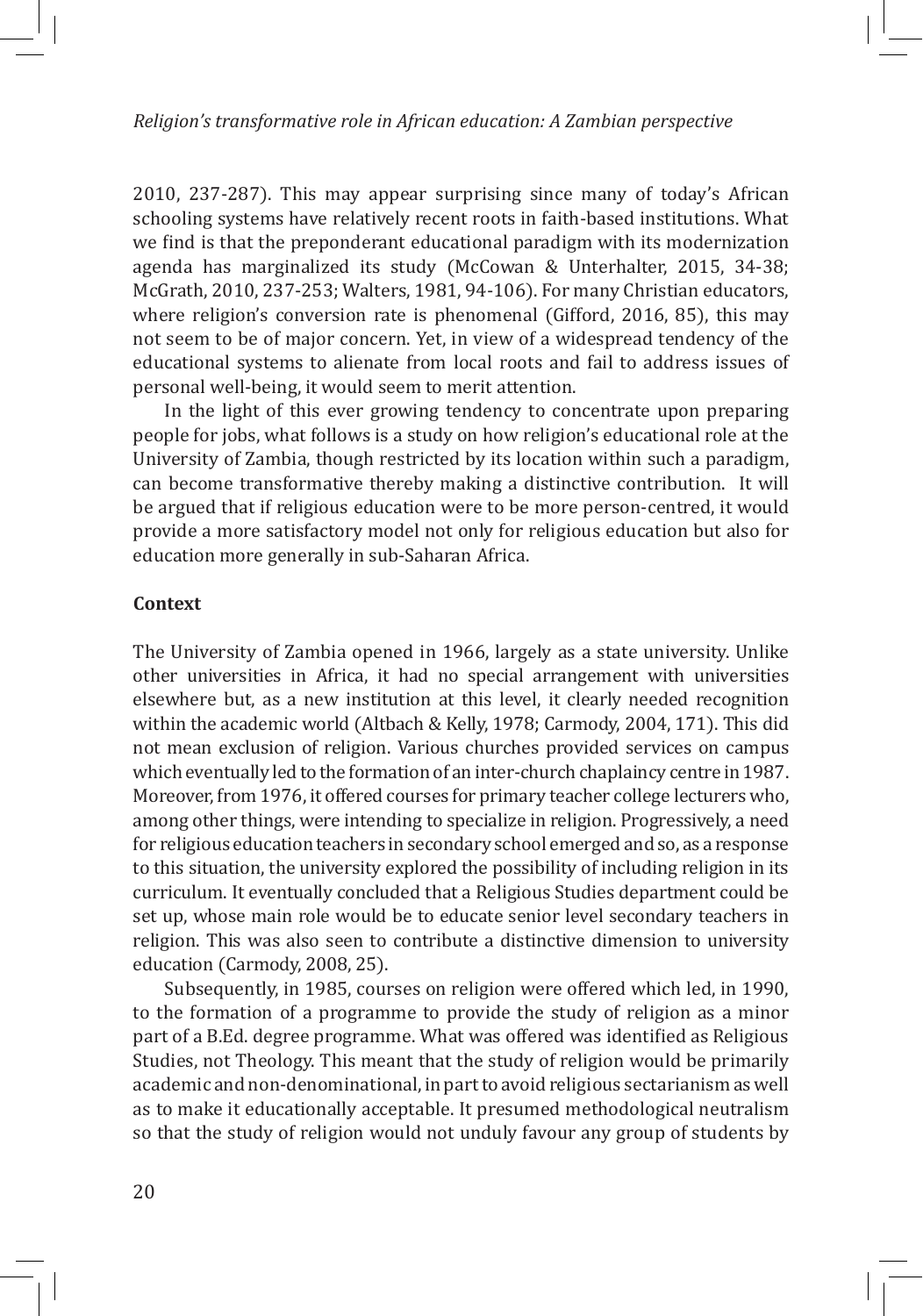endorsing their particular position. Such detachment would not explicitly affirm that any particular religious claim was truer than any other. It could, perhaps, be seen to be a form of methodological agnosticism or secularism, which fails to develop a critical distance insofar as it is non-personal to evaluate the framework that pervades all subjects and so, in a negative sense, could be said to imprison humanity within the walls of rationalist dogmatism (Giddy 2011, 528).

#### **Religion in Zambian Education**

This mode of presenting religion in the curriculum is distinguished from theological study. A theological approach would mean that a neutral 'outsider' acceptance of different religious positions is complemented by an 'insider' critical assessment of different religious claims to truth (Lonergan, 1973, 267; Jacobsen & Jacobsen, 2012, 5).

Over the years, the Religious Studies programme evolved within this framework of not evaluating truth claims of different forms of religion, largely because it was feared that this would be unwise in a country where there had been much religious rivalry, as well as a major religious breakaway movement (Van Binsbergen, 1981, 266-316). Clearly, opting for Religious Studies proved to be a way forward, but it will be contended that it is severely restricted in terms of properly appreciating the nature of religion and its role, both in making a distinctive contribution to university education and to the life of the national community. It might also be highly suspect, educationally, if appreciative criticism is one of the major aims of education (Noddings, 1997, 250; Nord, 1995, 235-237).

Having religion as part of the curriculum is nonetheless a major achievement and has undoubtedly been valuable in the context of preparing many teachers of religion for secondary school. Moreover, it contributed towards the provision of a more comprehensive curriculum at the higher level, in the sense that it includes some form of religion, which helps avoid the accusation of malpractice, as education without religion is sometimes seen to be, for instance, in the United States and France (Noddings, 2005, 250; Reiss & White, 2013, 18). If education fails to deal with some of the basic questions that human beings ask, one wonders what education means.

In discussing religion as an area of study in the curriculum, it is noted that the nature of religion presented in Religious Studies at UNZA resembles what has been termed 'learning about' religion. For instance, courses at undergraduate and graduate levels speak in terms of 'knowledge of', 'understanding about', 'description of', with almost no reference to personal development. (Grimmitt, 1987, 141,166; Courses offered at UNZA). By this is meant achieving basic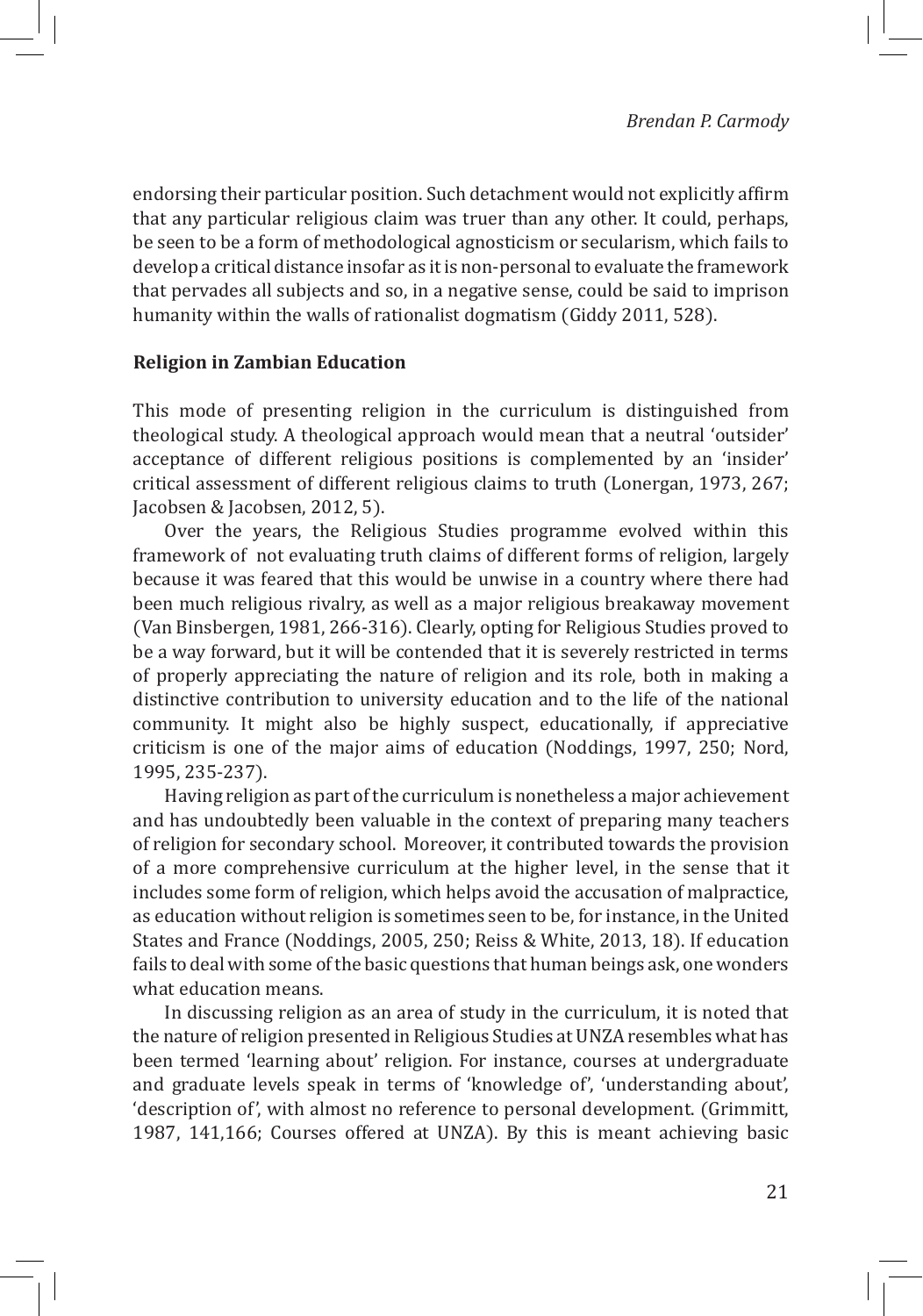religious literacy which provides information on the beliefs and practices of some of the major religions of the world. It is true that this may be more than factual, insofar as it has included some elements of phenomenology (Carmody, 2008, 28; Jackson, 1997, 7-29). Yet, the programme is primarily descriptive with few attempts to be evaluative (Carmody, 2008, 29-30). As a subject like any other, it shares the larger horizon of Zambian education with what might be called its third person stance (Riordan, 2013, 24; Hyde, 2013, 36-45; Taylor, 1989, 162).

In this respect, it has been alleged that much of Zambia's educational system has become textbook centred and oriented toward passing examinations (*Empowerment through education* 2004, para 41-42; *Education: A Catholic Perspective* 2009, para 4; Mudalitsa, 2016, 67). In acknowledging this, the Ministry of Education's policy document *Educating Our Future* (1996) set out to change schooling by making it more educational. Like its earlier document, *Focus on Learning* (1992), it called for pupils to become more critical, assertive, creative, and responsible (*Focus on Learning* 1992, 1; *Educating our Future* 1996, 29, 91). This double focus upon examinations on the one hand and personal formation on the other remains ambiguous (*The Zambia Education Curriculum Framework* 2012, x, 15, 17).

In speaking of the nature of Zambia's schooling today, it may be of value to look at the present situation in light of its historical evolution. In the aftermath of Independence in 1964, with a tiny literate population and a severely limited number of trained personnel, the new government pursued a policy of what has been termed modernization as the way to national development. This meant that education came to be seen primarily as an investment in human capital and adopted a heavily science-based curriculum (Carmody, 2016b, 63; Goma, 1999, 130-131). It led to the emergence of a fundamental disjunction between natural science and humanistic study. Although this way of proceeding educationally within a modernization framework of development was later questioned, it continues to provide what might be called the main paradigm of learning in Zambia, as elsewhere in Africa (Samoff, 2013, 55-87; Piper, 2007, 106-107; *Rethinking Education* 2015, 37).

Undoubtedly, this mode of educating over the past fifty or so years has greatly contributed to national development, seen largely in economic terms. Yet, its limitations in becoming ever more focused on 'academic' outcomes, has progressively distanced itself from local need including that of enhancing democracy (Mwalimu, 2014, 1091-1108; Goma, 1999, 130-131; Kasanda & Chinsembu, 2009, 263-292; Survey 2013). This has been described as a process of decontextualization where, in a sense, the learner is extracted from everyday life finding him/herself in a detached mode of reflection leaving him/her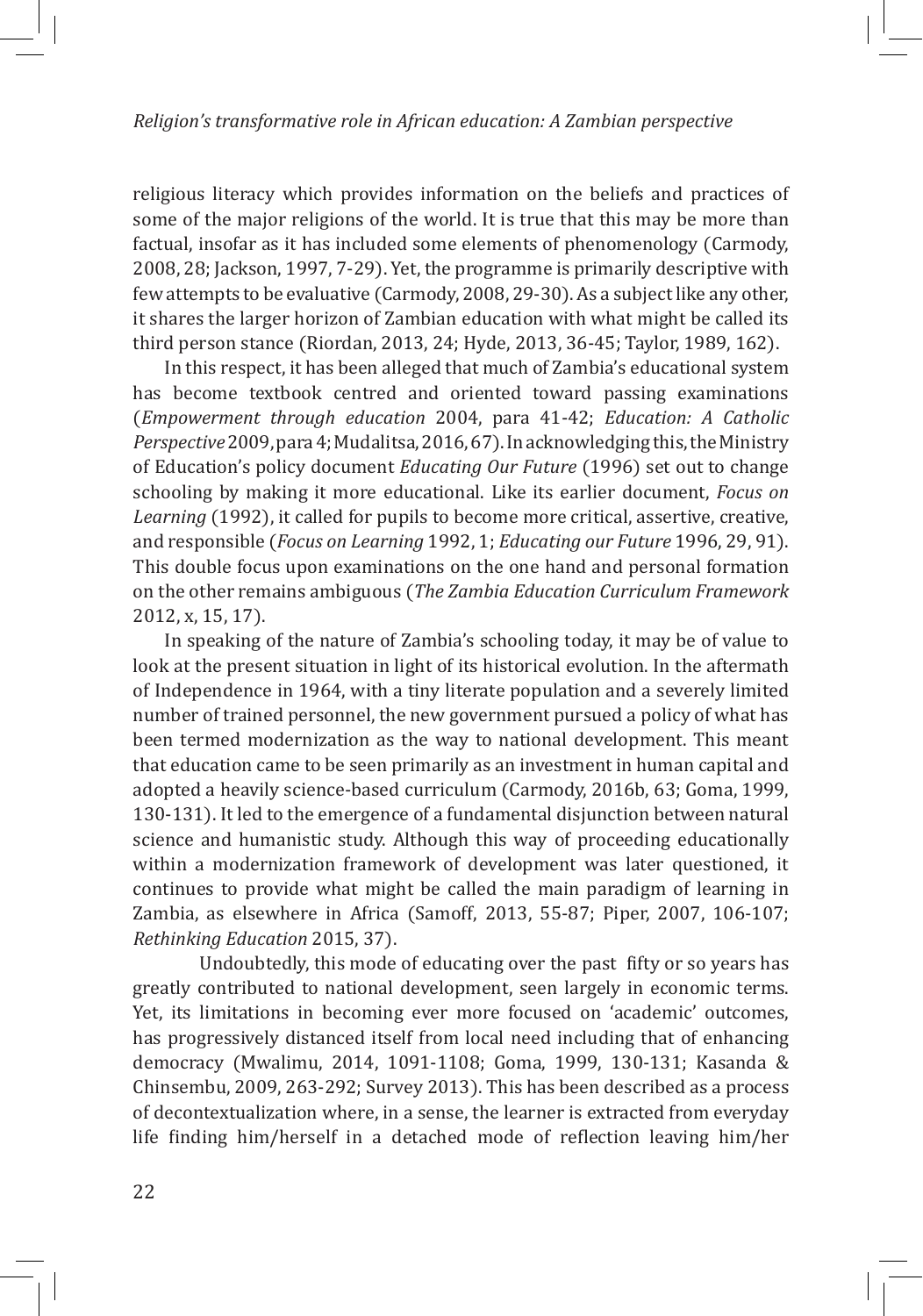somewhat isolated and unmoored (Serpell, 2007, 23-51; Bryk, 1988, 256). Such education has little connection with the concerns of learners' lives. Most learners, as Serpell puts it, originate from families where literacy in English is restricted so that ownership of the literate culture of school may be greatly limited, and so mastery of the technical forms of socialization may not equip them with a sense of being an insider to this world (Serpell, 2007, 28). An outcome of such desiccation is reflected thus:

*Understanding little about their past, many Zambians have an uneasy sense of homelessness and rootlessness. Several seem unable to reconcile traditional values and approaches with the imperatives of urban living, though to a great extent their mode of responding to social, cultural and economic situations is dominated by a traditional outlook. Rapid urbanization has also hastened the demise of many customs and traditions. This is a loss which schools have done little to prevent*.(Focus on Learning 1992, 32).

By identifying what seems to be a significant blemish in the educational system, namely, an absence of a personal dimension, one might ask what, if any, role the study of religion could assume in developing the kind of learning that would promote a sense of being rooted?

Presenting religion in a preponderantly academic and non-denominational generic way in the tradition of the European Enlightenment, as Religious Studies has tended to do, is of restricted value because of its impersonal nature. In part, this results from the limited educational framework linked to modernization theory in which it was introduced. Instead, religious education should engage learners, touch their lives, and encourage them to think for themselves about religious traditions and the role of religion in their own lives (Wright, 2007, 200).

Despite the university's original desire that religion should make a truly distinctive contribution, it did not seem to have this kind of humanitarian perspective clearly articulated. It was not explicitly concerned about enabling learners to make sense of their lives, which more recently has been seen as something which the study of religion might provide in terms of spirituality (Carmody, 2008, 30-31; Nash, 2005, 93-95, 98). At the outset, it did not envisage the study of religion's distinctiveness in such a way. Insofar as the study of religion at the university was envisaged to be a subject like any other, it was seen primarily to be a specific form of knowledge enveloped within the modernization framework (Smart, 1968, 90-106; Wright, 2004, 165-174). It failed to recognize that the study of religion has potential for a fundamentally distinct kind of learning that humanises lives and contributes to the common good where, among other things, religion is seen to be intrinsically personal, entailing an inevitable subjectivity informing a way of life (Lonergan, 1973, 115- 124; Bellah, 1965, 73-87; Wright, 2005, 25-28).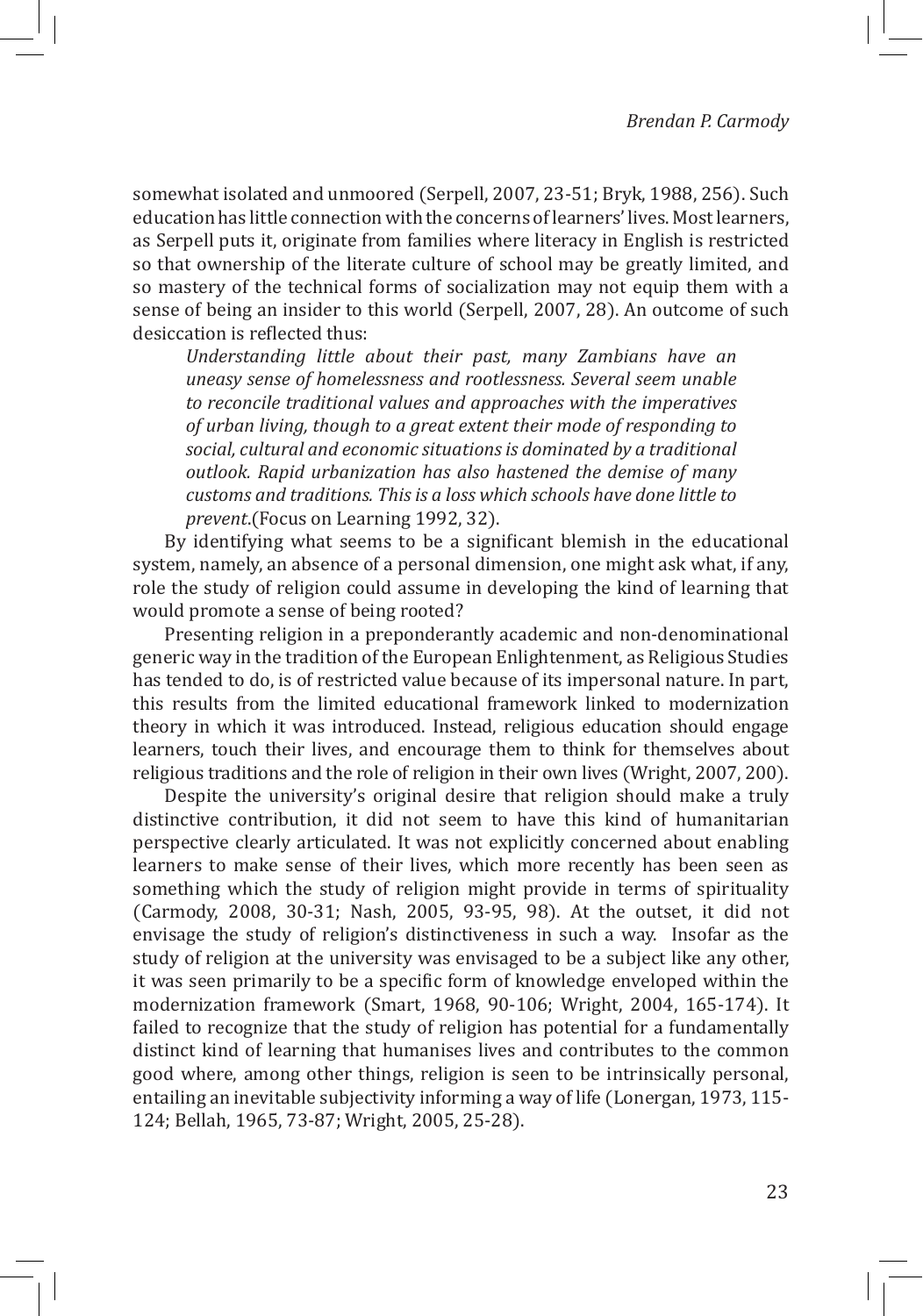#### *Religion's transformative role in African education: A Zambian perspective*

#### **What is Religion?**

By considering the nature of religion and religious literacy more widely, in terms of a way of life rather than within the secularisation context in preparing for examinations, we need to keep in view that there are different kinds of literacy (*Education for All* 2004, 126-133; Jackson, 2016:14). We have functional literacy, where we learn the basics of a subject, which is often taken as paradigmatic in development programmes. It is largely informational and constitutes a crucial aspect of formal education. There is also critical literacy, which is often associated with impersonal critique. Moreover, we have the kind of literacy that is self-critical, leading to self-knowledge (Freire, 2012; Bailin & Siegel, 2003, 181-193; Noddings, 2016, 83-102).

In the study of religion at the University of Zambia, the form of religious literacy fits into that of basic information about religion edging towards impersonal critique but, for reasons already indicated, it avoids evaluation of personal truth claims (Mujdrica, 2004, 102-103; Carmody, 2008, 29-30). Such abstract learning appears to characterise education not only at UNZA and in Zambia but more generally (Bryk, 1988, 278; Noddings, 2005, 49). Self-knowledge no longer features prominently because the literacy which science-based learning promotes in terms of scientific theory and critique of it, tends to marginalize, if not ignore, personal knowledge which becomes narrow and confessional to the point where the two forms of knowledge become almost incommensurable (Noddings, 2016, 137; McGrath, 2011, 44). Education supports the views of people such as Dawkins, Hawkins and Dennett who view science, as if reality can only be reduced to their limited speciality. Such an approach has serious consequences, among which is the fact that the study of religion, in the way in which we are proposing, is off the map (Buckley, 1987, 359; Gallagher, 2010, 65; Giddy, 2011, 528).

Yet, if religion is to be understood as a way of life rather than as a form of knowledge, self-critical literacy is required. In this regard, Michael Grimmitt speaks of 'learning from religion":

*...when I speak of pupils learning from religion I am referring to what pupils learn from their studies of religion about themselves about discerning ultimate questions and 'signals of transcendence'in their own experience and considering how they respond to them, about discerning core values and learning to interpret them, about recognizing the shaping influence of their own beliefs and values and making faith responses, about the possibility of their being able to discern a spiritual dimension in their own experience, about the need for them to take responsibility for their own decision-making, especially in matters of personal belief and conduct* (Grimmitt, 1987, 225).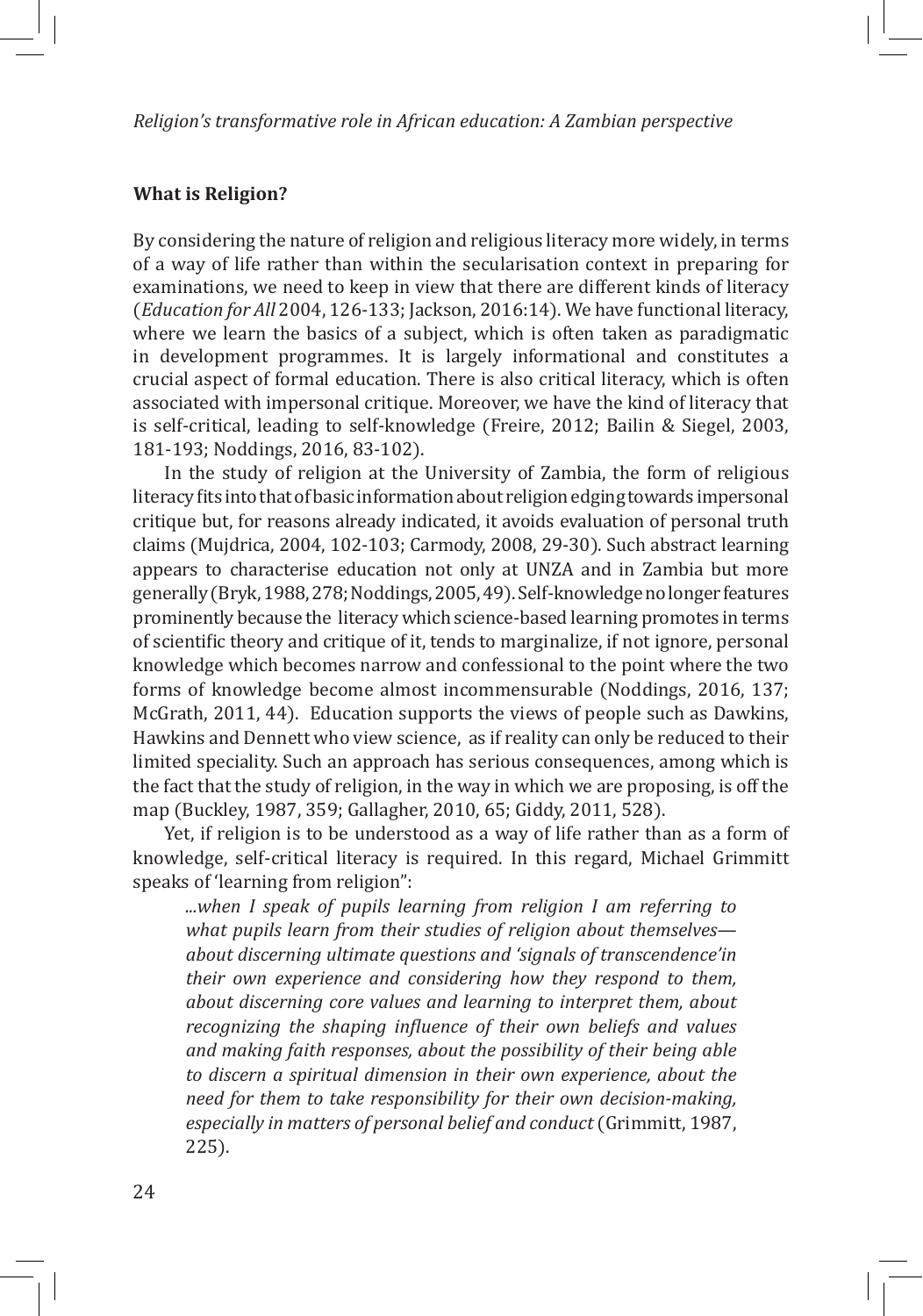Thus, for instance, when learning about the Muslim call to prayer five times a day, a Catholic student can be challenged to be more mindful of God throughout his/her day, or of the value of duty from the Bhagavad-Gita when studying Hinduism (Warnick, 2012, 422). While religious education needs a 'learning about' framework, it also needs more. The learner needs to go deeper and, as it were, go behind the words so that, as Grimmitt notes, when learners read about ultimate questions:

*...their taken for granted meaning can be problematized so that their attention is turned to what they know and what they don't know, on what they believe and what they don't believe, what they value and don't value. In that way such ultimate questions can be consciousness expanding causing them to reflect on why they see things as they do and encourage them to see their understanding against other ways of understanding* (Grimmitt, 1987, 140).

The learner is thus encouraged to examine the conceptualization of his/her worldview, focusing upon the underlying reality of his/her self from which is it is framed, that is to say, its source, namely the wonder he/she shares with humanity (Lonergan, 1973, 101; Carmody, 1988, 57-72). It forms part of the realm where we are alone with our mortality, seeking reason to believe that there truly is more to life than we ever imagined (Nash, 2005, 99). When "learning from religion" is operative, the emphasis is less upon absorbing the religious tradition passively, as perhaps characterised religious education in the past (Groome, 2014, 119). As then conceptualised theologically, the religious expression was largely normative, embedded in what Bernard Lonergan called classical culture where a historically conditioned moment was taken to be normative (Giddy, 2011, 530-531; Lonergan, 1973, 103; Gelpi, 1997, 58). This clearly had major implications for how forms of religion were seen to be valid or not (Hastings, 1994, 590; Hinfelaar, 2004, 80; McGrath, 2011, 44). Recent history of religious education in England and elsewhere illustrates how such cultural envelopment of religion remains a problem, making it difficult to move beyond confessionalism, or beyond what James Fowler would identify as the implicit, tacit, conventional awareness which characterises his stage three (Fowler, 1981, 151-173). Breaking away, becoming disembedded, entails risk and the loss of support that provided security. This also has serious implications for the teacher (Groome, 1981, 484-485; Jackson, 2016:14).

Epistemologically, "learning from religion" should enable the learner not simply to assimilate the tradition, but to interpret it and make it his/her own. In so doing, there is need to include both the authenticity of the learner, as well as the integrity of the tradition (Bonnett & Cuypers, 2003, 326-340; Barnes, 2014, 201). Achieving such understanding of religion, where the subject and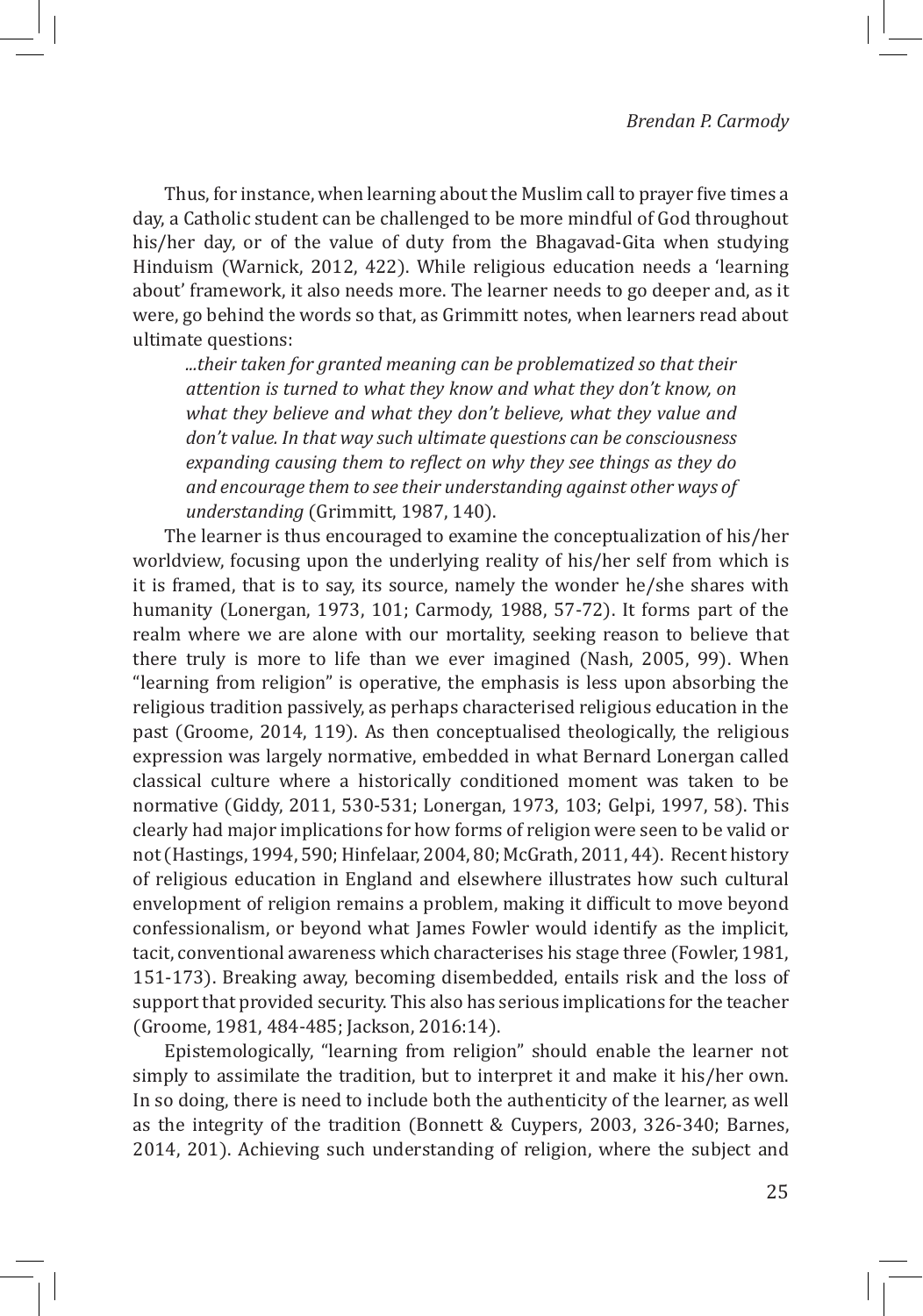#### *Religion's transformative role in African education: A Zambian perspective*

his/her tradition are properly acknowledged, demands the kind of approach which the Brazilian educator, Paulo Freire, advocated when he spoke of moving from education as "banking", to when it is "problem-posing" (Freire, 2012, 71-86; Groome, 1981, 490). For him, the "problem-posing" approach focused heavily not only on the content of a tradition to be mastered but on how the learner related to his/her tradition. However, by over-emphasising the learner's perspective he was aware of the danger of missing reality. As a result, he rightly acknowledged that true learning entails what he termed a historical aspect where the concerns of people's lives are included (Freire, 1985, 298-306).

From the perspective of religious education, North American educator, Thomas Groome, translated Freire's approach, stressing the need not only to make the student ready to interpret a religious tradition but at the same time to ensure that he/she should address that tradition objectively (Groome, 2006, 763-777). This entails moving beyond the objectivity of the "banking" tradition which, as we indicated, is strongly embedded in education historically. At the same time, it has to beware of being overly subjective. Rather, it entails something like what Hella and Wright, as well as Groome, had in mind when they noted the need to bring 'learning about' and 'learning from' together (Hella & Wright, 2009, 53-64; Grimmitt, 2010, 286). In brief, proper encounter with a religious tradition demands the kind of self-knowledge where subject and object are properly distinguished as well as a method which enables this to emerge.

#### **Method for the study of religion**

This subject-object relationship needs to be seen in our present-day context which is significantly influenced by different worldviews on knowledge. One emanates from natural science and, as already noted, tends to be paradigmatic in much contemporary education. This can lead to internal conflict, even apparent incommensurability, when insufficient attention is given to how this form of knowing relates to personal knowledge. What emerges is the kind of abstract, alien, decontextualised, uprootedness which the Zambian school is deemed not to address (*Focus on Learning* 1992, 32). Such learning could be said to fail to enhance the welfare of the person which ought to be pivotal to education (*Rethinking Education*, 36, 38).

This clash of horizon is partly evident in *Focus on Learning* and *Educating Our Future* and subsequent documents where on the one hand there is emphasis upon preparing for the world of work, while also noting the need for education to prepare people for life (*Focus on Learning* 1992, 1, 32; *Educating Our Future* 1996, 1-2). We find that the latest document speaks of education being guided by democratic principles and its concern to develop well-rounded complete persons,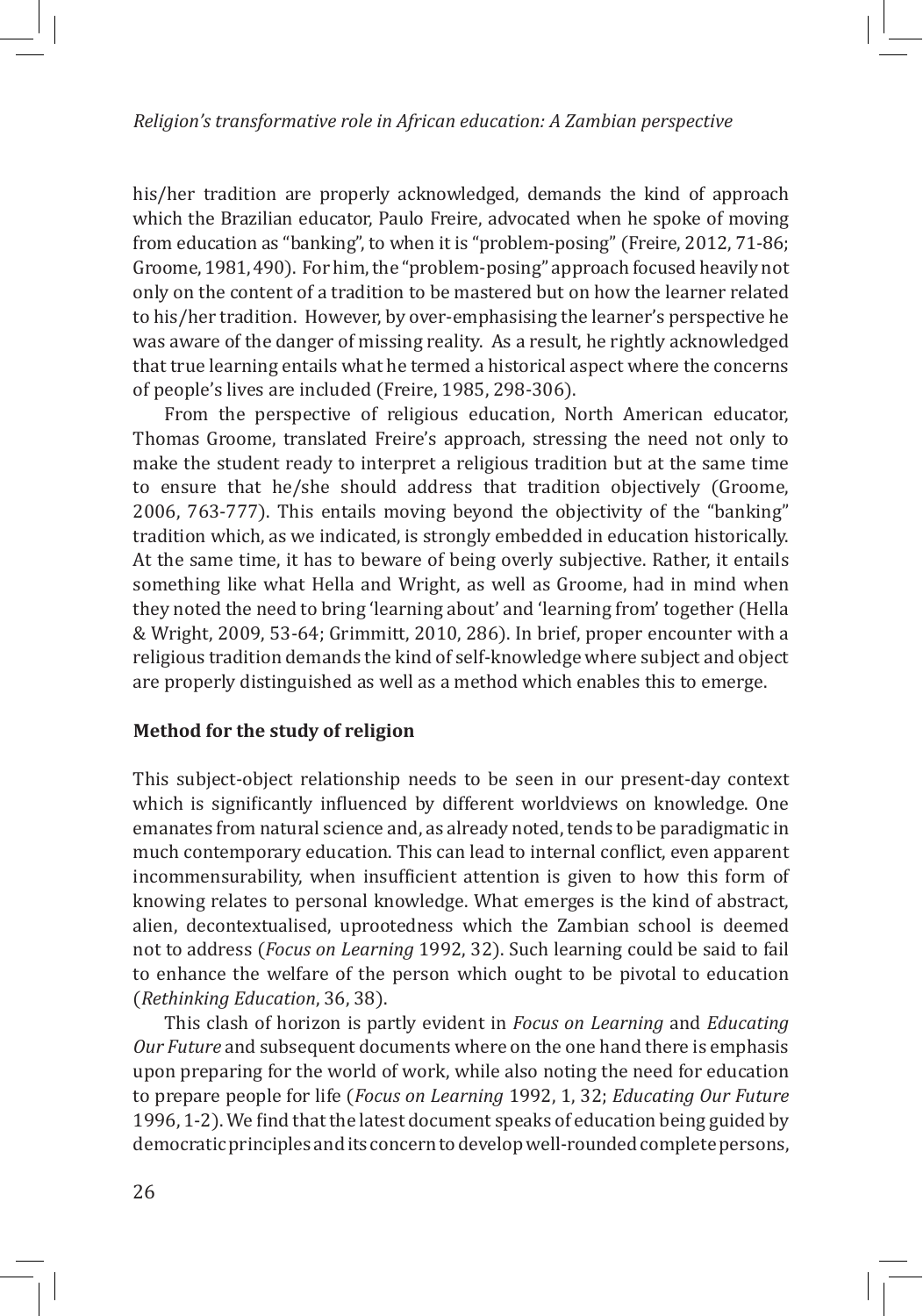while in the same breath it emphasises technical competence and enhancement of entrepreneurial skills (*Zambia Education Curriculum Framework* 2012, 1-3, 14, 17-19). With recognition of this duality in knowledge, there is an attempt to bring them together. We thus see different career paths being envisaged under one school roof. What is not clear is how the proposed integration is to take shape particularly if, for example, religion and local languages are assigned marginal locations especially at the senior level (*Zambia Education Curriculum Framework*, 40). It seems as if we are still within the modernisation horizon and its paradigmatic curriculum which, as we have noted, tends to exclude, or at least marginalise, what should be pivotal, such as in this instance traditional values and worldview to holistic education (Noddings, 2003, 87). As such, the rootlessness about which we spoke earlier appears destined to remain.

On a more general level, psychologically, this internal tension between knowledge as transmitted and as discovered is mapped by William Perry as he traces the intellectual development of college students (Perry, 1970). For Perry, the movement from feeling sure about one's knowledge to where the learner finds him/herself in a relativist position represents a kind of "in between" period, which engenders what he identifies as a shift from belief to faith. This entails a movement from the apparent security of external authority to questioning it and coming to assume personal responsibility for one's commitments and lifestyle (Perry, 1970, 86ff). It might be said that we are concerned with the solitariness of disconnection from one's immediate surroundings for a moment in order to reconnect more widely. It is where the person discovers for him/herself that it is up him/her to decide what to make of him/herself (Lonergan, 1988a, 223, 1988b, 243-244). This clearly is no easy task especially in a world where, faced with a huge range of choices, individuals can be overwhelmed, thus needing a framework to help them to critically assess options (Jacobsen & Jacobsen, 2012, 140). Sooner or later, as Wright sees it, our understanding of reality needs an ontological foundation when exploration ceases and we simply say this is how things are and this is the way we must live (Wright, 2004, 168; Groome, 2011, 9). Otherwise, we have the learner standing beside Sisyphus (Camus's embodiment of the human predicament in the myth of Sisyphus), gazing in dismay at the rock of reason. Turned on itself and rolled once more to the foot of the mountain, in wonder and terror, he sees Sisyphus' wry smile bespeaking his awareness that he must resume the quest for certainty of meaning, a labour that forever ends in the same defeat (Perry, 1984, 90).

Such repositioning of knowledge from "out there" to within oneself entails what Giddy calls dialectic, and resembles what Fowler terms dialogue (Giddy, 2011, 532; Fowler, 1981, 185). For Giddy, this means confronting in oneself the question of what constitutes true knowledge. Is knowledge of the real world arrived at through the senses alone, as in the case of natural science, or does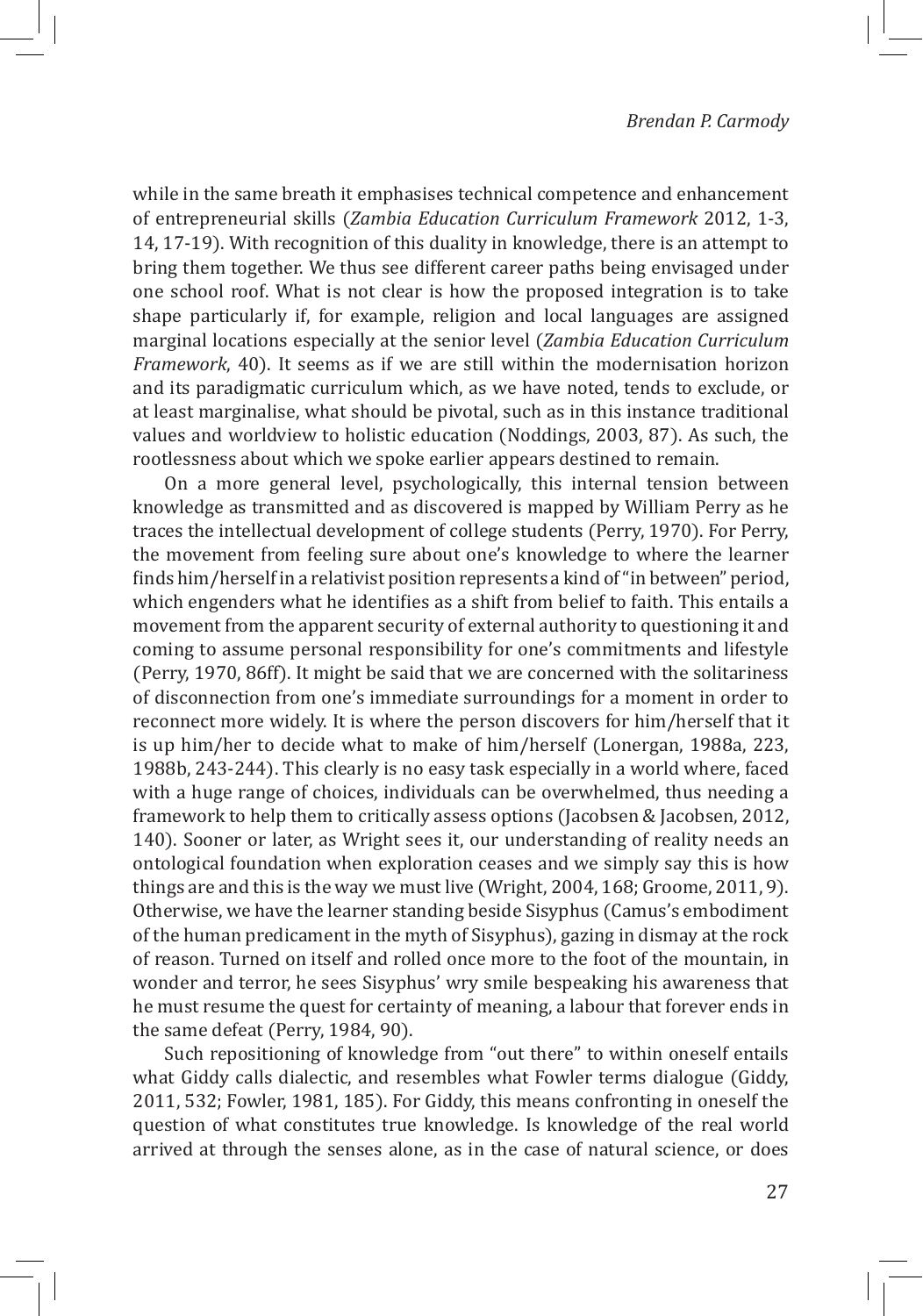it also have a deeper basis in consciousness? Is it legitimate to withhold belief in anything that goes beyond the actual and observable? It might, for instance, be asked whether the cause of my friend's death is a virus or witchcraft, when the distinction between the phenomenon and metaphysics is confused? (Yamba, 1997, 200-223; Gifford, 2016, 105, 107-124, 153). Where knowledge is perceived to include such ambivalence, how does the learner know what is true? What mode of verification is needed?

In the case of natural science, it is a question of reflecting on the data of sense, moving through understanding of them with images and hypotheses, and eventually making a judgement on the hypothesis that most accords with reason (Giddy, 2011, 534-535). When it comes to data of consciousness, one cannot look at one's feelings, thoughts, or judgements as one would observe an object in the laboratory. There is need for another means of verifying knowledge of this kind. How is this to be done? Using the method of natural science as philosophers such as David Hume did seems, as intimated, mistaken insofar as data of sense and data of consciousness are fundamentally different, while the approach of rationalists such as Immanuel Kant similarly fails to recognize the nature of knowing (Lonergan, 1974a, 69-86). Recognizing the nature of knowledge, including the radical difference between its forms, entails thematising the contents of consciousness or, in Bellah's terms, second order thinking (Bellah, 2011, 275). The question, however, remains: how is this to be done?

For Giddy (2011, 531) speaking from a critical realist perspective, this is not so difficult. He claims that it means nothing more than starting with our self-awareness and moving towards self-knowledge, arriving at such through the process of:

*(1) Experiencing one's experiencing, understanding, judging, and deciding, (2) understanding the unity and relations of one's experienced experiencing, understanding, judging, deciding, (3) affirming the reality of one's experienced and understood experiencing, understanding, judging, deciding, and (4) deciding to operate in accord with the norms immanent in the spontaneous relatedness of one's experienced, understood, affirmed, experiencing, understanding, judging, and deciding* (Lonergan, 1973, 14-15).

Put somewhat differently, it is not unlike what takes place in psychotherapy when a feeling is identified and understood in different ways, and then judged in terms of which understanding makes greatest sense (Lonergan, 1974a, 269).

Although this process may not appear to be difficult, insofar as we are not dealing with some distant planet of which we have no direct experience, this is not the whole story. It demands that the subject focuses on his/her presence to self in thematising it. We are not concerned here with extra reading or listening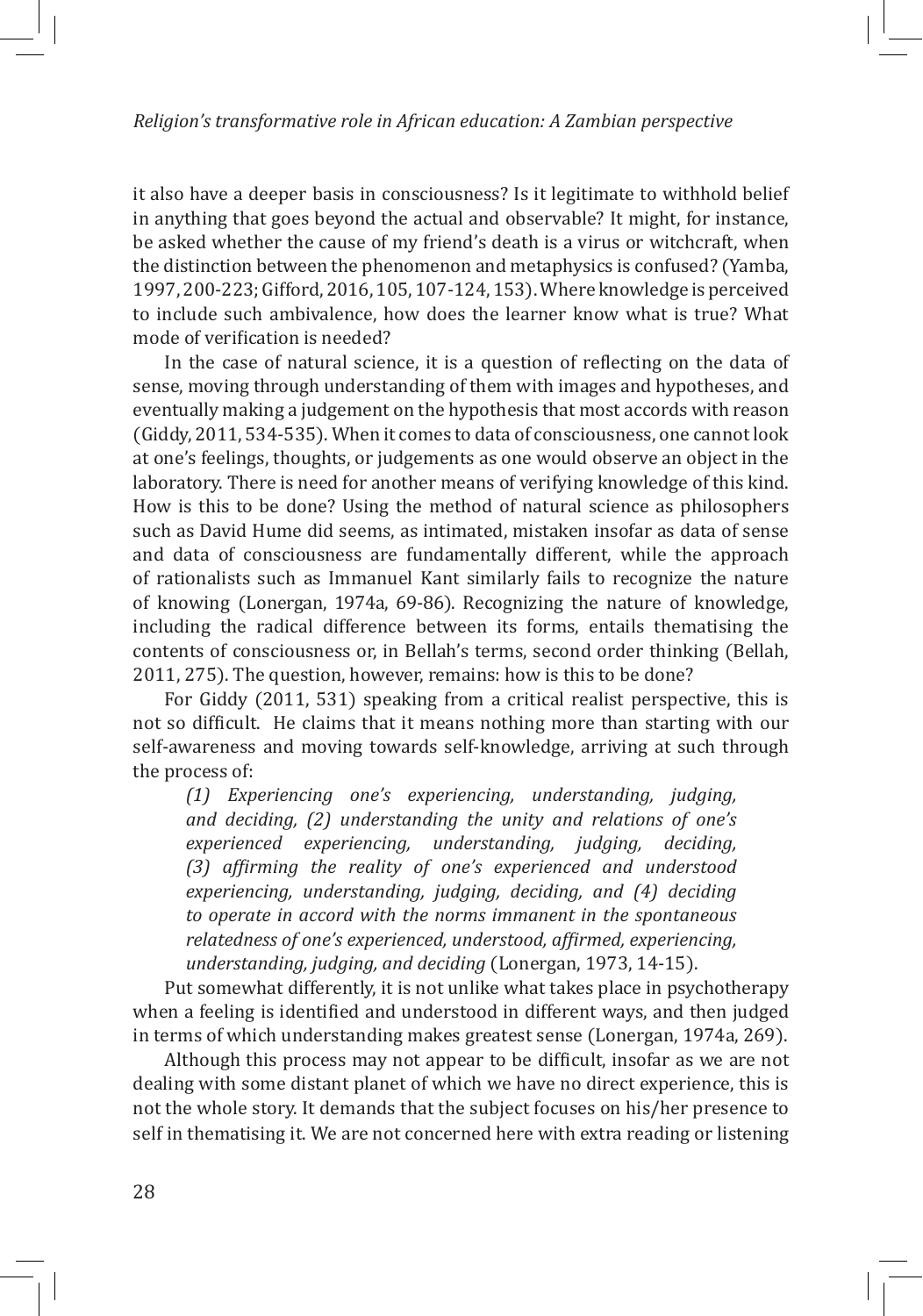to lectures. It is somewhat like learning to drive a car—the emphasis is upon practice, not theory. We have to be highly conscious of the trap, as it were, of reading music criticism without having heard the music, or looking at a stained glass window from outside. In becoming aware of our experiences, we come to realize that they vary significantly. Looking at a tree is quite different from trying to find the answer to a crossword puzzle, which entails racking one's brains and suddenly discovering the solution. In the process of self-discovery, we are engaged in understanding these and other diverse experiences. The concern is with what is going on within our consciousness when we do such. Though this may appear straightforward, such self-reflection is difficult, even described as "high daring" (Jaspers, 1953, 132). Making explicit what is already operative in one's consciousness is not an easy matter.

As we attain some measure of self-knowledge in this way, which of course is pivotal to education (Noddings, 2006, 10), how does the learner know its truth or falsity? We all know how easy it is to be deluded. Determining truth or falsity follows a similar procedure to that used in natural science, insofar as both forms of knowledge rely on judgement on the basis of the most convincing reasons. Like knowledge of natural science, personal knowledge, too, is fallible. Despite this, we can lay claim to relatively secure knowledge of what is real (Wright, 2007, 8). This happens when the learner recognizes that, though whatever knowledge he/she holds is provisional, the process of arriving at such operative, implicit knowledge is not open to revision. By focusing on the process, one arrives at a normative position where he/she has a rooted epistemological foundation; this is because contradiction arises when one uses the process to deny it (Lonergan, 1957, ch.11: Lonergan, 1973, 19; Gelpi, 1994, 111-117). Method shifts from being something "out there" to being within one's self. The locus of truth is within (Carmody, 2010, 46; Taylor, 1989, 130-132).

Such realization and its attendant capacity of self-affirmation emerges from acknowledging that one is undoubtedly a knower. This is of the highest significance when the learner approaches a decision about what worldview (religious or other) to adopt, which is of major import if one is educating for life (Reiss & White, 2013, 6,14). In teaching religion, options should be clearly identified as good education should do (White, 2009, 430). Though selection of such can give rise to the accusation of arbitrary restriction and indoctrination, presenting all options would almost surely be impossible (Reiss & White, 2013, 15). Choice of worldview, however, is located more deeply. It entails one's fundamental option resembling a vertical rather than a horizontal exercise of freedom (Lonergan, 1973, 237, 267-269; Warnick, 2012, 411-426). Sen spoke of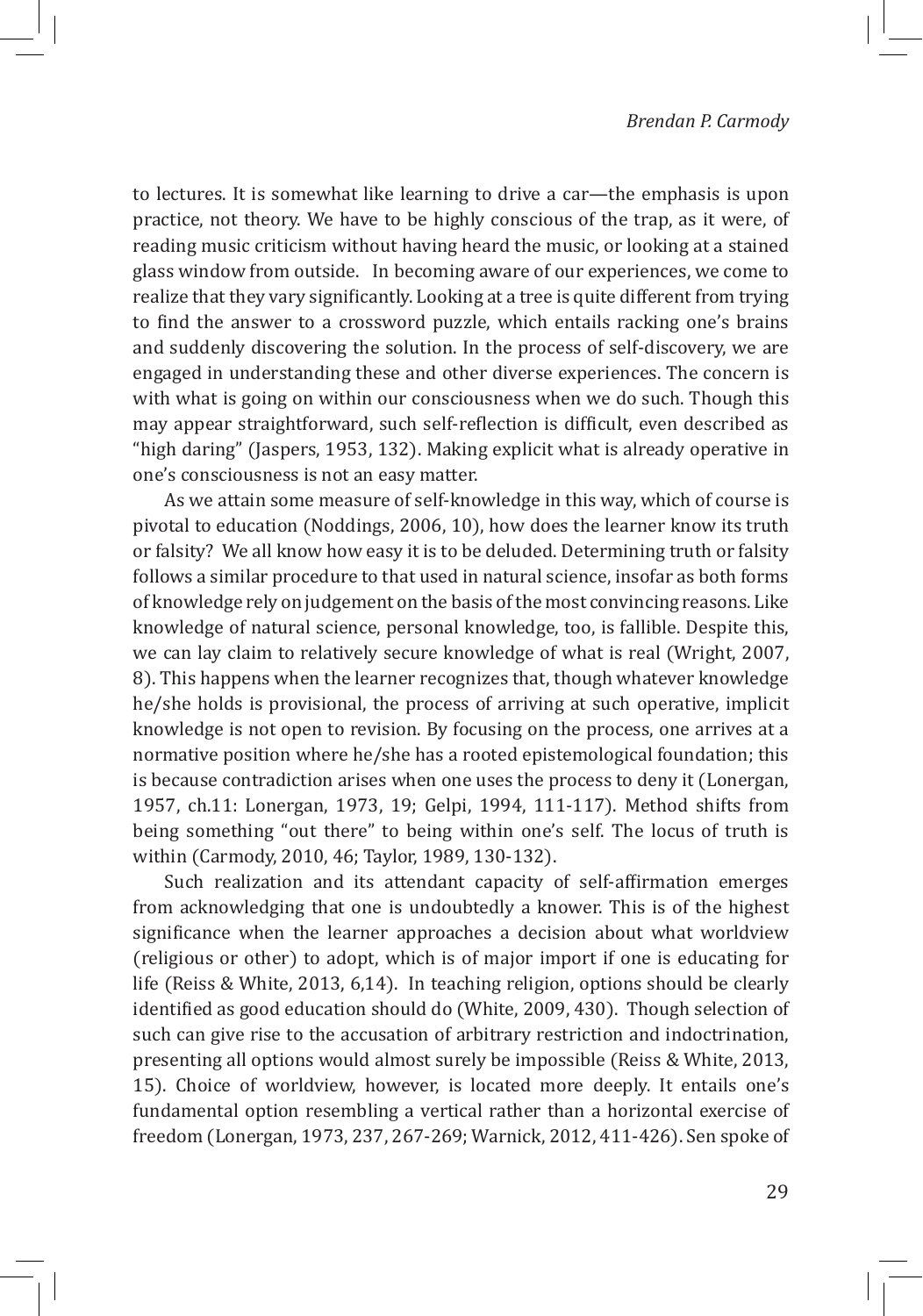it as substantive freedom, enhancing the person's capacity to live life in terms of what he/she has reason to value (Sen, 1999, 14-15, 36, 292-297).

Option at this more basic level, though fallible, does not exclude being presented with the kind of alternatives we have noted but presupposes a more fundamental choice of horizon (Allen, 2016, 451-460). With such rootedness, the learner should be enabled to discern rationally a religious or non-religious perspective, keeping in view the need to be temperamentally attuned (White, 2009, 431; Gallagher, 2010,21). What is pivotal is not the conceptualisation of religion, but the underlying process from which such articulation has been made. This is the task of theology, or its equivalent, which starts not from scripture or doctrines, but from the religious experience that is the source of such (Lonergan, 1973, 105-107; Grimmitt, 1987, 180-182; Cush, 1999, 144).

How does what has been described relate to Religious Studies as currently presented at UNZA? Insofar as Religious Studies assumes a phenomenological approach to religious experience, there is some concord but what is being proposed goes further. It entails not only accurate description of fundamental options, but evaluation of what is described in the light of the learner's own religious or non-religious perspective. In that sense it moves towards theology, or its equivalent, thereby creating a more dynamic and interactive relationship between Religious Studies and Religious Education.

Pedagogically, this means helping the learner to identify his/her religious or spiritual experience (Carmody, 2015, 506-513). It would, for instance, entail not only juxtaposing traditional African experience with other forms of religious expression, as is currently the case, but should also enable the learner to take a personally evaluative stance toward such experiences and so be able to choose his/her own religious or non-religious framework responsibly and freely. In doing this the teacher points the way towards, but refrains from, dictating a choice; he/she does not tell the student what to think, but to think (Brighouse, 2000, xx,1; Noddings, 2003, 88). The learner's choice ideally emerges not solely from a rationality of academic logic, which may be much too superficial, but also from the reasons of the heart (Lonergan, 1973, 115, 268).

We have been concerned to argue that in order to educate religiously, the Religious Studies department of UNZA needs to engage its students more existentially, so that the themes of their lives and what they already know from them are included. Doing this will require the development of a higher degree of religious literacy, normally the domain of theology, or its equivalent. It entails an extended focus upon method in the initial stage of any programme - perhaps a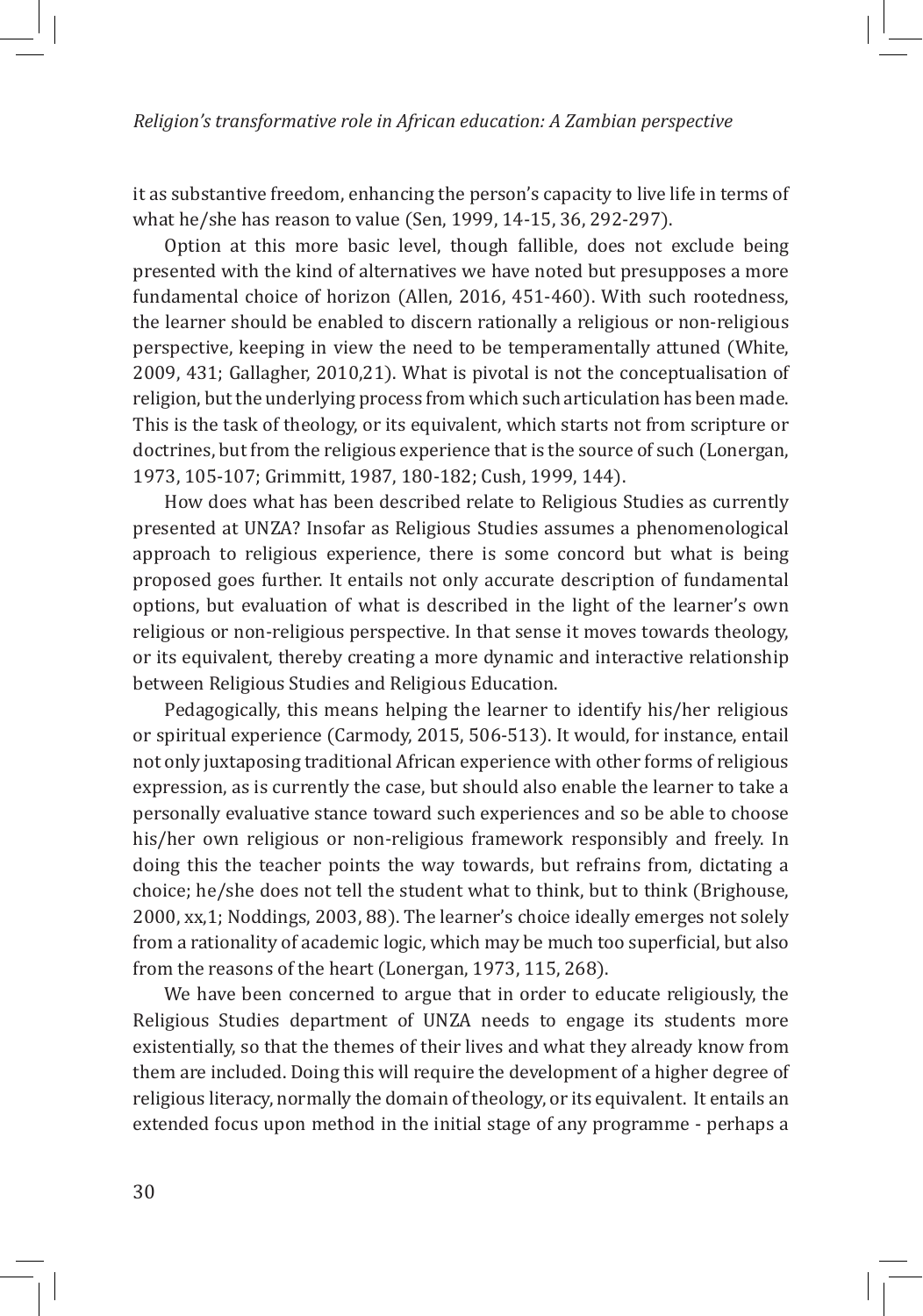course unto itself - but it should colour each religion course that is offered. This will demand special skill from the teacher who would have to be familiar with the kind of self-reflection which we have sketched.

The value of what is being proposed is that the student ought to gain the capacity to approach different forms of religion intelligently and responsibly. Moreover, at the institutional level, it would enable the Religious Studies department to evaluate not only Religious Studies programmes but those engaged with theology, or its equivalent.

#### **Education for life**

Extending this discussion, it could be argued that UNZA education more generally would be greatly enhanced by becoming more personal in the case of understanding education in religion. It has been noted how education in Zambia, of which UNZA is an integral part, tends to leave learners psychologically and culturally rootless, but gives little assistance on how to assume responsibility for the integration of their lives. This could be described as education from the neck up. Even though it has been indicated that this is not peculiar to Zambia, or to Africa, it is especially unsatisfactory here because it poorly equips learners to contribute to democracy, justice, and peace on a continent which has been so troubled by violation of rights, injustice, and war over the past fifty years (Waghid, 2014, 55, 66; Hyden, 2006, 18-19: Meredith, 2014, 596-624).

#### **Conclusion**

What has been argued here is that Religious Studies as currently delivered at the University of Zambia was introduced and has remained a subject like any other. This has had the advantages of acquiring a respectable academic status in the overall university curriculum, but it greatly limits its capacity to understand religion properly, or to make a distinctive educational contribution. It has been proposed that its study of religion needs to become more personally engaging, along the lines of theology. This calls for a new, reflexive pedagogical approach, focusing on the learner, whereby he/she becomes better aware of his/her interiority.

Moreover, it has also been indicated that such an approach to religious education could provide a model for other subjects to adopt and so move beyond their limited 'academic' perspective, opening the way to the greater possibility of personal integration by the student of what is learned. This should in turn lead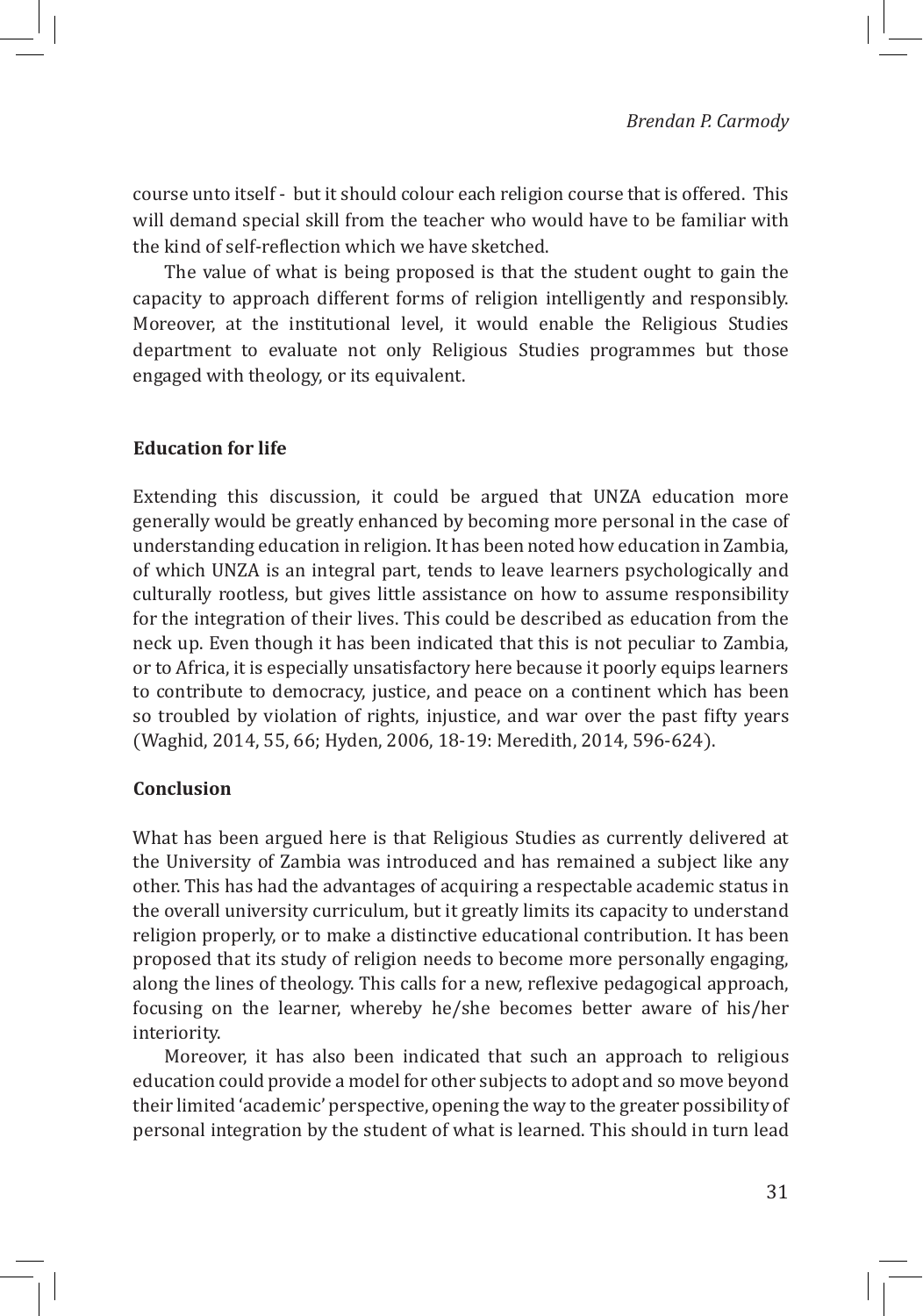*Religion's transformative role in African education: A Zambian perspective*

to the formation of a community - rather than an association - of students and scholars who are better enabled to communicate with each other and society (Carmody, 2015, 509). This would offer the kind of education that is holistic and help the institution to claim its character as a university. More generally, this should give greater promise for what we took to be a major reason for reviewing the role of religion in education, namely, the formation and maintenance of more meaningful democracy, resulting in peace which, in any context is valuable, but even more precious in contexts where such political stability and social justice remain fragile (Gifford, 2016, 154).

We have been concerned to point out by way of taking the example of the teaching of Religious Studies at the University of Zambia that, while having religion in the curriculum is indeed valuable, there is need to explore the nature of such religion along the lines outlined in this study if it is to be a source of selftransformation.

#### **Acknowledgement**

I am grateful to Professor Thomas Groome of Boston College who helped greatly with his suggestions on an earlier draft.

#### **References**

- Allen, J. 2016. "Bernard Lonergan's Critique of Knowing as Taking a Look". *Heythrop Journal* LVII, 3, 451-460.
- Altbach, P. & G. Kelly, 1978. *Education and Colonialism.* New York: Longman.
- Bailin, S. & H. Siegel. 2003. "Critical Thinking." In N. Blake et al. *The Blackwell Guide to the Philosophy of Education.* Oxford: Blackwell, 181-193.
- Barnes, L.P. 2014. *Education, Religion and Diversity: developing a new mode of religious education.* London: Routledge.
- Bellah, R. 2011. *Religion in Human Evolution.* Cambridge, Mass: Belknap Harvard University Press.
- Bellah, R. 1965. "Religious Evolution." In W. Lessa & E. Vogt, *Reader in Comparative Religion: An anthropological approach.* New York: Harper & Row, 73-87.
- Bonnett, M. & S. Cuypers. 2003. Autonomy and Authenticity in Education. "In P. Blake et al, eds. *The Blackwell Guide to the Philosophy of Education.* Oxford: Blackwell, 2003, 326-340.
- Bryk, A.S. 1988. "Musings on the Moral Life of Schools." *American Journal of Education* 96, 256-290.
- Brighouse, H. 2000. *School Choice and Social Justice.* Oxford: Oxford University Press.
- Buckley, M.J. 1987. *At the Origins of Modern Atheism.* New Haven: Yale University Press.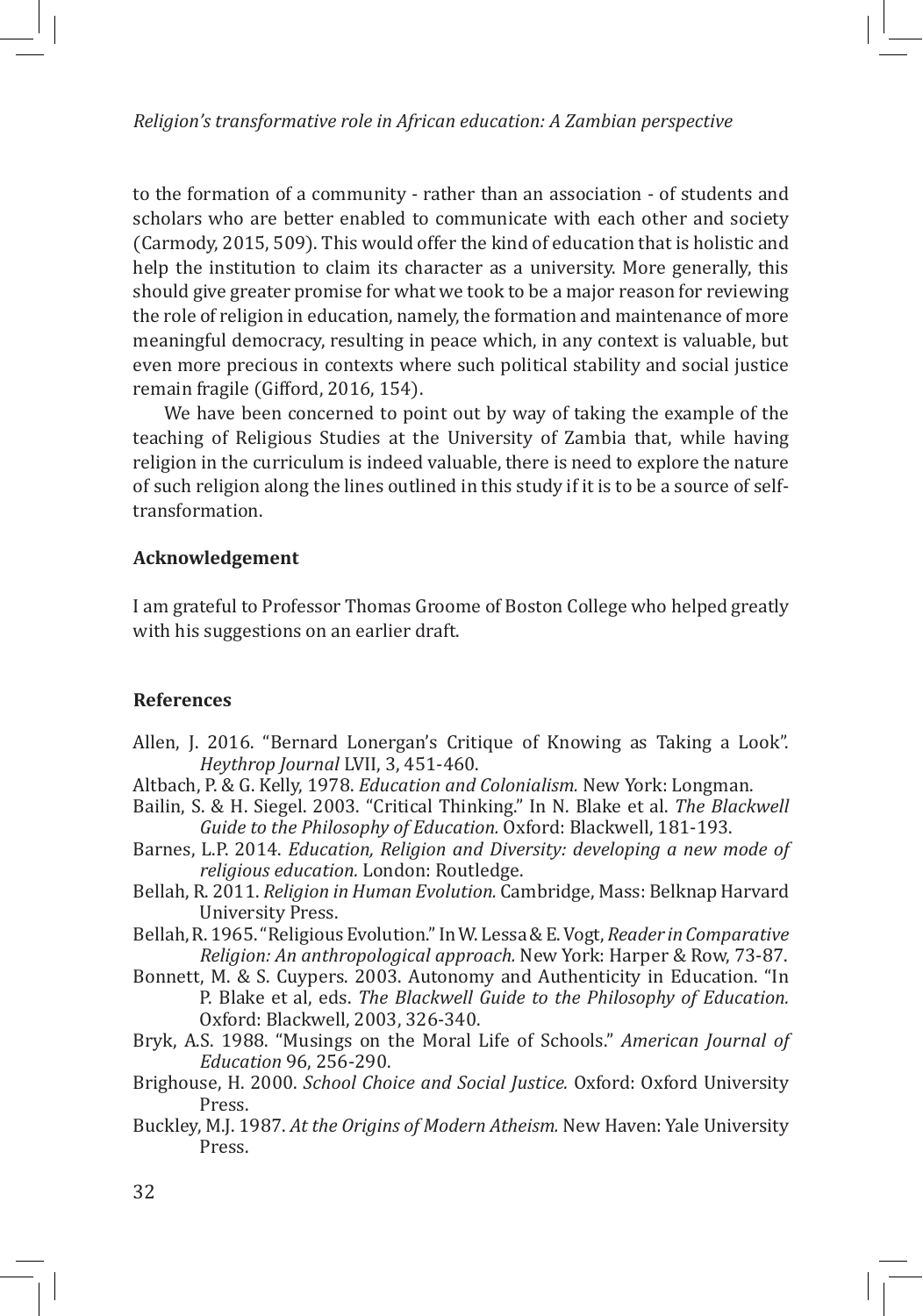Carmody, B. 2016. "The Catholic School in Zambia, 1964 - 2014: Recovering its Mission." *Journal of Church and State* 58, 1, 57-79.

Carmody, B. 2015. "Lonergan and Interreligious Education." *Religious Education* 110, 5, 500-516.

Carmody, B. 2013. "Catholic Conversion and School in Africa Today." *Journal of Church & State* 55, 2, 245-263.

Carmody, B. 2010. "Interreligious education and the question of truth." In K. Engrebretson et al, eds. *International Handbook of Interreligious Education.* London: Springer.

Carmody, B. 2008 "The nature and role of religious studies at the University of Zambia: 1985-2005." *British Journal of Religious Education* 30, 1, 25-35.

Carmody, B. 2004. *The Evolution of Education in Zambia.* Lusaka: Bookworld Publishers.

Carmody, B. 2003. "Religious Education and Pluralism in Zambia." *Religious Education* 98, 2, 140-154.

Carmody, D. L 1988. "The Desire for Transcendence: religious conversion." In V. Gregson, ed. *The Desires of the Heart.* New York: Paulist Press, 57-72.

- Courses at undergraduate and graduate levels: See: School of Education, Religious Studies Department—course descriptions.
- Cush, D. 1999. "The relationship between Religious Studies, Religious Education and Theology: Big Brother, Little Sister and Clerical Uncle." *British Journal of Religious Education* 21, 3, 137-146.

*Education for All: The Quality Imperative.* 2004. Paris: UNESCO Publishing.

*Educating Our Future 1996.* Lusaka: Ministry of Education.

*Empowerment through Education: A Pastoral Letter from the Bishops of Zambia on Education.* 2004. Lusaka: Catholic Secretariat.

*Education: A Catholic Perspective: A Pastoral Letter from the Catholic Bishops of Zambia* 2009. Lusaka: Catholic Secretariat.

*Focus on Learning* 1992. Ministry of Education, Lusaka.

Fowler, J. *Stages of Faith* 1981. San Francisco: Harper & Row.

Freire, P. 2012. *The Pedagogy of the Oppressed.* London: Bloomsbury.

Freire, P. 1985. *The Politics of Education.* New York: Bergin & Garvey.

Gallagher, M.P. 2010. *Faith Maps.* London: Darton, Longman & Todd.

- Gelpi, D. 1994. *The turn to experience in contemporary theology.* New York: Paulist Press.
- Gelpi, D. 1997. "Creating the Human: Theological Foundations for a Christian Humanistic Education." Horizons 24,1, 50-72.
- Giddy, P. 2011. "Why Theology Can and Should be Taught at Secular Universities: Lonergan on Intellectual Conversion." *Journal of Philosophy of Education*  45,3, 527-543.
- Gifford, P. 2016. *Christianity, Development and Modernity in Africa.* Oxford: Oxford University Press.
- Goma, L.H.K. 1999. "Role of the University in National Development." In M. J. Kelly, *The Origins and Development of Education in Zambia.* Lusaka: Image Publications, 130-131.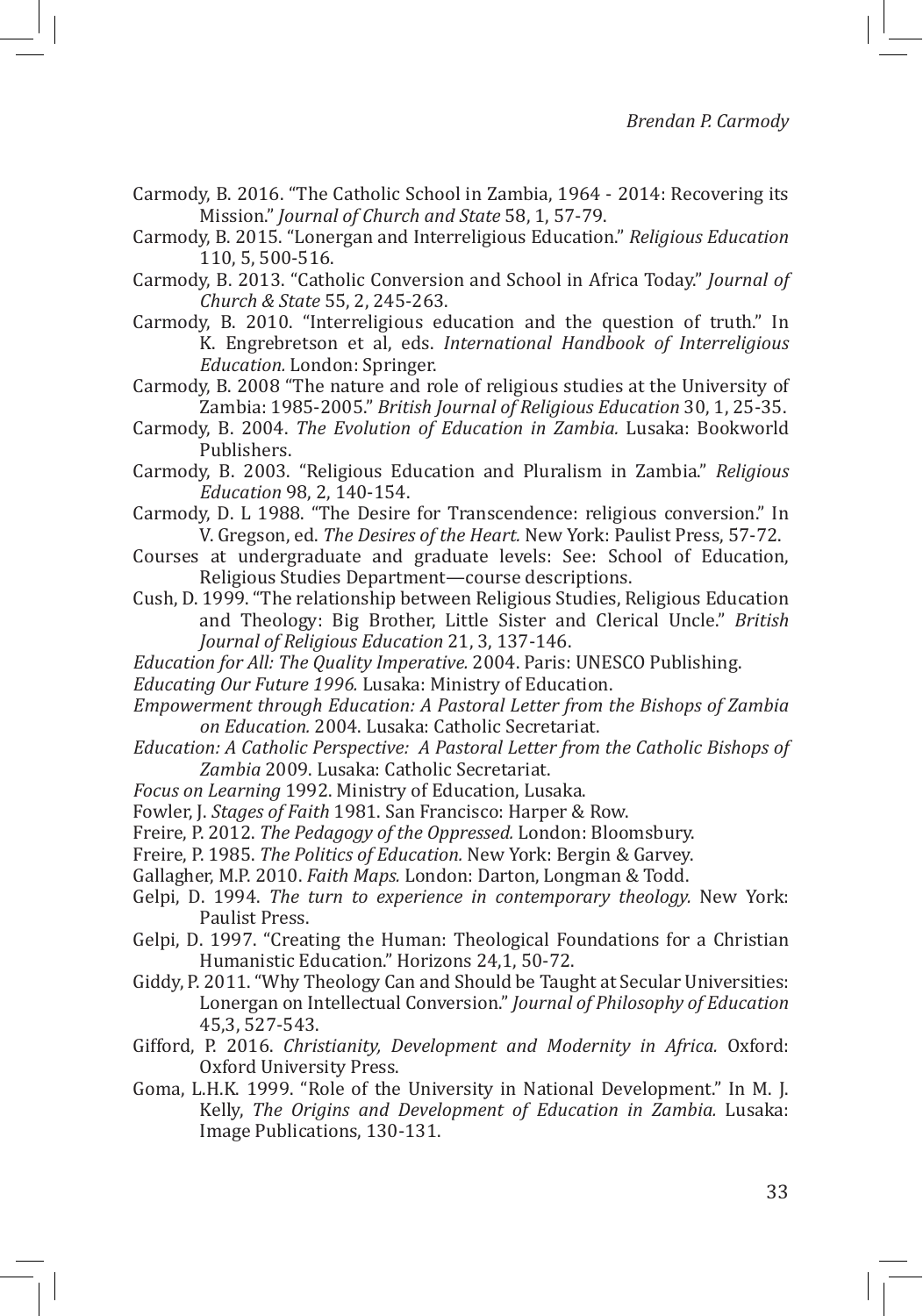*Religion's transformative role in African education: A Zambian perspective*

- Grimmitt, M. ed. 2010. *Religious Education and Social and Community Cohesion.* Great Wakering, Essex: McCrimmon Publishing Co.
- Grimmitt, M. 1987. *Religious Education and Human Development.* Great Wakering, Essex: McCrimmon Publishing Co.
- Groome, T. 2014. "Catholic education: from and for faith." *International Studies in Catholic Education* 6, 2, 113-127.
- Groome, T.H. 1981. "Conversion, Nurture and Educators." *Religious Education* 76, 5.

Groome, T.H. 1991. *Sharing Faith.* New York: Harper Collins.

Groome, T.H. 2006. "A Shared Praxis Approach to Religious Education." In M. de Souza et al, eds. *International Handbook of Moral, Religious and Spiritual Dimensions of Education.* Dordrecht: Springer, 763-777.

Groome, T.H. 2011. *Will there be Faith.* New York: Harper Collins.

*Guide to Higher Education in Africa 2013.* London: Palgrave MacMillan.

Harber, C. ed. 2013. *Education in Southern Africa.* London: Bloomsbury.

- Harber, C. 2016. "Education and Political Development: Contradictions and tensions in relationships between education, democracy, peace and violence." In S. McGrath & Q. Gu, eds. *Routledge Handbook of International Education and Development.* Abingdon, Oxon: Routledge, 37-49.
- Hastings, A. 1994. *The Church in Africa: 1450-1950.* Oxford: The Clarendon Press.
- Hella, E. & A. Wright, 2009. "Learning 'about' and 'from' religion: phenomenology, the variation theory of learning and religion in education in Finland and the U.K." *British Journal of Religious Education* 31,1, 53-64.
- Hinfelaar, H. 2004. *History of the Catholic Church in Zambia: 1895-1995.* Lusaka: Bookworld Publishers.
- Hyde, B. 2013. "A Category Mistake: Why Contemporary Australian Religious Education in Catholic Schools may be doomed to failure." *Journal of Beliefs & Values* 34,1, 36-45.
- Hyden, G. 2006. *African Politics in Comparative Perspective.* Cambridge: Cambridge University Press.
- Jackson, R. 2016. *Inclusive study of religions and world views in schools: Signposts from the Council of Europe*. Strasburg: Council of Europe.
- Jackson, R. 1997. *Religious Education: An Interpretive approach.* London: Hodder & Stoughton.
- Jacobsen, D. & R. H. Jacobsen, 2012. *No Longer Visible: Religion in University Education.* Oxford: Oxford University Press.
- Jaspers, K. 2011. The *Origin and Goal of History.* London: Routledge.
- Kasanda, C.D. & K.C. Chinsembu. 2009. "Challenges facing science in Higher Education and Research Institutions in Africa." In K.K. Menda & G.N. Muukja, eds. *The Challenge of Change in Africa's Higher Education in the 21st Century.* Amherst, New York: Cambria Press, 263-292.
- Lonergan, B. 1973. *Method in Theology.* London: Darton, Longman & Todd.
- Lonergan, B. 1988a. "Existenz and Aggiornamento." In F. Crowe & R. Doran, *Collected Works of Bernard Lonergan Vol.4.* Toronto: University of Toronto Press, 222-232.
- Lonergan, B. 1988b. "Dimensions of Meaning," in Crowe & Doran, *Collected Works,* Vol.4.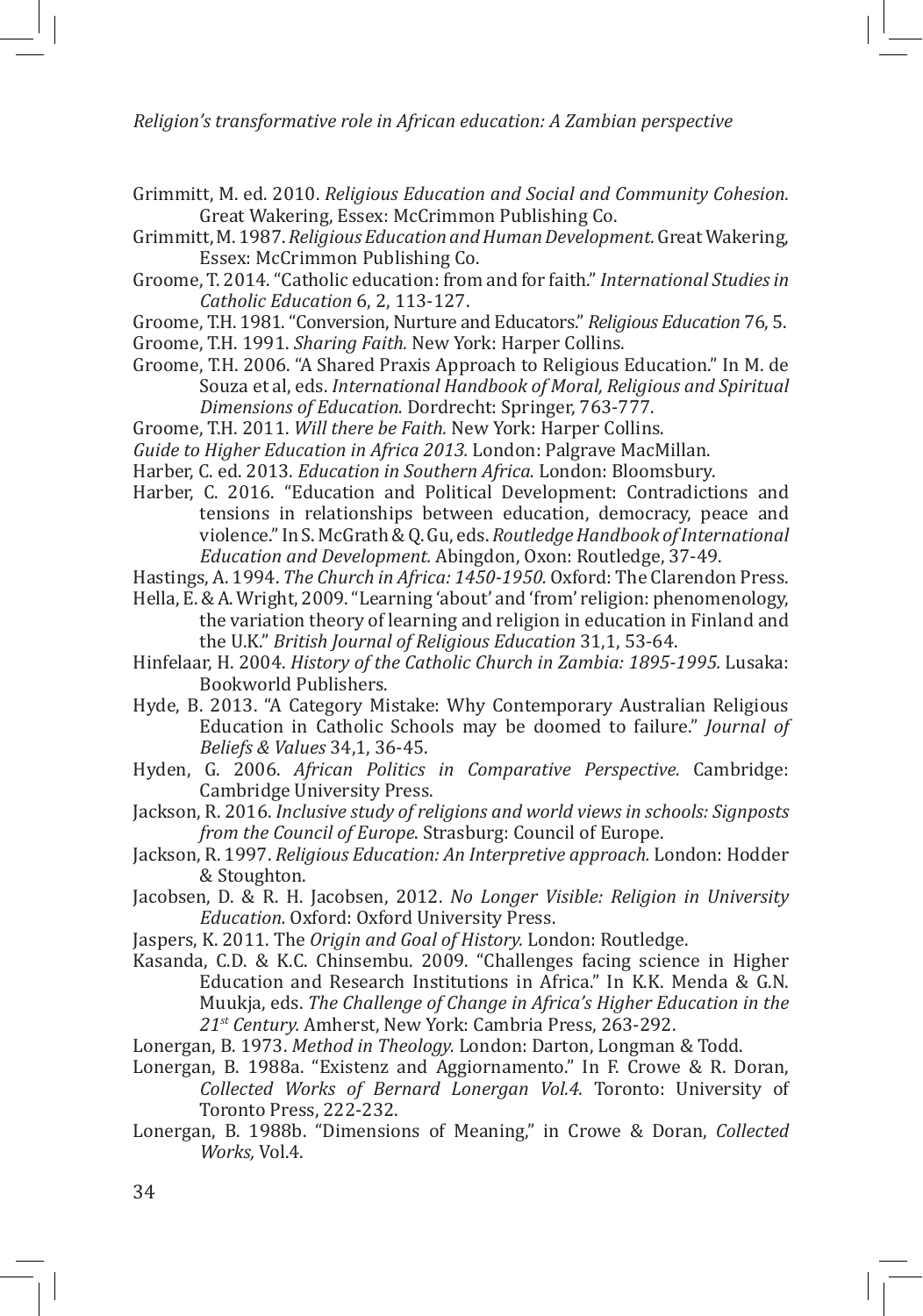- Lonergan, B. 1974a. "The Subject." In W. J. F. Ryan & B. Tyrrell, eds. *A Second Collection*. London: Darton, Longman & Todd, 69-86.
- Lonergan, B. (1974b) "Insight Revisited," in W.F.J. Ryan & B.J. Tyrrell, eds. *A Second Collection*. London: Darton, Longman & Todd, 263-278.
- Mac Mullen, I. 2007. *Faith Schools? Autonomy, Citizenship and Religious Education in the Liberal State*. Princeton: Princeton Publishers.
- Marshall, K. 2010. "Education for All: Where does religion come in?" *Comparative Education* 46,3, 273-287.
- McCowan, T. & E. Unterhalter, eds. 2015. *Education and International Development: An Introduction.* London: Bloomsbury.
- McGrath, A. 2011. *Why God won't go away* (London: SPCK).
- McGrath, S.W. 2010. "The role of education in development: an educationalist's response to some recent work in development economics." *Comparative Education* 46,2, 237-253
- Meredith, M. 2014. *The Fortunes of Africa: A 5000 Year History of Wealth, Greed, and Endeavour*. New York: Public Affairs.
- Moore, D.L. 2014. "Overcoming Religious Illiteracy: Expanding the boundaries of Religious Education." *Religious Education* 109,4, 379-389.
- Mudalitsa, J.Y. 2016. *RE is Great.* Ndola: Mission Press.
- Mujdrica, J. 2004. "Towards a More Relevant Religious Education for Zambia." In B. Carmody, ed. *Religion and Education in Zambia.* Ndola: Mission Press, 2004, 98-107.
- Mwalimu, M. 2014. "Education and the Economy: achievements and shortfalls in Independent Zambia, 1964 - 2014." *Journal of Southern African Studies* 40,5, 1091-1108.
- Nash, R.J. 2005. "A Letter to Secondary Teachers: Teaching about Religious Pluralism in the Public Schools." In N. Noddings. *Educating Citizens for Global Awareness.* New York: Columbia University Press, 93-106.
- Noddings, N. 2016. *Philosophy of Education.* Boulder CO: Westview Press.
- Noddings, N. 2005. *The Challenge to Care in Schools.* New York: Teachers College Press.
- Noddings, N. 2006. *Critical Lessons: what our schools should teach.* Cambridge: Cambridge University Press.
- Noddings, N. 2003. *Happiness and Education.* Cambridge, MS: Cambridge University Press.
- Noddings, N. 1997. "Dialogue between Believers and Unbelievers." *Religious Education* 92,2, 245-253.
- Nord, W.A. 1995. *Religion & American Education.* Chapel Hill, N.C.: University of North Carolina Press.
- Nzekwu, O. 1962. *Blade among the Boys.* London: Heinemann.
- Perry, W.J. 1970. *Forms of Intellectual and Ethical Development In the College Years: A Scheme.* New York: Holt, Rinehart and Winston.
- Perry, W. J. 1984. "Cognitive and Ethical Growth: The Making of Meaning." In A. W. Chikering. *The Modern American College.* San Francisco: Jossey Bass.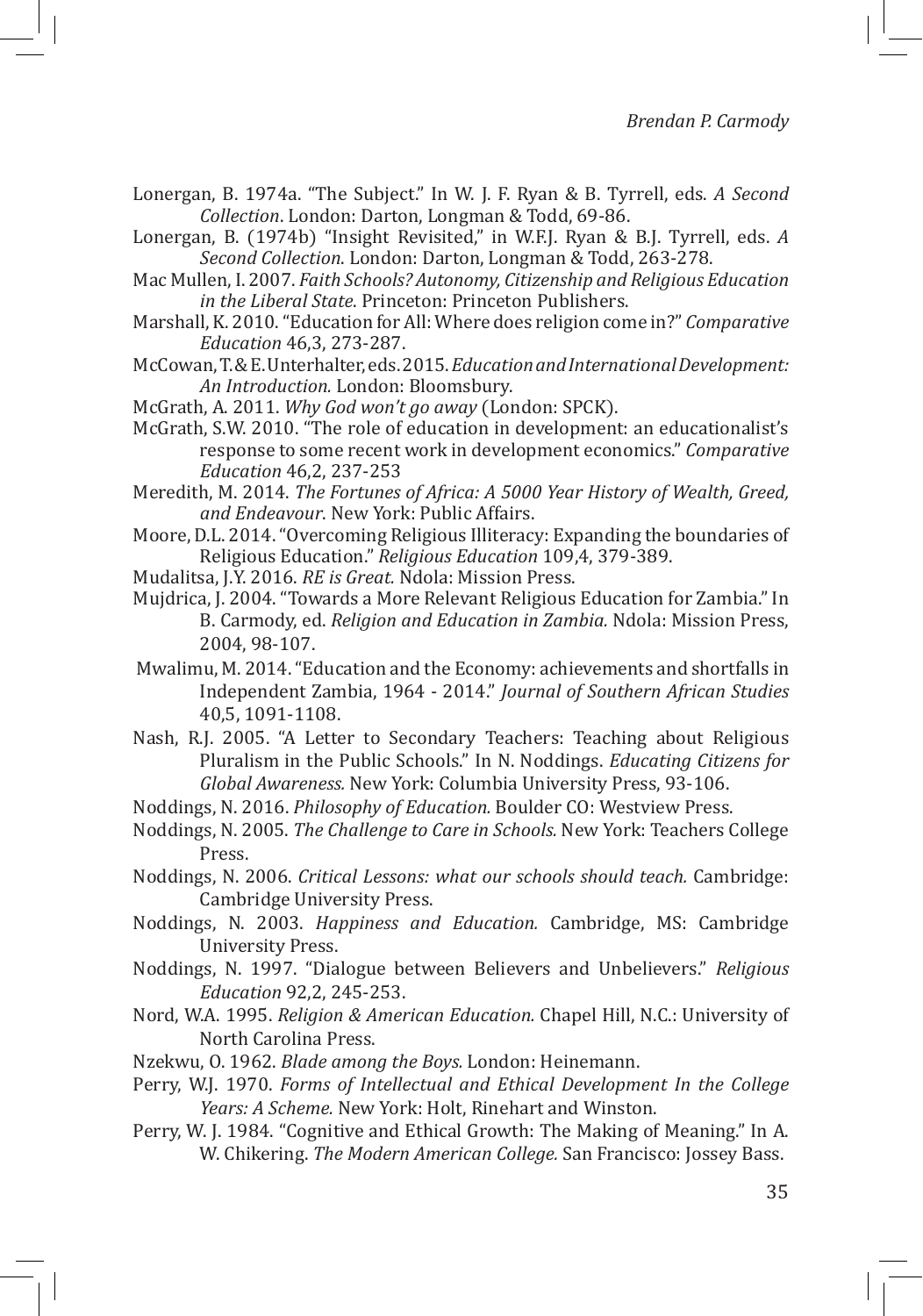*Religion's transformative role in African education: A Zambian perspective*

Piper, B. 2007. "Editor's Review." *Harvard Educational Review* 77, 1, 106-107 Reiss, M.J. & J. White, 2013. *An Aims-based Curriculum: The significance of human* 

*flourishing for schools.* London: Institute of Education Press. *Rethinking Education: towards a global common good?* 2015. Paris: UNESCO. Riordan, P. 2013. "The Crisis of the University Today." *Milltown Studies* 72, 5-29.

Samoff, J. 2013. "Institutionalizing International Influence." In R.A Arnove, C.A. Torres, S. Franz, *Comparative Education.* Lanham, MD: Rowman & Littlefield Publishers, 55-87.

Sen, A. 1999. *Development as Freedom.* Oxford University Press.

Serpell, R. 2007. "Building Bridges between Orthodox Western Higher Educational Practices and an African Socio-cultural Context." *Comparative Education* 43,1, 23-51.

Smart, N. 1968. *Secular Education & the Logic of Religion.* London: Faber & Faber.

- Survey of Religion teachers at various colleges of Education by the author (August 3, 2013) where 10 out of 13 lecturers explicitly felt that this was true in the area of religious education.
- Takyi-Amoaka, E.J. ed. 2015. *Education in West Africa.* London: Bloomsbury.
- Taylor, C. 1989. *Sources of the Self: The Making of Modern Identity.* Cambridge Mass: Harvard University Press.
- Van Binsbergen, W. 1981. *Religious Change in Zambia.* London: Kegan Paul.
- Waghid, Y. 2014. *African Philosophy of Education Reconsidered: On being Human.*  Abingdon Oxon & New York: Routledge.
- Walters, P.B. 1981. "Educational Change and National Development." *Harvard Educational Review* 51, 2, 94-106.

Warnick, B.R. 2012. "Rethinking Education for Autonomy in Pluralistic Societies." *Educational Theory* 62, 4, 411-426.

White, J. 2009. "Education and a meaningful life." *Oxford Review of Education* 35,4, 423-435.

Wolhuter, C. ed. 2014. *Education in East and Central Africa.* London: Bloomsbury.

- Wright, A. 2004. "The justification of compulsory religious education: a response to Professor White." *British Journal of Religious Education* 26,2, 165-174.
- Wright, A. 2007. *Critical Religious Education, multiculturalism and the pursuit of truth.* Cardiff: University of Wales.

Wright, A. 2005. "On the intrinsic value of religious education." *British Journal of Religious Education* 27,1, 25-28;

Yamba, C. 1997. "Cosmologies in Turmoil: Witchcraft and AIDS in Chiawa, Zambia." *Africa* 67, 2, 200-223.

*Zambia Education Curriculum Framework 2012.* Lusaka: Curriculum Development Centre.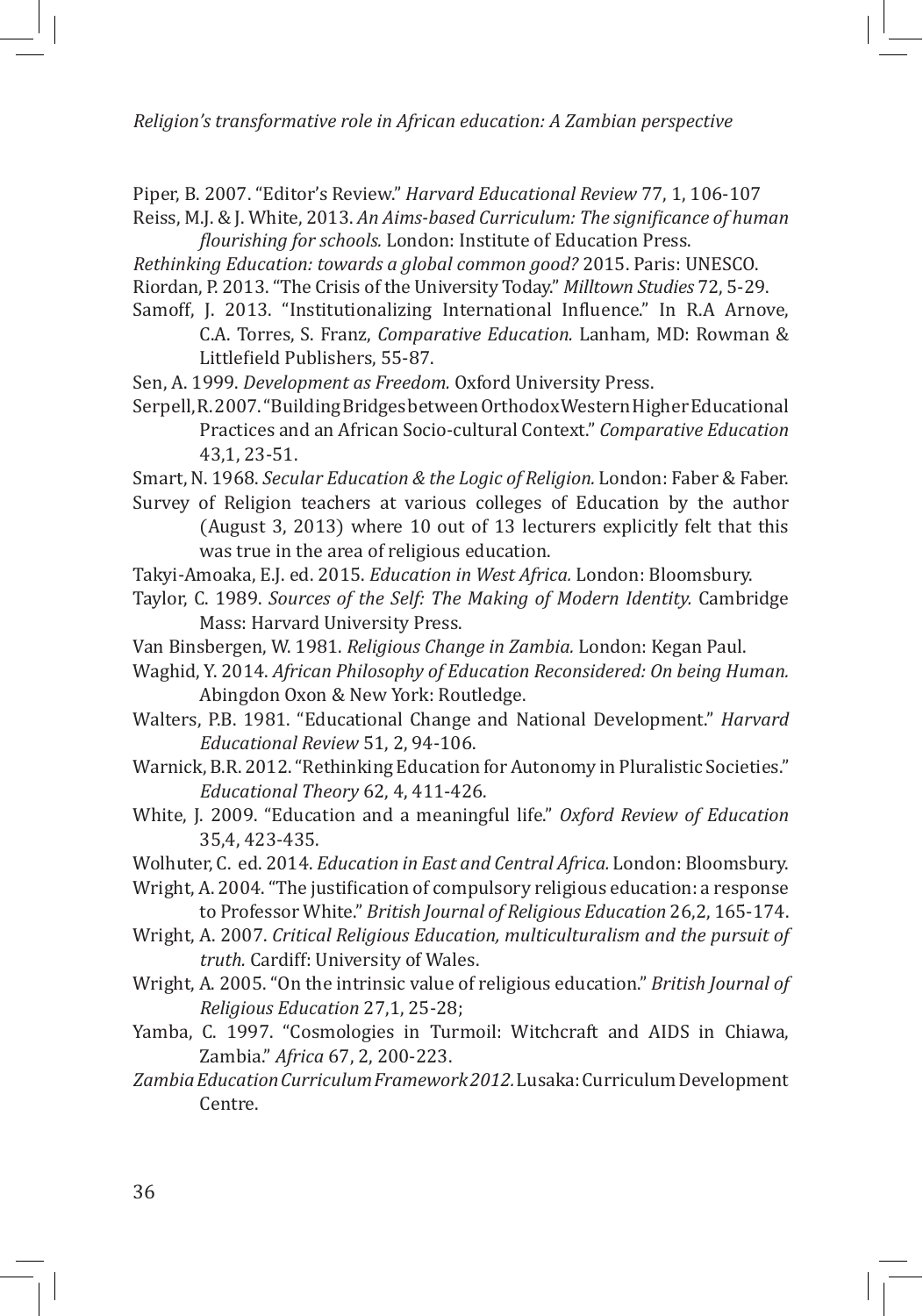Nelly Mwale, Joseph C. Chita and Austin M. Cheyeka *University of Zambia*

*This article sheds light on the factors that contributed to the development of 'multifaith' Religious Education (RE) in Zambia after 1964. Our analysis makes a contribution to the discourse on inter-religious RE in Zambia by demonstrating how Zambia became a multifaith society, a context in which political statements and ideologies have influenced the framing of the aim, and selection of, the content of the subject. Research for this article consisted of interviews with Christian missionaries who shared with us their involvement in developing, teaching and evaluating standards of the teaching of RE. We also carried out an appraisal of literature related to the topic so as to complement our arguments.* 

*Contrary to widely held perceptions which attribute RE to the missionaries' influence, this article argues that Christian missionaries, immigrants and local politics all had their own influence on the move to develop a 'multifaith' RE. Missionaries developed the kind of RE that responded to Zambia's religious context, local politics, the multiracial, multicultural and multifaith situation in the country, and invested their time, energy and money in the subject. These efforts to move towards 'multifaith' RE were challenged by internal and external forces. In the context of shifting political ideologies, the current nature and content of RE has been challenged to reflect a multifaith RE which mirrors the religious context of the country.* 

*We argue that Zambian scholars of RE can learn a number of valuable lessons from the missionaries such as their hard work and passion to ensure that RE remains a curriculum subject with required books. As the next RE research agenda in Zambia, we propose researching on the subject in terms of its rationale and its educational basis.* 

**Keywords:** Religious Education (RE), Zambian Humanism, Christian Nation, Multifaith**,** Inter-religious**,** and Missionaries.

\_\_\_\_\_\_\_\_\_\_\_\_\_\_\_\_\_\_\_\_\_\_\_\_\_\_\_\_\_\_\_\_\_\_\_\_\_\_\_\_\_\_\_\_\_\_\_\_\_\_\_\_\_\_\_\_\_\_\_\_\_\_\_\_\_\_\_\_\_\_\_\_\_\_\_\_\_\_\_\_\_\_\_\_\_\_\_\_\_\_\_

#### **Introduction**

Perhaps our introduction should be prefaced by Hulme's point that, "the continuation of British influence on African life is nowhere more apparent than in education" (1989: 104-105). This applies to RE, for developments in the subject in the United Kingdom have interested Zambians for some time, and there has been a continuous trickle of Zambians going to Britain to study this subject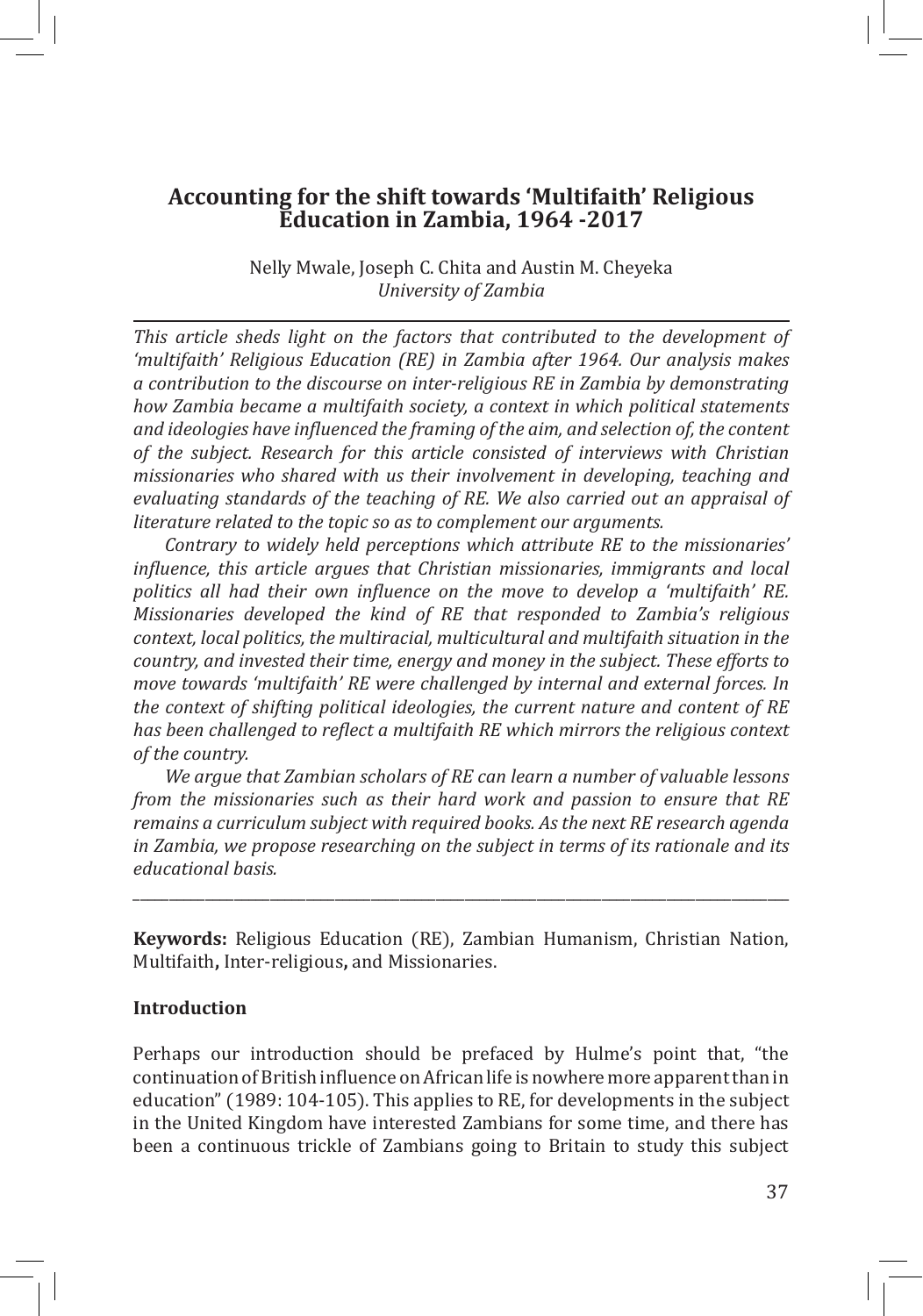(Katulushi, 1999). Consequently, Zambia has been receptive to pedagogical discourses emerging from England and Wales from the time Professor Ninian Smart set up the first department of Religious Studies in a British university in the mid-1960s, although his contribution to contemporary RE may be a matter of discussion (O'Grady, 2005; Barnes, 2001). But what is fundamental to note is the role that missionaries of British, Irish and American origin have played in the development of RE in Zambia.

 In this article we acknowledge that Zambian RE is not wholly 'multifaith'. 'Multifaith' RE is referred to in terms of the efforts that have been made to include other religions in the RE content. RE in Zambia includes basic facts about Islam, Hinduism, and African Traditional Religion that are duly taught in schools, colleges, and universities. More, however, could be done to make the subject more inclusive of the minority religions in Zambia.

Although this study is part of the larger history of RE in Zambia which can be read elsewhere (Henze, 2004; Carmody, 2008; 2011; Chita, 2011), it nonetheless has a specific and distinctive contribution to make. It discusses the relationship between politics and religion in Zambia since independence to illustrate how ideologies, or political narratives of successive governments, have influenced the framing of the aim and the choice of the content of RE. It also considers the influence on RE of the presence of Hindus and Muslims in the country. This article further discusses the role of missionaries and their perceptions of that role in the development of RE. We commemorate their contribution.

The landmark years in the political history of Zambia of 1964-72; 1973- 90; and 1991- 2017 provide a framework for the discussion, because of the educational reforms and policies that were promulgated during these regimes. Before discussing the development of RE, it is important to describe briefly the Zambian religious context from past to present.

# **Religious Context**

By 1964 many Zambians had converted to Christianity and only a few to Islam. 'Convert', here means change of adherence from traditional religion to either Christianity or Islam. Research suggests that those who converted or continue to convert to Islam and Christianity have remained at the mixing stage – without necessarily breaking with the past of African traditional religion (Carmody, 1982 and Fisher, 1973). It is generally accepted that most, but not all, Christian missionaries rejected much of the African traditional way of life. They regarded Western education as a means of Christianisation. For most missionaries, especially Protestants, conversion required not only the acceptance of Christianity but most importantly the extirpation of existing traditional or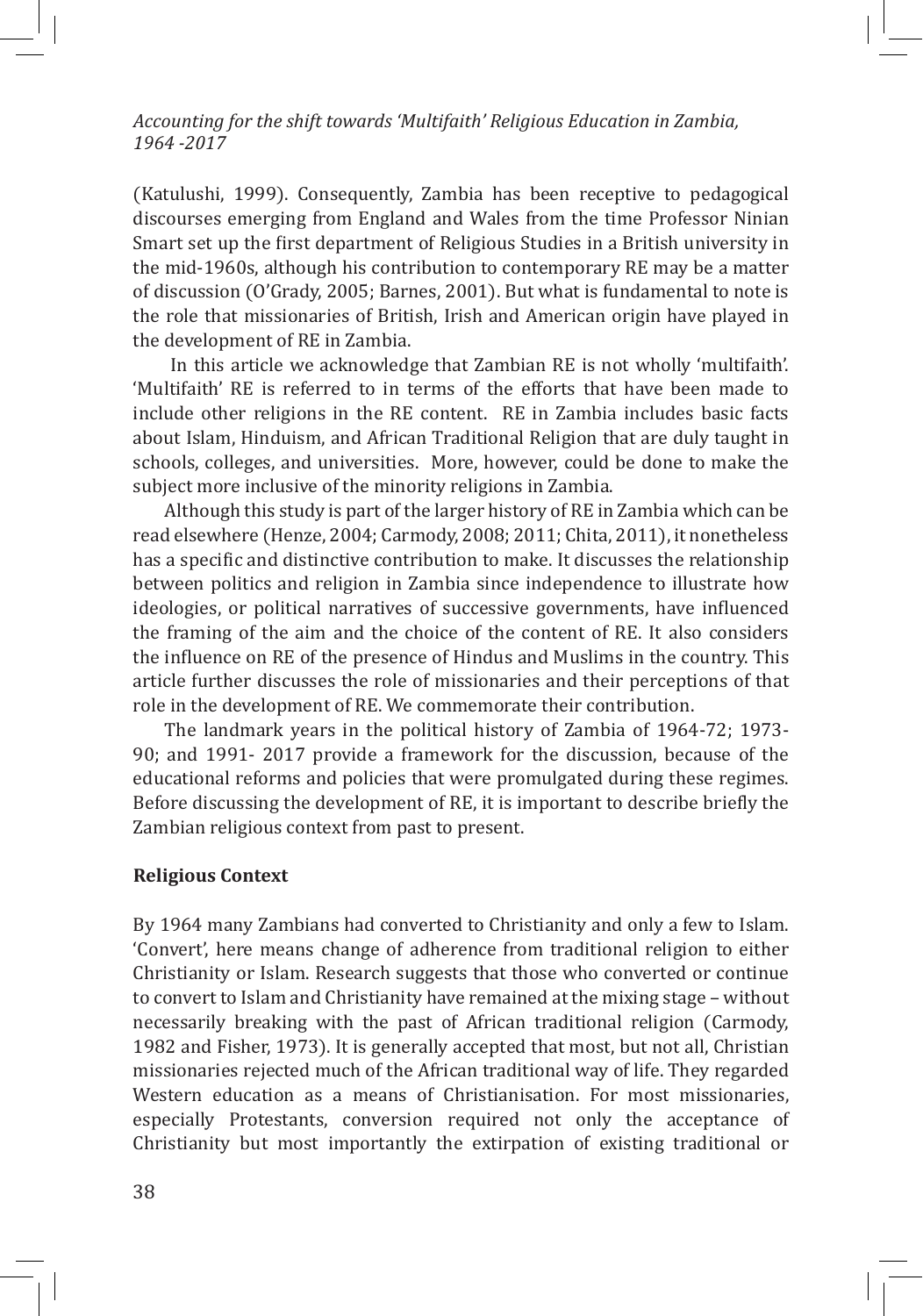primal religions. Of the two tasks, however, the latter was the more difficult, and the anthropological work of Elizabeth Colson and Brendan Carmody's work on schooling and conversion in Zambia suggest that the elimination of traditional worldview was only partial.

Known in the colonial period as Religious Instruction (RI), RE was part of the Christianisation process through 'faith formation', a process of grounding a convert into a certain mission's doctrine (Masterton, 1987). Consequently, before 1964 a denominational era prevailed. In more recent terminology, exclusivism was the norm because each mission school taught its own doctrine (Carmody, 2011: 136).

Today Zambia is a pluralistic society in terms of religion. Consequently, there is need to provide an historical background to how Christianity, Islam and Hinduism, which are taught in schools, became established in Zambia.

# **Origins of Religious Pluralism in Zambia**

By definition, pluralism is the condition of society in which numerous distinct ethnic, religious, or cultural groups coexist within one nation or civil polity (Skeie, 2002). The Bantu-speaking people who inhabit Zambia today came from the Cameroon-Nigeria area (Vansina, 1990) and for an unknown number of centuries they were sustained in their wanderings by various forms of faith in a powerful but remote spiritual being who was thought to be the creator of all things, and in the spirits of chiefs and ancestors (Hudson, 1999; Flynn, 1989).

The first missionary to attempt to establish a mission station in what is today Zambia was Frederick Stanley Arnot of the Plymouth Brethren who opened the first school in the country at Lealui, the capital of Lewanika's kingdom in Western Province. He arrived in 1882 but left for good in 1884 (Snelson, 1974). Into the north of the country, well documented by Bwalya Chuba (2013a and 2013b), came the Protestant missionaries of the London Missionary Society. They were followed by the Missionaries of Africa (White Fathers, as they are better known) of the Catholic Church (Hinfelaar, 2005). Into the south of the country came the Catholic Society of Jesus (Jesuits) in 1905, and the Seventh Day Adventists. The history of the "Christian Missionary Factor" in the overall development of education in Zambia has been well documented by Snelson (1974); Henkel (1989); Ragsdale, (1986); and Carmody (1999).

The first non-indigenous religion to arrive in Zambia was not Christianity, but Islam. Muslims, Arab traders and their Swahili partners, first came to Zambia from the east coast of Africa in the 1840s (Phiri, 2008). Their concern was trade rather than converting locals to Islam (Haynes, 1996). Conversion of Zambians to Islam started when the Yao of Malawi entered Eastern Province. More conversions resulted from Indian Muslim immigrants coming directly to Zambia from India in 1905, entering from the south through Bulawayo in Zimbabwe to Livingstone and from the east via the ports of Beira and Mombasa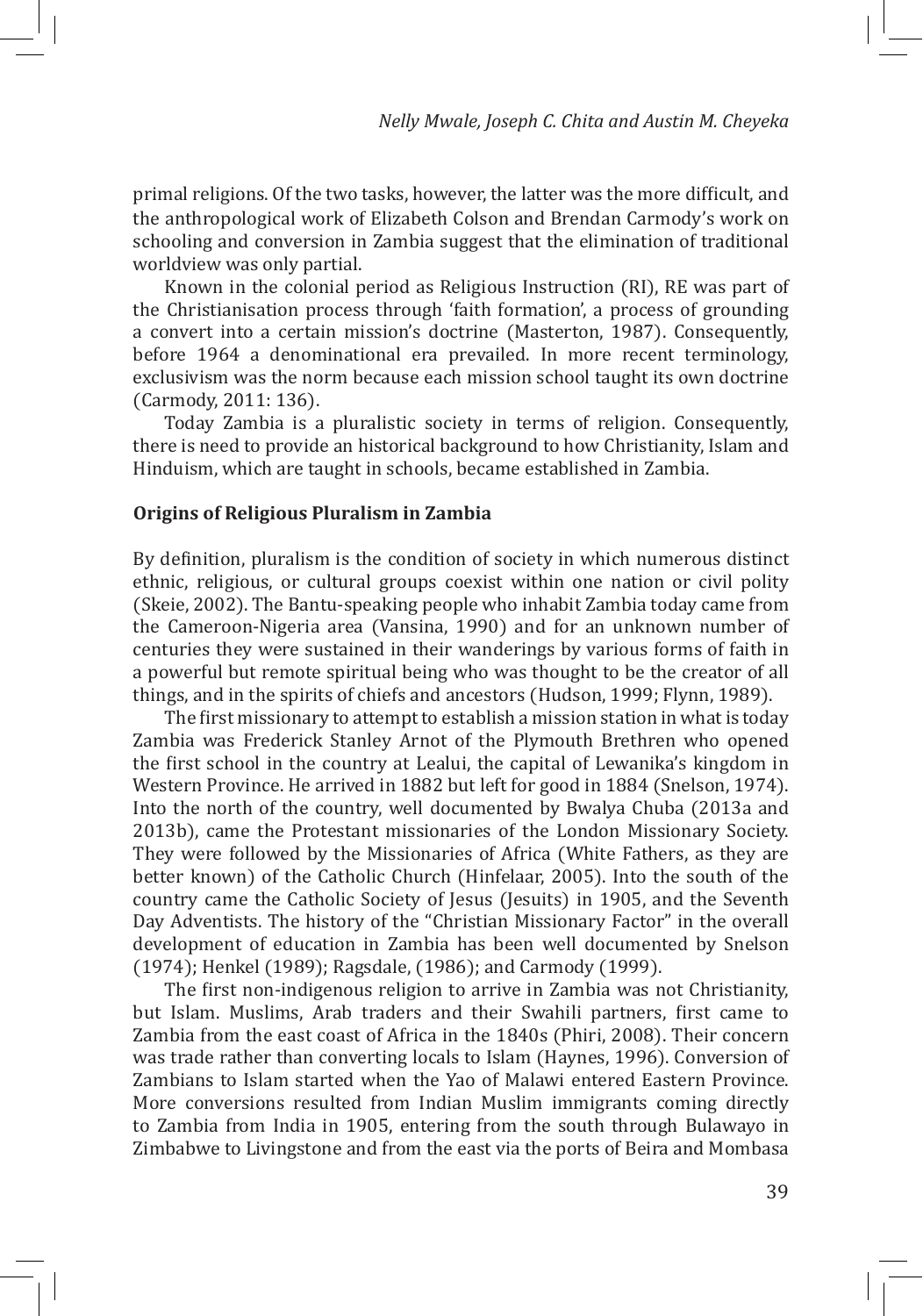to Fort Jameson or indirectly through Nyasaland (Haig, 2007). In the mid-1940s Northern Rhodesia's mining industry expanded, encouraging economic growth and attracting immigrants from all over the world, including India.

The majority of Indians entering Zambia were initially Hindus from the Gujarat region of northwest India. Once in Zambia, according to Phiri (2008: 72), Muslims and Hindus became polarised between Livingstone and Chipata, with Asian Muslims dominating the whole of the Eastern Province, but being a minority on the Copperbelt and along the railway line down to Mazabuka. Their Hindu counterparts dominated Southern Province and were the majority also in Lusaka, Kabwe, Kapiri Mposhi, and Solwezi, as well as the Copperbelt.

Fifteen years after independence, in 1979 there were over 11 000 Indians in Zambia and close to three quarters of them were Hindu (Phiri, 2000: 1). Today it is not clear how many Indians (Hindu and Muslim) there are in Zambia. From her research, Haig (2012) reckoned that there were fewer than 12 000 Indians permanently resident in the country, including 2 000 Hindus (less than 0.1% of the total population).

According to the *Worldmark Encyclopedia of Religious Practices* (2014), religious affiliation of the population (14,222,000) in Zambia looked as follows as at 2013:

|                 |         |         | Years Christians Muslims Unaffiliated Hindus Buddhists Folk Religions Other Jews |    |  |
|-----------------|---------|---------|----------------------------------------------------------------------------------|----|--|
| 2013 95.5% 0.5% | $1.9\%$ | $0.1\%$ |                                                                                  | 2% |  |

A religious profile of the world by Pew Research Centre projected the future of world religions in Zambia from 2010 to 2020 as follows:

| Years Christians  |         |         |         |                 | Muslims Unaffiliated Hindus Buddhists Folk Religions Other |                  | lews      |
|-------------------|---------|---------|---------|-----------------|------------------------------------------------------------|------------------|-----------|
| 12.770.000 70.000 |         | 70.000  |         | 10,000 < 10,000 | 40.000                                                     | 120,000 < 10,000 |           |
| 2010 97.6%        | $0.5\%$ | $0.5\%$ | $0.1\%$ | $< 0.1\%$       | $0.3\%$                                                    | $0.9\%$          | $< 0.1\%$ |
| 2020 97.4%        | $0.6\%$ | $0.6\%$ | $0.1\%$ | $< 0.1\%$       | $0.3\%$                                                    | $0.9\%$          | $< 0.1\%$ |

From the population of approximately 13 090 000 Zambian in 2010, Pew Research Centre reflected the religious distribution in Zambia with Christianity having the largest number of adherents. The projection for 2020 was based on 'the rapid changes driven by differences in fertility rates and the size of youth population… as well as by people switching faiths' (www.pewforum.org).

Although Judaism is not taught in RE, Zambia is home to a few Jews, who came to Zambia from a wide array of homelands. By the mid-1970s, only around 100 remained in Zambia. The majority had left because they did not wish to live under black majority rule and they had concerns about the education of their children (Macmillan and Shapiro, 1999).

Quite clearly imperialism and economic opportunities were two of the forces behind migrations of different peoples of different faiths into Zambia. In the next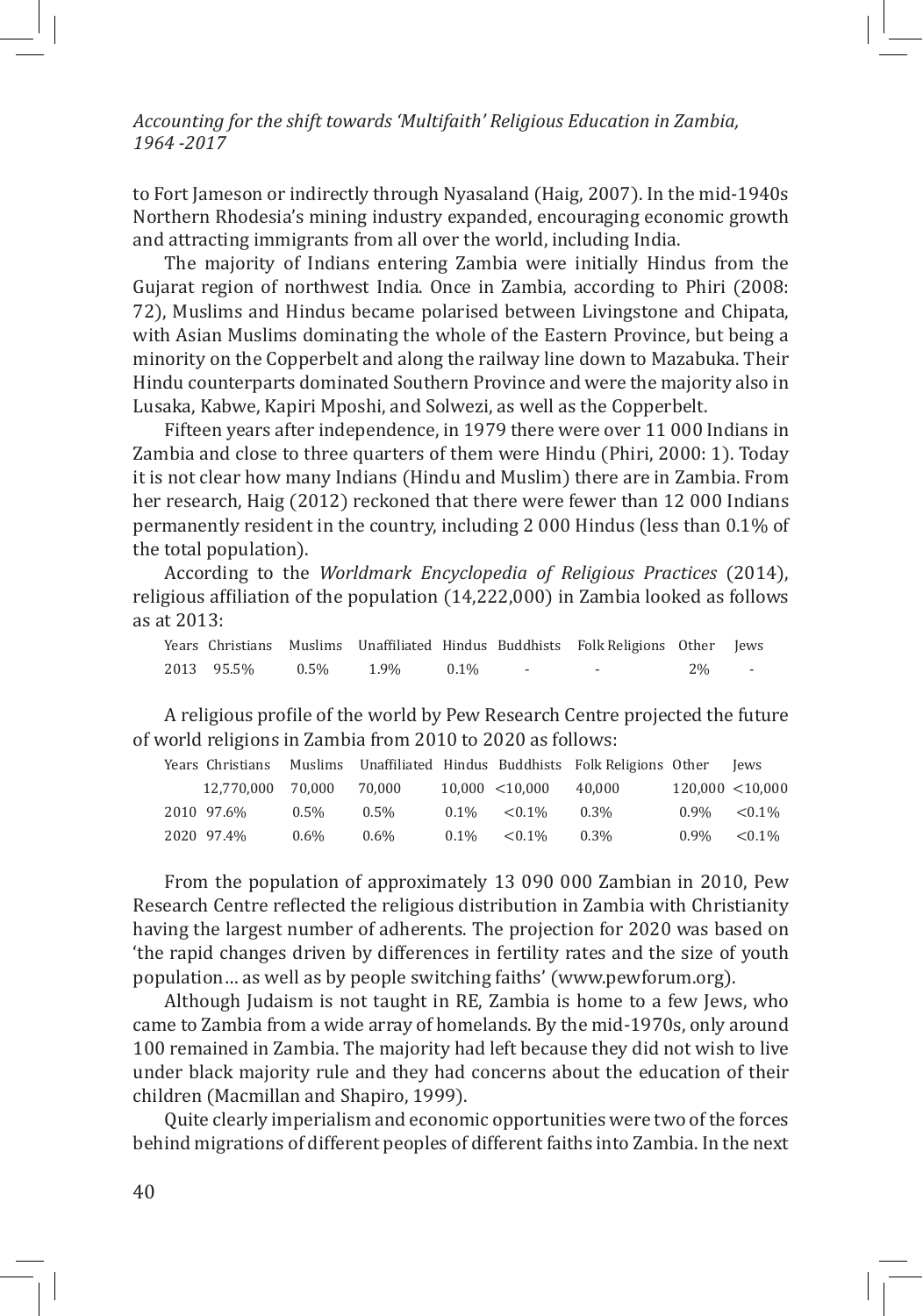section we show how respect for the religious integrity of different people in the country was supported by an outstanding relationship between church and state. As we shall demonstrate, RE profited from this good relationship in terms of its status in the school curriculum.

#### **Christian Church-State relationship**

From independence, the Christian church has collaborated with the state in the provision of education and health care and also in building a cultural identity based on the traditional Zambian way of life. The church-state relationship since 1964 has been an ecumenical one whereby, while there is separation of church and state, there is, nonetheless, cooperation between the two, where the state does not favour either one or another denomination, in contrast to the colonial days when Protestantism was dominant.

Kenneth Kaunda, from a Presbyterian Malawian missionary family and the first president of Zambia, took a liberal view of religion, premised on a philosophical position that while one's beliefs are non-negotiable, these may not have the absolute truth and for this reason there is something to learn from the religious beliefs of others (Hobson and Edwards, 1999). Religious liberalism in RE started as soon as the idea of 'One Zambia, One Nation' was introduced after independence. When Michael Grimmitt and Garth Read introduced the terms *learning from religion* and *learning about religion* in 1975 (Teece, 2010), Kaunda had already seen the value of religious education in the country, and during his presidency a multifaith curriculum flourished in a country that has had no clear-cut and distinct act or piece of legislation on RE.

Every missionary we communicated with acknowledged the role of 'One Zambia, One Nation' in assisting in the development of RE. Fr. Ben Henze, for one, described the motto as follows: "The atmosphere in the country just after independence was positive, encouraging, confident and ecumenical. The national motto – One Zambia, One Nation – really meant something at that time. A number of ecumenical enterprises were taking off during these times" (Henze, 2016: 42).

#### **First Republic, 1964 to 1972**

An aspect of the development of RE in Zambia which has not received adequate attention despite its huge importance, is the role of Kaunda's postcolonial agenda of building a unified nation, which included RE as one of its means. This period of 1964-72 is very important in the history of Zambian education for two reasons: the first is that there were fundamental changes in the country and secondly, there were fundamental changes in the global Catholic Missionaries' evangelisation agenda. The fusion of the two is well explained by Carmody (2016: 3) in the following statement: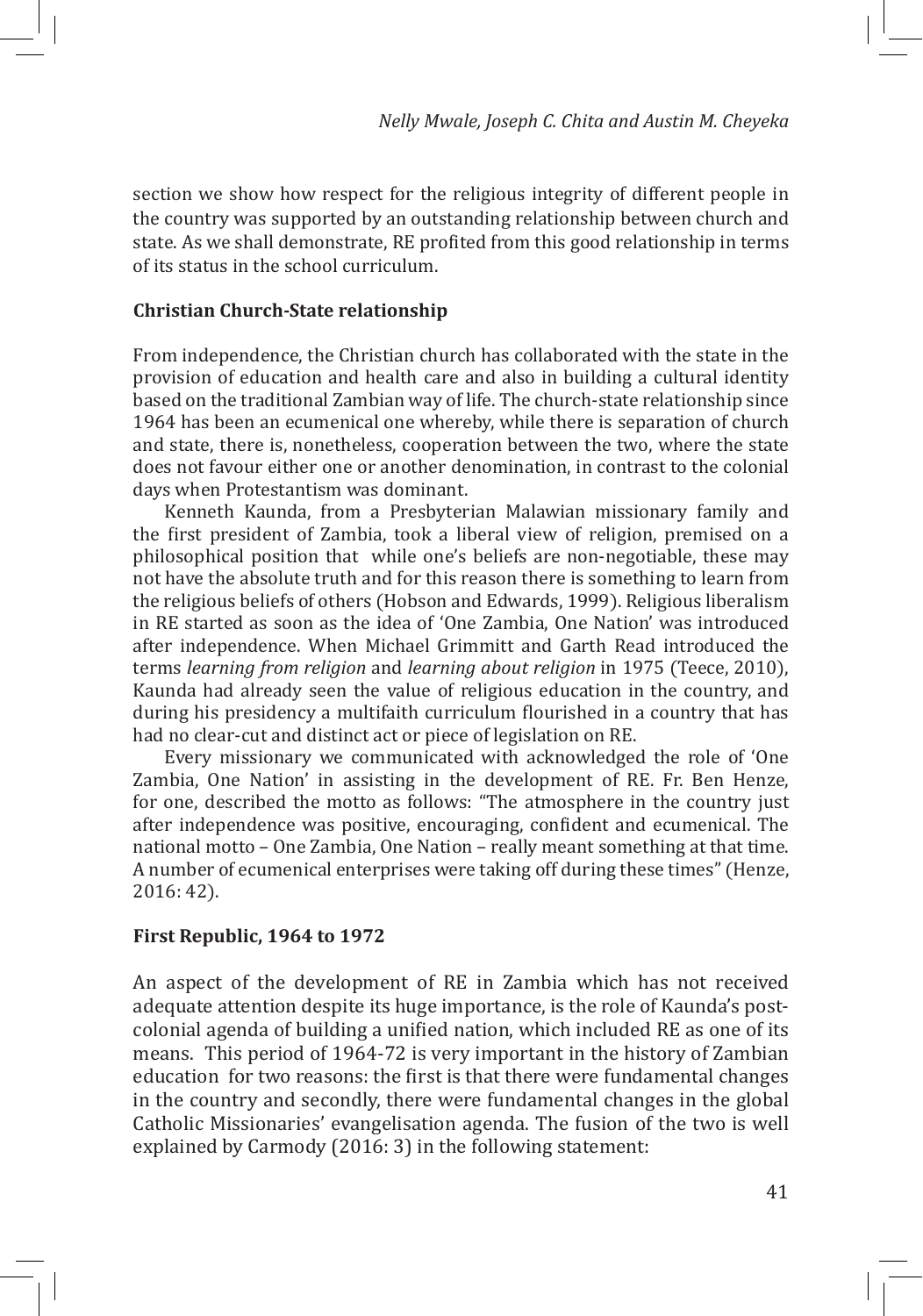*After Vatican II, which largely coincided with Zambian Independence in 1964, the Catholic Church adopted a more open approach to cooperation with the state as well as with other Christian and even non-Christian groups. This concurred with the new Zambian state's approach, which emphasised a non-denominational approach to schooling. The newly independent nation was preponderantly concerned to provide skilled labour for the development of its people. By highlighting development through modernisation, the Zambian Ministry of Education never excluded religion. Rather, it called for the kind of religion that would unite its emerging national community.* 

The politics of 1964-72 culminated into the declaration of the One Party Participatory Democracy. Upon attainment of political independence from British rule, Kaunda was faced with the task of building a new, unified nation. From 1964 the motto 'One Zambia, One Nation' was propagated. Kaunda was concerned to promote a unified approach to religion and RE. The trauma of the Lumpa church uprising in 1964 confirmed Kaunda's dislike of the way in which the churches had imported their divisions into Zambia (Kaunda, 1973). In 1965, he welcomed the formation of the United Church of Zambia, aided by Rev. Colin Morris, who had for a long time dreamt of a 'National Church' in Northern Rhodesia (Morris, 1964). Kaunda's position to promote a unified approach to RE was shared by the United Church of Zambia which acknowledged that the study of religion was important for the promotion of moral uprightness in the country. The UCZ stance was informed by its philosophy on education anchored on developing the mind, body, and spirit (Simuchimba, 2006).

In an effort to achieve social cohesion in the country, Kaunda blended the ideologies of secular humanism and European Christian humanism into a brand he termed Zambian Humanism (Bwalya, 1987:31). After the 1972 Education Reforms (which we will address later in the article), RE included Zambian Humanism to foster social and community cohesion. Kaunda took a strong interest in RE in schools and advised the curriculum developers in the following words:

*Our educators must address themselves to the larger task of stimulating the individual's emotional, spiritual, and moral growth as well as his intellectual capacity… there should be a strong moral element in education. This is an important principle which should be maintained and where necessary reinforced (Kaunda, 1973: 28).* 

Did Kaunda's Humanism contribute to RE being characterised by a variety of religions? Carmody's opinion is that the influence came from both Humanism and from what was happening in the United Kingdom (UK). Kaunda was, of course, head of state and his voice was very powerful in the one party state, but it is worth pointing out that later, when he wanted to introduce Scientific Socialism, the church challenged him because among the concerns of the church was what would become of RE in Scientific Socialism (perceived by the church as atheism).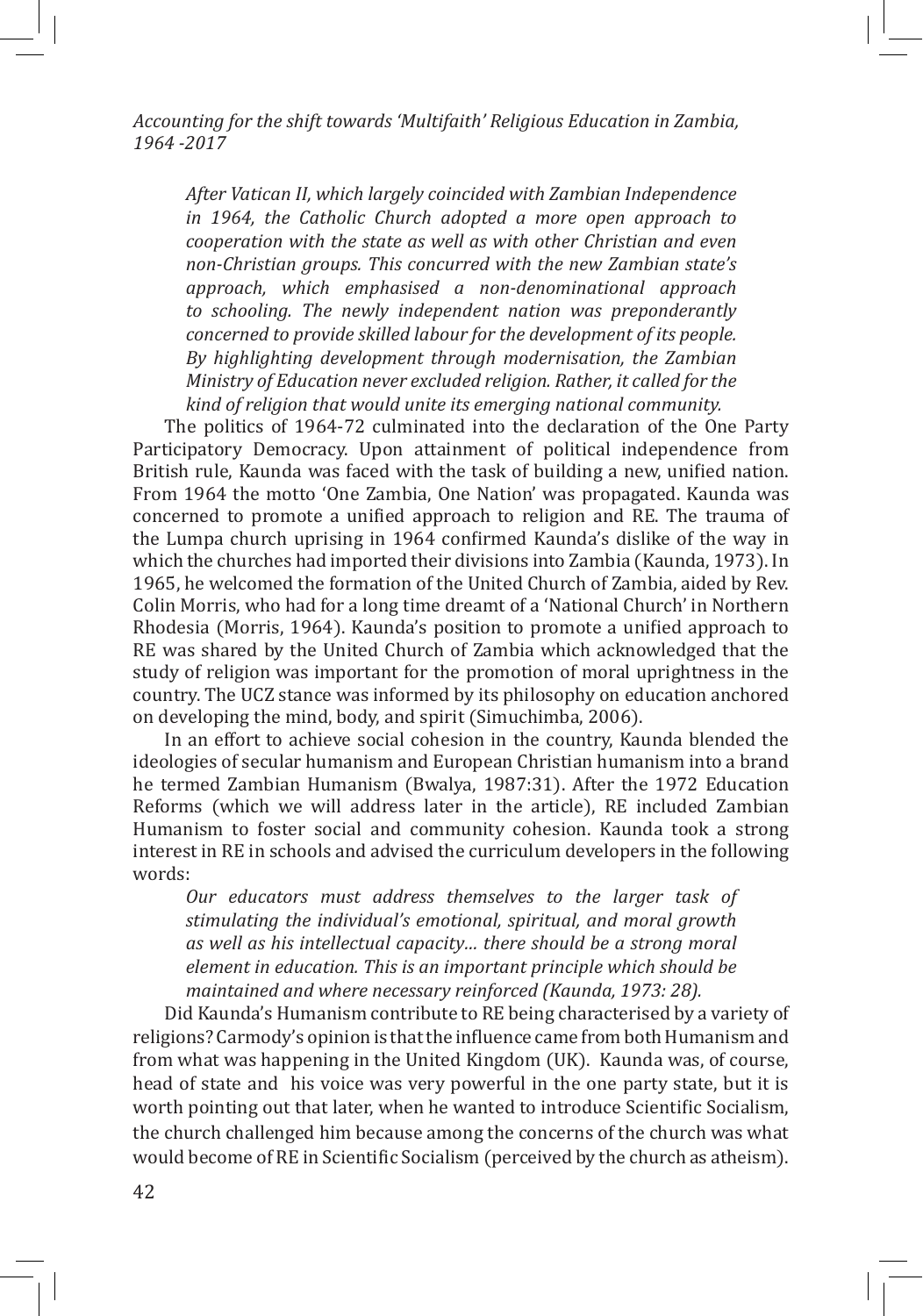Kaunda abandoned the project. Developments in RE in Zambia in the early 1970s bore some resemblance to what was happening in the UK (B. Carmody, pers. comm., 15 June 2016). Fr. Henze and Fr. Edwin Flynn, who were involved in developing the Zambian syllabus, had thoroughly familiarised themselves with developments in the UK. Rev. Cecil King, referring to his involvement with the junior secondary school RE syllabus, pointed out that: "The social cohesion model certainly influenced us in our ecumenical feelings and our drawing on a variety of Zambian languages and traditions; 'One Zambia, One Nation' was very important to us" (C. King, pers. comm., 1 June 2016). Suffice to note that by the end of the first republic in 1972, three syllabi (Joint, Agreed or Ecumenical primary and junior secondary school RE syllabi) were in place alongside the two University of Cambridge School Certificate secondary school Bible Knowledge syllabi which had been adopted at independence in 1964, while meetings and discussions aimed at introducing an East African life/experience-centred senior secondary school RE syllabus (CLT) were ongoing from 1975.

# **Second Republic, 1973 to 1990**

In 1974, the government initiated a countrywide debate on education reform with the aim of developing an educational system which would contribute to the realisation of the aims of the one party state. The objective was to give more value to equality and Zambianisation (O'Brien, 2006: 466). For Kaunda, One Party Participatory Democracy and equality went beyond politics to include religion. He believed that the religions represented in the country were equal. He wrote:

*Zambia is a country of many religions – Christianity, Judaism, Animism, Hinduism and Islam, and others. I did not feel it was my place as President of the new Republic to adjudicate between them, to declare this religion or that, 'official' so far as the State is concerned. Each has the right to exist, and it is my desire that believers of all faiths should live together in harmony. We are, after all, human beings. We certainly cannot afford to add religious divisions to the tribal differences which threaten our national unity. Because I happen to be one of those odd people who feels equally at home in a cathedral, synagogue, temple or mosque, I recognise the power inherent in all the major faiths and urgently desire to see that power is harnessed for the welfare and good of humanity (Kaunda, 1973:28).* 

Consequently, the period between 1972 and the 1980s witnessed an adoption of interchurch cooperation in an ecumenical approach, first at the primary level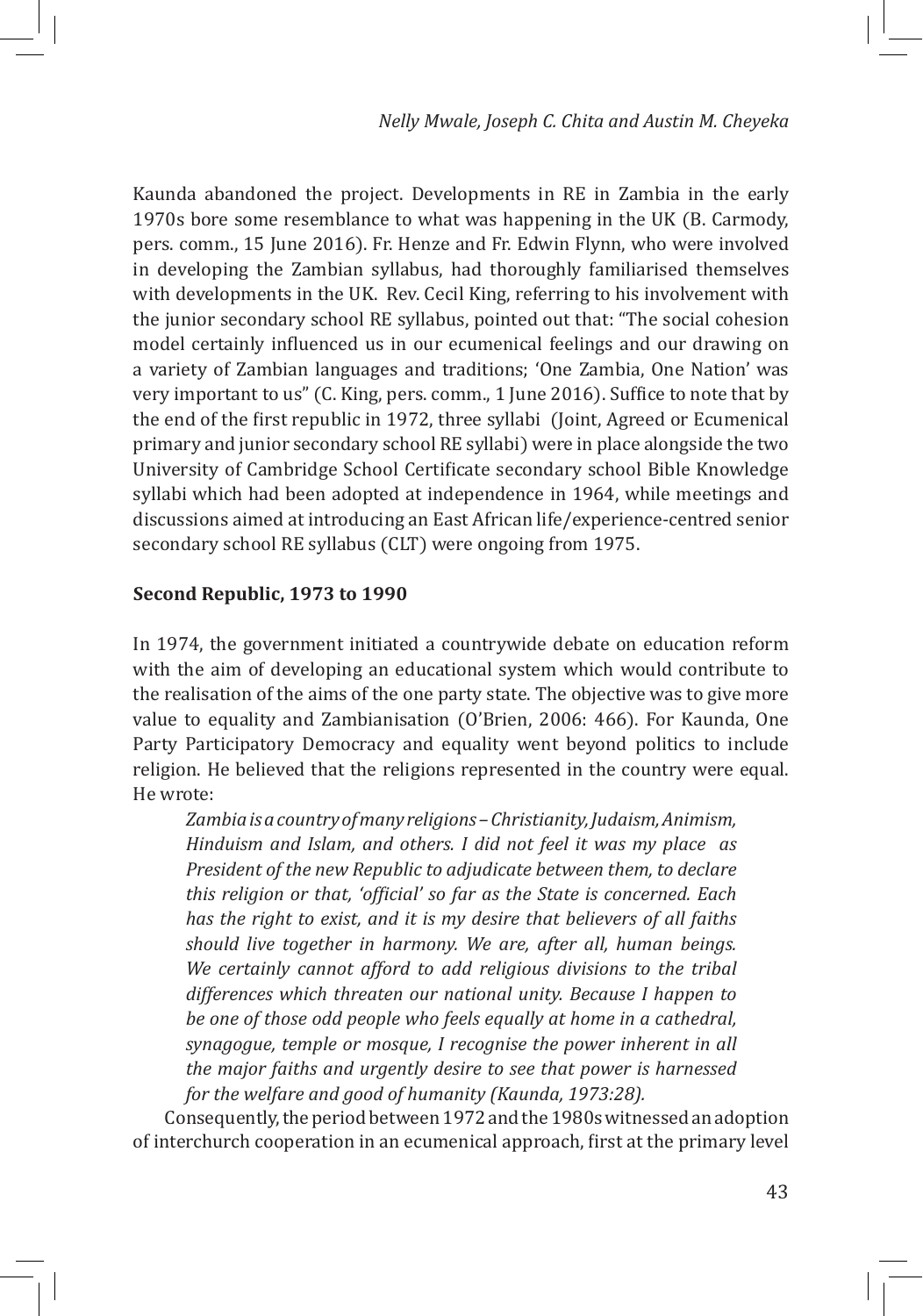and later at the secondary and college levels (Carmody, 2004a: 78-80; Carmody, 2011: 136). Interchurch cooperation was indeed well illustrated very early in the 1970s when tutors in religion from six colleges of education (teachers' colleges then), Ms. Olive Wilks from Livingstone, Mr. Alan Freeburn from Charles Lwanga, Rev. Don Nicol from Malcolm Moffat, Mr. Roma Roy from Kitwe, Fr. Louis Somville from Kasama and Fr. Ben Henze met at Charles Lwanga College to exchange ideas. Organised by Fr. Tom O'Brien from Charles Lwanga, the meeting was not called to create a Common RE syllabus, but it quickly became the focus. It was agreed that the team (three Catholics and three Protestants) should work together and do things ecumenically (Henze, 2016: 106). The ecumenical cooperation resulted in the development of the 'Developing in Christ' syllabus for Junior Secondary Schools in the 1970s. This syllabus was a Zambianisation of the Gaba syllabus 'Developing in Christ'.<sup>2</sup> In the mid-seventies, the following three RE syllabi were taught in secondary schools in Zambia: 'Developing in Christ', 'Christian Living Today' and the 'Cambridge Bible Knowledge'. After the Educational Reforms of 1977 the three syllabi were modified and renamed the 204 syllabus for grades 8 and 9, and the 2044 and the 2046 syllabi for grades 10, 11 and 12 respectively.

# **Third Republic, 1991 to 2011**

By the time of the Third Republic the educational value of RE and its legitimacy had been recognised and a 'multifaith' RE had been accepted. This period presented a challenge to RE. Regime change meant that the political ideologies of UNIP had no place in Chiluba's governance, which adopted a capitalist orientation and pro-Christian ideologies which translated into the declaration of the country as a Christian nation.

The new ideological discourse of capitalism and Christian nation threatened the nature of 'multifaith' RE. RE and other subjects were supposed to be informed by *Educating Our Future*, a policy document introduced in 1996 which was underpinned by the values of liberal democracy. It aimed to produce a learner capable of:

*being animated by a personally held set of civic, moral and spiritual values; developing an analytical, innovative, creative and constructive mind; appreciating the relationship between scientific thought, action and technology on the one hand, and sustenance of the quality of life on the other; demonstrating free expression of one's own ideas and exercising tolerance for other people's views; cherishing and safeguarding individual liberties and human rights; appreciating Zambia's ethnic cultures, customs and traditions, and upholding national pride, sovereignty, peace, freedom and independence;*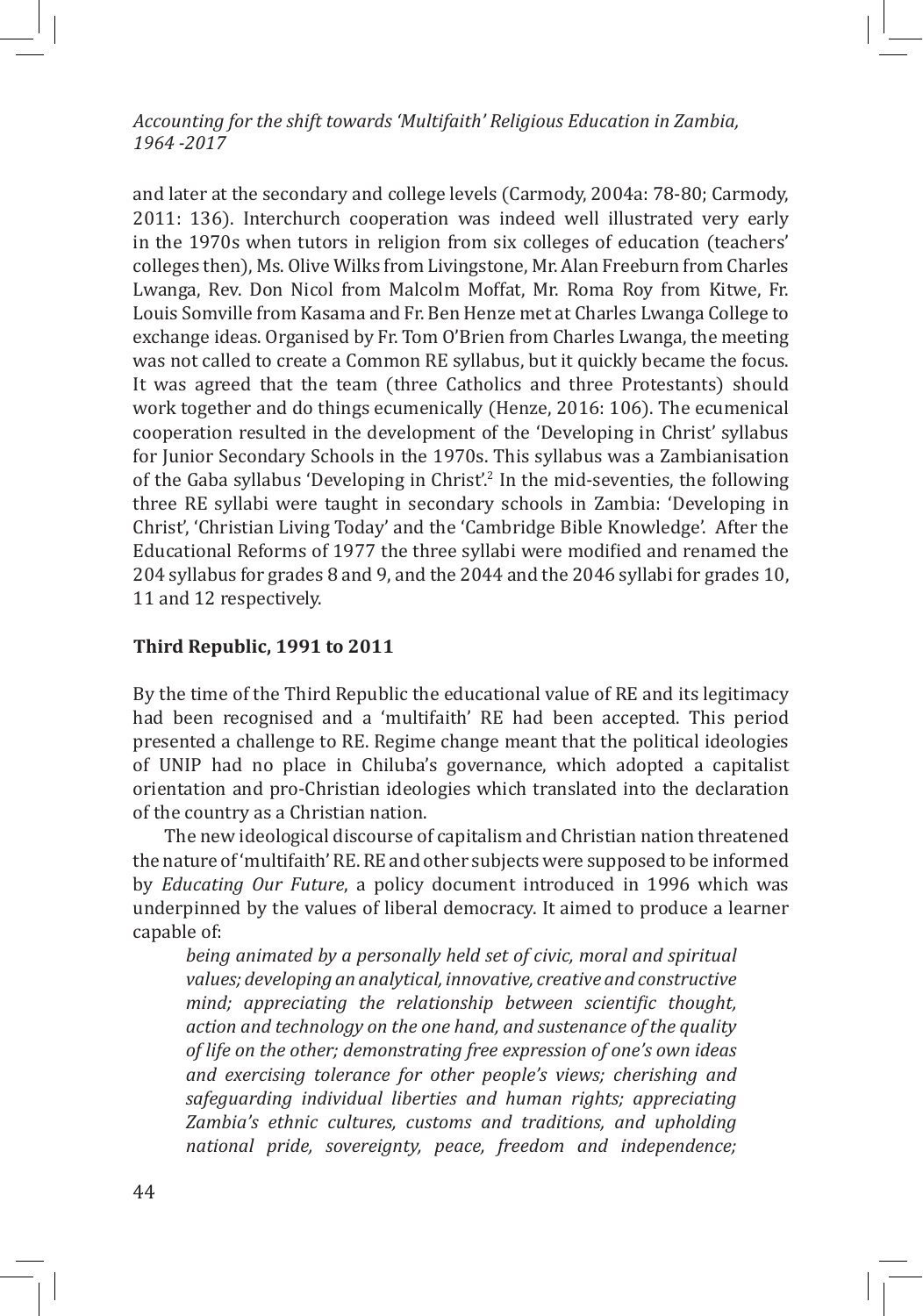*participating in the preservation of the ecosystems in one's immediate and distant environments; maintaining and observing discipline and hard work as the cornerstone of personal and national development* (*Educating Our Future*, 1996: 9).

*Educating Our Future* was acclaimed as a progressive policy document informed by neo-liberal ideas. In particular, the following: being animated by a personally held set of civic, moral and spiritual values; demonstrating free expression of one's own ideas and exercising tolerance for other people's views; cherishing and safeguarding individual liberties and human rights; appreciating Zambia's ethnic cultures, customs and traditions, and upholding national pride, sovereignty, peace, freedom and independence in the document were deemed (for example by Simuchimba, 2012) as vital provisions for RE.

However, RE as a subject was threatened by calls from evangelical circles to revert back to Bible knowledge because they thought the existing RE lacked spiritual and moral values. In addition, there were moves by some teachers to introduce confessional methods of teaching, such as starting RE with sermons. These trends ignited the division of RE stakeholders, which resulted in failure to revise and produce a common syllabus for 2044 and 2046 as envisioned by the Ministry of Education in 1996 (Simuchimba, 2006). The failure to produce a common syllabus at senior secondary school level entailed the continuation of offering the two already existing RE syllabuses (2044 and 2046).

#### **2011 to the present**

By 2011 globalisation had moved to a new level. As the country was about to celebrate its 50th independence anniversary educational reforms that had taken off in 2009 were aligned to the new ruling party's manifesto and ideology as well as the attainment of Vision 2030. The school syllabi, including RE, were modelled on principles of outcomes-based education, which challenges teachers and learners to move beyond instrumental thinking - which prioritises narrow considerations focused on the technicist ends of education - to critical learning principles which seek to link education to real life experiences that give learners skills to access, criticize, analyse and practically apply knowledge that helps them gain life skills (Spady, 1998). In 2014, the following became the aim of Religious Education:

*The aim of Spiritual and Moral Education is to foster development of personally held civic, moral and spiritual values. The learners are expected to attain a suitable level of competence in knowledge and understanding of spiritual, religious and moral values and the traditions within which they have developed (MoE, 1996). The appreciation of other religions should be drawn from the four main religious traditions in Zambia, (namely: Christianity, Hinduism, indigenous Zambian beliefs and Islam)* (CDC, 2012: ii).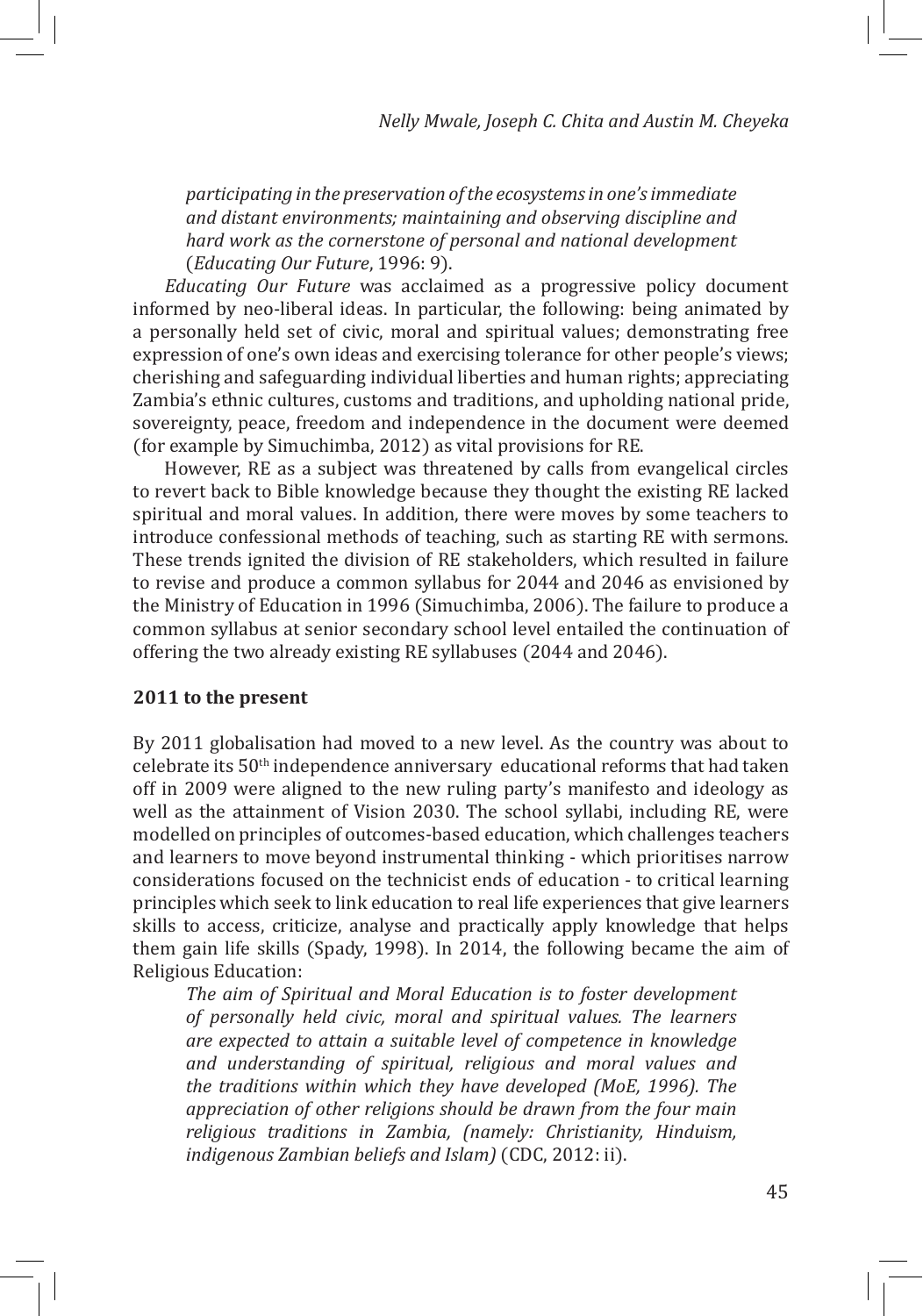This aim totally ignores the dysfunctional and ambiguous aspects of religion. Michael Grimmitt questioned a purely descriptive phenomenological approach to the study of religion and argued for an approach that inspires critical and constructive engagement of religious faiths that prove to be stumbling blocks to societal and community integration and cooperation. The aforementioned should be preceded by religious engagement in ideological self criticism so as to foster trust, mutual respect and cooperation. Thus for Grimmitt:

*A fundamental task which all societies face and which Religious Education can contribute to is to improve inter-religious communication and inter-cultural understanding so that better social and community cohesion is achieved. But this is not the same as promoting appreciation of diversity and respect for differences* (Grimmitt, 2010: 18).

We have mentioned above that in 2011 new educational reforms were aligned to the new ruling party's manifesto and ideology as well as Vision 2030. [There were some revisions made to the existing syllabi and to their objectives which had to reflect the new outcome-based syllabi]. In the same year, Zambia had a new president, Michael Chilufya Sata, a staunch Catholic. Two days after his inauguration as fifth president of Zambia, on 25 September 2011, he attended midmorning mass at St. Ignatius Church in Rhodes Park, Lusaka, following his usual routine. During mass he made the promise that his government would abide by the biblical Ten Commandments, saying "It is very easy to learn from the commandments how we must behave and conduct ourselves in this society" (Cheyeka *et al*, 2014). At CDC, RE curriculum specialists took serious note of the "Rule by Biblical Principles" pronouncement and included it in the preface of the RE syllabi:

*It is hoped that teachers will use this syllabus to inculcate in learners a deeper appreciation of other religions, deeper understanding of Christian values, and application of Biblical principles to everyday living. The moral aspect has to do with values and morals while the spiritual is provided for in living in harmony with self, with others, and with the supernatural* (CDC, 2012: 1).

The introduction to the syllabi was an elaborate warning to teachers that the teaching of RE in schools is different from faith development or evangelism in churches. RE had a special role to play in nation building because it enables people to overcome the barriers of religious prejudice and to avoid bigotry and fanaticism (CDC, 2012). Carmody had perceptively suggested earlier that the Ministry of Education in Zambia needed to make it clear that from the Ministry's perspective, RE in the public school should not be partisan, nationalistic or an agent of Christian nurture or conversion (Carmody, 2011: 141).

It is hard to determine how much of the discourse on the imperative of RE truly becoming educational has influenced the CDC. The question is, has RE in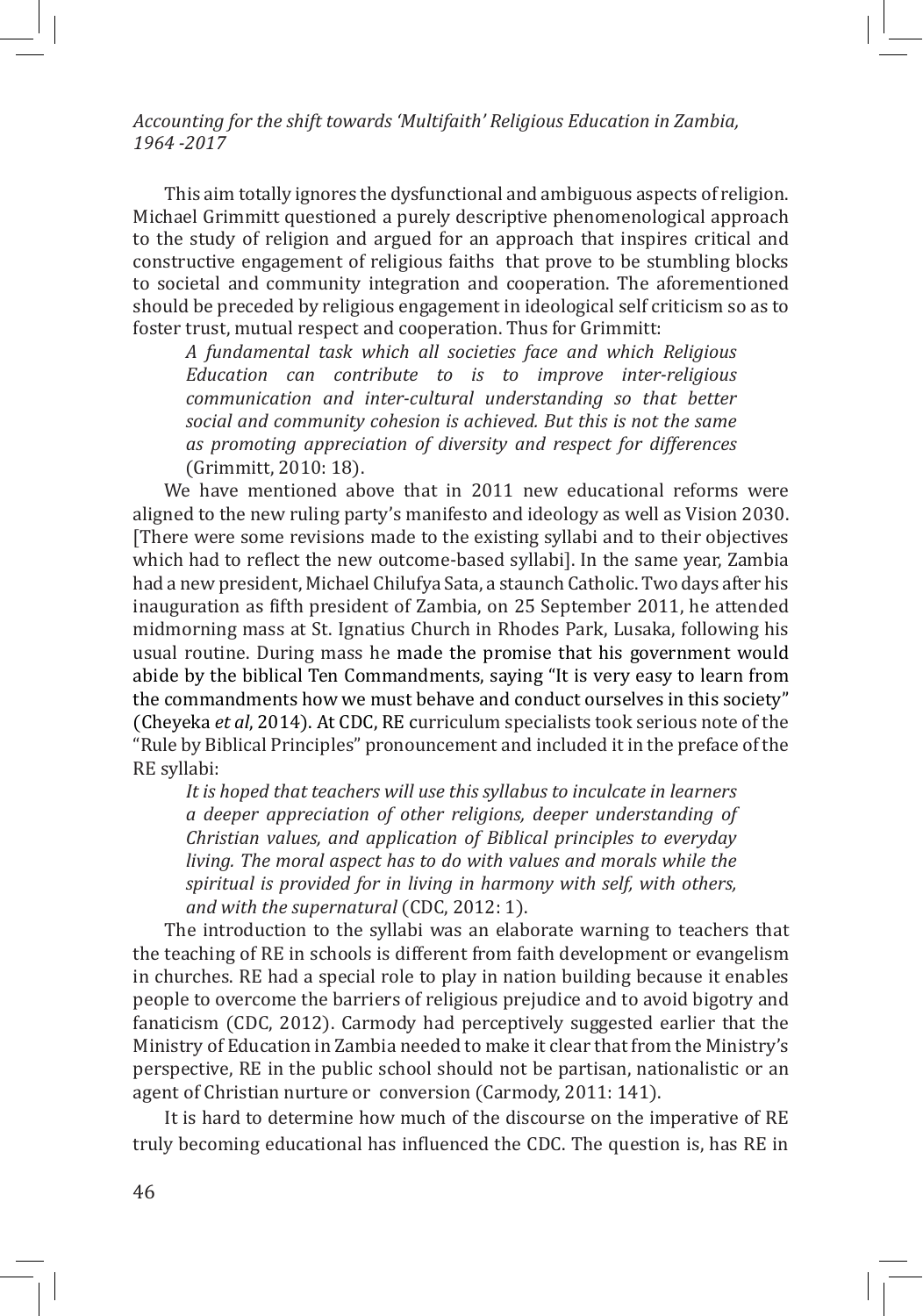Zambia lived up to the tenets of being non-confessional, multifaith and respectful of non-religious ways of life? At the moment, the major problem is that the CDC is not moving any further towards more inclusive and more educational RE. We agree with Bro. George Poirier, that we need to review the goals, objectives, and the vision of RE (pers. comm., 7 June 2014) and with Fr. John Mudalitsa that there is a need for a new rationale for RE (Mudalitsa, 2016: 78).

In the remaining part of the article we will focus on the work of some Christian missionaries in developing multifaith RE in Zambia from the 1970s to the present. We have cited them above, but we dedicate a section to highlighting their profound influence on the development of RE in Zambia to illuminate how missionaries responded to the Ministry of Education's order that they come up with local RE syllabi in a context that favoured multifaith RE.

# **Individual missionaries' contributions towards a 'multifaith' RE 1**

We argue that a history of RE in Zambia has to show human beings, in that history, for RE in Zambia did not evolve without human actions. But a short article such as ours does not do justice to every missionary who took part in developing RE. We are content nonetheless with the data we gathered on leading events in the history of RE, of tendencies, and of the people that shaped them, and were probably shaped by them. We should also make a disclaimer from the outset that our focus in the current article is largely on the Catholic missionaries. Catholic missionaries went beyond the Catholic school in spiritual, moral and social formation of young people; something Fr. Joe Hayes described as part of missionary enthusiasm coming, not exactly from the love for religious education, but from commitment to evangelisation because missionaries' relationship with God was good news for them and they wanted to share that, and teaching in the classroom was one way (J. Hayes, pers. comm., 12 September 2016).

Beyond working in schools, a few missionaries served as RE Inspectors and curriculum specialists. Additionally, others played an important role in teacher education in colleges of education and the national University of Zambia, and more recently at the Catholic University from which Fr. Mujdrica and Fr. Henze retired.

So, how did the missionaries we are citing, individually and collectively, become pivotal in the development of RE in Zambia? Rev. King provided us with three dynamics or contributory factors which we use in our discussion of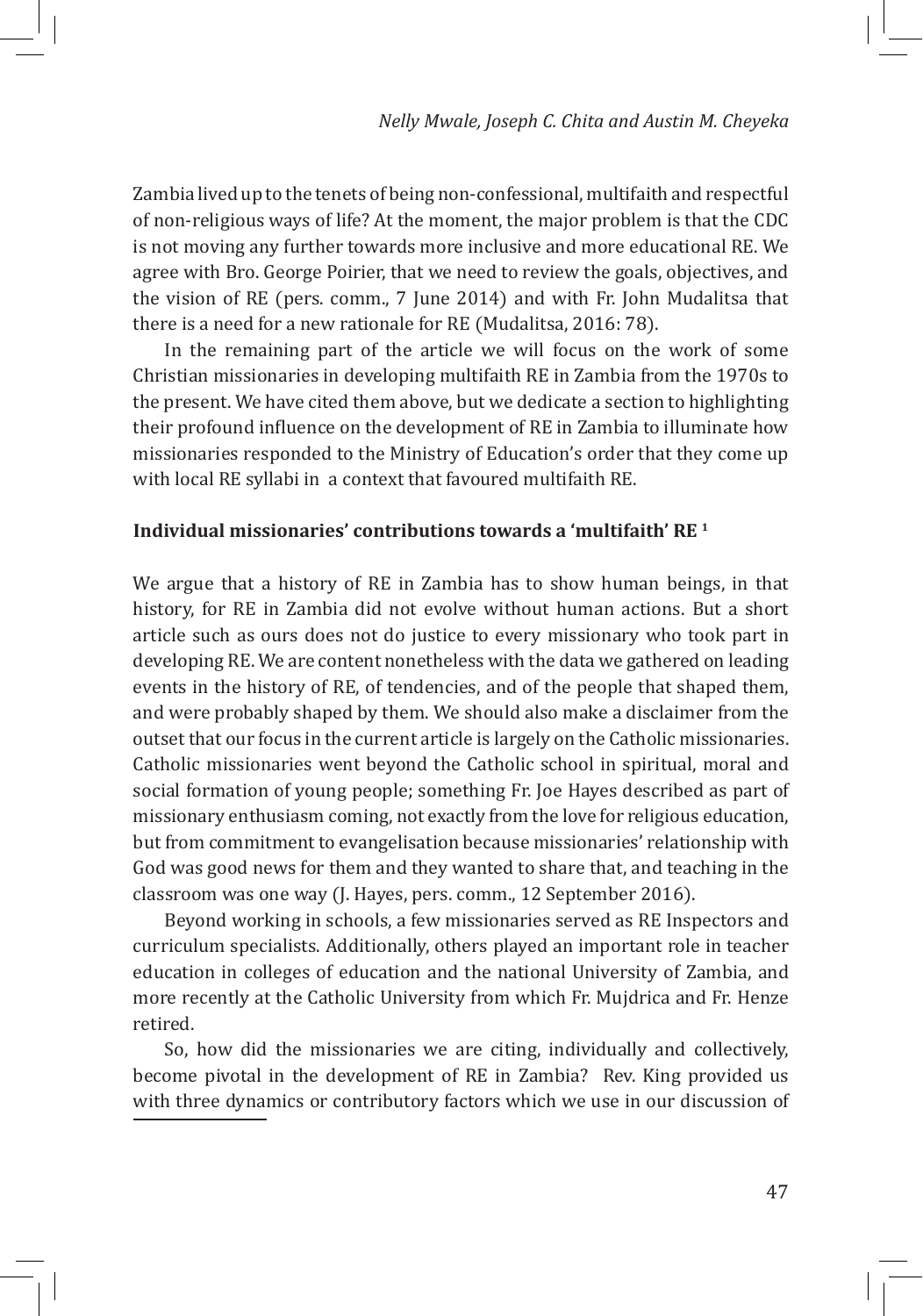missionary contribution to the development of inter-religious RE in Zambia, namely (1) consensus about RE among the teachers and lecturers expressed by the Zambia Association of Religious Education Teachers (ZARET), (2) resources for RE, and (3) dedicated, skilled people (C. King, pers. comm., 1 June 2016). We deal with each below:

#### **Consensus about RE among the teachers and lecturers**

Our starting point, before we come to deal with consensus, is the historical fact that the RE syllabi being used in Zambian schools and colleges today are products of the Educational Reforms of 1977, when Zambia saw a fundamental reform of the education system in conformity with Zambian Humanism (Mudalitsa, 2002: 24). The nomenclature 'RE' was replaced by 'Spiritual and Moral Education' to link well with Zambian Humanism. But what drew Christian missionaries to join the reform movement was the challenge from the Ministry of Education (MoE) that Zambian educators were to take the initiative and "produce new educational materials locally" (MoE, 1977: 35). Prior to the reforms, Catholic missionaries in the education sector had taken the initiative to use the Gaba RE syllabi of 'Developing in Christ' and 'Christian Living Today' – the former for primary education and the latter for secondary education. The syllabi followed the *Personal Development model*.

Contrary to the assertion of Simuchimba (cited by Mudalitsa, 2016: 67), that Zambian RE teachers, officials and scholars were, as they are today, divided over what RE ought to be, the developers of RE in the 1970s were mostly in agreement on the kind of RE they wanted in Zambia. Rev. King informed us that there was consensus about RE among teachers and lecturers in the 1970s; the aim of Spiritual and Moral Education was accepted, except by the evangelical teachers. The Evangelicals were not too much involved in primary and junior secondary RE, but became involved in work on RE curriculum after 1977, when Bible Knowledge was to be replaced by "Christian Living Today" at the senior level. Their involvement led to the development of the 2046 syllabus which was basically a Zambianisation of the old Cambridge Bible Knowledge (C. King, pers. comm., 1 June 2016). But creating a common syllabus for primary and junior secondary schools was a major achievement because there were different christian groups in the country, some of whom were long-term enemies.

The consensus about RE was expressed through ZARET, which was founded in 1974, in Southern Province, on the initiative of the Jesuit missionaries, and launched at national level in the same year. In 1976, Fr. Edwin Flynn, a Capuchin Franciscan who had come to Zambia in 1953, was elected secretary of the association. ZARET was the *rendezvous* for RE teachers, inspectors, curriculum specialists, lecturers, and those who cared about the spiritual and moral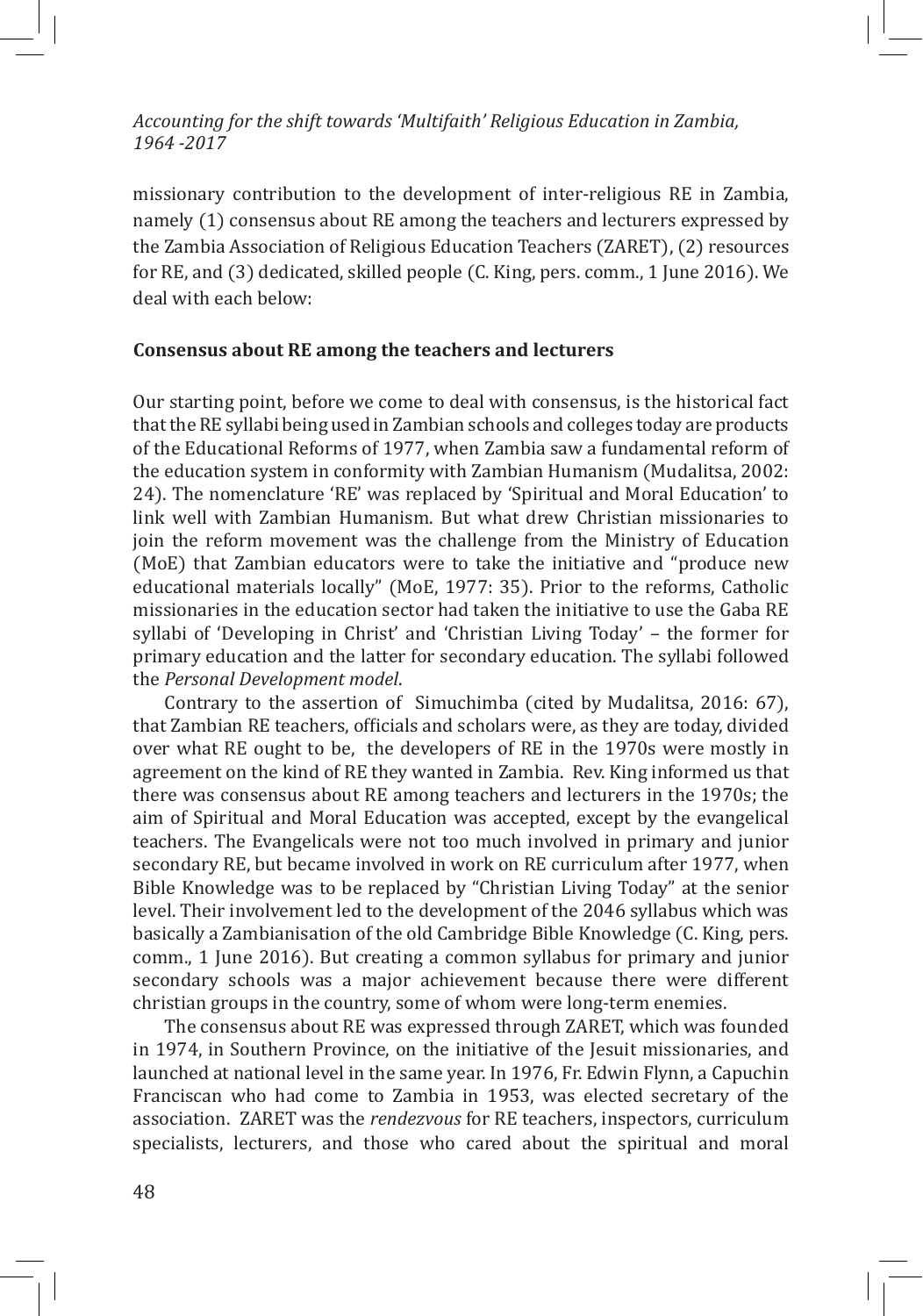development of the youth in the country. Fr. Hayes, a Jesuit from Ireland, during his 15 years at Canisius Secondary School worked through ZARET in giving workshops to teachers in Southern Province on the 2044 syllabus (J. Hayes, pers. comm., 12 September 2016).

What did ZARET achieve before it collapsed after the departure of the missionaries? A major achievement was the development of syllabi. Another achievement was the preparation of teachers' and pupils' books for Grades 8 and 9. These were the result of two previous ZARET publications – notes for people teaching 'Developing in Christ' which had been produced by teachers' workshops. These were developed because the teachers handbooks from Gaba were difficult for the teachers to understand, and thus to turn into lesson plans (C. King, pers. comm., 1 June 2016).

#### **Syllabi and reading materials development**

In 1969 the Chief Inspector for Religious Education wrote to the Catholic Bishops and the Christian Council asking them to cooperate in producing an ecumenical syllabus for RE. He offered a syllabus for Grade One, produced by Olive Wilks, as a suitable sample to begin with. The Christian Council and the Catholic Bishops accepted the commission. The ecumenical syllabus for RE came into existence as a result of cooperation between the Christian Council of Zambia, the country's Catholic bishops, the Teacher Training Colleges and the Ministry of Education (E. Flynn, pers. comm., 23 September 2016). Worth pointing out is that to church leaders, RE was meant to nurture the Christian faith among learners, but RE educationists had a different idea which prevailed (Henze, n.d.). Catholic missionaries sourced money to produce books for RE in the 1970s when other subjects were short of text books. The books were published by the Catholic-owned Mission Press and Teresianum Press in Lusaka and distributed by ZARET (C. King, pers. comm., 1 June 2016).

*Fr. Mujdrica, a Jesuit priest, made a valuable contribution to RE curriculum development. He came to Zambia as an untrained teacher in 1975 and taught RE in a number of schools for almost 15 years. As a Jesuit scholastic he taught 'Developing in Christ' at Mukasa Minor Seminary for two years. After his ordination he taught RE in Grades 6 and 7 at Katondwe Primary School from 1982 and 1983. He then went to teach the subject at Mumbwa Secondary School from 1984 to 1994. After his RE studies at the University of Birmingham in 1995, he taught RE at Nkrumah Teacher Training College and later at the Zambia Catholic University up to 2016. While he was at Mumbwa Secondary School, Fr Mujdrica prepared handouts for Grade 10 and*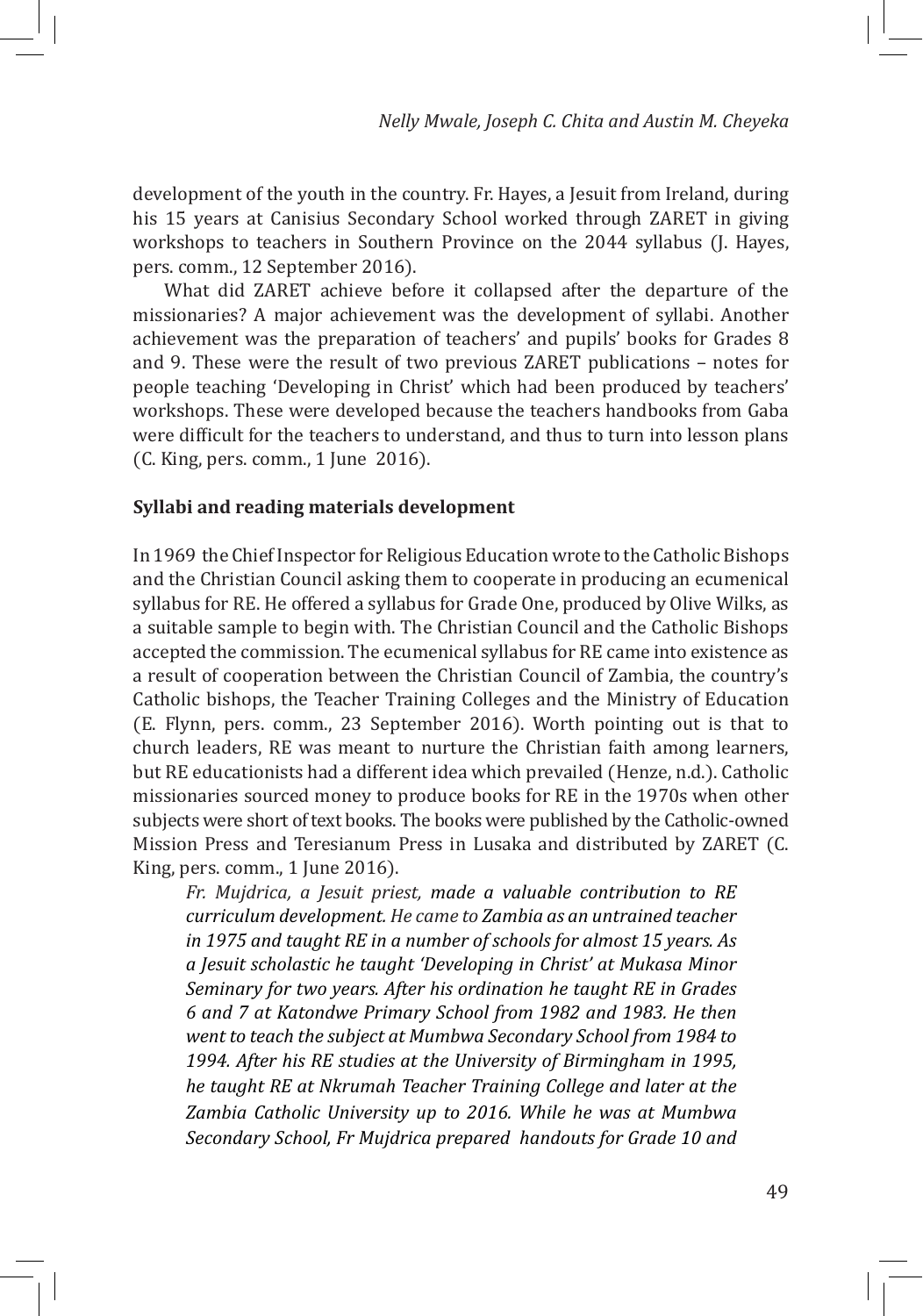*11 classes which he showed to Fr. Tom McGivern, who was the RE Inspector at that time: McGivern edited these notes, wrote his own notes for Grade 12 and published the first 2046 pupils' book called Brief Outline of Syllabus 2046 (ZARET: 1988). The booklet inspired the people who wrote the current 2046 pupils' books.* (J. Mujdrica, pers. comm., 6 January 2016).

Another contribution towards materials' development came from an American, Bro. Robert Martineaul of the Brothers of the Sacred Heart, who taught RE and English Language at St. Francis Secondary School in Malole, Northern Province, and Matero Boys Secondary School in Lusaka. He was coopted by the RE inspectorate in Lusaka into the task force to formulate a simplified Gaba syllabus of Christian Living Today that would include more materials for other religious traditions in the country. He produced two pupils' text books for Grades 11 and 12 for syllabus 2044 that are still used today (G. Poirier, pers. comm., 7 June 2014).

Missionaries were at the centre of the development process of RE – fully represented on the committees responsible for curriculum development and reviews. Above all, they found time to write and publish RE materials. Pamphlets and booklets<sup>2</sup> written by Fr. Henze and RE pamphlets and booklets<sup>3</sup> written by Fr. Mujdrica have proven useful to students studying RE due to a dearth of literature on the subject in the country. Fr. Carmody's books<sup>4</sup> on religion and education meant for colleges and universities have constituted required reading for students.

 Between 1980 and 1990 some Evangelical teachers, unhappy with the less biblical syllabus, and guided by Ms. Masterton, came up with syllabus 2046 which essentially reasserted Bible Knowledge. Fr. McGivern made a contribution to this by providing teachers' notes that he had obtained from Fr. Mujdrica and edited in a bid to develop reading materials for the syllabus. So, Zambia has remained with two syllabi at secondary school level; 2044 and 2046. Both have Christian religious focus. RE is 'multifaith' in as far as it attempts to offer basic facts about the four major religious faiths represented in Zambia. Beyond that it is yet to become 'multifaith' through the aim, content, and approaches that reflect Zambia's pluralistic society.

# **Teacher Education**

Teachers were needed to teach RE in schools and colleges. Here we give examples of some missionaries who were involved in teacher education. Kwame Nkrumah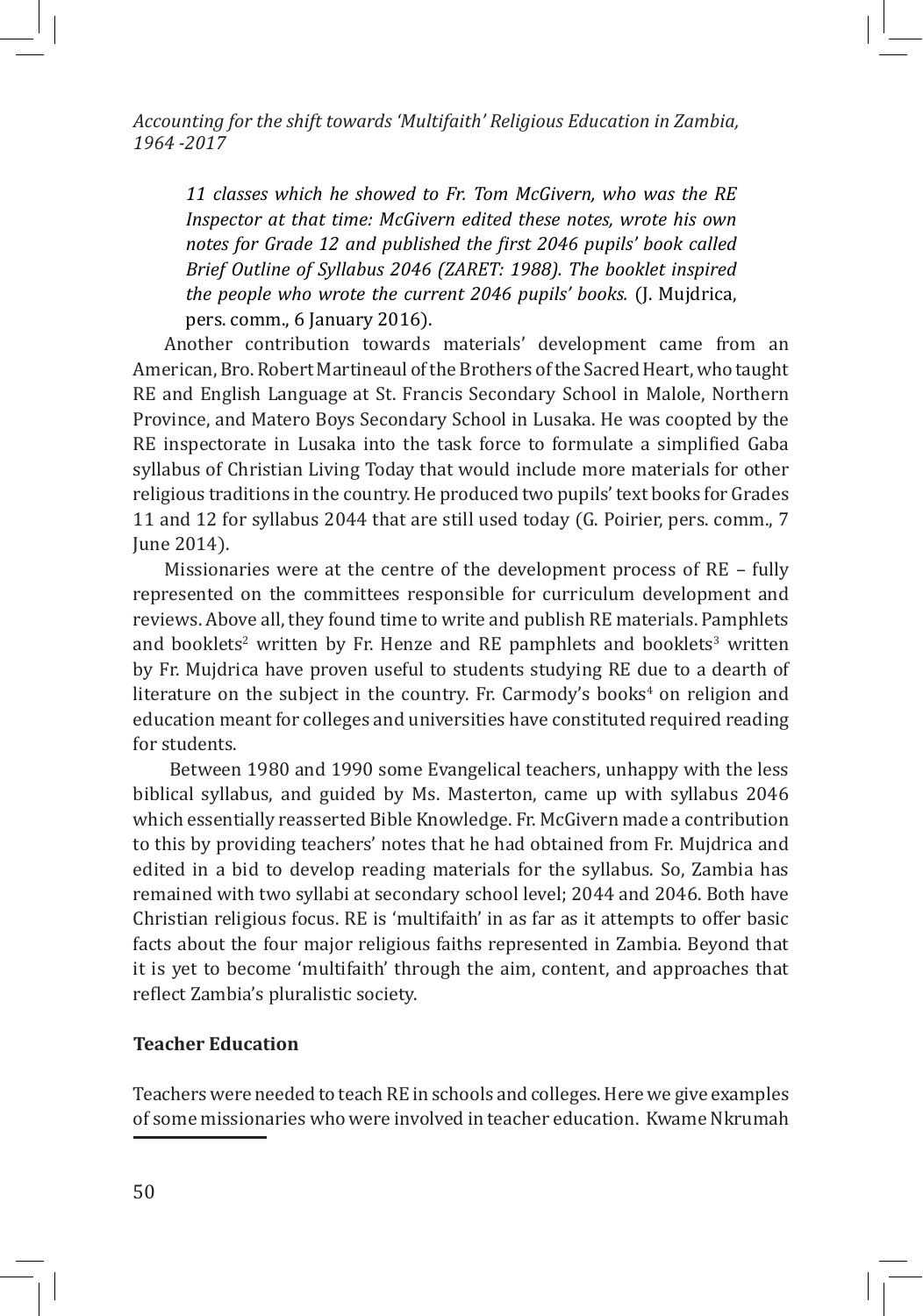Teachers College played a pivotal role in graduating RE teachers to teach RE in secondary schools. Bro. George Poirier of the Brothers of the Sacred Heart opened the department of RE at the college. Arriving in Zambia in 1961 to teach at Charles Lwanga College of Education for primary school teachers, he moved to St. Francis Secondary School in Northern Province in 1967. In 1975 he moved to Kabwe and opened the RE department at Kwame Nkrumah Teachers College (later to be called Kwame Nkrumah College of Education and now Kwame Nkrumah University). Asked to tell us how he found himself at Kwame Nkrumah Teachers College, Bro. Poirier explained:

*I went to Nkrumah at the invitation of the Senior Inspector of Religious Education in Lusaka who was a White Father (Missionary of Africa). He asked me to begin an RE department to facilitate the teaching of the RE syllabus which was a Kenyan adaptation. I taught at Nkrumah from 1975 to 1978* (G. Poirier, pers. comm., 7 June 2014)

 Bro. Poirier advocated for Christian religious education which, according to Thomas Groome, aims to indicate fundamental differences in how people realize their "being" in relation to God, self, others, and the world (Groome, 1998: 11). In the RE syllabus of Nkrumah Teachers College, Bro. Poirier also taught values and values clarifications.

Bro. Jack Gonzales, a Marist Brother from Spain took over from Bro. Poirier. He made a huge contribution to the vitality of ZARET in Kabwe, organising workshops and ensuring that schools were well resourced with RE books. Since Bro. Poirier's tenure, Kwame Nkrumah Teachers College employed the following missionaries to teach RE: Fr. John MacCauley (Jesuit), Rev. Cecil King (Anglican) and Fr. John Mujdrica (Jesuit). A local Marist Brother, Bro. Abdon Nkuwa also taught at the college (from 1982 to 1990) when Bro. Gonzales left the college. The point has been made that Catholic priests of Irish and British origins were abreast with what was happening in Great Britain in terms of trends and developments. Consequently, when Fr. Edwin Flynn O.F.M.Cap. opened what is now a department of Religious Studies at the University of Zambia (UNZA), to prepare teachers of RE at senior secondary school level, he began to teach religions using the World Religions paradigm (Carmody, 2008: 28) because, as Rev. King told us: "Edwin Flynn was influenced by Ninian Smart" (C. King pers. comm., 1 June 2016). Fr. Flynn's involvement at the University of Zambia goes back in history to the 1970s when the University of Zambia was given the task of selecting teachers to be trained as lecturers in teacher training colleges. Professor Shanks, who was in charge of in-service teacher training for the teacher training colleges, asked Fr. Frank Carey, the national Inspector for RE, to identify someone who would be qualified for the post of lecturer in Religious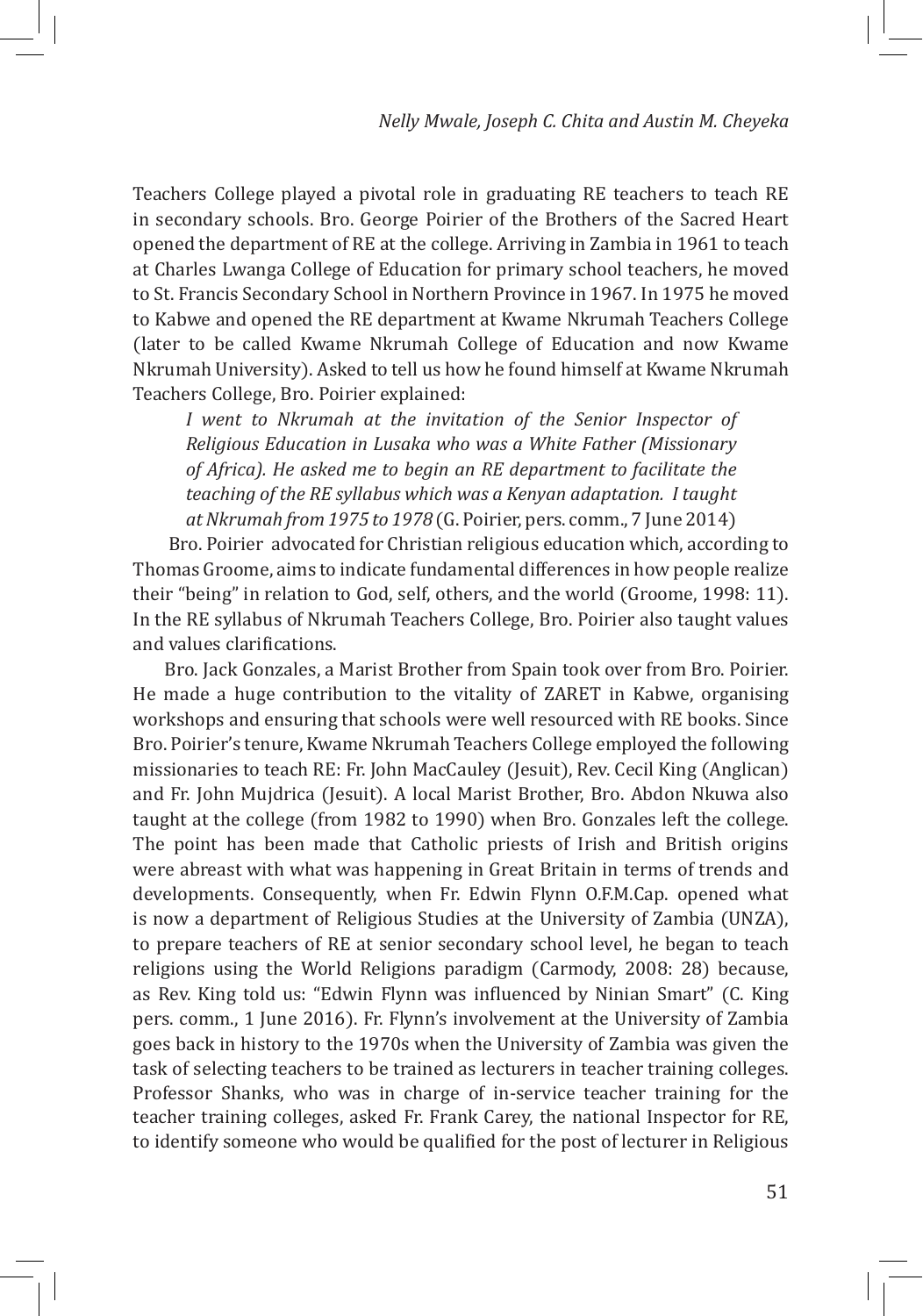Studies. In 1976, Fr. Carey recommended Fr. Flynn to Prof. Shanks and he was subsequently appointed as a lecturer in the Department of In-Service Training at the University (E. Flynn, pers. comm., 23 September 2016).

At this time, the need for Religious Education teachers at the senior secondary level also emerged. As a response to this situation, the University Board of Studies set up a committee, in 1978, to make proposals about the provision of senior secondary level Religious Education teachers for the country. In 1980, this committee recommended the setting up of a Religious Studies department whose role would be primarily to educate senior level teachers of Religious Education and to generate research in religion, thereby contributing a distinctively religious dimension to university education. In 1985, Fr. Flynn was appointed to offer Religious Studies combined with Religious Education as a minor in the B.Ed. degree programme in the department of Language and Social Sciences Education (LSSE). Mindful of the directives that the University's advisory committee presented, Fr. Flynn designed a course of studies that was primarily academic (Carmody, 2008).

On 1 December 1989, Fr. Brendan Carmody, a Jesuit priest of Irish background, joined Fr. Flynn and forthwith set to deepen the scope of the Religious Studies degree programme. The framework set up by Fr. Carmody included purchase of books for a resource room, and establishing a fund for Zambians to study in the UK so as for them to come back to UNZA and sustain the Religious Studies programme. Fr. Carmody and Fr. Flynn extended and developed a comprehensive curriculum whereby Religious Studies and Religious Education could be offered at a minor and major level of the Bachelor of Arts with Education. In 2003, Fr. Carmody designed a Master's programme in Religious Studies (B. Carmody, pers. comm., 135 June 2016). He left Zambia thereafter.

#### **Inspectorate and Curriculum Development Centre(CDC)**

Some missionaries served as inspectors of schools, curriculum and resources developers at CDC. In the mid-1970s, Fr. Carey of the Missionaries of Africa, who had been Deputy Head teacher of Lwitikila Girls Secondary School, was appointed the first National Inspector for Religious Education at the Ministry of Education headquarters in Lusaka. When he stepped down after three years, Fr. Thomas McGivern, a Jesuit who had come to Zambia in 1953, took over and remained in the post until 1997, when Mr. Selisho Chanda replaced him. Mwale and Chita (2016) in a profile of Fr. McGivern referred to him as the "father of RE in Zambia" and as its "hero" (Kelly, 2017: 22).

*Although Fr. McGivern had contact with RE in the classroom, he had never done any formal studies or refresher courses in the subject. But Tom was a good Jesuit who responded where there was need and so he worked hard to establish RE on a sound footing within the Ministry*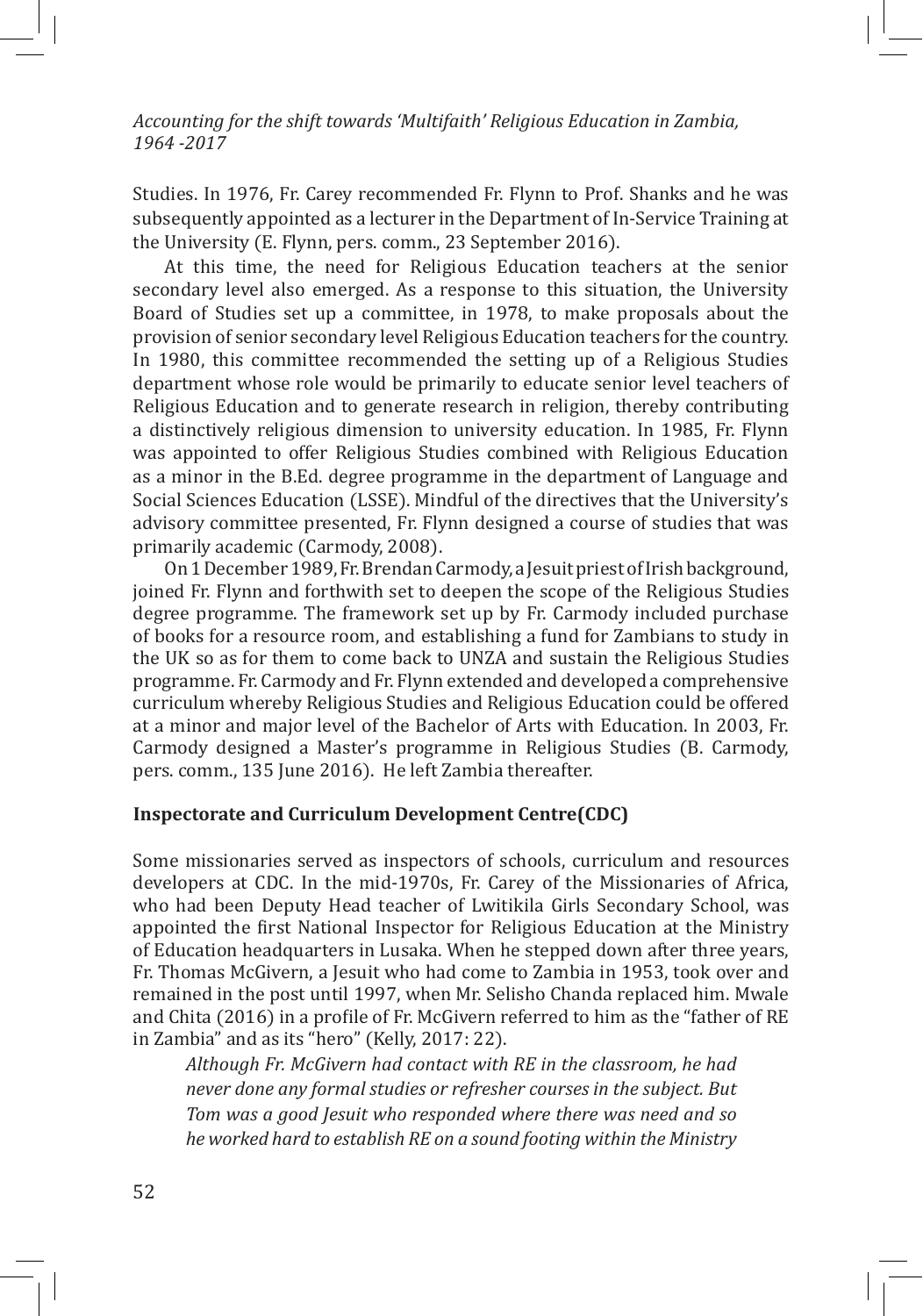*of Education and raise it to a status comparable with that of other school subjects* (Kelly, 2017: 22).

Mr. Austen Chibesakunda, a Science Inspector who worked with Fr. McGivern at the Inspectorate had the following to say about Fr. McGivern.

*I joined the Inspectorate in 1984, and Fr. McGivern was already there. He had a fantastic way of developing RE in terms of curriculum content and readers for teachers and pupils. He worked with teachers in his office, at the Curriculum Development Centre, Examinations Council of Zambia, and at Kalemba hall at St. Ignatius parish. He visited schools and listened to the challenges teachers and pupils were facing. He also participated in the marking of RE examination scripts and took notes of the challenges of learners and teachers. He produced reading materials. He loved to write. I think he did not want RE to suffer the fate of Zambian Languages in this country. He inspired me to write a book on inspection which he reviewed and I am convinced that Vincent Marko Tembo, who was History Inspector, was inspired to write all those History books that he wrote by Fr. McGivern* (A. Chibesakunda, pers. comm., 3 October 2016).

Arriving in Zambia in 1969, Rev. King of the Anglican Church taught RE at two secondary schools of the United Church of Zambia, Sefula and Njase. Then he worked as a Curriculum Development Officer for RE at CDC before moving to Nkrumah Teachers College as a lecturer (pers. comm., 1 June 2016). Rev. King was heavily involved with Grades 7, 8 and 9 to Zambianise the syllabus. When he left in the 1980s, Sr. Josie Clark moved in to help produce the revised primary course when it changed from Christian Religious Education to Religious Education (Henze, 2016). King was appointed to CDC as a specialist in RE and one of his tasks was to cooperate with Junior Secondary teachers in adapting the Catholic University of East Africa's Gaba courses, entitled "Developing in Christ", to the Zambian situation. He had a particular genius for producing texts that were clear, simple and unambiguous. He also helped in the production of University level course outlines (E. Flynn, pers. comm., 23 September 2016). Fr. Ben Henze was appointed RE adviser at Mukuyu House, the Ministry of Education Headquarters in Ndola, where he remained for twenty years when the posts of Inspector of RE, and RE adviser were abolished.

# **Dedication and hard work**

Before the introduction of the degree programme at the University of Zambia, there were no Zambian teachers in the schools with a degree in Religious Studies,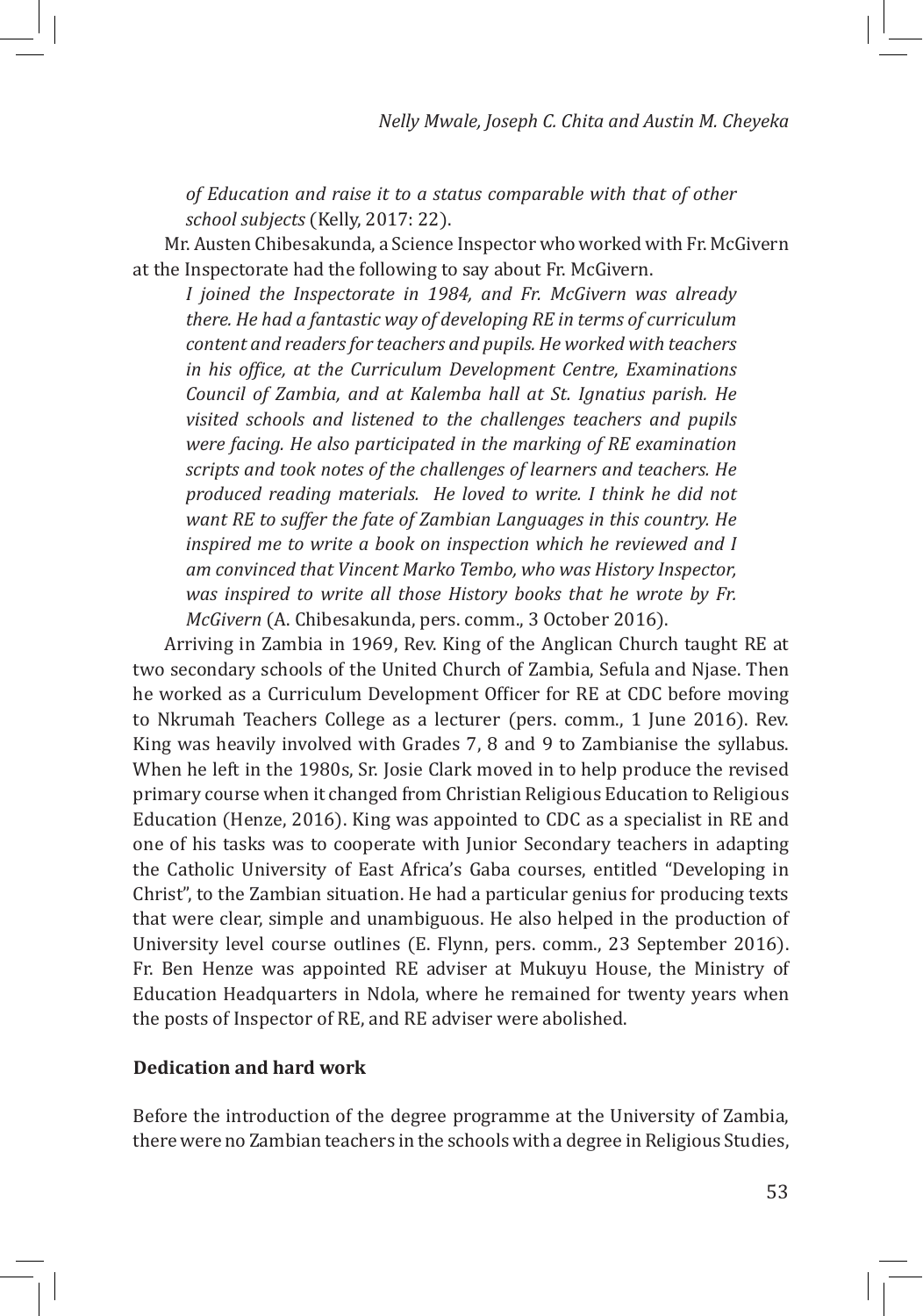or Religious Education. Fr. Henze and Fr. Flynn strove hard to find resources to have Mr. Joseph Ngangula and Mr. Clement Mweemba obtain Bachelor of Arts with Honors in Religious Studies at the University of Zimbabwe. Mr. Clement Mweemba later went on to read for his Masters in Theology and Religious Studies at Leeds University with finances sourced by Fr. McGivern and Fr. Flynn. Mr. Ngangula spent the last years of his teaching career at Nkrumah College of Education. Mr. Mweemba became Headmaster of Chipembi Girls Secondary School when he returned from Leeds. Fr. Carmody strove hard to find a donor to send other Zambians overseas, to Birmingham and Leeds universities in the UK, so that there could be appropriately qualified staff for the new Religious Studies programme at the University of Zambia. Also, Fr. Henze had been encouraging teachers to further their studies, especially by correspondence, and had secured scholarships for some to study with West Hill College which was accredited to Birmingham University. Some teachers upgraded from certificate to diploma in RE and were promoted to be lecturers in colleges of education.

#### **A Disappointing End to the Missionary Era**

Since the 1990s, RE has been researched by undergraduates, post-graduates and established researchers, mostly only as far as historicising the subject is concerned, and within that, reviewing syllabi, analysing challenges and contentious issues and its status as part of the integrated subjects. Overall, students of RE have tended to be chroniclers of the subject, not venturing into researching how the subject is taught so as to generate new teaching techniques.

Currently, the nature and scope of RE has been determined by the established CDC. Some RE experts in institutions of higher learning have defended CDC even when it has failed dismally to respect the integrity of the subject, and even when it was presided over by a Home Economics teacher. Worse still, they have discounted the earlier partnership between the church and the state in developing RE, arguing that only CDC is mandated by law to draw up the RE curriculum.

Ultimately, RE had to fall in line with the general direction and challenges of education in the country as outlined and developed in statements and critiques of *Educating Our Future* (1996) and *Focus on Learning* (1992). Noteworthy is the 1996 policy document, *Educating Our Future*, which had begun to be implemented upon its approval by parliament. Thus, Educating Our Future and Fr. Mujdrica's review of the syllabi provided a golden opportunity for CDC to come up with a new Senior RE syllabus – a fusion of 2044 and 2046. In this regard, Mr. Chanda, Senior Inspector for RE, appointed a team of RE teachers from all provinces with the objective of merging the two syllabi to bring about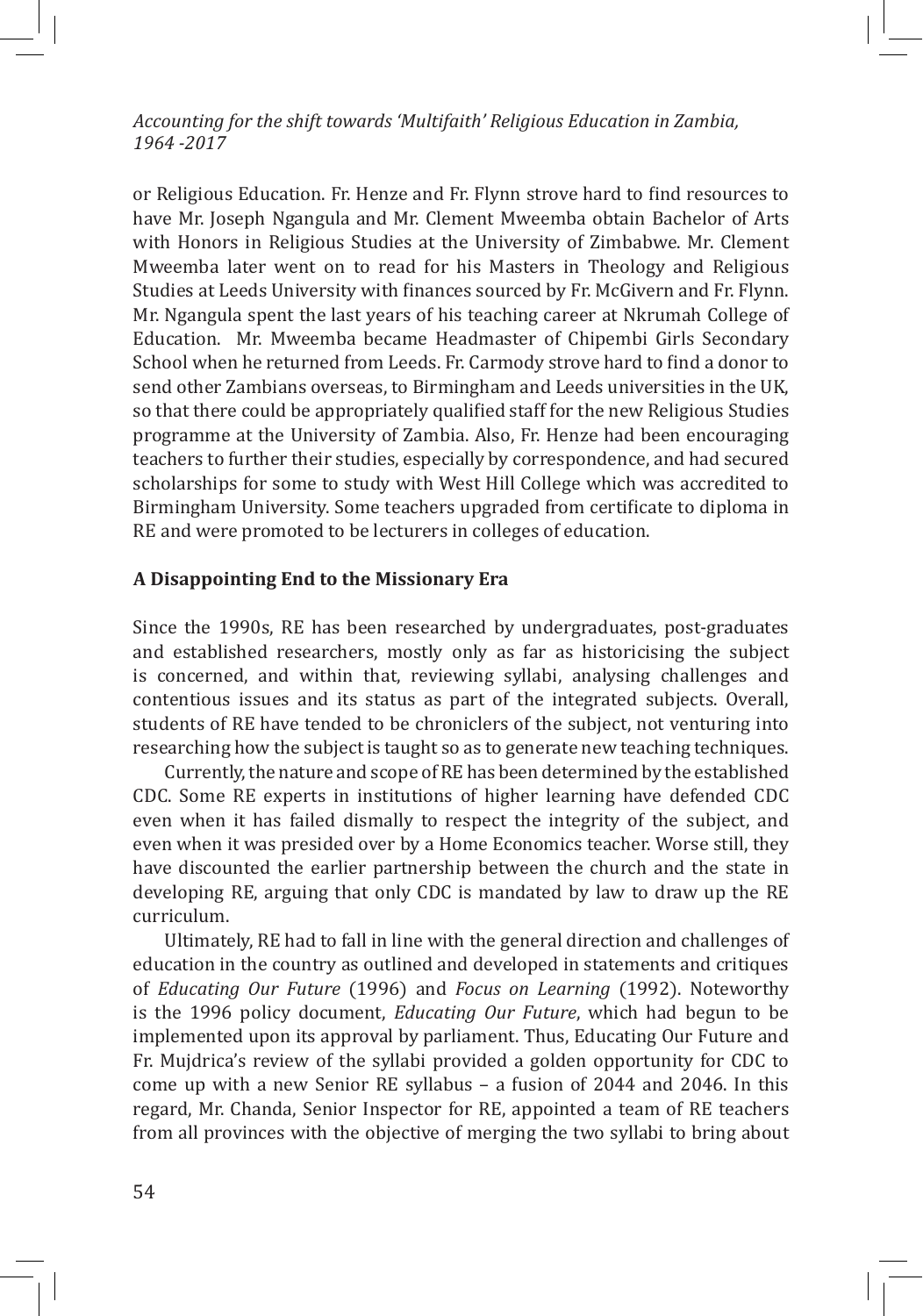one Religious Education course for senior secondary. Fr. Henze, who had been appointed RE advisor to the inspectorate in 1983, was asked to be the facilitator for the exercise, not only because of his experience, we suspect, but also because he could mobilise funding for the exercise, which he did from an organisation in the Netherlands. Unfortunately, even after printing a number of 'Realisation' copies, the merger did not happen. According to Mudalitsa (2016: 67), the main reason was that lecturers in tertiary institutions, including those who were part of Ben Henze's team did not endorse 'Realisations'.

# **Lessons for Zambian RE Scholars**

Overall, the driving force behind missionary work in relation to RE development was dedication and hard work by all the missionaries we have cited in this article. It is something local Zambians, lay and priests, can emulate and the point is driven home by Fr. Hayes in the following statement: "Local Zambians are no different from anybody else. They will be as alive and as enthusiastic as that which they invest their energies in … If all their energies are invested in material living, just working for a salary, job satisfaction, marriage and parenting, then religion will merely be that which gets the left over energies…" (J. Hayes, pers. comm., 12 September 2016).

What can local RE scholars in Zambia learn from the missionaries and the missionary era? As Mujdrica summarised it:

*Missionaries had a great influence on RE in Zambia because they love RE and saw its great potential to enrich young Zambians. They worked together as friends. They had access to finances to make RE books available. But, above all, they had a very good rapport with the Ministry of Education. Some of them were even part of the Ministry itself* (Mujdrica, pers. comm., 11 January 2017).

Zambian scholars of RE have no finances and the missionary era is different from the current times. However, Zambian RE scholars can begin to engage CDC so as to provide direction for RE and to work together to enrich the subject. Above all, Zambian RE scholars should start researching and publishing on the subject (pedagogy, teaching and other areas). Associations of RE must be encouraged so that they can serve as avenues of research, dissemination and continuous professional development for teachers and lecturers alike.

# **Conclusion**

Although the missionary era may have ended, one of its notable achievements in RE was the pioneering move towards establishing a 'multifaith' RE in the country in response to the political ideologies influencing the school curriculum. Hence,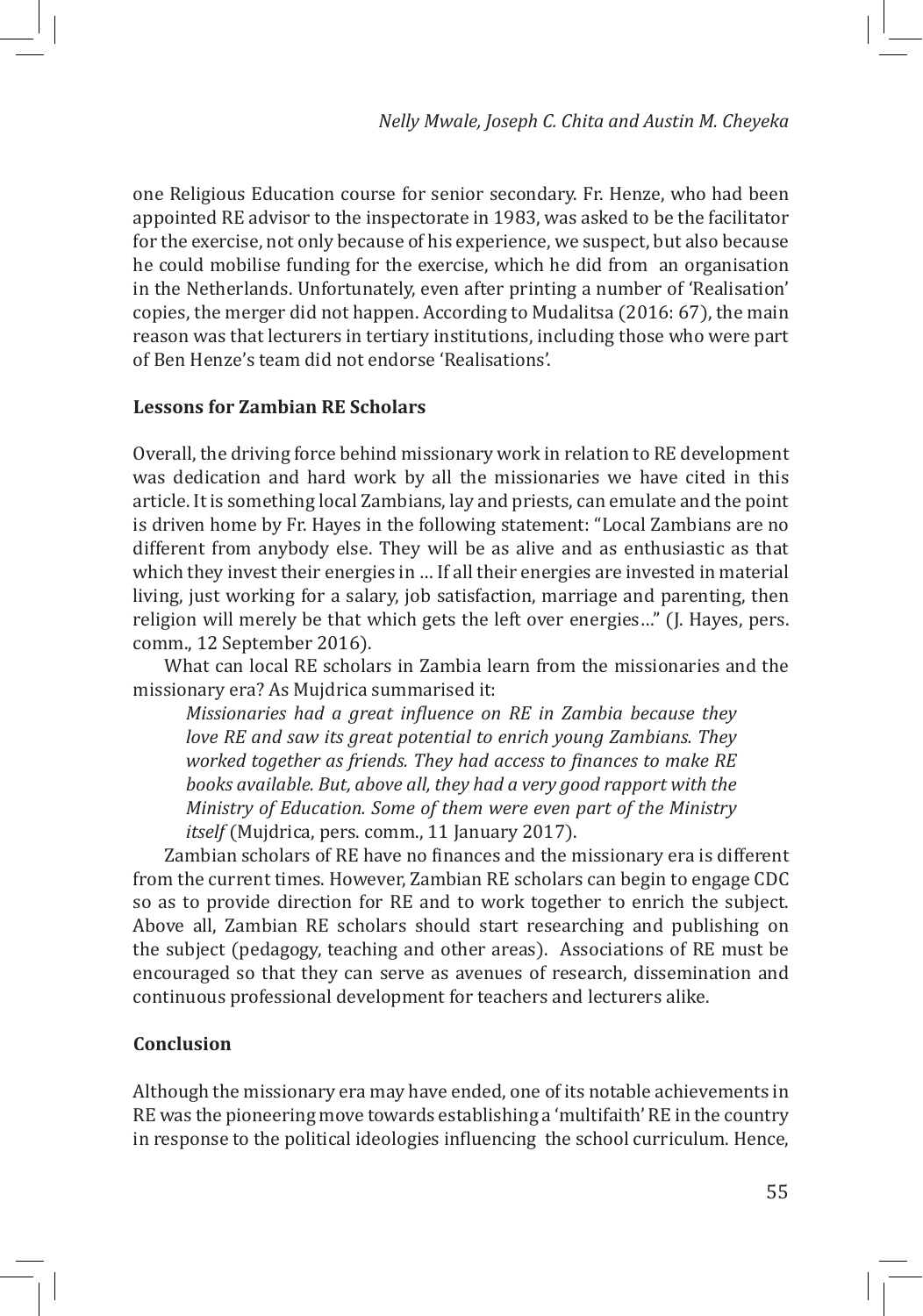in this article we have made an attempt to describe in detail the missionaries' role in the move towards a 'multifaith' RE in Zambia, influenced by the immigrants' presence, and most importantly the local political ideologies. We have demonstrated that today's Zambia has evolved from a conglomeration of a multitude of localised traditional societies to complex multicultural societies, which also include non-African civilisations. Zambia succeeded in creating RE syllabi that include the major faiths represented in the country, thanks to those Christian missionaries who, after being challenged by the Ministry of Education through the Inspector of Schools to come up with RE syllabi suitable for Zambia, selflessly worked towards establishing RE as a curriculum subject; writing books for teachers and pupils, and developing personnel to teach the subject. The RE syllabi developed in the 1970s mirrored the pluralistic nature of Zambian society through the incorporation of religious traditions and political ideologies. However, the achievements attained in the 1970s were not capitalised upon in subsequent endeavours to revise and improve on the subject because of political ideological shifts and lack of resources (committed personnel, money, and lack of influence from religious advocates at CDC). Faced with these challenges, scholars of RE can learn from the missionaries' hard work and passion to ensure that RE repositions its rationale and educational basis in an ever transforming pluralistic Zambian context.

In addition to the lack of missionary drive and investment in RE today, there is no ZARET and there are only recycled, 'copy and paste' RE syllabi and text books that do not make a religious experience central to the learners. Consequently, as Bro. Poirier lamented,

*The RE of today has watered down the moral and spiritual components to please everybody … I am not sure it has a holistic integral approach to the formation of personality for students. It seems very watered down and therefore may give information and nothing else* (G. Poirier, pers. comm., 7 June 2014).

The initiatives from the 1970s by the missionaries we have cited were good and could have been used as a benchmark for further RE innovations as far as content and teaching strategies are concerned. We regret that the senior secondary school syllabus of 'Realisations' produced in the wake of the 1996 *Educating Our Future*, could not be adopted as the new RE syllabus to replace the 2046 and 2044 syllabi of the 1970s. In our view 'Realisations' had more interactive methodology and had material that promoted religious experience of the learners. As we have already pointed out many teachers and lecturers, including those who were members of the team that worked on the 'Realisations' syllabus were afraid of change.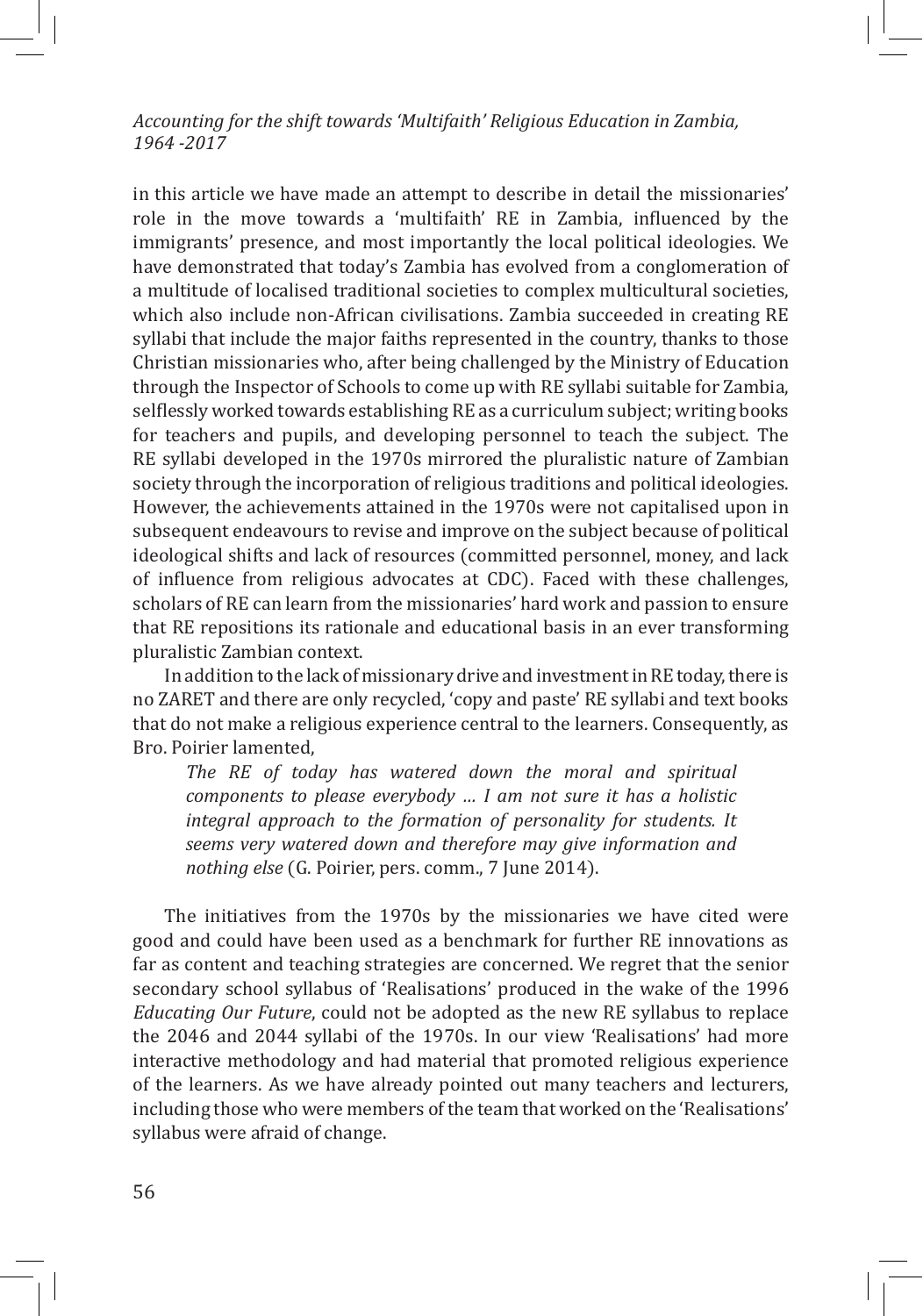# **End notes**

<sup>1</sup> We could not track every missionary who took part in the development of RE in Zambia and some, such as Fr. Frank Carey, had passed away and his successor, Fr. Tom McGivern had returned home to Ireland after suffering a most senseless and horrendous assault by criminals in Lusaka. His memory had been adversely affected by injuries to the head. He later died on 14 January 2017.

2 Gaba or Ggaba is a Catholic Institute which is now a university campus of the Catholic University of East Africa. It was established in 1967, in Uganda, after turning Gaba Seminary building into an Institute. The institute was moved to its current premises in Eldoret, Kenya, in 1976 due to instability in Uganda during Idi Amin's period of rule. From its creation, the institute created the following departments: Social Communications, Religious Education, and Publications. It is the department of Religious Education that developed the RE syllabuses that Zambia was using including the text books. Retrieved: amecea.org/development-of-amecea/ 3 Readings for Religious Education Teachers (2000). Ndola: Mission Press; Creative Tension: Essays in Religious Education for the Twentieth Anniversary of Zambia Association of RE Teachers (1994). Ndola: Copperbelt RE Development Unit; Some Basics of Religious Education in Zambia (2007). Ndola: Mission Press; Education (2008). Ndola: Mission Press; Some Simple Teaching Techniques: Ndola: Mission Press.

4 Growing in Wisdom: a Basis for Education (2013). Ndola: John Yanko Mudalitsa; *Religious Education with a Difference*. Kabwe: Pastoral Care Department; *RE is Great!*. Ndola: John Yanko Mudalitsa; *Religious Education for Excellence*. Ndola: Mission Press; *Towards a Philosophy of Religious Education*. Kabwe: Nkrumah Teachers College;

<sup>5</sup> Carmody, B. (1999). *Education in Zambia: Catholic Perspective*. Lusaka: Bookworld.

#### **References**

- Bwalya, R. 1987. "On Kaundaism." *Quest, International African Journal of Philosophy* 1 (1), 31- 38.
- Barnes, L. P. 2001. "What is wrong with the Phenomenological Approach to Religious Education?" *Religious Education*. 66, 445-461.
- Carmody, B. 2008. "The nature and role of religious studies at the University of Zambia: 1985-2005." *British Journal of Religious Education* 30(1), 25-35).

1999. *Education in Zambia: Catholic Perspectives*. Lusaka: Bookworld. 2004. *The Evolution of Education in Zambia*. Lusaka: Bookworld Publishers.

2011. "Multi-faith Religious Education in Zambia?" In I. Avest (Ed.), *Contrasting Colours: European and African Perspectives on Religious Education in a context of Diversity*: 134-149. Amsterdam: Gopher B.V.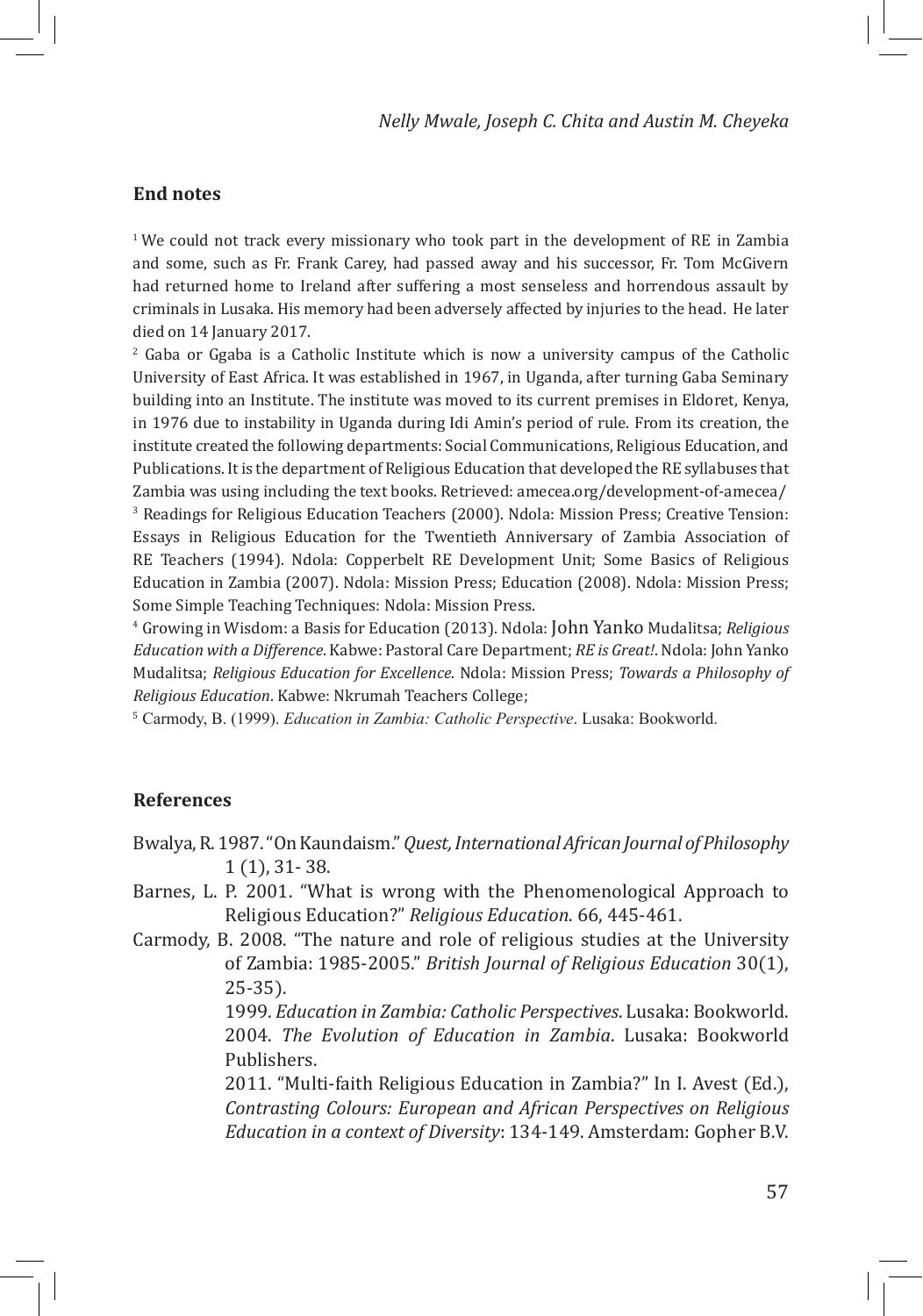> 2013. "Pedagogy for Inter-Religious Education." *HeyJ LIV*, 813-824. 2015. "African Conversion: Historical Overview." In B. Carmody (Ed.), *Religious Conversion: An African Perspective*. Lusaka: Gadsden Publishers.

> 2016. "Catholic Education in Zambia: Mission Integrity and Politics." *History of Education*, DIO: 10.1080/0046760X.2015.1130267, 1-18.

- Cheyeka, A. M. 2008. *Church, State and Political Ethics in a Post-Colonial State: The Case of Zambia*. Zomba: Kachere.
- Cheyeka, A. M. 2014. "Zambia." In T. Riggs (Ed). *Worldmark Encyclopedia of Religious Practices,* 556-566. Detroit: Gale.
- Chita, J. 2011. *The Role of Missionaries in the Curriculum Development of Religious Education in Zambia.* Lusaka: University of Zambia.
- Chuba, B. S. 2013a. (2nd Ed.). *Mbeleshi in a History of the London Missionary Society*. Ndola: Mission Press. 2013b. (2nd Ed.). *A History of Early Christian Missions and Church Unity in Zambia.* Ndola: Mission Press.
- Colson, E. 2006. *Tonga Religious Life in the Twentieth Century*. Lusaka: Bookworld.
- Flynn, E. 1989. "Notes on the History of Religious Education in Zambia." Unpublished Paper, University of Zambia.
- Grimmitt, M. 2010. "Living in an Era of Globalised and Politicised Religion: What is to be Religious Education's Response?" In M. Grimmitt (Ed.). *Religious Education and Social Community Cohesion*. Essex: McCrimmon Publishing Co. Ltd.
- Groome, H. T. 1998. *Sharing Faith: A Comprehensive Approach to Religious Education and Pastoral Ministry – The Way of Shared Praxis*. Eugene, Oregon: Wipf and Stock Publishers.
- Haig, J. 2012. "The paradox of Belonging: How Zambia's Hindu Minority has Adapted Towards and Away from the Nation." Paper presented at the Zambia Narratives of Nationhood Conference, 12 September 2012, Commonwealth Youth Centre, Lusaka. 2007. "From Kings Cross to Kew: Following the History of Zambia's

Indian Community through British Imperial Archives." *History in Africa*, 34: 55-66. Retrieved from http://www.jstor.org/ stable/25483691?seq=1&cid=pdf-reference#references\_tab\_ contents

Haynes, J. 1996. *Religion and Politics in Africa*. London: Zed Books.

Henze, B. n.d. "Towards a New Basis for Religious Education in Zambia."

Unpublished manuscript.

n.d. Rise and Fall of RE in Zambia. Unpublished manuscript. 2007. *Some Basics of RE in Zambia***.** Ndola: Mission Press.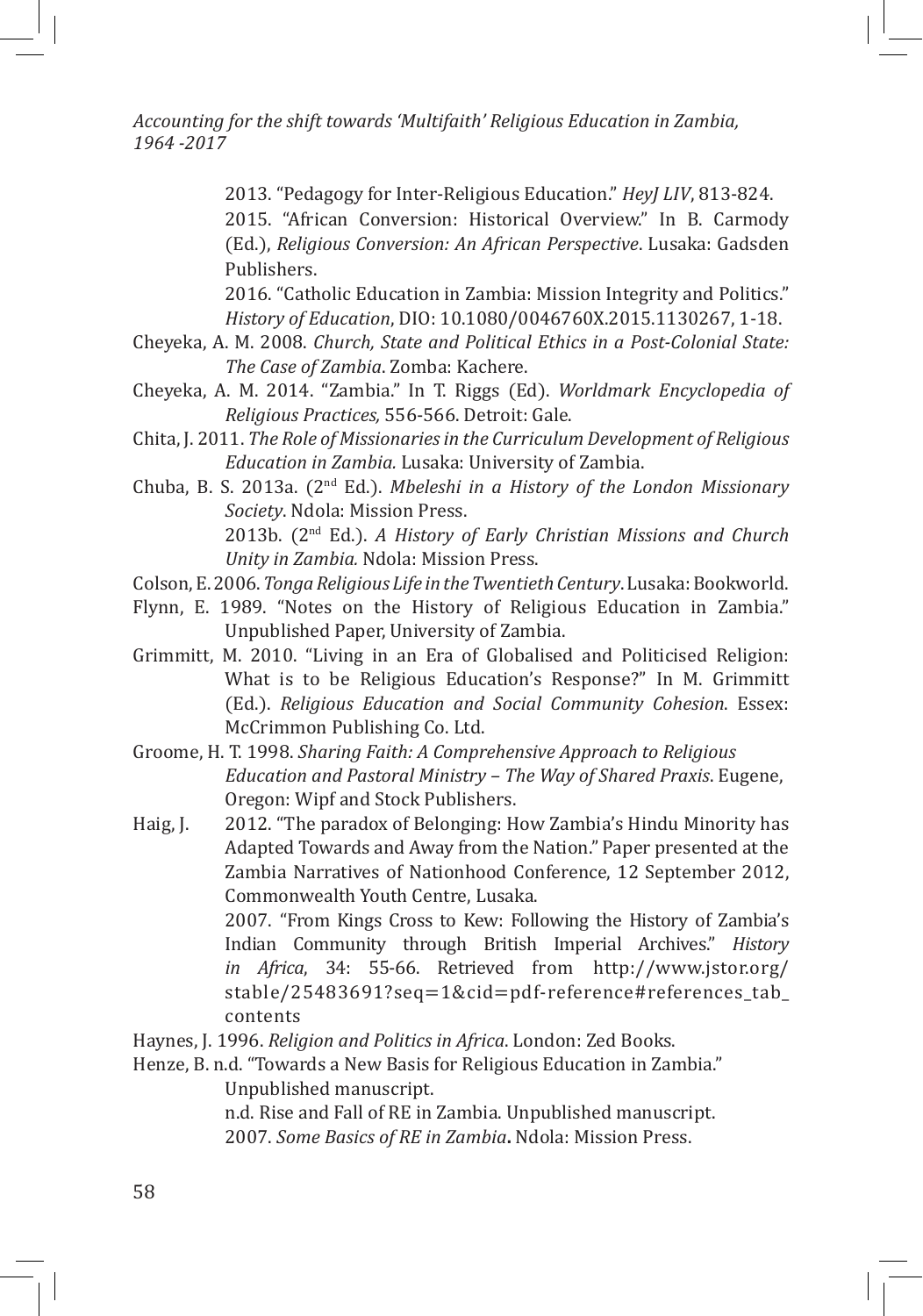- Hinfelaar, H. 2004. *History of the Catholic Church in Zambia, 1895-1995*. Lusaka: Bookworld Publishers.
- Hinfelaar, M. & Udehlhoven, B. 2014. "The Changing Face of Zambia's Christianity and its Implications for the Public Sphere: A Case Study of Bauleni Township, Lusaka." *Journal of Southern African Studies* 40(5), 1031- 1045. Retrieved from: http://dx.doi.org/10.1080/03057070.2014.9 46228.
- Hobson, P. & Edwards, J. 1999. *Religious Education in a Pluralist Society: The Key Philosophical Issues.* London: Woburn Press.
- Hudson, J. 1999. *A Time to Mourn*. Lusaka: Bookworld.
- Hulme, E. 1989. *Education and Cultural Diversity*. London: Longman.
- Katulushi, C. 1999. "Teaching Traditional African Religion and Gender Issues in Religious Education." *British Journal of Religious Education* 21 (2), 101-111.
- Kaunda, K. 1973. *Letters to my Children*. London: Longman.
- Kelly, M. J. 1999. *The Origins and Development of Education in Zambia: From Pre-Colonial Times to 1996*. Lusaka: Image Publishers. 2017. "Fr. Thomas McGivern 1927 – 2017." *Province News – The Jesuits in Zambia and Malawi*, 48(1), 20-23.
- Macmillan, H. & Shapiro, F. 1999. *Zion in Africa: The Jews of Zambia*. London: I. B. Tauris in association with The Council for Zambia Jewry.
- Mwale, N. & Chita, J. 2016. "Trailing a Missionary Teacher's Position and Contributions in Zambian Religious Education." *Religion and Education*. DOI:10.1080/15507394.2016.1271221.
- Ministry of Education, Science, Vocational Training and Early Education. 2013. *Zambia Education Framework Curriculum Framework 2013*. Lusaka: Curriculum Development Centre.
- Morris, C. 1964. *Church and Challenge in a New Africa*. London: Epworth.
- Mudalitsa, J. Y. 2016. *You are Great! RE is Great!* Kitwe: John Yanko Mudalitsa. 2002. *Religious Education with a Difference: A personal view*. Kabwe: Pastoral Care Department, Nkrumah Teachers College.
- O'Brien, D. 2006. *The Struggle for Control of Education in Zambia: From the Colonial Period to the Present*. Lewiston . Queenstown . Lampeter: The Edwin Mellen Press.
- O'Grady, K. 2005. "Professor Ninian Smart, Phenomenology and Religious Education." *British Journal of Religious Education* 27, 227- 237.
- Pew Research Center. Religion and Public Life "The Future of World Religions: Population Growth Projections, 2010-2050." (http://www.pewforum. org/2015/04/02/religious-projections-2010-2050/).
- Phiri, B. J. 2000. *A History of Indians in Eastern Province of Zambia*. Lusaka: B. J. Phiri.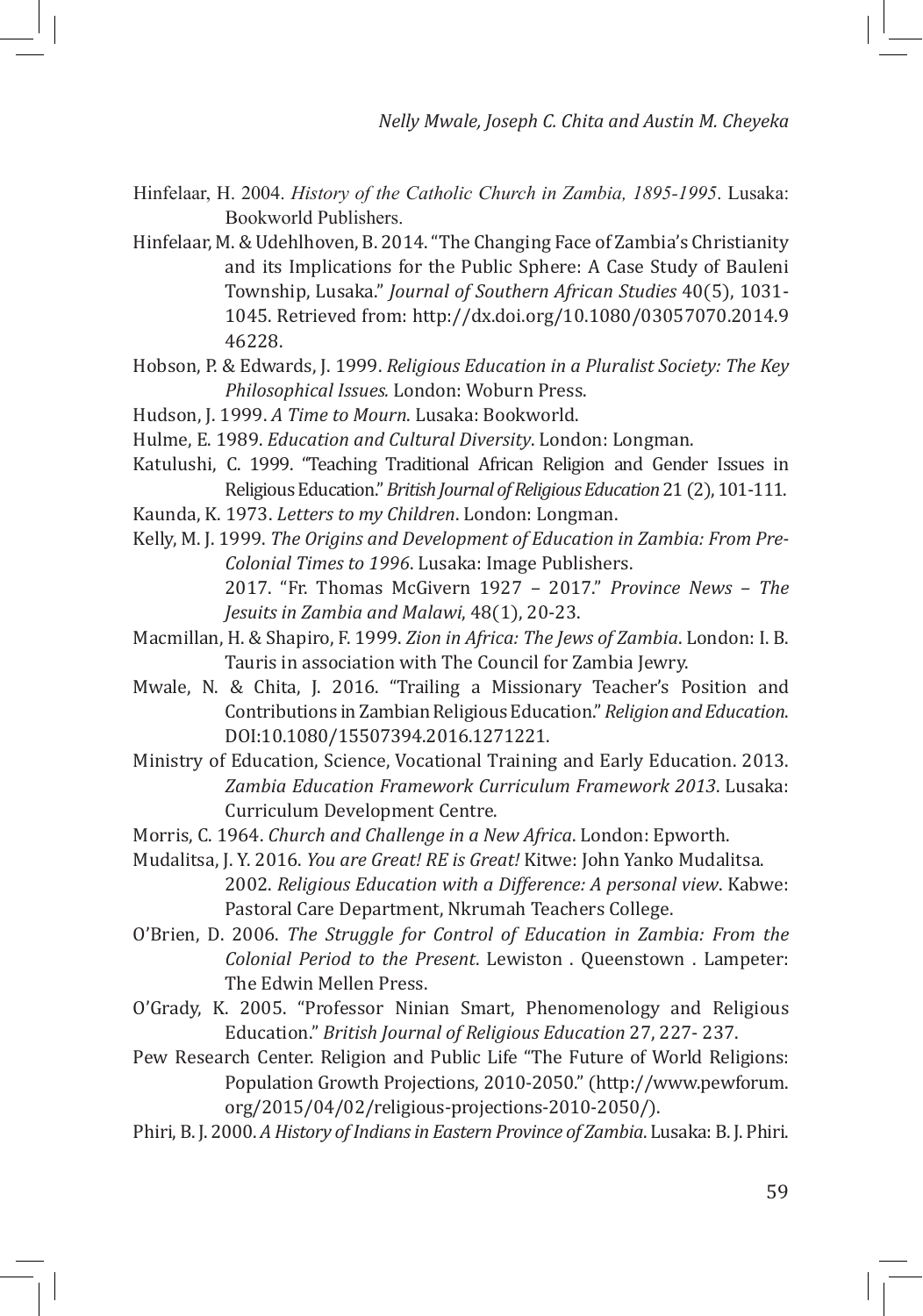- Phiri, F. J. 2008. *Muslim Associations and the Resurgence of Islam in Zambia*. Lusaka: Lemabani.
- Ragsdale, P. J. 1986. *Protestant Mission Education in Zambia*, *1880-1954*. Cranbury, NJ: Associated Presses.
- Simuchimba, M. 2005. "Religion and Education in Zambia 1890-2000 and Beyond." Unpublished PhD Thesis: UNISA.
- Simuchimba, M. 2012. Teaching Religious Education According to Educating Our Future, The National Policy on Education, *Zambia Journal of Education*, 3(2): 19-25.
- Skeie, G. 2002. "The Concept of Plurality and its Meaning for religious education." *British Journal of Religious Education* 25, 47-59.
- Snelson, P. 1974. *Educational Development in Northern Rhodesia* (Second Ed.). Lusaka: Kenneth Kaunda Foundation.
- Spady, W. 1994. *Outcome-based education: Critical issues and answers*. Arlington, VA: American Association of School Administration.
- Teece, G. 2010. "Is it learning about and from religions, or religious education? And is it any wonder some teachers don't get it?" *British Journal of Religious Education*, 32:2: 93-103, DOI: 10.1080/01416200903537399.
- Vansina, J. 1990. *Paths in the Rainforests: Toward a History of Political Tradition in Equatorial Africa.* London: James Currey.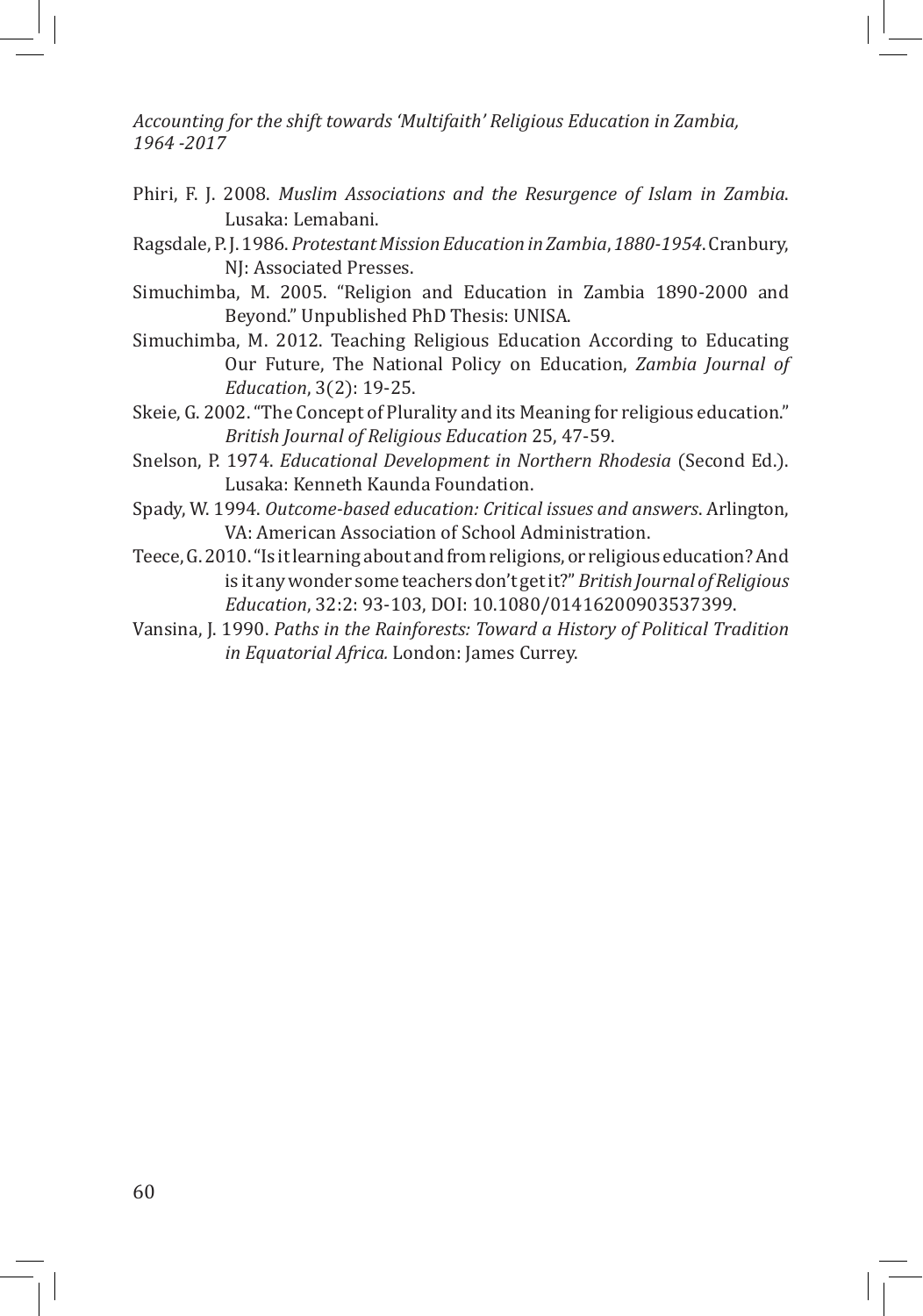# **Exploring differences and finding connections in Archaeology and History practice and teaching in the Livingstone Museum and the University of Zambia, 1973 to 2016**

Francis B. Musonda *Department of Historical and Archaeological Studies, University of Zambia*

*This article looks at the way archaeology and history have been practised and taught at the Livingstone Museum, Zambia and the University of Zambia in relation to each other as closely allied disciplines between 1973 and 2016. It identifies some of the areas in which they have either collaborated well, or need to do so, and those that set them apart in their common aim to study the past. The paper has identified a number of grey areas that have tended to be inimical to the advancement of the two institutions in their quest to advance the study of Zambia's historical and prehistoric past. The paper is presented in a narrative form in which issues central to the development of archaeology are discussed and challenges highlighted. The paper has established that despite the close relationship that exists between archaeology and history and their practice in the Livingstone Museum and the University of Zambia, little has been done to ensure that the two disciplines benefit from collaboration.*

**Key words**: archaeology, history, collaboration, stakeholders, career transformation.

\_\_\_\_\_\_\_\_\_\_\_\_\_\_\_\_\_\_\_\_\_\_\_\_\_\_\_\_\_\_\_\_\_\_\_\_\_\_\_\_\_\_\_\_\_\_\_\_\_\_\_\_\_\_\_\_\_\_\_\_\_\_\_\_\_\_\_\_\_\_\_\_\_\_\_\_\_\_\_\_\_\_\_\_\_\_\_\_\_\_\_

# **Introduction**

The introduction of prehistoric studies in Northern Rhodesia (now Zambia) took place at the turn of the twentieth century as part of the colonization of the territory by the British colonial bureaucracy and settler community (Fielden, 1905; Macrae, 1925; Musonda, 2012). The European concept of time as was being studied in prehistory was introduced in Northern Rhodesia as an important fundamental idea in the study of the country's past. As prehistoric studies began to be undertaken in the Victoria Falls area (Clark, 1952, 1964, 1975) this marked a momentum to assert the understanding of the antiquity of humankind, thus bringing into context the importance of cultural heritage protection. Perhaps it was from this perspective that the colonial government saw the need to preserve the country's cultural and natural heritage and ensure its protection.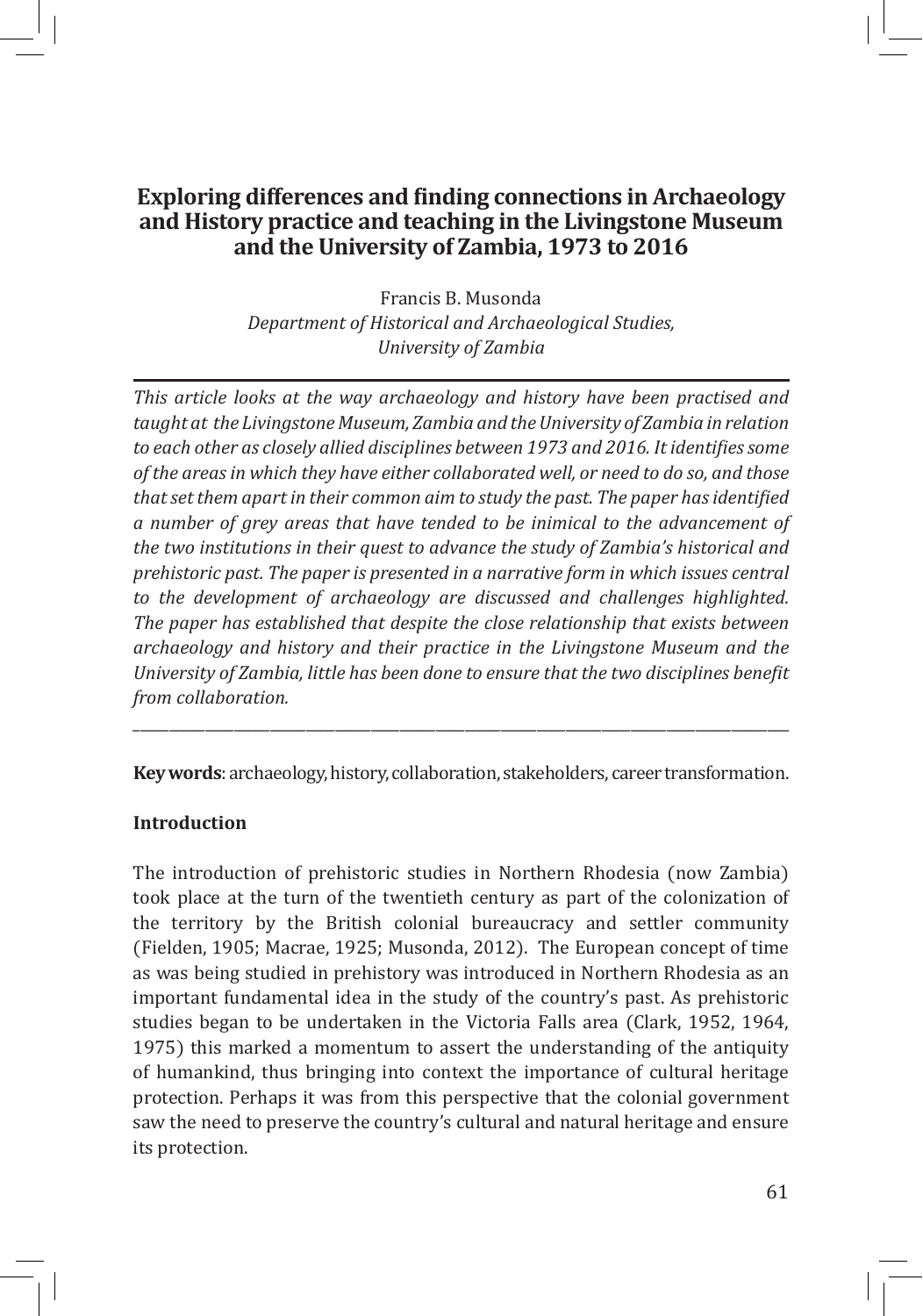#### *Archaeology and History practice and teaching*

Legislation known as the Bushman Relics Proclamation of 1912, was enacted to enforce heritage protection in the country. This was followed by the establishment of the Rhodes-Livingstone Museum (now Livingstone Museum) in 1934 and the National Monuments Commission (now National Heritage Conservation Commission) in 1947 as part of the Museum (Mufuzi, 2010, 42). The two institutions were separated in 1948. These initiatives were followed by several positive steps taken by government to create awareness among the local communities of the importance of protecting archaeological resources. At that time, few indigenous peoples, if any, could contemplate instituting similar measures, other than what was allowed for under traditional conservation practices (Musonda, 1987a, 1994).

 The establishment of the museum and the National Monuments Commission was in conformity with the broad colonial policy of protecting the country's heritage and providing a cultural avenue through which intellectual life and understanding of Zambia's past would begin and develop. It was through these initiatives that archaeology developed in Northern Rhodesia as a discipline that was solely concerned with the Stone Age period (Clark, 1950a, 1950b) until the late 1950s when the recent past began to receive some attention (Musonda, 2012). The study of the recent period was largely left to historians while the distant past remained the prime focus of archaeologists. However, excavations at Iron Age sites such as Isamu Pati (Fagan, 1967), and Ingombe Ilede (Fagan et al., 1969, 57-186) brought history closer to archaeology because of the nature of the material culture which suggested interaction between the prehistoric and historical past of the country (Fagan, 1968; Phillipson, 1975).

It was not until the early 1970s that indigenous Zambians began to participate actively in the study of their past. Like most Zambians at the time of independence, they entered their fields of study including those who ventured into the field of archaeology and museum career purely by accident. Some did so after turning down Zambian government secondary school teaching jobs in preference for museum jobs, while others started their careers in parastatal companies that were being set up by government. For this writer, it was on completion of a Bachelor of Science degree at the University of Zambia in February 1973 that the Livingstone Museum presented a career plan that was in line with the programme of study pursued at the University, which was to allow for specialization in geography within the museum context.

The hope of pursuing the museum career in geography was strengthened by the encouragement of the then Chairman of the National Museums Board, the late Mr. Edward Shamwana, and my former University of Zambia (UNZA) lecturer, Mr. John Giardino. As the museum worked on the logistics to establish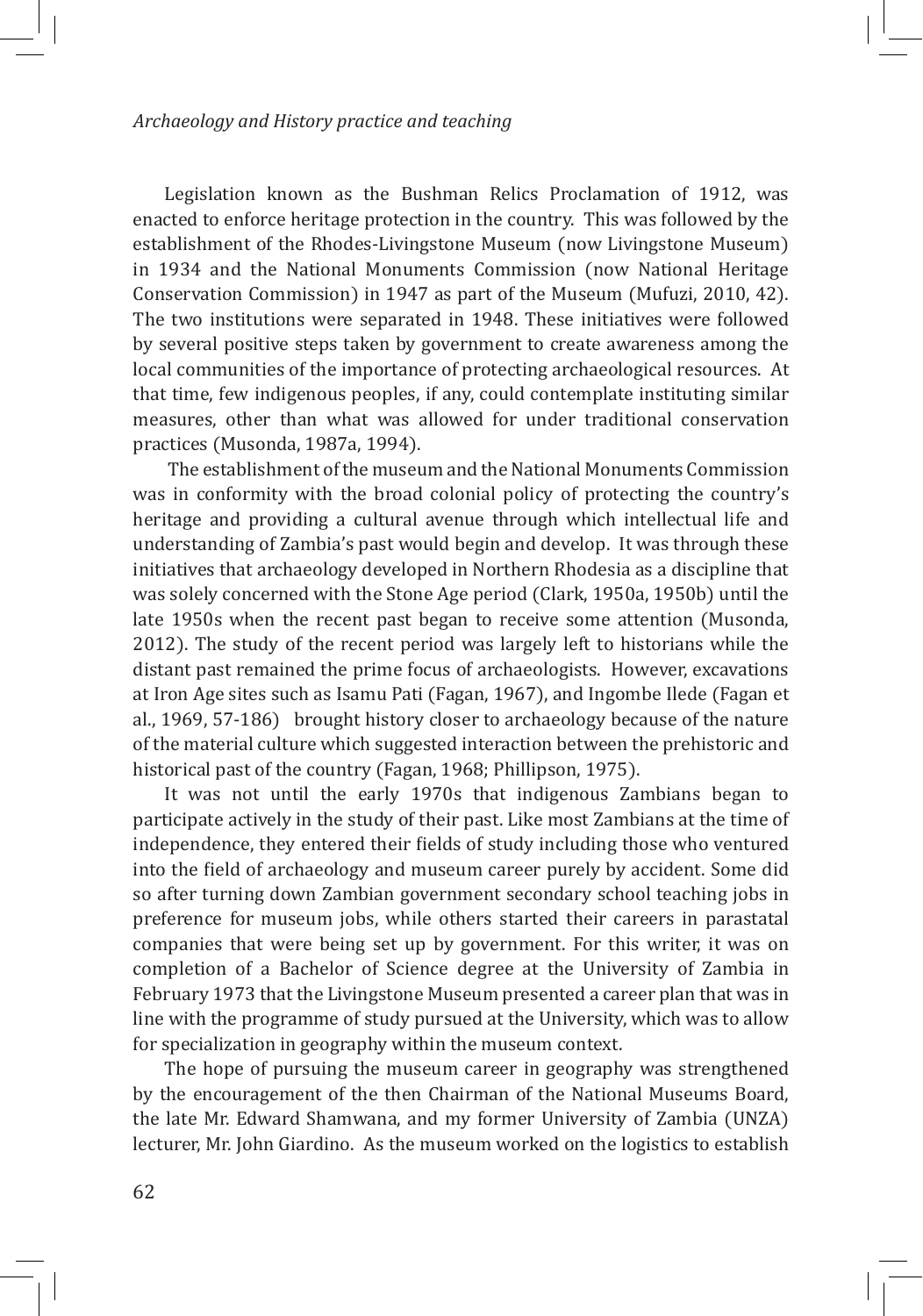the proposed department, it became necessary to deploy me in a related museum department. It was agreed that I serve under the Department of Pre-History where Joseph Vogel was involved in excavations of Iron Age sites in the middle Zambezi valley. Two months later, an opportunity presented itself to participate in an archaeological excavation at Mumbwa Caves, where Karla Savage, a PhD student from the University of California, Berkeley, was conducting excavations. I worked at the site for three months from April 1973, before proceeding to the University of Ghana to study archaeology. It was while in Ghana that I became aware of connections between archaeology and geography, as well as mathematics. The use of statistics and cluster analysis in artifact analysis, and heavy reliance on concepts such as ecology, stratigraphy, environment and landscape in interpreting prehistoric societies made the study of archaeology more meaningful and acceptable.

A strong foundation in the natural sciences is advantageous to the study of archaeology in a broad range of areas in Stone Age and Iron Age studies. The Ghanaian training was interdisciplinary in character and allowed for acquisition of knowledge in such specialized areas as geology, biology, geography and paleontology. It was while in Ghana that it became clear that archaeology was essentially interdisciplinary, with a humanistic approach to the study of the past that is not dependent on mere fact finding. This is what distinguishes archaeology from other social sciences. The training mix of archaeology and museum work was complex. Museums are practical institutions undertaking activities that enhance research, exhibitions, collections, storage, conservation and much more, bringing together scholarly and professional domains (Alexander and Alexander, 2008).

My career move from Livingstone Museum to the University of Zambia was not unprecedented. Encouragement and direction came from the career paths of J. Desmond Clark, Brian M. Fagan, Joseph O. Vogel and Ray R. Inskeep who had successful careers at the Livingstone Museum and went on to have successful teaching and research careers in universities in the U.S.A. and South Africa. Similarly, there were others such as David W. Phillipson, Robin Derricourt and John Robertson who had equally successful research careers in the National Monuments Commission of Zambia and were later professionally contributing to knowledge dissemination in universities in the United Kingdom, North America and Australia.

In 2005, a job opportunity arose in the University of Zambia with an offer of a teaching position in the Department of History. This was an ill-equipped department for teaching archeology. Despite that, I took up the position knowing that doing so would open a window for Zambians to a broader understanding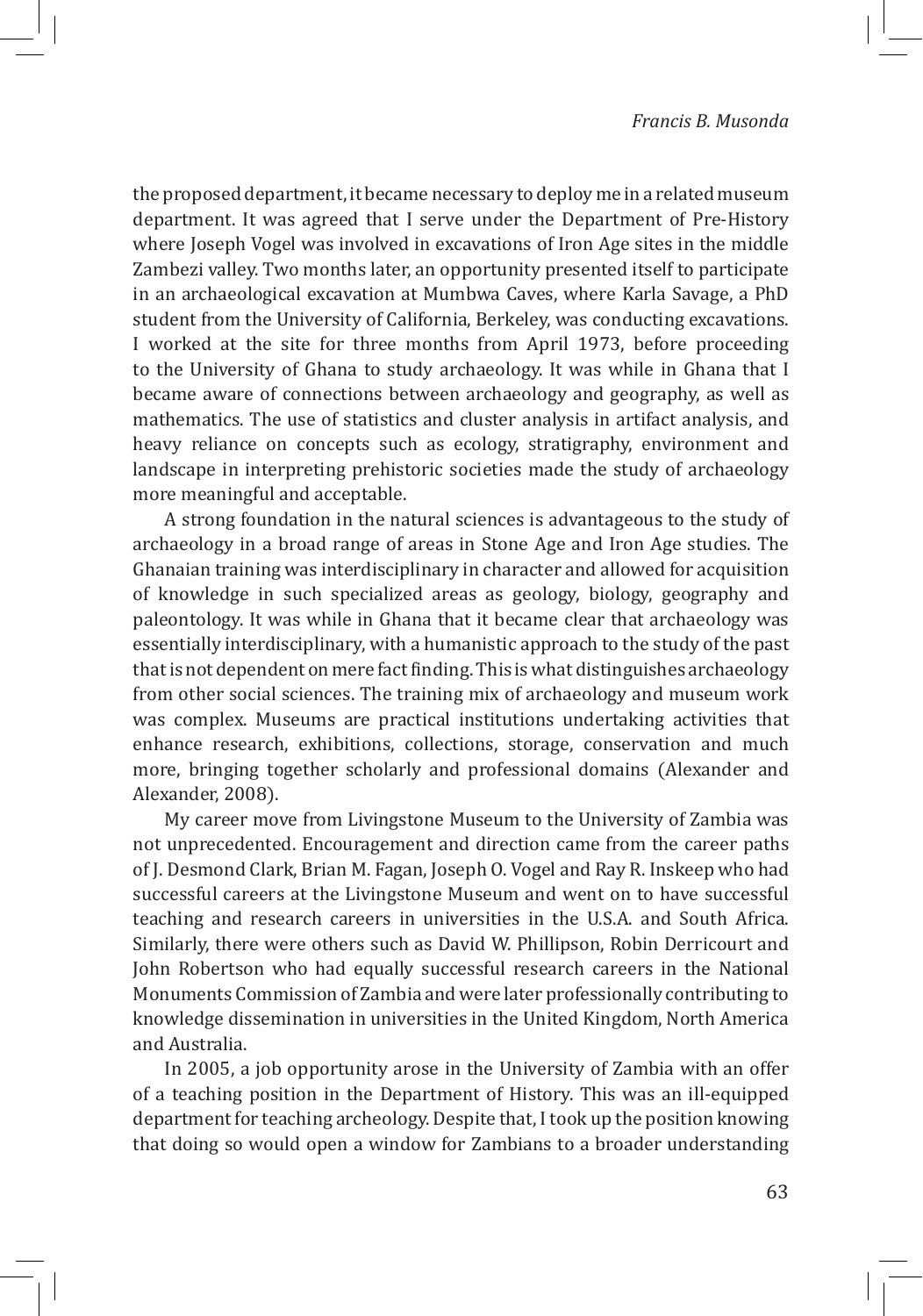#### *Archaeology and History practice and teaching*

of archaeology. My conviction was that archaeology is not only a discipline for museums and heritage institutions where material culture could be exclusively gathered, but also for universities. This marked a career transformation from museum work to university teaching and, more importantly, to scholarly interaction with the discipline of history.

This paper discusses perspectives in which archaeologists and historians look at each other through examination of a variety of contexts which are essential in the understanding of disciplines that study the past, and how their stakeholders are affected. Further, it examines my transition from museum work to a university environment and addresses issues that are common in museums and university departments that share research activities and the teaching of archaeology with history. These are disciplines that many universities in sub-Saharan Africa consider to be sister disciplines. The paper is written from a somewhat rare vantage point in the Department of History (now Department of Historical and Archaeological Studies) at the University of Zambia, where for the past eleven years I have been teaching and conducting research in archaeology, assisting with tutorials, and teaching history courses that have archaeology components in an effort to build a relationship and bridge the gap between the two disciplines.

### **Reflections on Archaeology and History in the Livingstone Museum**

During the colonial period, the practice of archaeology in Zambia was largely an expatriate endeavour (Musonda, 2012). This was in line with what was happening elsewhere on the African continent (Robertshaw, 1990; Clark, 1986). The discovery of archaeological materials in the Victoria Falls region, and other parts of the country, during the early twentieth century (Fielden, 905) marked the beginning of the reconstruction of the country's past and concern with questions of historical process. The Livingstone Museum housed large quantities of archaeological materials which were essential in fostering ethnic and national identity. Reconstructions of the past as displayed in the Archaeology Gallery were fundamentally narrative in character and dealt largely with stone tool assemblages that were described in great detail as a way of interpreting past cultures and events.

Early archaeological reports reveal that little was done to explain patterns or regularities in the past that would have been useful in the understanding of spatial distribution of assemblages (Clark, 1952, 1964, 1975). Evidence of human occupation was presented in the accepted manner of compiling culture histories, through reconstruction of ways of life of ancient peoples,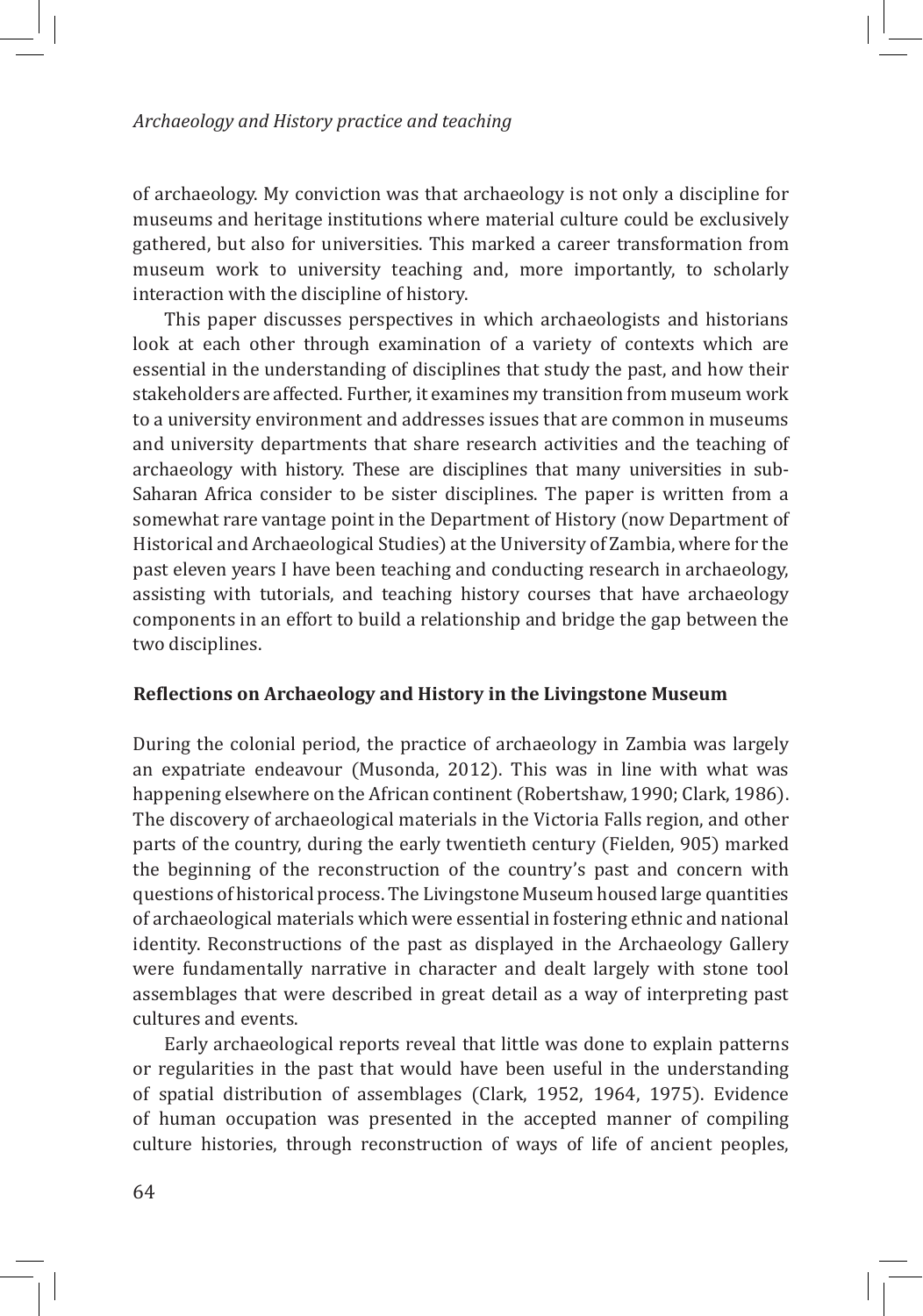and description and analysis of cultural processes (Willey and Phillips, 1958; Binford, 1968a). However, in the ensuing years, the discipline grew through research and encountered diversification in areas of study that ranged from stone tool technology, Iron Age traditions, iron technology, copper technology, Bantu studies and origins of agriculture. Results of these archaeological studies reflect the colonial policy of not only ensuring cultural heritage protection, but creating public awareness about its importance. This approach to the study of the past ensured that by 1964 when Zambia became independent, many parts of the country had been explored and the history of the people fairly well reconstructed.

However, there was no appreciable attention paid to bridging the gap between historical and archaeological studies, although history was accorded a place in the Rhodes-Livingstone Museum in 1961, with the employment of Gervase C.R. Clay, the first historian at the Museum who served as Director at the same time (Mufuzi, 2010, 67). Earlier, at the Third Pan-African Congress on Prehistory held in Livingstone in 1955 (Clark (ed.), 1957), J. Desmond Clark, the then Director of the Museum had made a passionate plea to Congress participants to support his proposal to create a position for an Iron Age specialist to study Iron Age societies (Clark, 1990, 193; Musonda, 2012, 92) and Ray R. Inskeep became the first Iron Age specialist in the country in 1957. This trend of having both historian and archaeologist on the museum establishment continued after Independence. This was done to emphasize the importance of studying local history. Unfortunately, this move did little to bridge the gap between archaeology and history. The two disciplines continued to be independent entities. Archaeology continued to deal with issues of the ancient past, such as stone tool making, hunting and gathering activities, while history concentrated on traditional discourses such as colonial history and the struggle for political independence. There was no clear link created between the prehistoric and historical past. Focus in both disciplines was on the original goals which guided the inception of the Livingstone Museum as it increasingly became an important research centre. However, the postindependence period had its challenges when it came to the practice of history in the museum. The nationalist spirit at the time ensured that history endeavoured to improve the negative image of Zambian culture and its recent past that had been inculcated by the authorities in the colonial era. Thus, emphasis shifted to improving knowledge of indigenous people's culture which had been despised, .

 The lack of a clear working link between archaeology and history continued unabated well into the twenty-first century. Even when indigenous Zambians became part of the cultural heritage establishment, there was no evidence to show that there were strong concerns to bridge the gap between historical and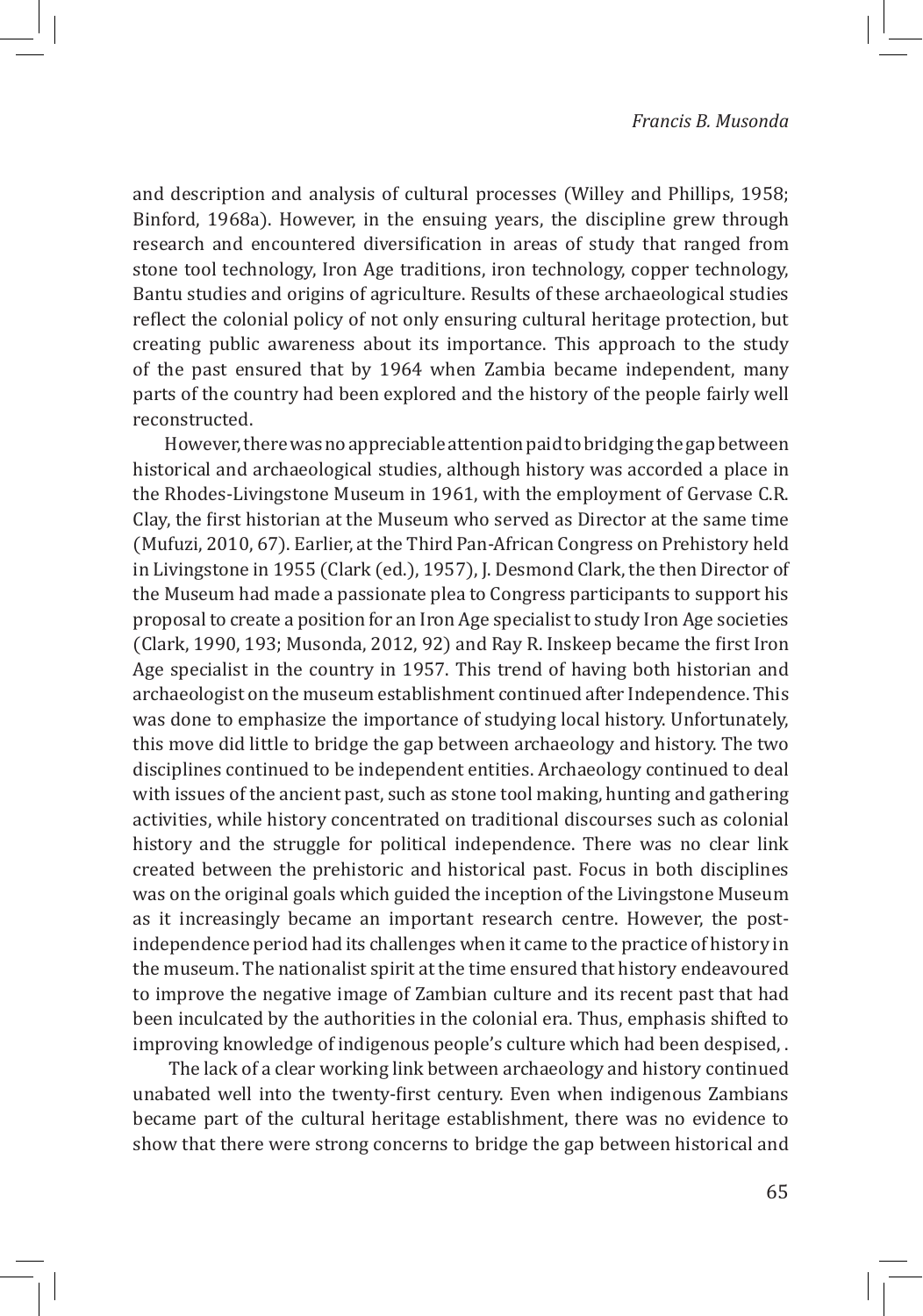#### *Archaeology and History practice and teaching*

archaeological studies; cross-fertilization of ideas was patchy. Museum displays under archaeology continued to be based on the traditional approach to the study of the past that largely describes what happened in prehistory, rather than explaining prehistory (Wenke, 1980, 5). However, following the employment of qualified people in archaeology, history and ethnography (Mufuzi, 2010), there was an increased establishment of a localized display base that began to expand on issues of the ancient and most recent past. This marked a paradigm shift from Eurocentric to Afrocentric museum displays.

 Undoubtedly, archaeology and history shared a common purpose in studying the past (Dymond, 1974). Their differences in methodology and research techniques required the museum to develop innovative ways that would lead to equitable sharing of resources necessary to bridge the gap between them. It was essential that a sense of closeness and commonality be created in undertaking research and institutional direction that would heighten a sense of belonging together. Was it the case of management not being responsive to the similarities that existed between the two disciplines? Or was it simply a lack of understanding the differences between them that underlined the critical gap between history and archaeology in the Livingstone Museum and the lack of attempts to unify them?

Bridging the gap between history and archaeology in the museum practice could have easily found support from research conducted at archaeological sites such as Twickenham Road (now Chakeluka Iron Age site) (Phillipson, 1970; Musonda, 2013), Isamu Pati and Ingombe Ilede (Fagan et al., 1969) whose interpretations depended on aspects from both disciplines. These sites sought explanations that were essential in contextualising populations that were prehistoric and historical in their ethnic identities.

The failure to bridge the gap between the later prehistory and historical period of the Soli/Lenje ethnic group in the Lusaka area, as revealed by excavations at Chakeluka Iron Age site, led to contestation of archaeological interpretation of cultural materials from the site (Musonda, 2013). While archaeology attempted to articulate events of the last stages of the site occupation prior to the setting up of colonial structures (Derricourt, 1986, 60-70; Phillipson, 1970), historical studies were patchy and of little relevance to the solution of contentious issues generated by archaeological discoveries. The failure of historical studies (or is it historians?) to address and articulate concerns of local communities regarding accusations of archaeologists' tampering with ancient burial sites was a clear indication of the reality of a gap between archaeology and history.

 But it is also important to note that during the colonial and postcolonial periods up to the 1980s, issues pertaining to concerns of local communities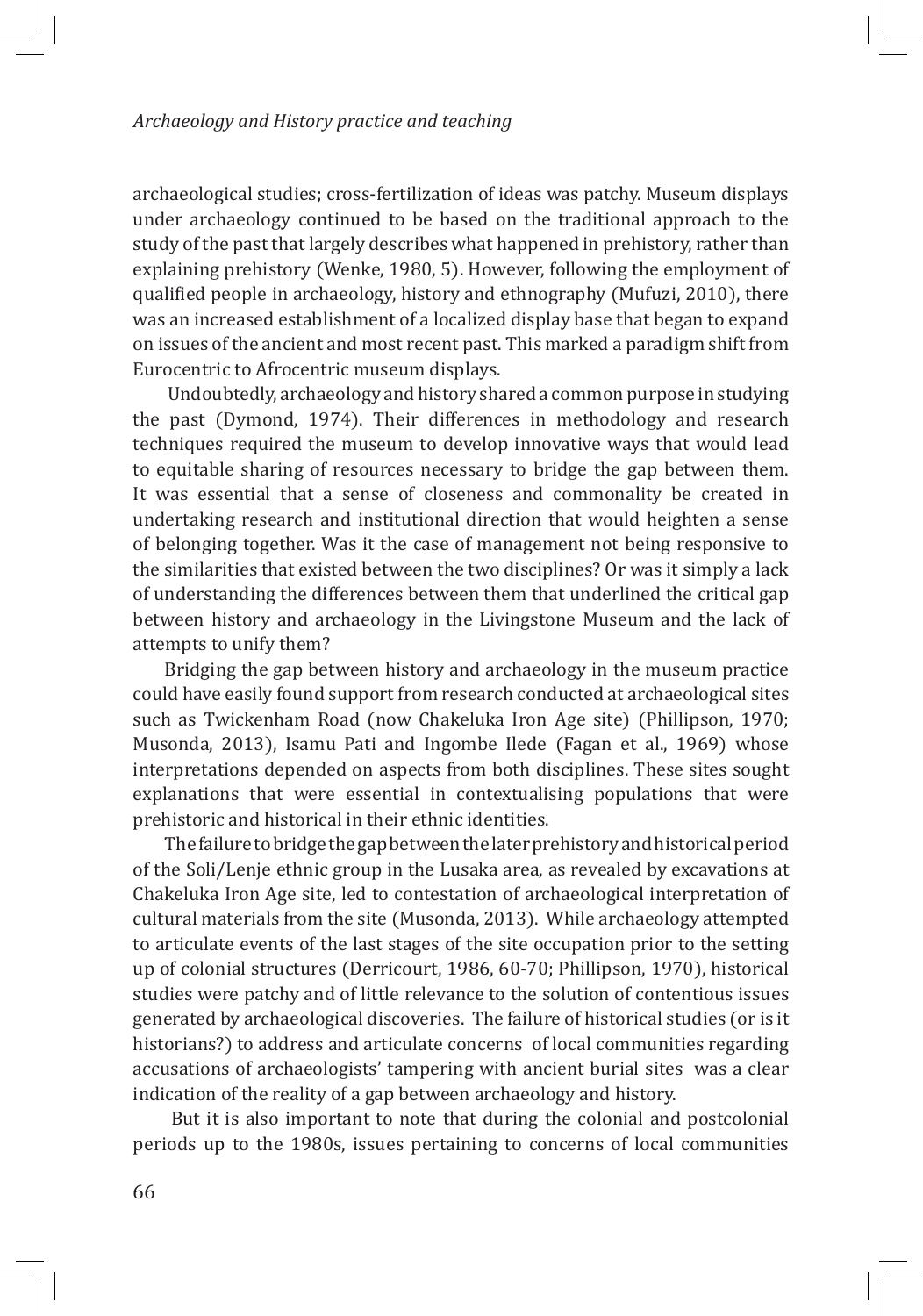in matters of archaeological investigations and interpretations were marginal to the interests of most scholars. Archaeologists of that period were overly concerned with the study of archaeological materials and were able to lay the foundation for rigorous scholarship in such historical studies as metallurgy, Bantu migrations and pottery manufacture. Though these studies played an important role in bringing prehistory to history, little was done to address local histories. The claim by the Soli/Lenje communities that the human skeletal materials found at Chakeluka in 1968 during excavations of the site was evidence of their ancestral burial ground may be a case in point. It was not made manifest to European scholars until much later when indigenous scholars began to seek local explanations to aspects of the history of the area.

# **Career Transformation**

In the mid-1970s, at the peak of the Zambianisation programme in the cultural sector, Robin Derricourt of the National Monuments Commission of Zambia, proposed to the University of Zambia that it include archaeology in its teaching programmes. He argued that the Department of History, established in 1966 (Phiri, 2016), would benefit from the country's archaeological discoveries in the reconstruction of Zambia's past. He considered collaborative research between the university and the country's cultural institutions (museums and National Monuments Commission) as being of great benefit to students and the country as a whole (personal comm.) Building human capacity was considered essential in a society emerging from more than ninety years of colonization. He argued that it was only through such programmes that young people would be able to make innovative responses necessary in meeting the needs of their communities. Any such collaborative efforts would subsequently become an integral part of a broader understanding and appreciation of the country's heritage. The university accepted the proposal, in principle, but could not implement it due to logistical problems.

However, in 2005, as stated above, the University of Zambia created a two year contract for me to teach archaeology within the Department of History. This followed an earlier offer made in 1988 which was not taken up, due to problems of accommodation in Lusaka, and strong pleas from the National Museums Board for me to continue being part of its developmental agenda. When retirement came in April 2005, time was now ripe to teach archaeology in a department with a distinctive character and an important role to play in the process of developing secondary school history teaching in postcolonial Zambia. At the time the Department of History was established, the country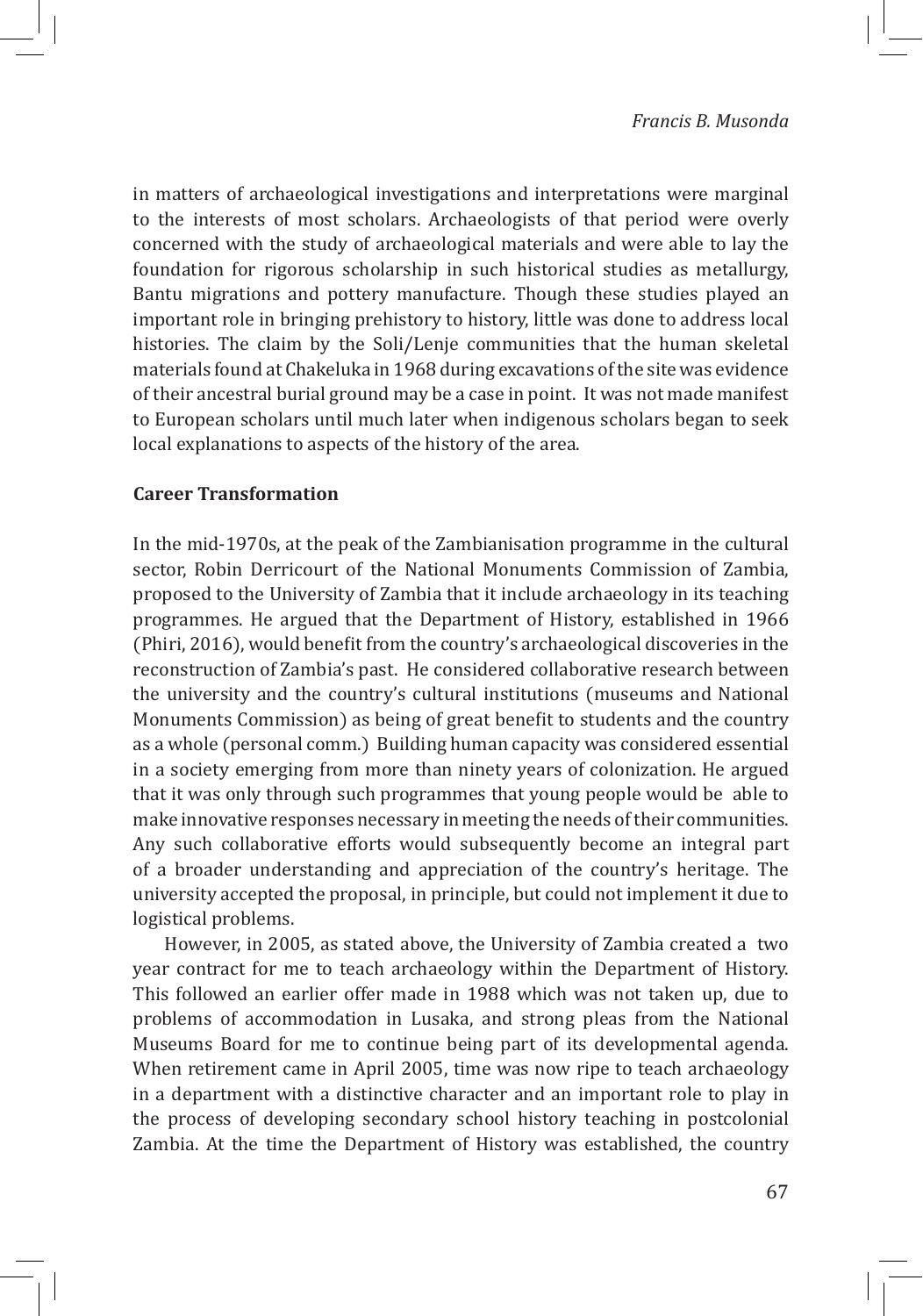#### *Archaeology and History practice and teaching*

lacked appropriately-trained people to teach history in schools. The inclusion of archaeology in the programme, though thirty-nine years later, was a fulfillment of the institution's mandate to adequately train teachers and establish networks with schools throughout the country.

The shift from museum work after thirty-two years of museum service, which largely involved research in archaeology, mounting archaeological displays, conservation of museum objects and museum administration, to teaching and research in archaeology, was indeed a challenge to career progression. Museum work entailed not only undertaking archaeological excavations of Stone Age sites but also the preservation of the country's cultural heritage and bringing this heritage to the attention of the local and international audience through publications and museum displays. As a museum worker, it was always exciting to participate in the design of displays and reconstruction of the country's cultural and historical past, and to add value to the people's cultural diversity and identities that together make up Zambia. This had to be demonstrated by presenting a broad picture of the development of cultures of different ethnic groups. Through working in collaboration with institutions such as the International Council of Museums, museum collections and activities were preserved and developed (Musonda, 2012).

As public institutions, museums enjoyed a lot of support from government, including financing of programmes and formulation of public policies that enhanced their management. Developing and executing public policies relating to training, financing, museum sustainability, seeking museum partnerships with stakeholders such as foreign embassies, schools, universities and local communities was an important component of museum development, accessibility to the public and promotion of museum self-financing. This was enhanced by the use of the media to communicate museum activities and programmes with their audiences, and in some cases use of traditional dimensions of temporary exhibitions and educational activities. These created an appreciable impact on public information dissemination.

In 1991 there was transfer of political power from the United National Independence Party (UNIP) to the Movement for Multiparty Democracy (MMD). This had major repercussions on museum research activities, resulting from their subordination to the political domain because of the newly embraced democratic liberalisation. Their total dependence on state funding, as nonprofit-making institutions, entailed subservience to political authorities. It was a situation that translated into unclear departmental budgets for support of research and continuity of other museum programmes.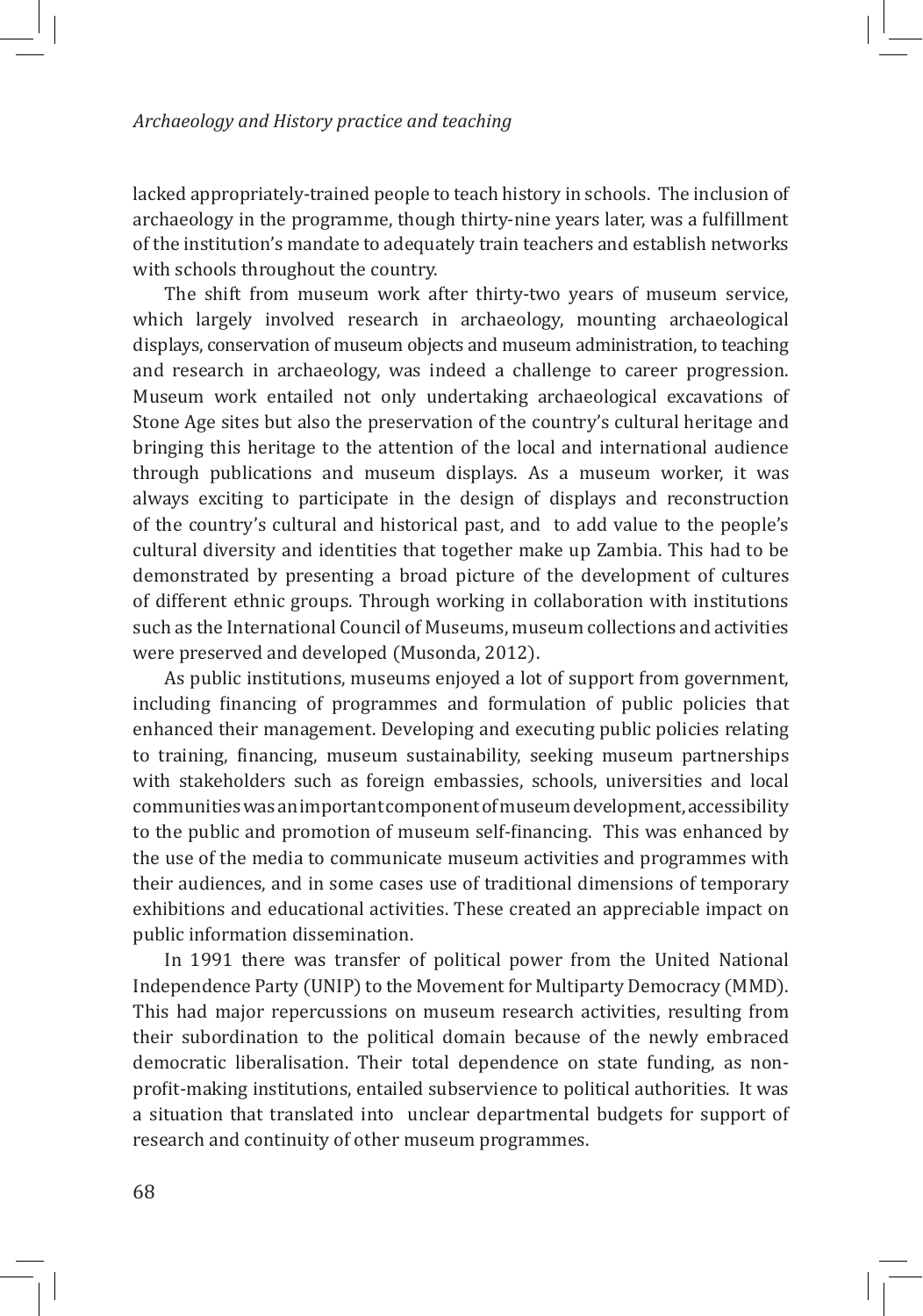## **Departmental Traditions**

As a new member of staff in the University of Zambia's Department of History, the first thing that became evident was the social cohesion that existed among individual members. They shared the characteristic of having intense interest in the study of the historical past.

It is quite obvious and expected that a departmental tradition that emerged at the inception of the University of Zambia in the mid-1960s would change over time as successful professionals took on new perceptions. One such important tradition was the holding of departmental seminars. Paper presentations on emerging new knowledge were a great source of inspiration and hard work. However, there was always something frustrating about some paper presentations that reflected the culture-historical approach, as their reconstructions of the past were fundamentally narrative in character. While most traditional historians may have no problems with such an approach to historical reconstructions, archaeologists are quite reluctant to accept the proposition that historical reconstructions of the past should be narrative because of the nature of their data and their approach to gathering such data. History should not only be narrative, but interpretative and analytical, especially if historical sources are rigorously interrogated. But the source of the problem may be to do with the historians' orientation, when they were trained and whether such training stressed good historical writing practices.

 Another tradition that was as old as the department itself was the practice of moderating examination papers. Swapping exam papers and being able to agree on appropriate grades was indeed strength in the teaching of history, as it worked to uphold high academic standards and ensured fairness in the manner examinations were conducted and grades awarded.

As stated earlier, the Department of History (now Department of Historical and Archaeological Studies) remained one of the oldest departments in the University of Zambia, having been established in 1966 within the School of Education (Phiri, 2016). However, in 1989 there was a university policy shift to move the department from the School of Education to the School of Humanities and Social Sciences. Twenty-seven years later, one clearly got the impression that apart from teaching history to students, mostly from the School of Education, the policy shift had not achieved its intended purpose. Though history teaching remained an important component of academic work, it appeared this went only as far as preparing students for teaching in schools. Over eighty per cent of those in the department were from the School of Education; students from the School of Humanities and Social Sciences, apart from those wishing to enter the School of Law, did not appear to be favorably inclined to history.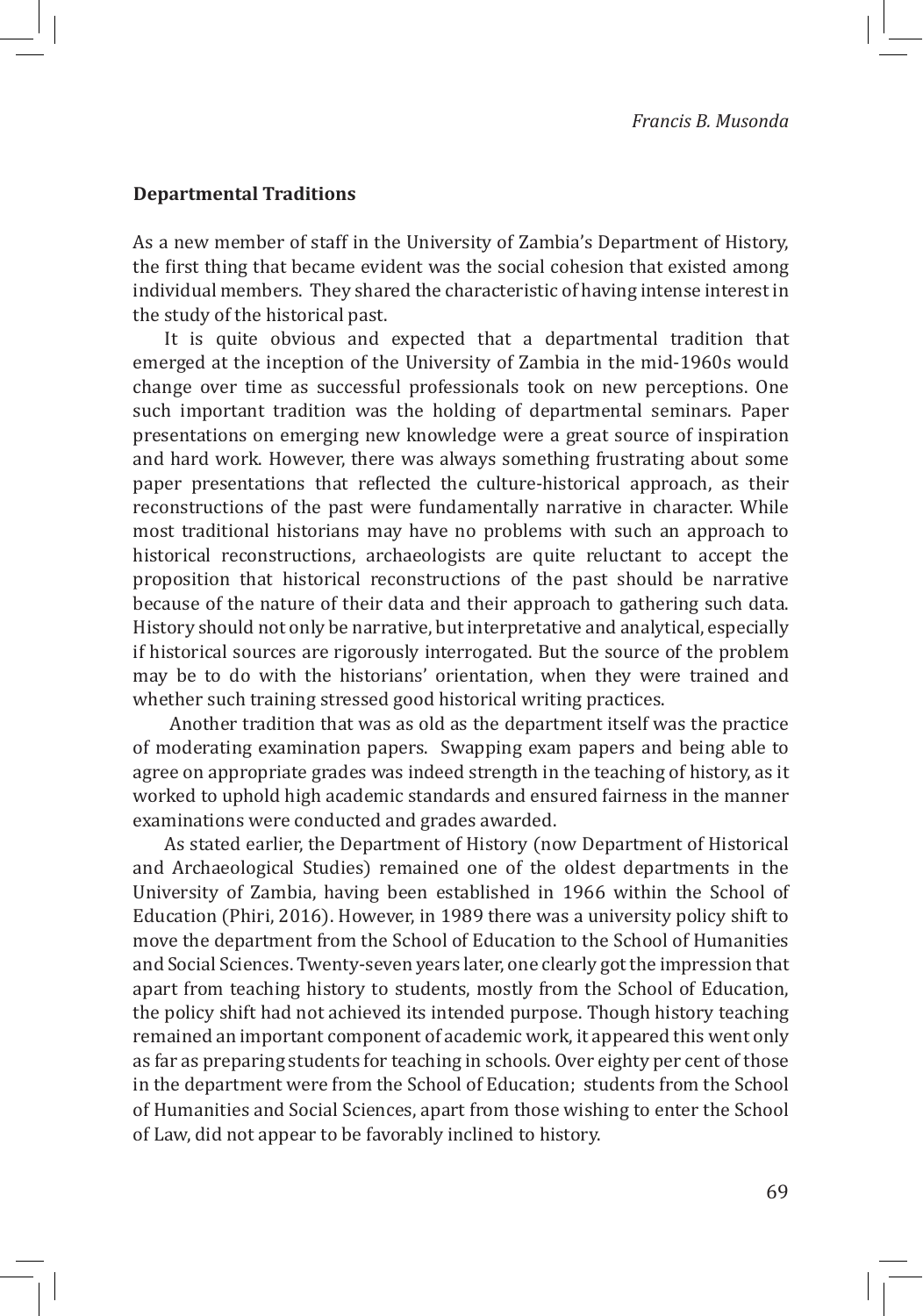To ensure that all students had access to their course lectures, the department continued to conduct 'tutorials' in all history and archaeology courses. This was a clearly outlined method of teaching history which was mandatory and considered to be an important component of the history curriculum. Tutorial sessions were conducted at least once a week with numbers not exceeding fifteen students per session. The benefits were immeasurable.

The 1960s saw the emergence and recognition of the importance of African History. In 1960 the Journal of African History was launched. This was followed in 1966 by the Cambridge History of Africa volumes, coinciding with the opening of the University of Zambia. This led to an unprecedented increase in historical knowledge (McCracken, 1993, 243). During this period there was an expansion of pioneering work by newly appointed expatriate lecturers who previously had little or no experience of Africa. The acceptance of oral traditions in addition to written sources as a basis for studying African history was a huge bonus to history teaching in a new university (Musambachime pers. com.). The presence of expatriate history lecturers such as Professor Omer-Cooper ensured rapid development of the department and its rise to eminence (Phiri, pers.com).

The introduction of Bantu studies in the late 1960s (Summers, 1967, 1970) created an opportunity for historians and archaeologists to engage in debates on the origins and spread of Bantu-speaking peoples, though this was with varying degrees of success in the face of changes that were taking place in pottery typologies and linguistic classification (see for example Phillipson 1976, 1977). Scholars with interest in the study of preliterate societies used pottery assemblages, linguistics and oral traditions to explain these phenomena (Phillipson, 1976; Ehret and Posnansky (eds.), 1982; Oliver, 1966; Guthrie, 1962). Many of the reconstructions of Bantu expansion often relied on similarities of pottery assemblages and pottery sequence to trace movements of people who were identified linguistically and chronologically (Eggert, 2005, 301-326; Phillipson, 1976, 65-82). As archaeologists worked out sequence of pottery types evolving in some direction to explain the origins and expansion of Bantu-speakers, historians were introduced to all the details of pottery style, technology, decorative motifs and other attributes (Oliver, 1966, 361-376). Despite the conflicting theories of origin and migration there was growing understanding regarding the aims of history and archaeology. Archaeological discoveries and historical reconstructions of Bantu expansion have indeed been able to support each other. However, archaeologists and historians worked together only in as far as reconstructing movements of the Bantu-speakers was concerned.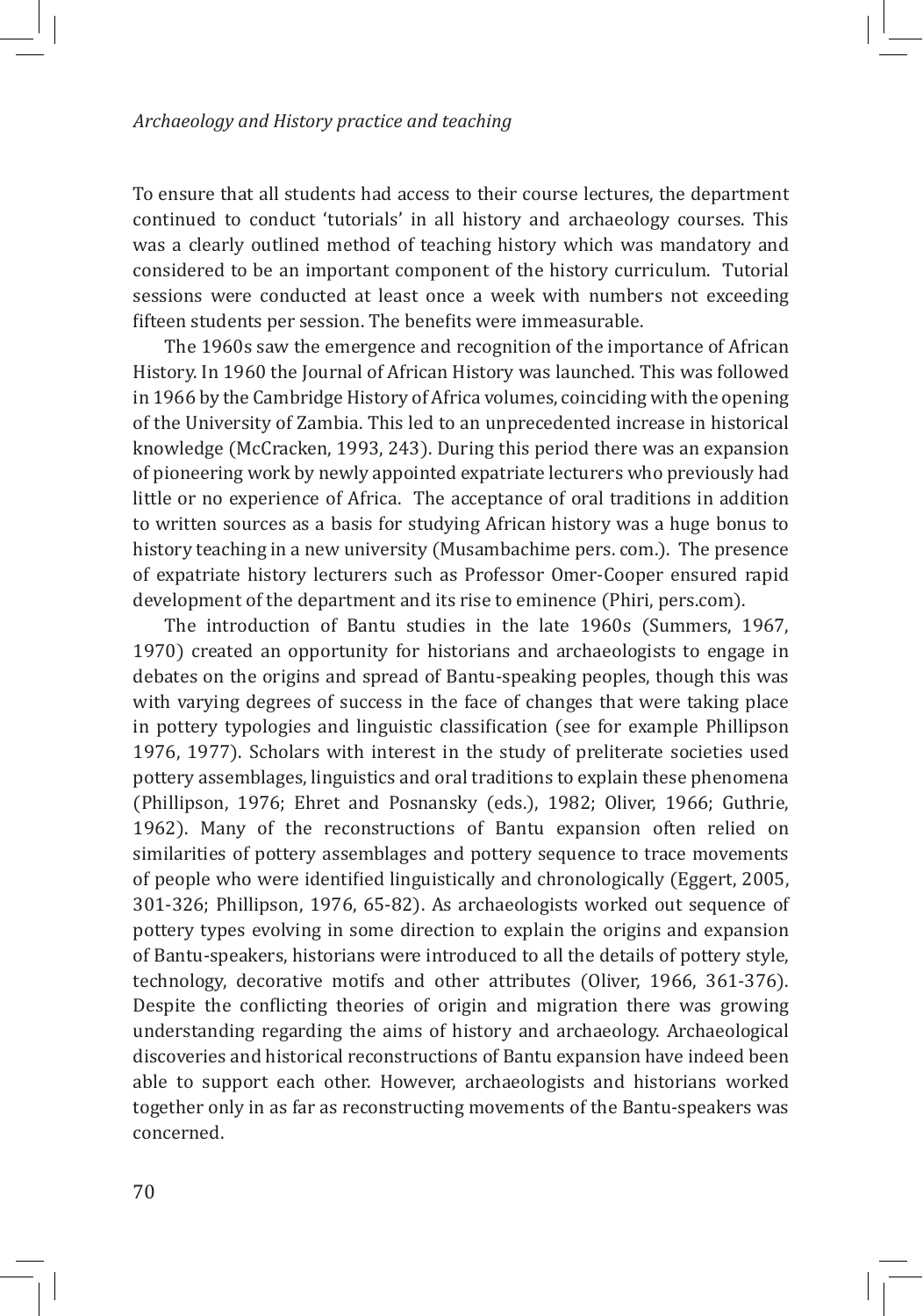From the early 1990s, the study of African history began to slow down, due to budget cuts and freezing of departmental staff establishments. The resource crisis affected attainment of potential strength in scholarship and was a grave problem to self-advancement. Networking with colleagues from western countries was adversely affected, brilliant colleagues with ambition to move on relocated to other universities, while others were forced into early retirement. Despite these challenges, teaching of history continued to maintain a significant presence in the University of Zambia, attracting large numbers of undergraduate students mainly from the School of Education and developing a strong researchoriented postgraduate programme.

Following his exposure to an American university educational system, B. J. Phiri presented a proposal to include public history in the history programme. Despite the acknowledgement that public history was a respectable and useful addition with academic value to the departmental syllabus, the proposal never reached the School Curriculum Committee. It appeared that colleagues in the department were content with the traditional subject matter that was being taught. Teaching and research interests continued to revolve around the political and social history of Zambia and neighboring countries, and contemporary issues, a situation that tended to denigrate the long precolonial history of the region. The department could have done well to revisit and focus its research on some of the old historical debates, such as the origins and dispersal of the Bantuspeaking peoples, origins of metallurgy and food production.

However, the introduction of archaeology in the history programme in 2005 added a new dimension to the interpretive context and organization of course outlines of some of the courses in history, such as "History of Zambia", that rely on archaeology for explanatory paradigms and professional socialization. The "History of Zambia" course has many archaeological components in it that make it ideal for exploring connections between the two disciplines. The incorporation of archaeology enabled the department to reposition itself in response to expanded responsibilities and diversity of societal needs. There was greater need to look beyond the perception of history as simply a teaching subject in schools and begin to incorporate more issues in the discipline that would make it more relevant to the needs of the modern world.

Perhaps, it is less speculative to argue that participation in the teaching of "Introduction to the study of History" and the "History of Zambia" courses enhanced my understanding of historical concepts, theories and differing agendas in research and interpretation of data under the postcolonial system. The stabilisation of academic debates in history, surrounding the nature of colonial agendas of colonial and nationalist historians of Africa, may partly be credited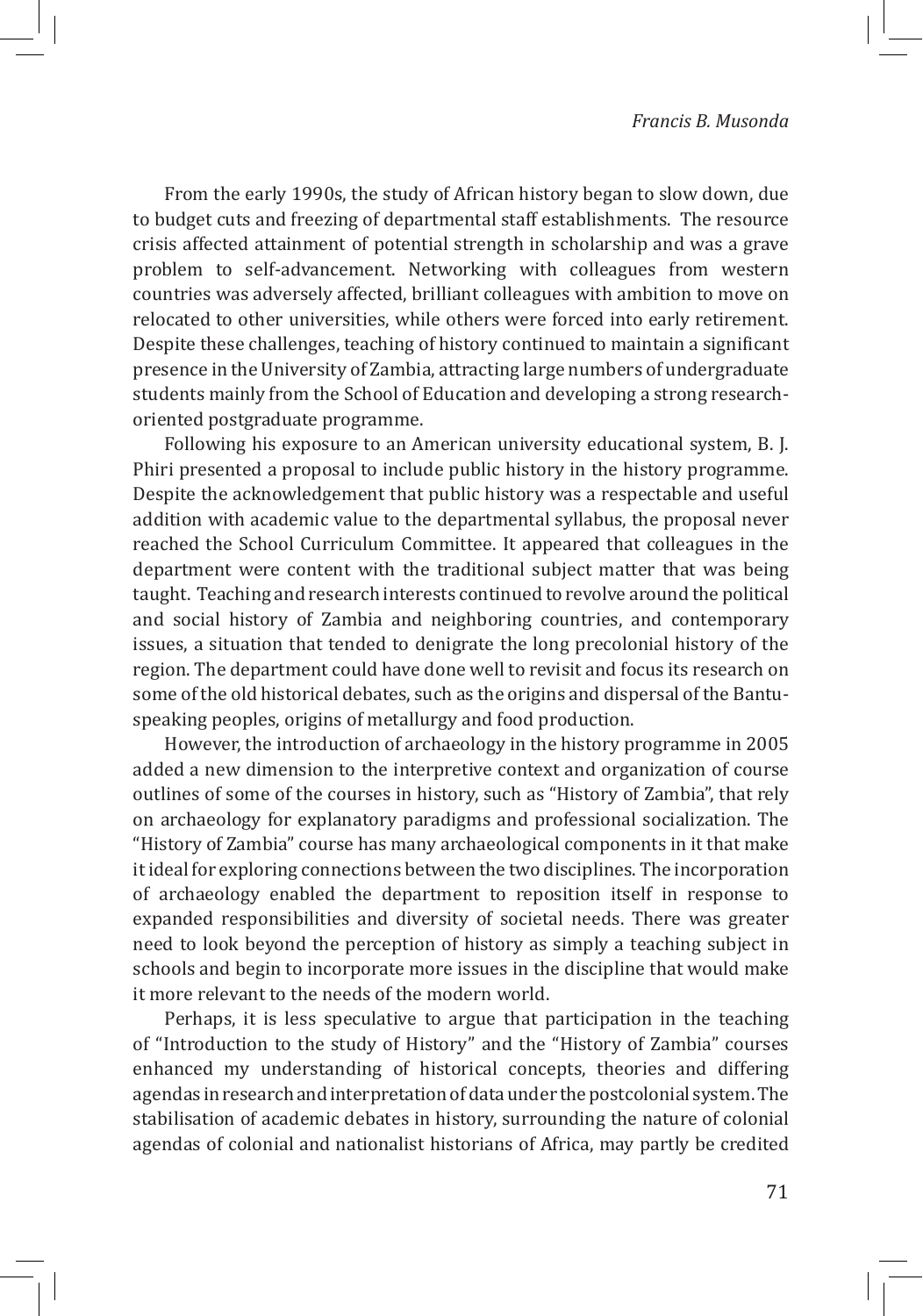to the work of archaeologists (Volume 1 UNESCO). This has largely been in the context of agendas of colonial and postcolonial articulation and interpretations of historical events, ethnic contestations, knowledge construction and consensusbuilding. The use of archaeology in the interpretation of historical events has been a huge success especially on the basis of its defiance of the Eurocentric myth of an unchanging continent, without a history, which has been, and perhaps continues to be, the basis of teaching much of African history. These were the sentiments expressed in a series of lectures by Professor Hugh Trevor-Roper in the early 1960s (Trevor-Roper, 1963, 871). It was through such an approach to knowledge-building that archaeology had its strongest contacts with history.

## **Bridging the gap between history and archaeology**

It may not be quite so clear to all students of history that there are benefits to be derived from a close interplay with archaeology, because of its theoretical approaches, methodology, techniques of data recovery, nature and body of archaeological data and archaeological points of view. Insistence on a scientific approach to the study of the past, and employment of scientific concepts in the investigation of the past (Binford, 1968b, 1972a, 78, 1972b; Hodder, 1982, 1992) could make historians weary and scared. The theoretical debates of the 1960s - 90s which introduced processual and post-processual approaches to archaeology contributed substantially to the internal development of archaeology in Zambia. Archaeological approaches to investigations of sites in the Middle Zambezi Valley by Joseph Vogel (Vogel, 1987, 159-170), Kalambo Falls by J. D. Clark (1974, 2001), Iron Age and Later Stone Age sites by David W. Phillipson (2005) and others (Musonda, 1987b) blended the old and new methods in the study of the past, a sign that archaeology in Zambia had come of age.

 For archaeologists, use of theory helps to simplify the understanding of archaeological data and enriches archaeological development and subsequently reveals how archaeological investigation and interpretation could add a new dimension to the world understanding itself (Ucko, 1995, 24). In archaeological research, the use of hypothesis testing, generalization and inference has been a phenomenon that is shared by all sciences, in the same way archaeology shares concepts with other disciplines including history in the social and cultural sphere.

What may not be very clear to archaeologists is whether historians consider the aspect of evolution of culture from Early Iron Age to Later Iron Age as representing technological improvement among Bantu speakers in the same way archaeologists explain it, as part of a sequence of pottery types achieving some functional efficiency in pottery making. Archaeologists associate Later Iron Age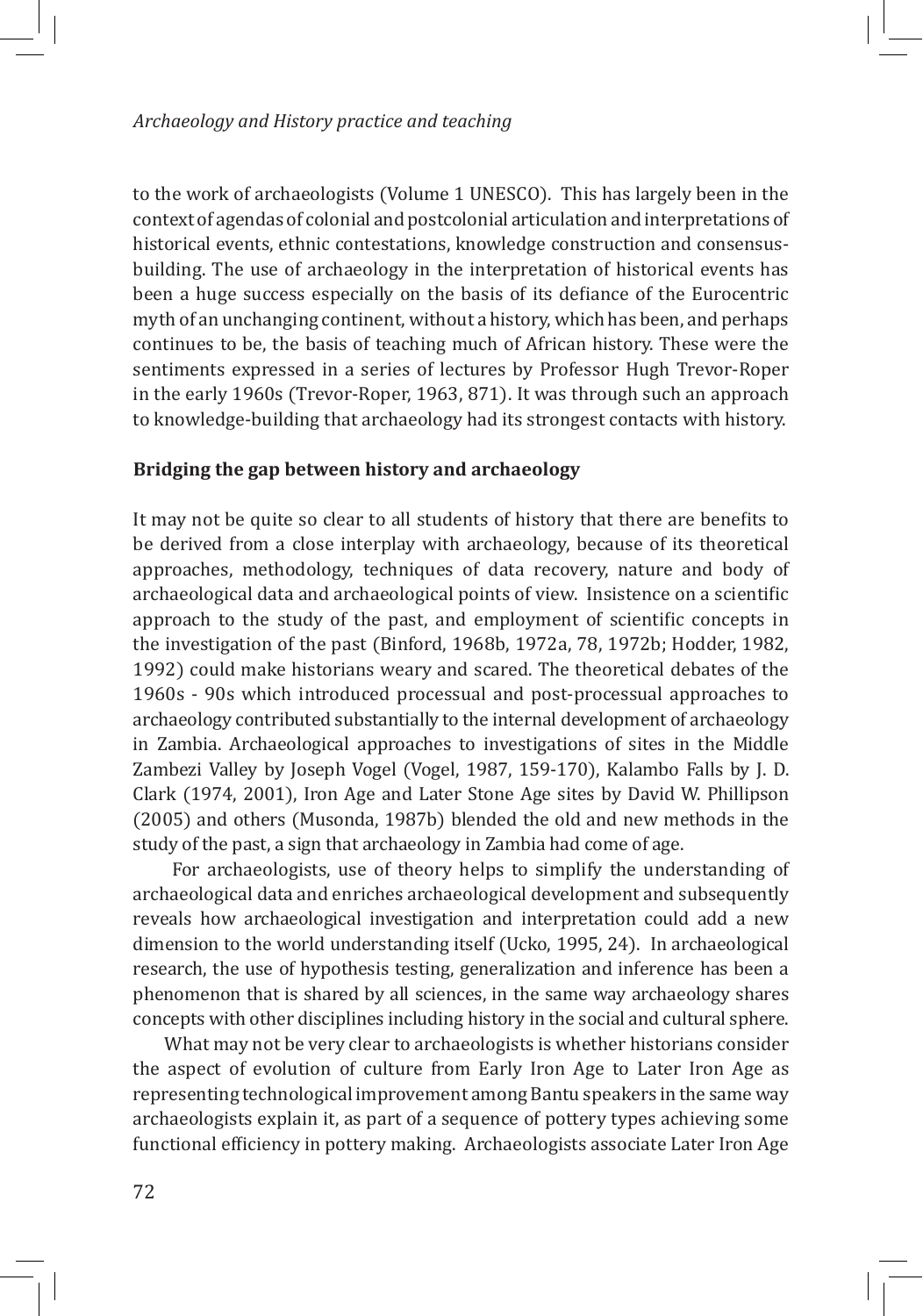pottery as representing gradual improvement from Early Iron Age pottery. This is largely reflected in refinement of rims, decorative motifs, and body structure. If there would be any difference in the interpretation of evolution of pottery assemblages between historians and archaeologists, this is a possible area where the two disciplines would need to collaborate.

This difference in the interpretation of pottery is likely to arise because field investigations do not always support the concept that there is always some form of relationship between evolving pottery and stratigraphic succession. An archaeological site, such as Chakeluka, with a complex stratigraphy is unlikely to show any relationship between the two. Excavations at Chakeluka site (Musonda, 2013, 52-62) revealed lack of support for interpretations that tend to suggest that typological sequence always represents an improvement in cultural tradition and perhaps advancement of a community. The presence of rubbish pits, collapsed huts, and hut floors having been dug through earlier occupation levels, hearths and other features that were possibly as a result of intermittent clearing and cleaning during occupation could be a departure from the norm. The opposite may have been quite true that there was degeneration of the pottery tradition an aspect that may defy common sense in historical reconstruction.

In archaeology, it is common to present an undisturbed sequence of horizontal strata with the lowest layer representing the oldest and the topmost one as being the youngest (Fagan, 1983). A more desirable explanation in understanding the rules of stratigraphy was therefore needed at Chakeluka site. The provision of practical training to students was an essential aspect in understanding how stratigraphy in an archaeological trench is established and the order of layers determined prior to historical reconstruction.

When the archaeology programme began in 2005, the aim was to balance the need for diversity of subject matter with limits on available staff and resources, how to be able to interest students in the study of archaeology without compromising the policy of history teaching in the department and practices in the University, and how best to deliver to the expectations of the student while forging new partnerships with the wider community. We worked to find commonalities among the subject matter in history and archaeology that could improve the study and understanding of the past and how the concerns of these professions would best be dealt with in a spirit of learning from each other. This approach to course design benefitted largely from training received from the University of California (Berkley) which emphasised the thematic issues that blend with historical studies. From the outset, this proved worthwhile for teaching archaeology in the Department of History.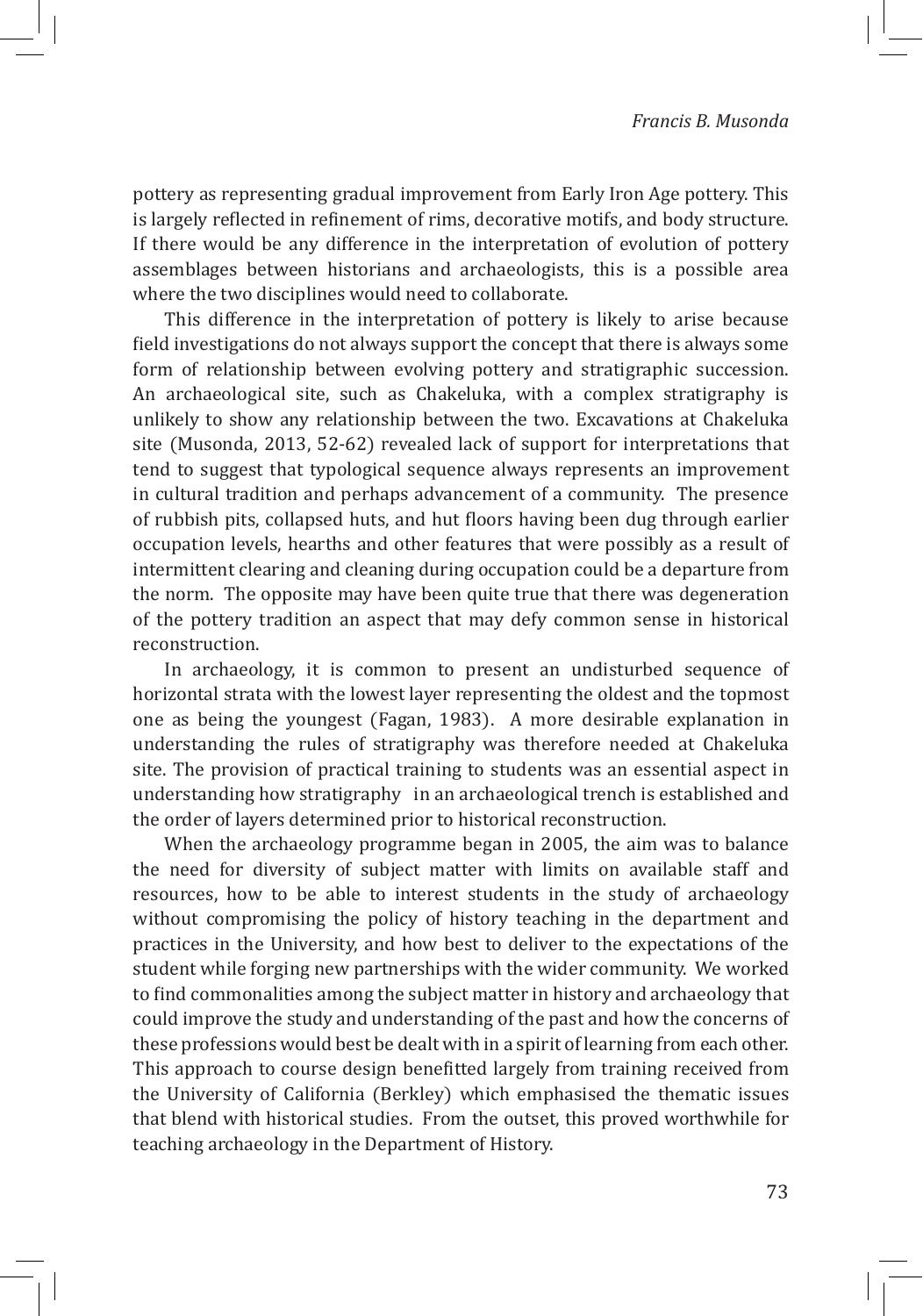Archaeology in the USA during the 1970s and 1980s, when I was a student there, was taught as part of Anthropology, a discipline that spans virtually all the fields of knowledge in the Social Sciences, Humanities, Natural Sciences and Biological Sciences. The exposure to disciplines that embrace knowledge of all aspects of human behaviour enhanced understanding of essential aspects of scientific methods necessary in interpreting prehistoric peoples' way of life. Pursuing some of these aspects of study under the umbrella of anthropology created no discernible boundaries between certain topics, but instead allowed the study of the past to range freely over other areas of knowledge.

In the teaching of history, there is unjustifiable emphasis on written sources, particularly archival sources, something of a cliché that history deals only with interpretations of historical facts, whereas other sources, such as archaeology, deal with the facts themselves. This tends to underplay the contributions that sources such as interviews (oral history), oral traditions, linguistics and anthropology make towards historical reconstructions. How then can a discipline be wholly dependent on written records characterized by biases but still provide us with a correct reality of past events? However, the trend is shifting toward using other sources of data such as environmental, archaeological and anthropological to elucidate historical phenomena.

How then, can we mitigate against this misrepresentation of what history is? This can be done by highlighting its sources of data, their strengths and weaknesses (Musonda, 1986, 391-412) and covering all branches of history in research and teaching. The problem that has arisen in recent years is that some aspects of history such as social, political and colonial history have come to attract more researchers at the expense of others. Most researchers in the department made social, colonial, and political history their stomping ground, whereas environmental history continued to be neglected. We were yet to see history produce highly creative and insightful studies that would have any real impact on historical archaeology and the way historians viewed pre-colonial and the colonial past. This blending of the study of the historical past and archaeology would have ensured all histories of the precolonial past were not marginalised and weakened in the country's historical writing (Connah, 2004, 2007; Langworthy, 1972). In the process, some form of appreciation would have been created among students studying archaeology and history that the two disciplines indeed complement each other, and that both offer valuable data to the understanding of the past. It was here that the sense of preference for a historical discipline, with a better data system that tended to pervade both archaeology and history, was watered down and allowed to overlap with only the timescale to divide them.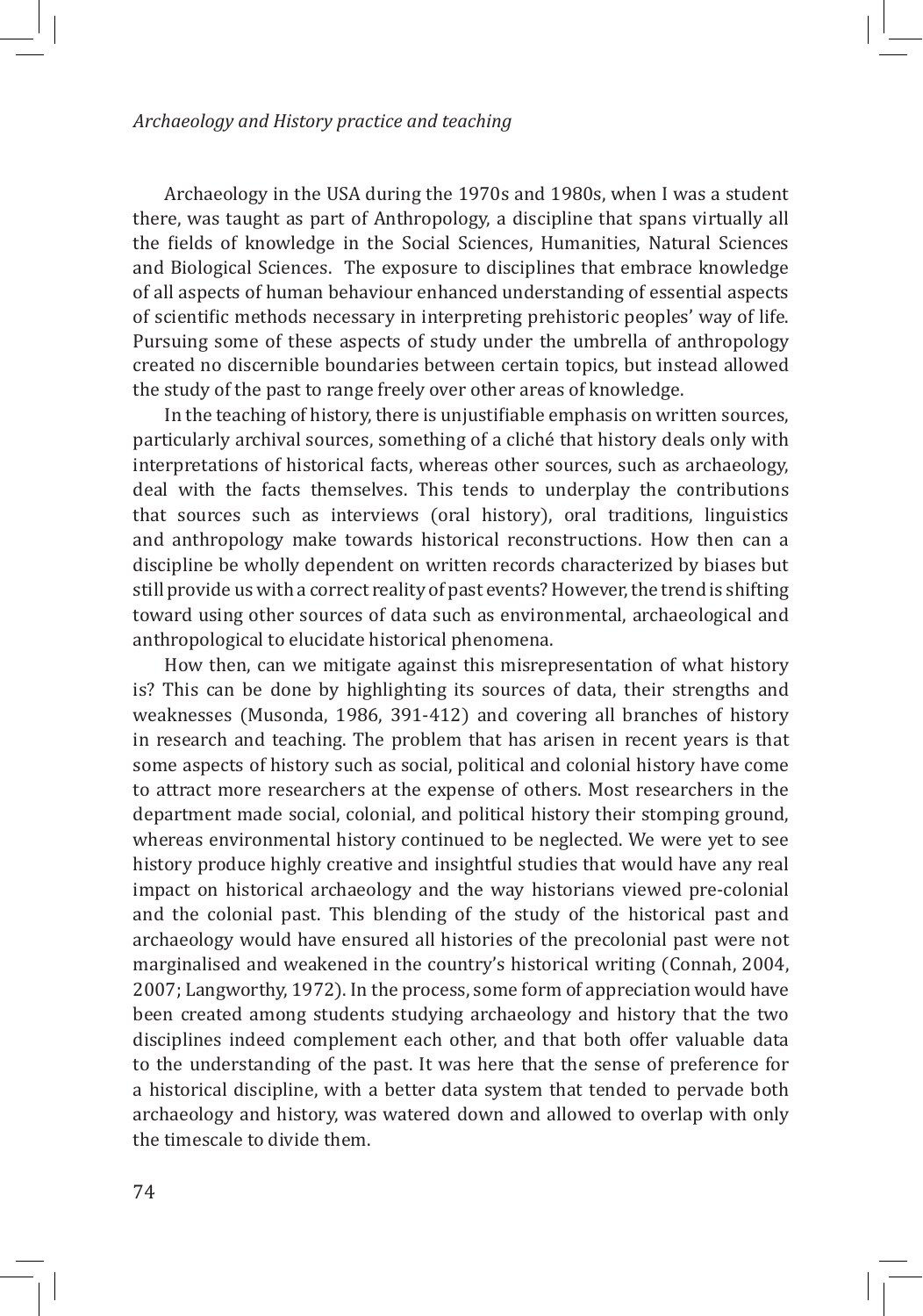It would be naïve for anyone to harbour any sense of superiority of one discipline over the other on the basis of some of the differences that exist between them. Although this may not be entirely unexpected, colleagues in the Department of Anthropology at Berkley in the late 1970s and early 1980s often denounced history as having little relevance to the study of Africa's distant past. There may have been some validity in this criticism considering that the major area of study in archaeology was the origins of humankind several millions of years ago. But to view historians as purveyors of highly subjective data was perhaps misconceived. There is even no truth in the assertion that most historians are theoretically less informed, something that finds support in their preference for conceptual framework, while their archaeology colleagues struggle with problems of theoretical framework.

To narrow the gap of suspicion between archaeologists and historians, there is need for collaborative research that would contribute to obtaining appropriate historical and archaeological interpretation for a comprehensive and stimulating past. Such an undertaking would not only contribute to improved academic standards, but would ensure improved communication and writing skills among students. In order to broaden and seek career insights and direction, the archaeology programme was set out to establish networking activities with cultural institutions that would benefit students. Each academic calendar included visits to museums, and field trips to archaeological sites, that provide data necessary to bridge the gap between history and archaeology. The Mumbwa Caves, Ingombe Ilede, Kalambo Falls, and Nachikufu Caves are such sites that have helped popularize the study of history.

Outings to archaeological sites always provoked intense excitement among students and offered unparalleled challenges and opportunities as much as they provided them with extraordinary learning experiences. Most importantly, they often revealed the essential value of field trips in supplementing classroom work. The inclusion of history students on these field trips revealed important connections between archaeology and history and enhanced the sharing of knowledge between the two disciplines. Cross-fertilization of knowledge was essential to fulfilling the diverse needs of students from different academic backgrounds. Undoubtedly, this provided them with academic direction in the study of the past.

The Ingombe Ilede site was particularly outstanding in sensitizing students to the interpretive interdependence of archaeology and history. The site has yielded spectacular Iron Age artifacts including gold beads, iron ornaments, and an assortment of foreign objects that provide evidence of external trade in Zambia prior to the coming of colonialism. The quality and quantity of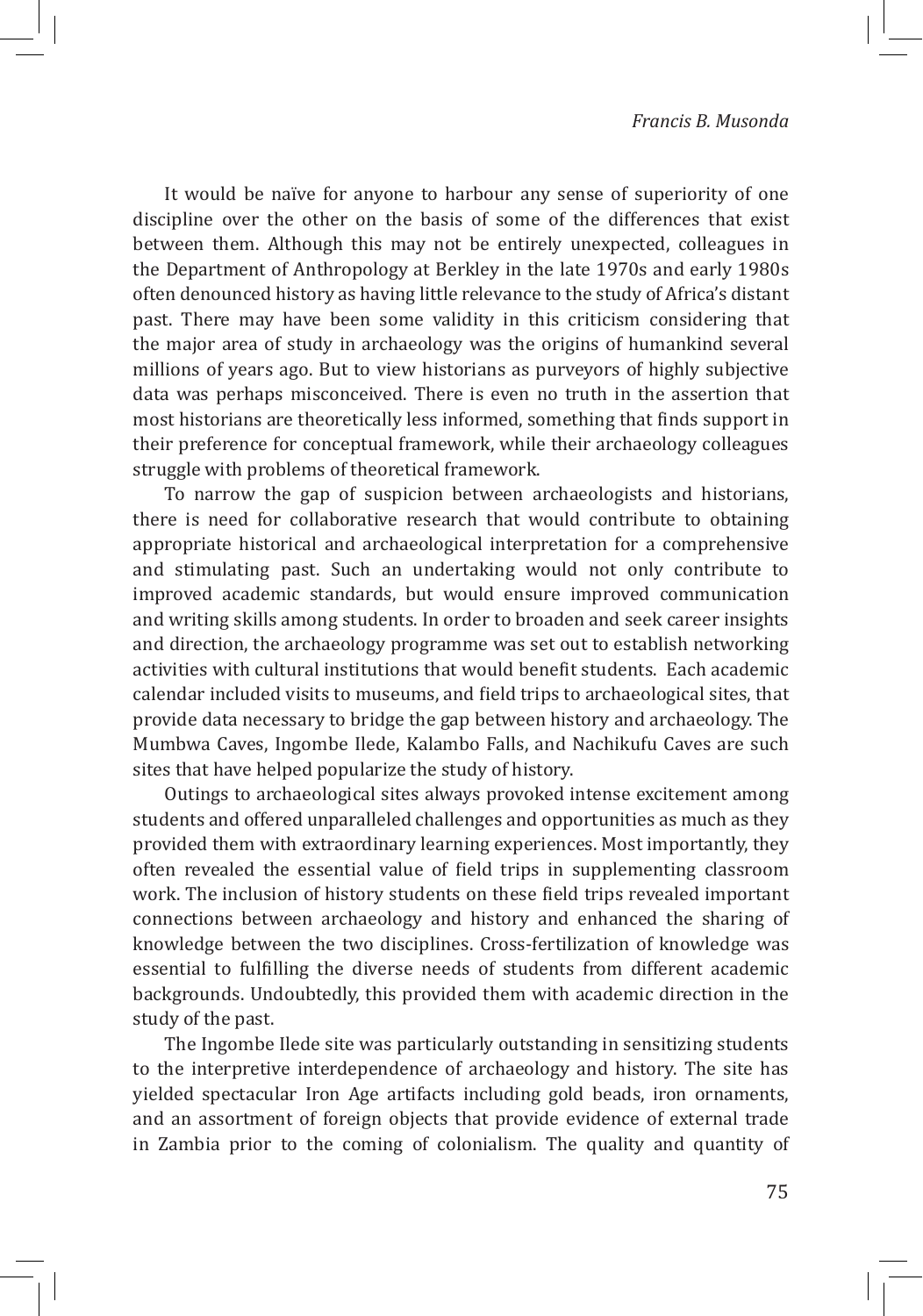archaeological research that has continued at the site since it was first excavated in the late 1950s is very impressive.

An interesting aspect that emerged from linkages created between archaeology and history in the department was the increasing awareness of issues that are of great significance to the study of the past, particularly the recent past. History students learnt to become responsive to such themes and concepts as radiocarbon dating, cultural diffusion, origins of humans, huntergatherer behaviour, origins of food production, metallurgy, Bantu origins, typology, taphonomy, stratigraphy, artifact classification, and stone toolmaking. Some of these themes and concepts were not only less well understood in history, but often presented learning challenges to students.

 There were more challenging connections that introduced students to case studies as part of assignments, instead of limiting them to the traditional approach of essay writing with its attendant problems of copy and paste and plagiarism. The 'garbage project' in archaeology started in Tucson, Arizona, USA, by Rathje (Rathje, 1984; Rathje and Murphy, 1992) was one of the greatest challenges to the teaching of archaeology. Students were guided to undertake the study of garbage heaps around the university campus and surrounding areas as part of taphonomic studies initiated by Rathje. Students with a major in history found the study very stimulating. Its implications on how archaeologists interpret their material culture, what material traces survive after disposal, and how archaeological sites are created were far reaching in the study of the past.

Undoubtedly, the exposure of history students to new approaches to the study of the past enabled them to begin making new advances in the interpretation of historical material. They were able to visualise the past and began to deal with many complex issues in understanding societies of the recent past. As is well known to archaeologists, the recent past embraces the ethnographic present and this aspect of archaeology is of great interest to historians. The archaeology of Chakeluka Iron Age site discussed above, embraces the ethnographic present and provides an excellent example of a heritage site that could be managed sustainably. Through an innovative programme mooted by the National Heritage Conservation Commission in the early 1990s which aimed to promote sustainable heritage development, the country's cultural and historical heritage was now better known and understood by students through site visits. The creation of *in situ* conservation and protection practices were some of the measures undertaken to help bridge the gap between university and cultural institutions in their endeavour to train students about their past.

Visits to heritage sites were particularly significant in providing students with an opportunity to learn the importance of establishing good working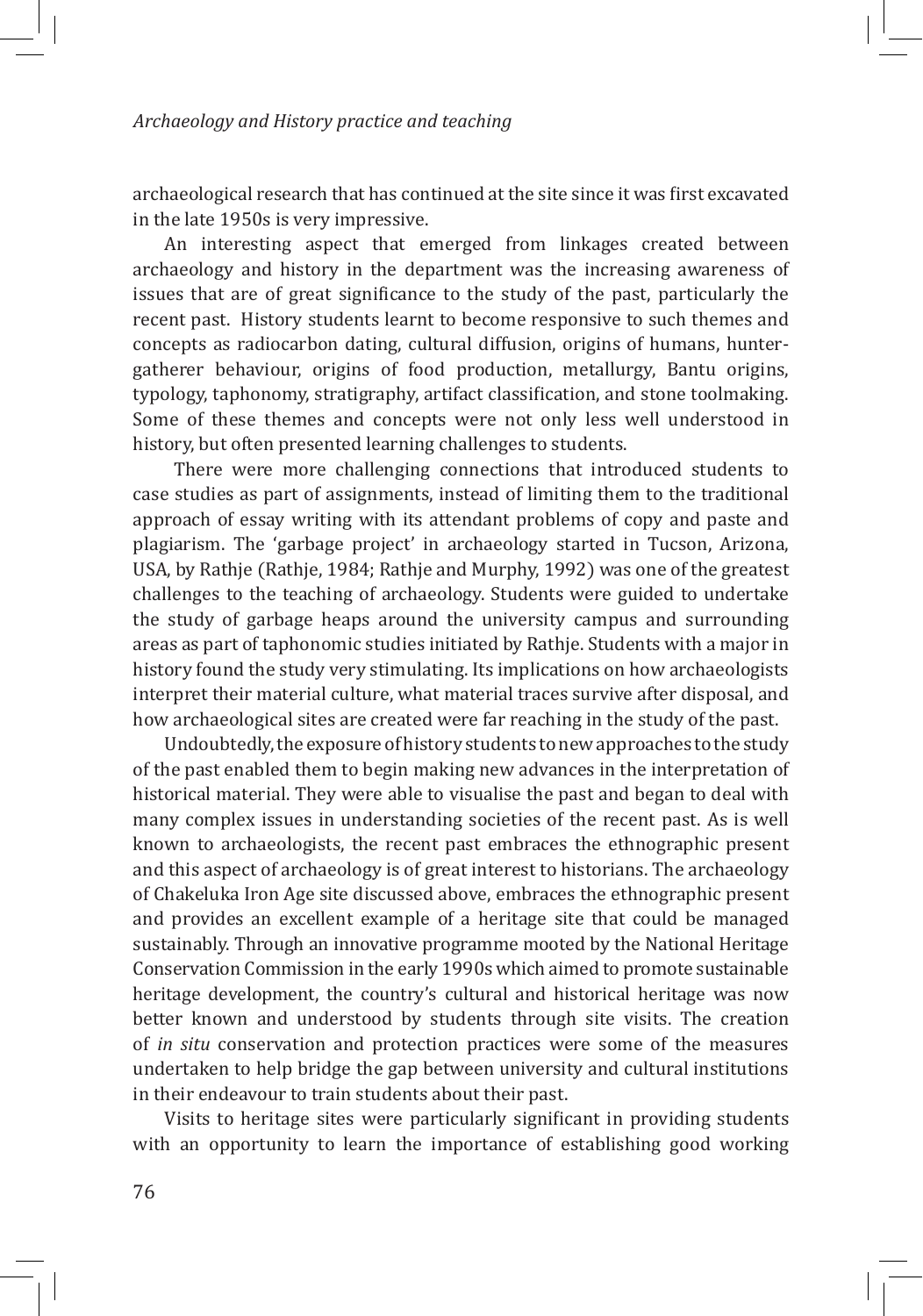relations with living communities that could have a stake and historical connection to the past. Such approaches to the study of the past would help avoid future confrontations with stakeholders as was the case at Chakeluka Iron Age Site (Musonda, 2013, 57-58).

## **Challenges**

As noted above, Dymond (1974) emphasised that one of the major differences between archaeology and history lies in the methodology and techniques by which the past is studied. In 2009, the Department of History introduced its archaeology students to how archaeological data is gathered in a practical way. At the core of the difference is the nature of evidence archaeology deals with, the physical remains of the past that are recovered by means of systematic archaeological excavations (Renfrew and Bahn, 2012, 49). It was the re-excavation of Chakeluka Iron Age Site (Musonda, 2013) that exposed both archaeology and history students to techniques and methods of excavation, archaeological finds, stratigraphy, site occupation, chronology, interpretation of material culture and historical reconstruction of the past. In a discreet way, students were introduced to archaeological methodologies that are used in solving some of the problems in prehistory and the order in which historical events took place. Appreciation of the relevance of archaeology to historical reconstruction was achieved when it became clear that this archaeological site was ideal for cross-checking colonial documents relating to the establishment of the town of Lusaka, because of its unique position between prehistoric and historical periods (Williams, 1986).

Between 2008 and 2012 the University of Zambia perceived its mission in new ways through the development of a strategic plan. Research, teaching, public service and knowledge dissemination to its stakeholders began to undergo experimentation with new approaches and methodologies that correspond to the modern view of the world. The Department of History was part of this organizational change in which interests of stakeholders and students in disciplines of archaeology and history were carefully evaluated. This resulted in new courses being designed as instruments of capacity building and transforming attitudes towards a better appreciation of the programmes. One of the changes introduced was student online registration. This technological transformation had disastrous consequences on the numbers of students studying history and archaeology during the first year of its implementation. There was a sharp drop in student numbers in history and archaeology courses. This was especially so in elective courses where numbers dropped in favor of courses and programmes deemed more attractive to students in the School of Education.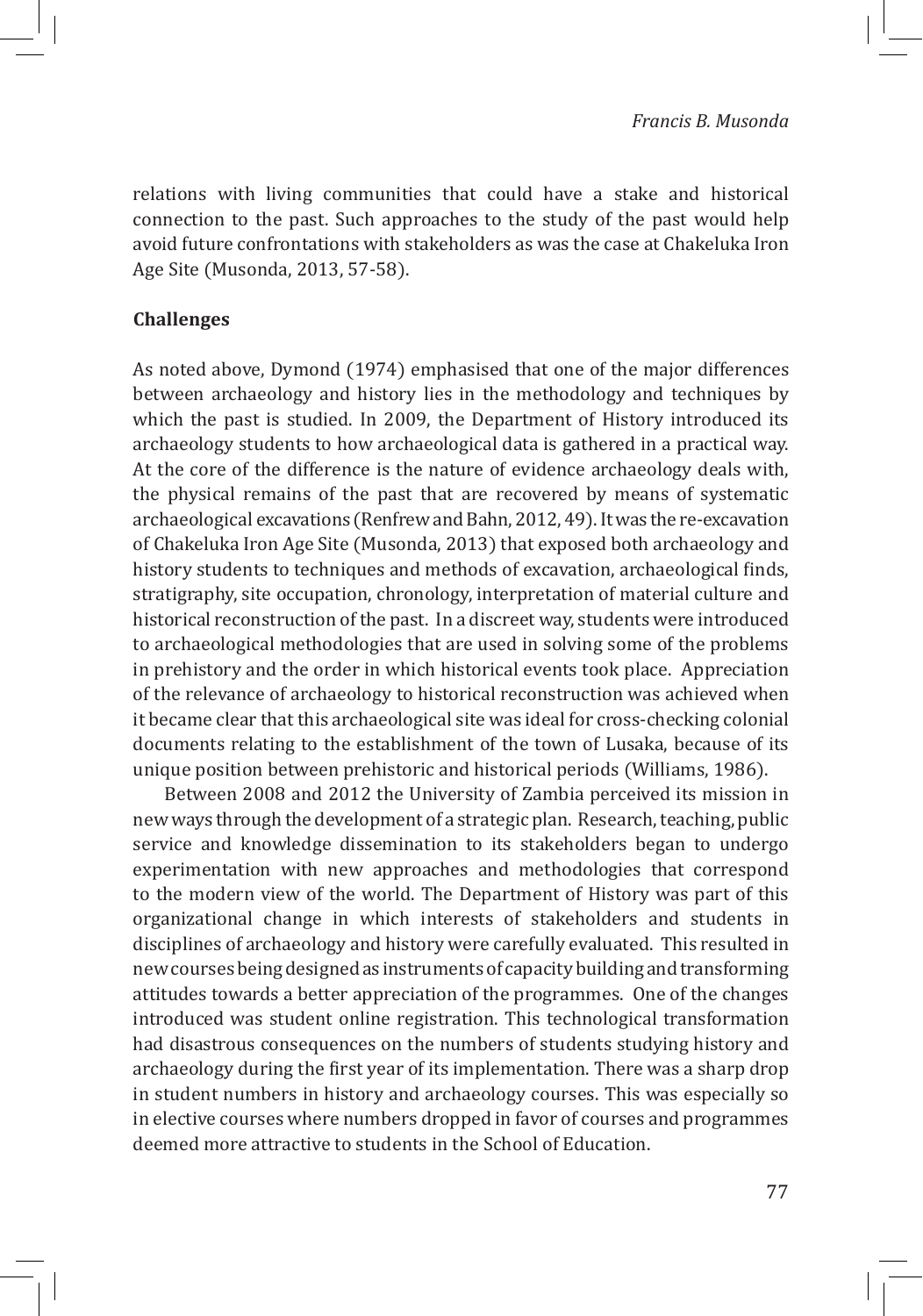The new student registration system failed to provide sufficient information on courses, course combinations and course prerequisites for academic programmes. It did not even encourage consultations between students and lecturers so as to minimize over-registration in preferred courses and underregistration in others. Student scepticism about the relevance of history and archaeology to their academic interests exacerbated the problem. Student numbers in the "Introduction to Archaeology Course" dropped from slightly over 80 to below 25. Such a situation could not allow development of an archaeology programme as rapidly as envisaged in the strategic plan. Four courses that were offered at undergraduate level, together with the two offered at postgraduate level, could not attract more than 50 students, a situation that was inimical to the programme development.

Despite the online registration challenges, archaeology and history continued to appeal to students dedicated to the study of the past. It became clear that there was greater need than ever before to transform student perception of how the past should be studied. Changing the name of the department to deal with historical and archaeological studies was considered a better option as it would respond creatively to the growth and change in market needs as demands on knowledge continued to shift. Name change was expected to create good prospects for a scholarly convergence of history and archaeology and a real possibility for a bridge between them. Those who specialise in digging for their data in the ground could now be united with those who dig for their records in the archives and both began to see the value of each other's work.

Diversification of courses in both archaeology and history was not only encouraged but became a pertinent trend and a positive response to changes taking place in universities globally. Efforts were also made during the same period to explore linkages with cultural institutions that would benefit from the teaching of Cultural Resource Management as part of archaeology. Although this could not be implemented immediately, the move was considered a positive way to create a university curriculum that would address different educational, ethnic and economic backgrounds of students entering the department. Undoubtedly, such an approach to university learning would respond effectively to societal needs and enhance the study of the past, and subsequently contribute to increasing student enrolment in the department.

An unlikely interconnecting phenomenon between history and archaeology came in the location of books in archaeology and history in the main library. The library holds a large number of books in many specialised disciplines, works of literature and government documents. Despite the late introduction of archaeology in the university's programmes, there was a small collection of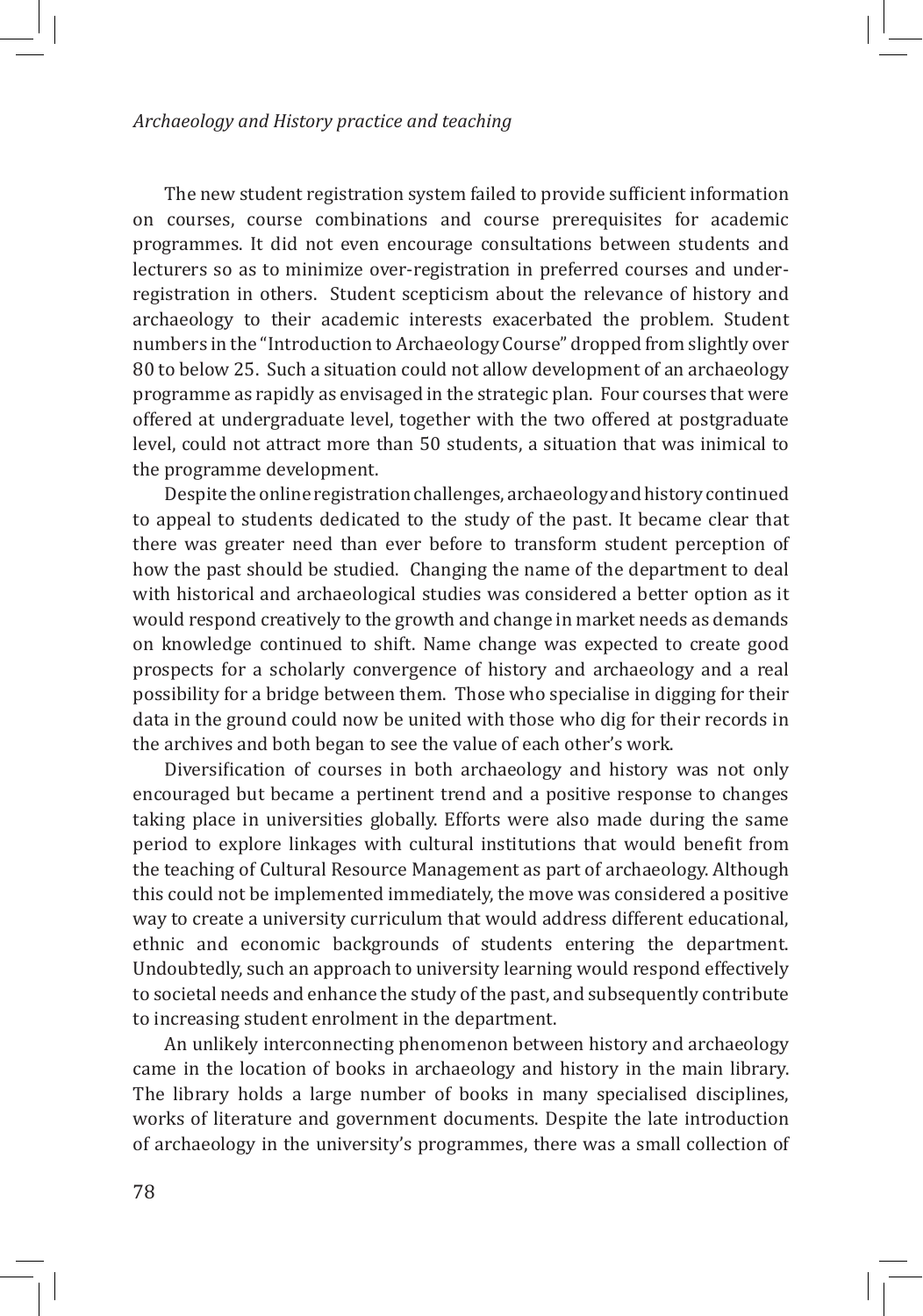archaeology books, most of which were published before the 1980s. They were strategically located next to the history books. The collection, though valuable to general archaeological knowledge, proved to be of little relevance to the archaeology courses designed in 2005. As teaching of archaeology progressed, it was discovered that there was great need to provide more relevant reading materials to students. As a way of militating against the serious shortfall and heightening student interest in the subject, attempts were made to ensure that they had access to relevant and up-to-date reading materials in sufficient quantities. As a temporary solution, several personal materials were placed in the 'Short Loan Section' of the library which allows for two-hour and overnight borrowing.

As expected, the placement of relevant reading materials at the student disposal provided access and helped stimulate interest in archaeology. Unfortunately, the enthusiasm created was to the detriment of the books which suffered mutilation and other forms of damage. A few of them were torn, while others had passages underlined in red ink. This was a blatant disregard for the conditions given for the release of the reading materials. As a result of this destruction and disregard for a private collection, they were withdrawn from the library, an action that was not well received by most students.

However, on the basis of positive student reaction to the introduction of archaeology teaching, there was a corresponding positive response to seek alternative sources of reading materials. The students, who mostly come from the School of Education, showed greater appreciation for the incorporation of archaeology in history teaching as the move facilitated production of local human resource in the education sector that would be more knowledgeable and responsive to modern demands.

## **Conclusion**

Despite the large number of archaeological sites investigated and the contributions made by archaeologists working in Zambia to the study of the country's prehistoric past since the turn of the twentieth century, the bulk of what we know today has been narrated by historians. Even though Livingstone Museum has built a strong tradition of archaeological work in the country, it is historical narratives that provide us with the bulk of our knowledge of the past But even though archaeology and history have been operating in our museums since the colonial period, they have done so as separate entities. It was not until 2005 when archaeology was introduced in the University of Zambia's Department of History that it was acknowledged that there was indeed need to have the two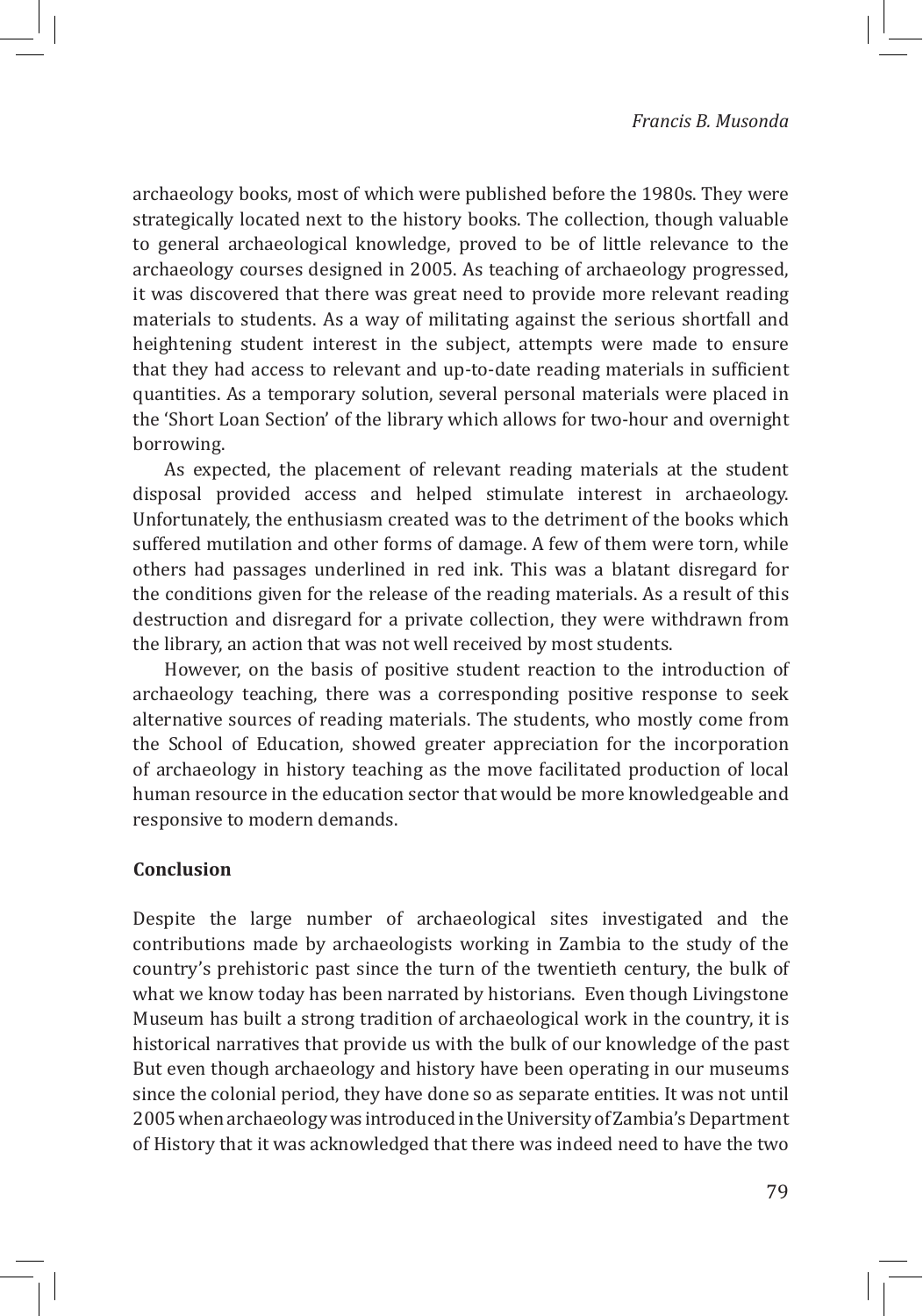disciplines integrated.The transition from museological practice to university teaching had the good fortune to create the necessary exposure to archaeological field work, archaeological and historical materials as well as training students in both archaeology and history at all levels. Designing archaeology storylines for museum displays, and the interpretive side of history, tended to dominate museum work and was but a weak link to the study of history. Museum exhibits were characterised by a narrative approach which created an interdisciplinary bridge between archaeology and history. These linkages emphasized the importance of interaction between historians and archaeologists in meaningful and creative ways. Both needed to create data that would in turn be of greater use to the other.

However, despite the country's good fortune of enacting a Heritage Act at the turn of the twentieth century, to enhance heritage protection, public awareness was not fully realised. Few people acknowledged the importance of this effort. The devastation caused to archaeological and historical sites and few premiums placed on dissemination of public knowledge of the rich cultural heritage, is a case in point. Equally frustrating to the purveyors of cultural knowledge was lack of concerted effort by successive governments to promote the teaching of archaeology in schools as a premium to raise public awareness and create linkages with history.

There are numerous advantages if archaeology is embraced by historians. Archaeology has continued to provide a broad background to related disciplines such as history, which draw significantly on archaeological data. Archaeological materials need history to provide chronological order and historical context, especially for recent archaeological material. Similarly, history would also rely on archaeology to enhance the sense of the physical world of antiquity, expand the corpus of material and through the use of written components deepen our understanding of the past (Dyson, 2009, 59).

 Undoubtedly, the teaching of archaeology, side by side with history and its attendant field trips to archaeological sites like Ingombe Ilede, Mumbwa Caves, Nachikufu Caves, and Kalambo Falls facilitated the production of local human resource in the education sector that is both knowledgeable and responsive to societal needs. Since its introduction in the university programme, more than 500 Zambian graduates have undergone professional training in archaeology and the majority of these are prospective teachers in secondary schools.

The process of teaching archaeology to history teachers has been necesssary because a significant portion of Grade 8 and Grade 9 Social Studies syllabus in Zambian schools consists of archaeology, which continues to be part of national and pan-African histories in the upper grades. Since archaeological discoveries were made in Eastern and South Africa by Louis and Mary Leakey (Leakey,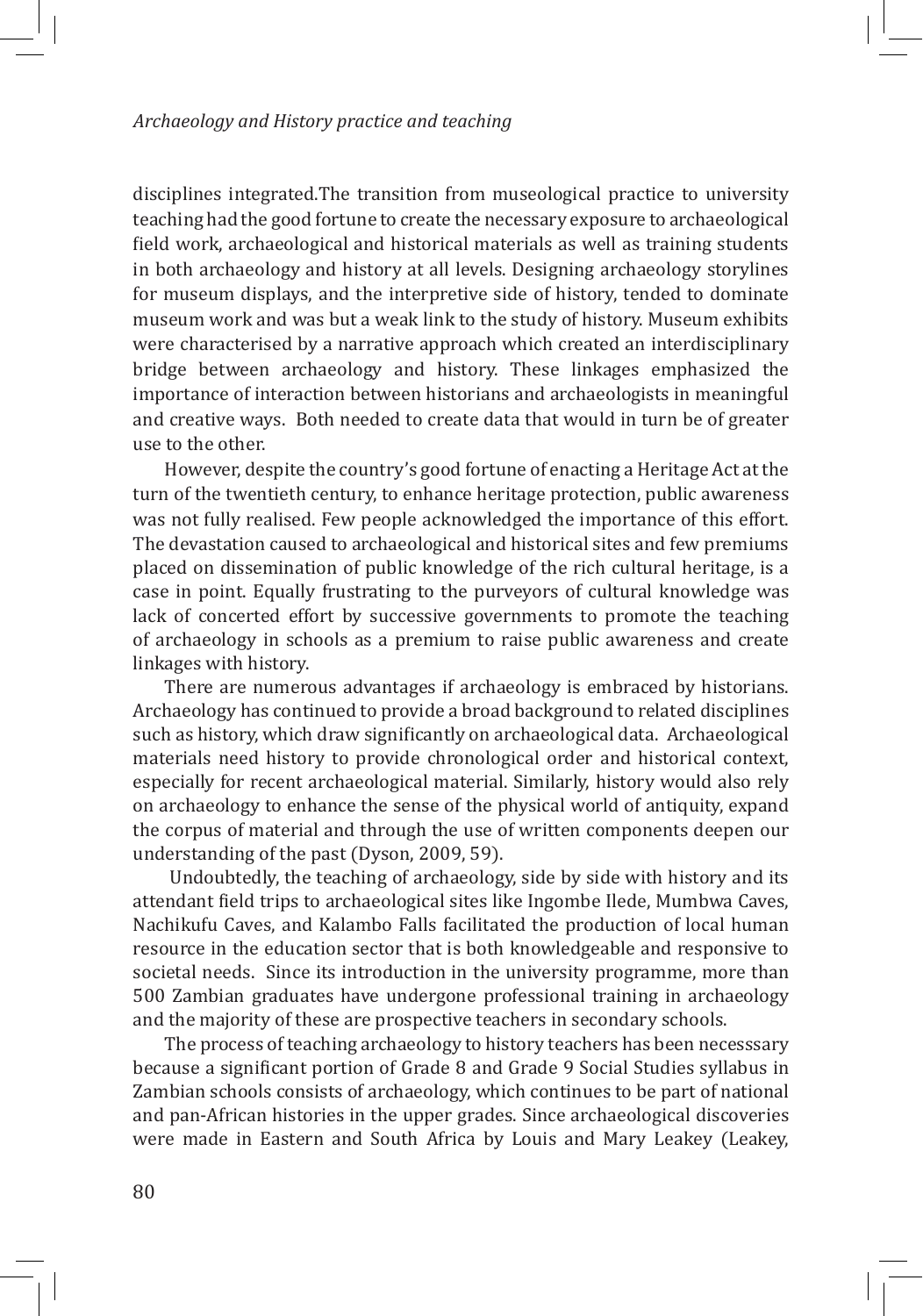1965) Raymond Dart (Dart, 1925) and others, historical reconstructions in sub-Saharan Africa have largely benefited from archaeology as a source of data particularly for the early period. Recent prehistoric periods have continued to depend on written records, linguistic evidence and oral traditions for historical reconstruction.

This paper has highlighted numerous advantages that accrue to practitioners of history and archaeology when the two disciplines embrace each other. The differences, though real, can be overcome once archaeologists and historians work together and find connections in their study of the past that can be enhanced and welcomed in their ranks. Both disciplines have flaws in their methods of study which can quickly be rectified and minimised to lessen the divide between them. As argued here, the archaeology curriculum initiated in the University of Zambia in 2005 was founded on strong connections with history. Presently, it stands at a crossroads where it is capable of expanding, if the environment continues to be favorable, and also to shrink if efforts are not taken to train more archaeologists to continue with its teaching and research.

## **References**

- Alexander, E.P. and M. Alexander. 2008. *Museums in Motion. An Introduction to the History and Function of Museums*. Second Edition New York: Altamira Press.
- Binford, L.R. 1968a. "Archaeological Perspectives." In S.R. Binford, and L.R. Binford, *New Perspectives in Archaeology*, (ed.) Chicago: Aldine. 5-32.
- Binford, L.R. 1968b. "Archaeological Theory and Method." In S.R. Binford and L.R. Binford. *New Perspectives in Archaeology,* (ed.) Chicago: Aldine. 1-3.
- Binford, L.R. 1972a. *An Archaeological Perspective*. New York: Seminar Press.
- Binford, L.R. 1972b. "Contemporary Model building: Paradigms and the current state of Paleolithic research." In D.L. Clarke. *Models in Archaeology*, (ed.) London: Methuen. 19-166.
- Clark, J.D. 1950. *The Stone Age Cultures of Northern Rhodesia*. Cape Town: South African Archaeological Society.
- Clark, J.D. 1952. "Prehistoric Man at the Falls." In J.D. Clark (ed.) *The Victoria Falls Illustrated.* Commission for the Preservation of Natural and Historical Monuments and Relics: Northern Rhodesia.
- Clark, J.D. (ed.) 1957. *Third Pan-African Congress on Pre-History. Livingstone 1955*. London: Chatto and Windus.
- Clark, J.D. 1964. "Stone Age Man at the Falls". In B.M. Fagan (ed.) *A Handbook to the Victoria Falls, The Batoka Gorge and Part of the Upper Zambezi Rive*r (second edition), 55-64.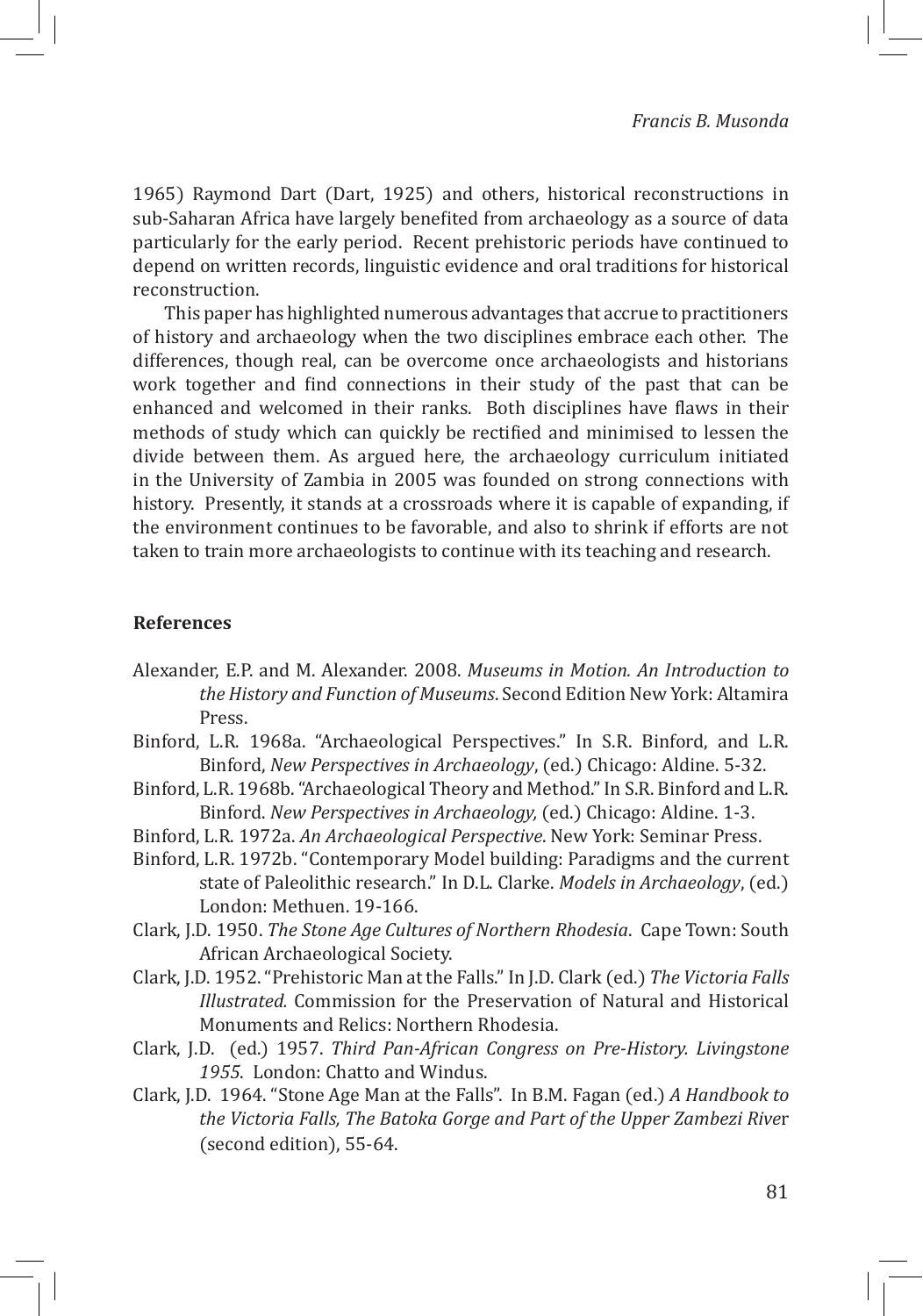- Clark, J.D. 1974. *The Kalambo Falls Prehistoric Site, Vol. II*. Cambridge: Cambridge University Press.
- Clark, J.D. 2001. *The Kalambo Falls Prehistoric Site, Vol. III*. Cambridge: Cambridge University Press.
- Clark, J.D. 1975. "Stone Age Man at the Victoria Falls." In D.W. Phillipson (ed) *Mosi-oa-Tunya: A handbook to the Victoria Falls Region*. London: Longman Group Ltd, 28-47.
- Clark, J.D. 1986. "Archaeological retrospect". *Antiquity* 60, 179 188.
- Clark, J.D. 1990. "A Personal Memoir." In P. Robertshaw (ed.) *A History of African Archaeology*. Oxford: James Currey, 189-204.
- Connah, G. 2004. *Forgotten Africa. An Introduction to its Archaeology*. London: Routledge.
- Connah, G. 2007. "Historical Archaeology in Africa: An Appropriate Concept?" *African Archaeological Review* 24, 35-40.
- Dart, R.A. 1925. "Australophithecus Africanus: The man-ape of South Africa." *Nature* 115, 195-100.
- Derricourt, R.M. 1986. "Prehistoric Settlement in the Lusaka Region". In G.J. Williams (ed.*) Lusaka and its Environs.* Lusaka: Zambia Geographical Association. 60-70.
- Dymond, D.P. 1974. *Archaeology and History: A Plea for Reconciliation*. London: Thames and Hudson.
- Dyson, S.L. 2009. "Archaeology and Ancient History". In A. Erskine (ed.) *A Companion to Ancient History.* Malden, M.A: Blackwell Publishing, 59-66.
- Eggert, M. 2005. "The Bantu problem in African Archaeology". In A. Stahl (ed.) *African Archaeology*. Malden, M.A.: Blackwell Publishing, 301-326.
- Ehret, C. and M. Posnansky (eds.) 1982. *The Archaeological and Linguistic Reconstruction of African History*. Berkeley: University of California Press.
- Fagan, B.M. 1967. *Iron Age Cultures in Zambia (Kalomo and Kangila) Vol.1*. London: Chatto and Windus.
- Fagan, B.M. 1968. *A Short History of Zambia*, Second edition. Nairobi: Oxford University Press.
- Fagan, B.M. 1983. "Introduction: Archaeology Interprets Prehistory". In B.M. Fagan (ed.) *Prehistoric Times*. *Scientific American*. San Francisco: W.H. Freeman and Company.
- Fagan, B.M., D.W. Phillipson and S.G.H. Daniels. 1969*. Iron Age Cultures in Zambia (Dambwa, Ingombe Ilede and the Tonga). Vol . II* London: Chatto and Windus, 57-186.
- Fielden, H. W. 1905. "The Stone Age of the Zambezi Valley and its relation in time"*. Nature,* 73 -77.
- Guthrie, M. 1962. "Some developments in the Prehistory of the Bantu languages". *Journal of African History* 3, 273 – 282.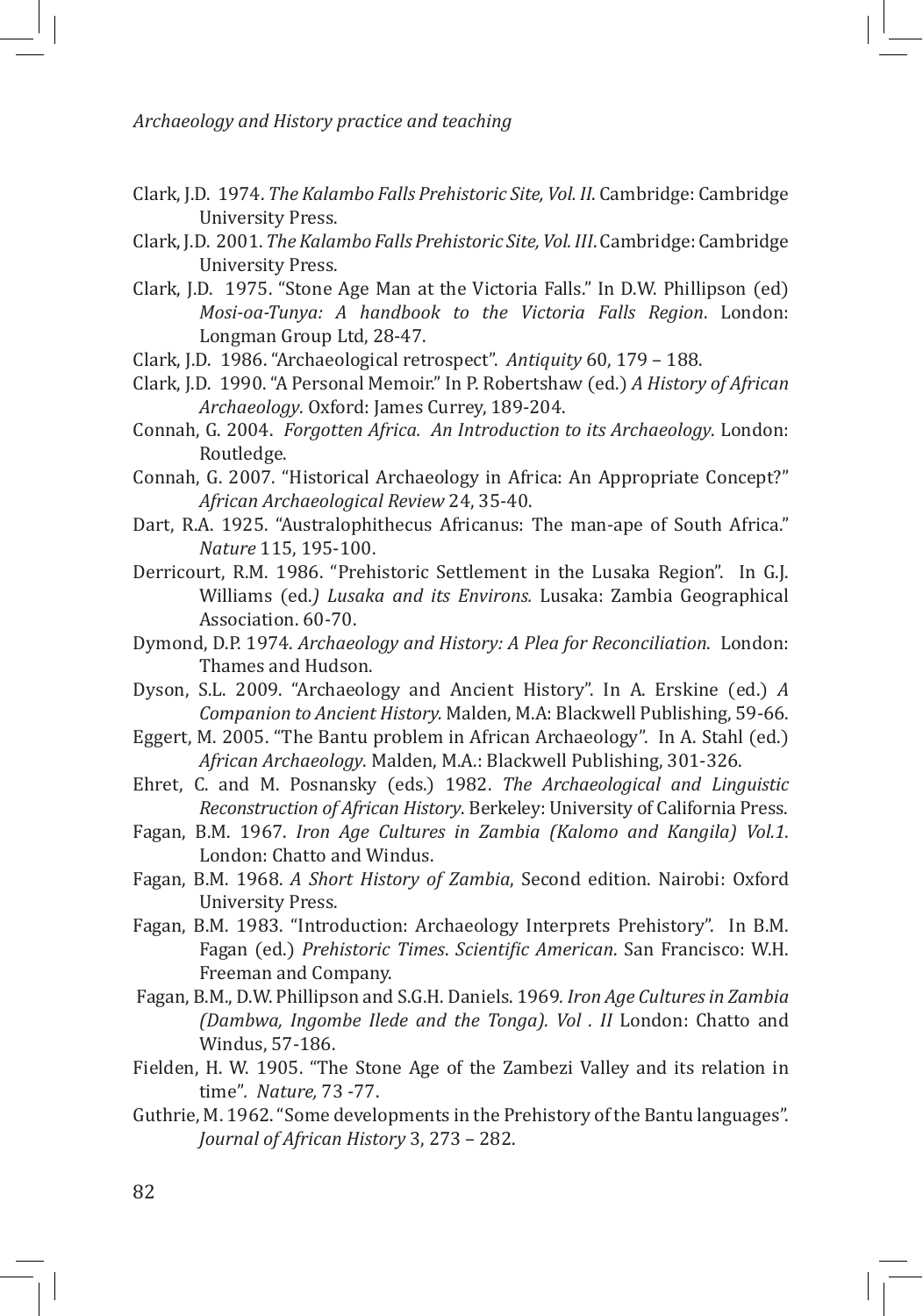Hodder, I. 1982. "The Present Past." *An Introduction to Anthropology for Archaeologists.* Yorkshire: Pen and Sword Books Ltd.

Hodder, I. 1992. *Theory and Practice in Archaeology*. London: Routledge.

- Hodder, I. (ed.) 2001. *Archaeological Theory Today*. Cambridge: Polity Press.
- Langworthy, H.W. 1972. *Zambia Before 1980. Aspects of Pre-Colonial History.* Longman Group Ltd: London.
- Leakey, L.S.B. 1965. *Olduvai Gorge 1951 1961 Vol. 1 A Preliminary Report on the Geology and Fauna*. Cambridge: Cambridge University Press.
- Macrae, F.B. 1926. "The Stone Age in Northern Rhodesia". *Native Affairs Department Annual Report*, 4, 67 – 68.
- McCracken, J 1993. "African history in British Universities: Past, Present and Future"*. African Affairs*, 92, 239 – 253.
- Mufuzi, F. 2010. "The Livingstone Museum and its contribution to Zambian History, 1934 – 2006." Unpublished PhD Thesis, Lusaka: University of Zambia (UNZA).
- Mufuzi, F. 2011. "Establishment of the Livingstone Museum and its role in colonial Zambia". *Historia*: 26-41.
- Mufuzi, F. 2012. "The Livingstone Museum and its role in postcolonial Zambia, 1964-2006". *Historial,* 57, 127-140.
- Musonda, F.B. 1986. "Use of Oral traditions in African Archaeology: its usefulness and limitations*"*. In *Oral Traditions in Southern Africa – Vol. III*. edited by S.P.C. Moyo et al. Lusaka: Institute for African Studies, UNZA (University of Zambia), 391 – 412.
- Musonda, F.B. 1987a. "Traditional Wildlife and Soil Conservation practices in Zambia and their role in development". *Black Lechwe* 9, 13 – 20.
- Musonda, F.B. 1987b. "The significance of pottery in Zambian Later Stone Age contexts". *African Archaeological Review* 5, 147–158.
- Musonda, F.B. 1994. "Learning from History". In *The state of the environment in Southern Africa.* Research and Documentation Centre (SPCD), Harare, 21 – 38.
- Musonda, F.B. 2011. "In pursuit of the past: A consideration of Emergent Issues in African Archaeology in the last fifty years". In *Casting the Net Wide. Papers in Honour of Glynn Isaac and his Approach to Human Origins Research,* edited by J. Sept and D. Pilbeam. Oxford: Oxford Books.
- Musonda, F.B. 2012. "100 years of Archaeological Research in Zambia: Changing Historical Perspectives". *South African Archaeological Bulletin* 67 (195), 88 – 100.
- Musonda, F.B. 2013. "Ethnicity and ethical issues in Archaeological Interpretation: The case of Chakeluka Iron Age Site, Lusaka, Zambia". *South African Archaeological Bulletin* 68 (197), 52-62.
- Oliver, R. 1966. "The problem of the Bantu expansion". *African History*, 7, 361-76.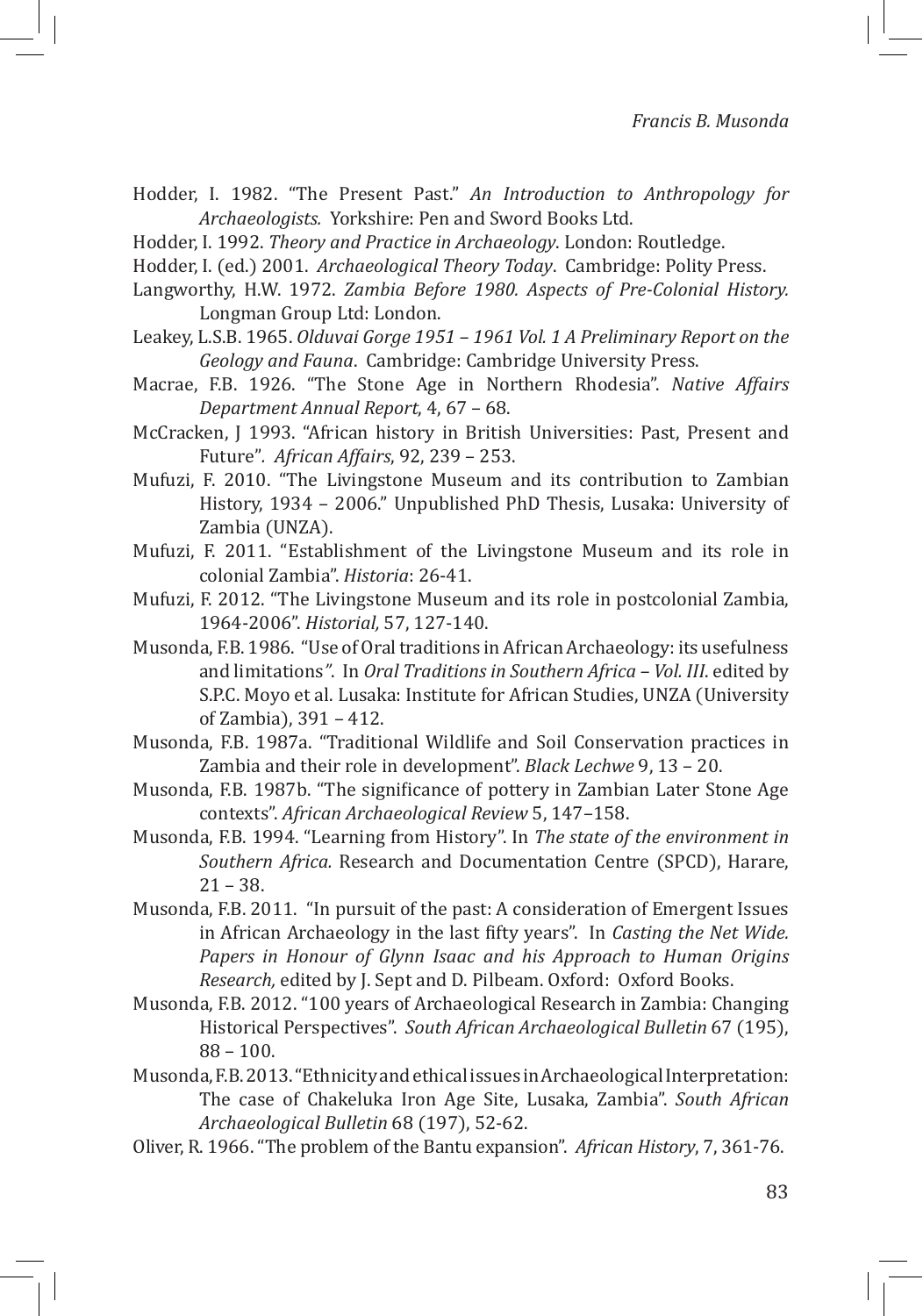Phillipson, D.W. 1970. "Excavations at Twickenham Road, Lusaka". *Azania* 5, 77-118.

Phillipson, D.W. 1975. "The Iron Age in Zambia". *The Historical Association of Zambia* 5, Neczam: Lusaka.

Phillipson, D.W. 1976. "Archaeology and Bantu Linguistics". *World Archaeology*, Vol. 8. No.1: 65 – 82.

- Phillipson, D.W. 1977. "The Spread of Bantu Languages". *Scientific American* 236, 106 – 114.
- Phillipson, D.W. 2005. *African Archaeology*. Third Edition. Cambridge: Cambridge University Press.
- Phiri, B.J. 2016. *The History of the University of Zambia, 1966 2016.* Lusaka: University of Zambia (UNZA).
- Rathje, W.L. 1984. "The Garbage decade". *American Behavioral Scientist* 28 (4): 9 29.
- Rathje, W.L. 2001. "Integrated Archaeology: A Garbage Paradigm". In Buchli, V. and G. Lucas (eds.) *Archaeologies of the Contemporary Past.* London: Routledge.
- Rathje, W.L. and C. Murphy. 1992. *Rubbish! The Archaeology of Garbage.* New York: Harper Collins.
- Renfrew, C. and P. Bahn. 2012. *Archaeology. Theories, Methods and Practice.* 6th Edition. New York: Thames & Hudson.
- Robertshaw, P. 1990. *A History of African Archaeology*. Oxford: James Currey.
- Summers, R. 1967. "Iron Age Industries of Southern Africa, with notes on their chronology, terminology and economic status". In W.W. Bishop and J.D. Clark (eds.) *Background to evolution in Africa*. Chicago, 687-700.
- Summers, R. 1970. "Forty years progress in Iron Age studies in Rhodesia". *South African Archaeological Bulletin* 25, 95 - 103.
- Trevor-Roper, H. 1963. "The Rise of Christian Europe". *The Listener*, November 28. Ucko, P.J. 1995. "Introduction: Archaeological interpretation in a World Context". In

Ucko, P.J. (ed.) *Theory in Archaeology. A World Perspective*. London: Routledge.

- Vogel, J.O. 1987. "Iron Age Farmers in Southwest Zambia: Some Aspects of Spatial Organization*". The African Archaeological Review* 5, 159-170.
- Wenke, R.J. 1980. *Patterns in Prehistory. Mankind's First Three Million Years.* Oxford: Oxford University Press.
- Willey, G.R. and P. Phillips 1958. *Method and Theory in American Archaeology*. Chicago: University of Chicago Press.
- Williams, G.J.W. 1986. "The early years of the township." In: Williams, G.J.W. (ed.) *Lusaka and its Environs. A Geographical Study of a Planned Capital City in Tropical Africa*. Lusaka: Zambia Geographical Association.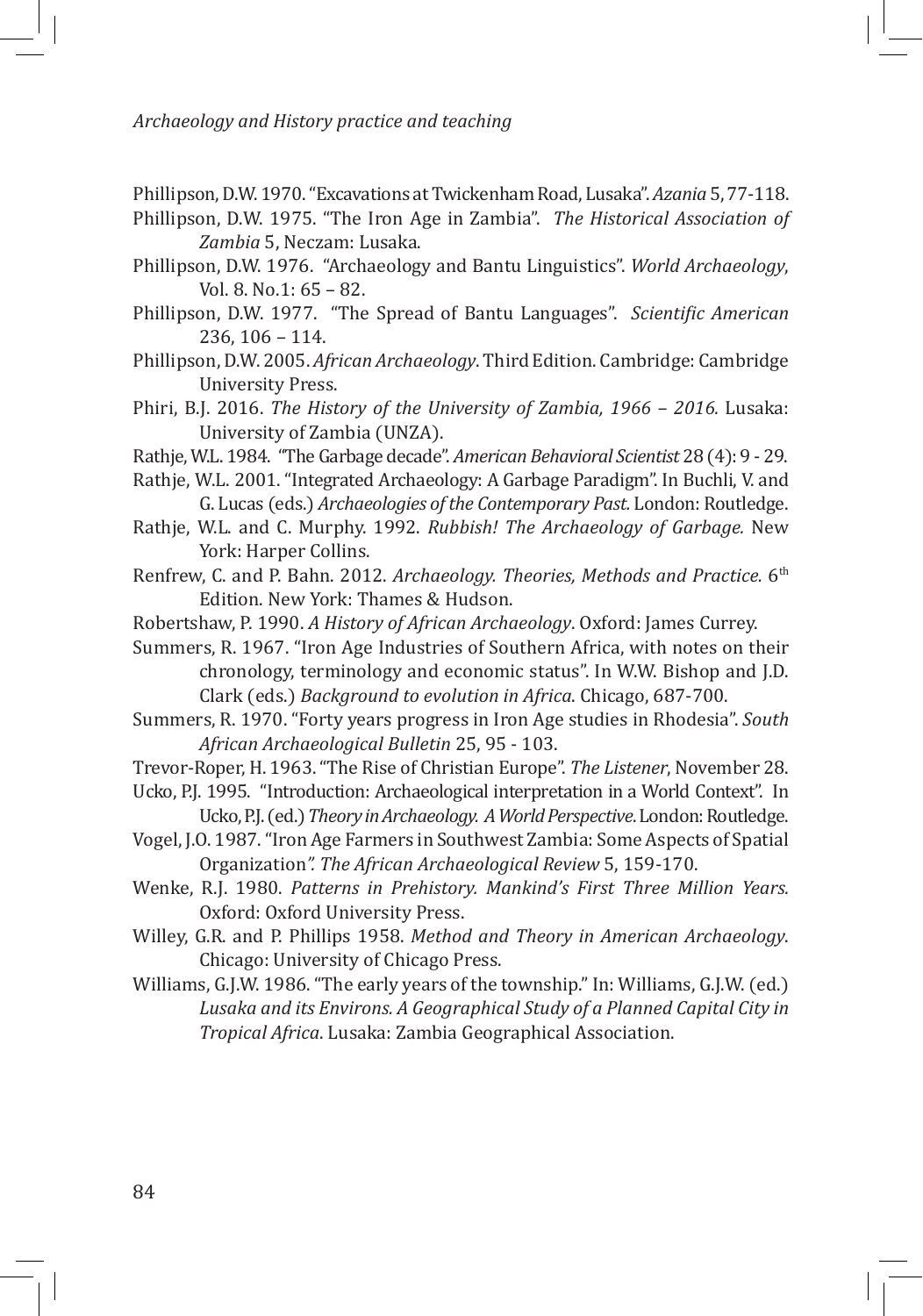## **Book Reviews**

Jessica Achberger *Michigan State University, East Lansing*

*Nyerere: The Early Years.* By Thomas Molony. (London: James Currey, 2014), 284 pp.

Molony writes in his introduction, speaking of alternative biographies of Nyerere, that 'minor details are not so important' (4). Yet it is Molony's attention to detail and sensitivity to his topic that makes his biography of the early years of Nyerere's life so compelling. These two parallel themes of precision and attention to not just what a biography is, but what it should be, run throughout the volume. A note on the nomenclature preceding the introduction shows an attention to linguistic detail and complexity that is mirrored in the historical precision of the work, which details Nyerere's life from his birth in 1922 in Tanganyika Territory to his graduation from Edinburgh in 1952. A focus on these years makes Molony's biography unique in relation to other similar works, and he argues that this concentration on early life allows us to see Nyerere's 'later politics in a new light' (1).

The remaining chapters are presented chronologically, the first of which discusses the 'physical and mental' geography of Nyerere's ancestral home, Butiama, and his people, the Zanaki (11). Though Nyerere does not feature largely in this first chapter, it provides a foundation for the chapters that follow, and an important basis for debunking the widely-held belief that Zanaki was the foundation for Nyerere's *ujamaa*. Chapter two examines the early years of Nyerere's life, including his upbringing in what Molony terms "an apparently egalitarian society", the effects of which can be later applied to Nyerere's philosophies and policies as a political leader (37). Kambarage, as Nyerere was named, was greatly influenced by his educational opportunities, which were centered in the Catholic Church, into which Kambarage was baptised, in 1943, as Julius. The importance of this trajectory and the ways in which it influenced a young Nyerere are developed throughout the chapters, with some postulation, but none which seems entirely contrived or conflated.

Molony then moves on to explore the important setting of Makerere College, which Nyerere attended from 1943 to 1945. Makerere was an exciting place to be during the post-War period – designed to be the primary institution for higher education in eastern Africa, it was also, as Molony points out, intended to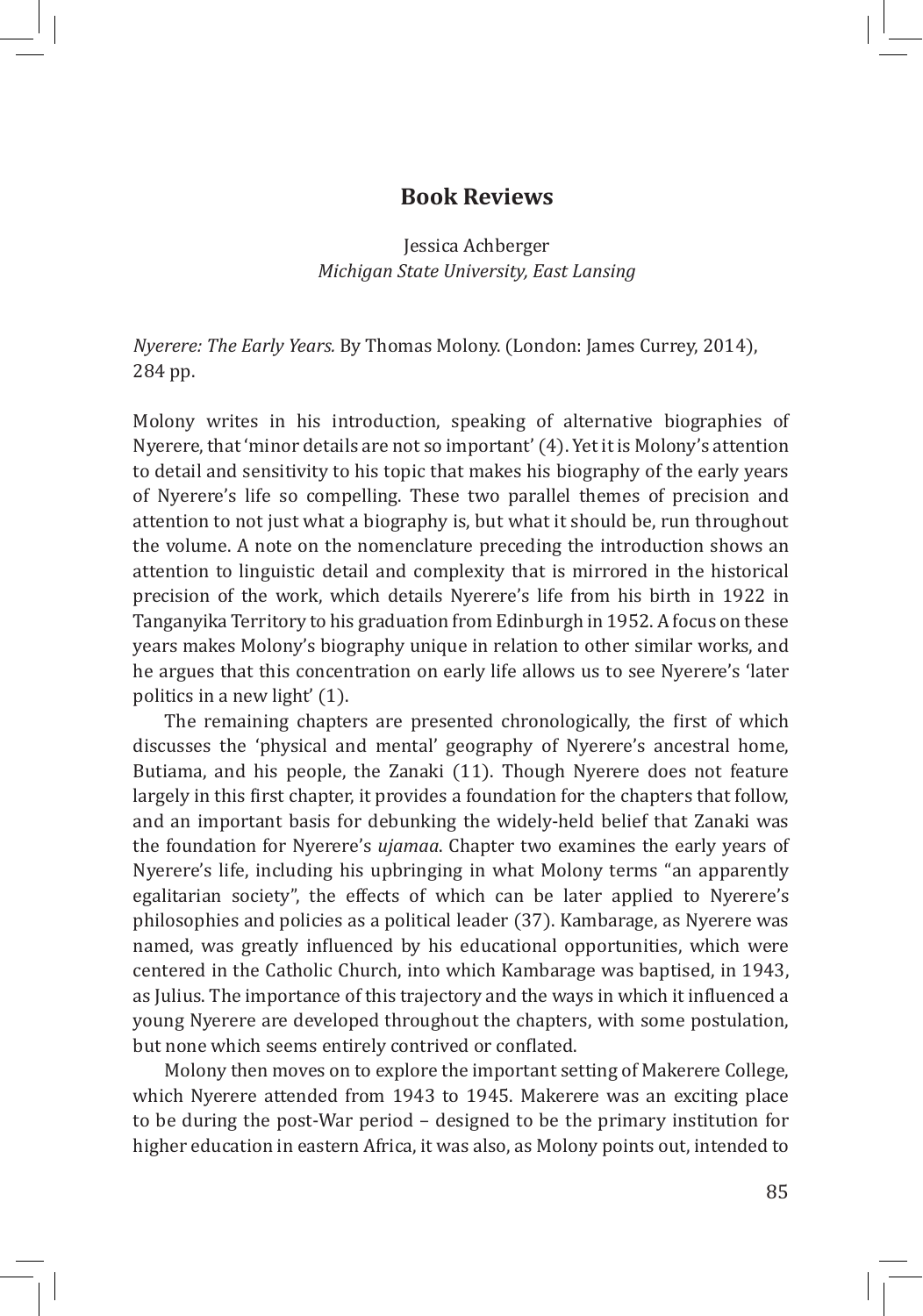#### *Book Reviews*

prevent students from being exposed to subversive ideas at foreign universities. This, Molony argues, "Makerere failed to do" for its students, including Nyerere (65). It is in this chapter that we can begin to see direct influences of Nyerere's experiences on his future political life, which in some ways began in Makerere and certainly continued when he returned to Tabora to teach, actively participating in the local African Association. In the chapter, 'Return to Tabora', Molony explores Nyerere's young adult life as a new teacher and activist, and while this period of Nyerere's life may not be entirely unique for biographical inquiry, some of Molony's sources are, including an interview with Magori Watiha, his child bride, as well as textual analysis of one of Nyerere's early writings on women's freedom. It also describes the development of his relationship to his wife, Maria Waningu, and their engagement.

The biography then follows Nyerere to the United Kingdom, in three chapters that explore his time in Scotland, at the University of Edinburgh, as well as his time in London. Molony again takes time to explain the landscape, detailing race relations in the United Kingdom and influences of communism, particularly for students from Africa. Molony relies on letters from Nyerere to fellow students, academic faculty at the University of Edinburgh, missionaries, and colonial officials. It also considers the courses that Nyerere took and their content, paying close attention to what Nyerere read and the reflections of his professors. It is clear that Nyerere's position as a "mature student", as well as a foreign one in a course with many Europeans, and concerned with the financial difficulties of his family back home, influenced his approach towards learning. Nyerere's approach towards politics and his relationships with fellow Tanganyikans in the United Kingdom are the subject of chapter six. Nyerere's political activities in Edinburgh centered on protesting the formation of the Central African Federation, but more Molony argues, as a writer/philosopher, rather than a political radical. Molony focuses on the influence of Fabianism and other European philosophers on Nyerere's political activities, which included co-authoring with John Keto, whom Molony interviewed, 'The Race Problem in East Africa', in *The Student* magazine.

Molony continues to develop his argument of the importance of understanding Nyerere's philosophical development in chapter seven, which focuses on the historical and anthropological training Nyerere received and its relation to the development of *ujamaa* as an ideology. Through the annotated books of Nyerere, another unique and uniquely used, source, Molony makes a case for Nyerere's study of traditional African society, as well as peasant studies of China, as the basis for *ujamaa*, rather than his family background and upbringing. The writer/ philosopher Nyerere became increasingly political after his move to London, in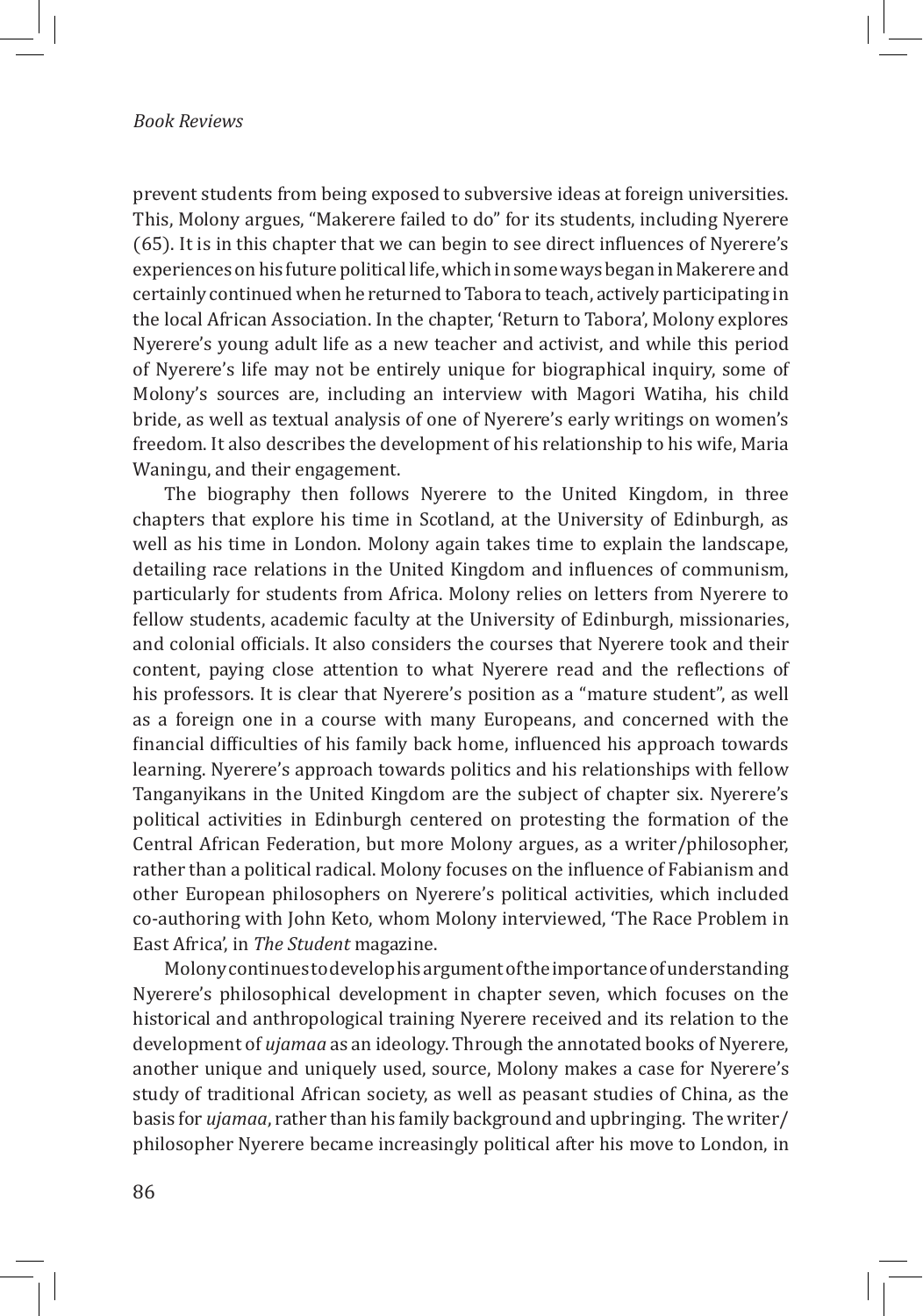the final chronological chapter of Molony's narrative. Increasing associations with African nationalists inspired Nyerere to resign from teaching and enter politics full-time. Here Molony continues to privilege correspondence, this time Nyerere's correspondence with Catholic priests in Rome, and also considers the Colonial Office file that began to be developed on Nyerere at this time.

In Molony's concluding chapter he argues, "The new evidence provided here has offered much-needed depth to the sparsely-informed and predominantly uncritical account of Julius Nyerere's life" (199). However, perhaps more important than its critical nature, Molony's biography allows the development of Nyerere in space and time. As he argues, "Many portrayals of Nyerere were made in retrospect, shaped by the knowledge of what he became" (200). Therefore, while Molony's *Nyerere* is an interesting and historically rich read, that is not, I believe, the most important contribution of the book. Molony's consideration of the scope and purpose of biographies, which frames his introduction, is an insightful and valuable essay in its own right. A discussion of other biographies of Nyerere leads Molony to ask both 'what should a biography be?' as well as 'what should it not be'? He argues that such a work should not be hagiographic, nor the opposite, and it must consider time and place, as well as person. He also asks the important question of who is qualified to write a biography? Molony, as a Leturer in African Studies from Nyerere's own alma mater of Edinburgh has a unique connection, as well as a strong sense of sensitivity and nuance to the subject. And *Nyerere* stands as what a biography can, and should be.

Jessica Achberger *Michigan State University*